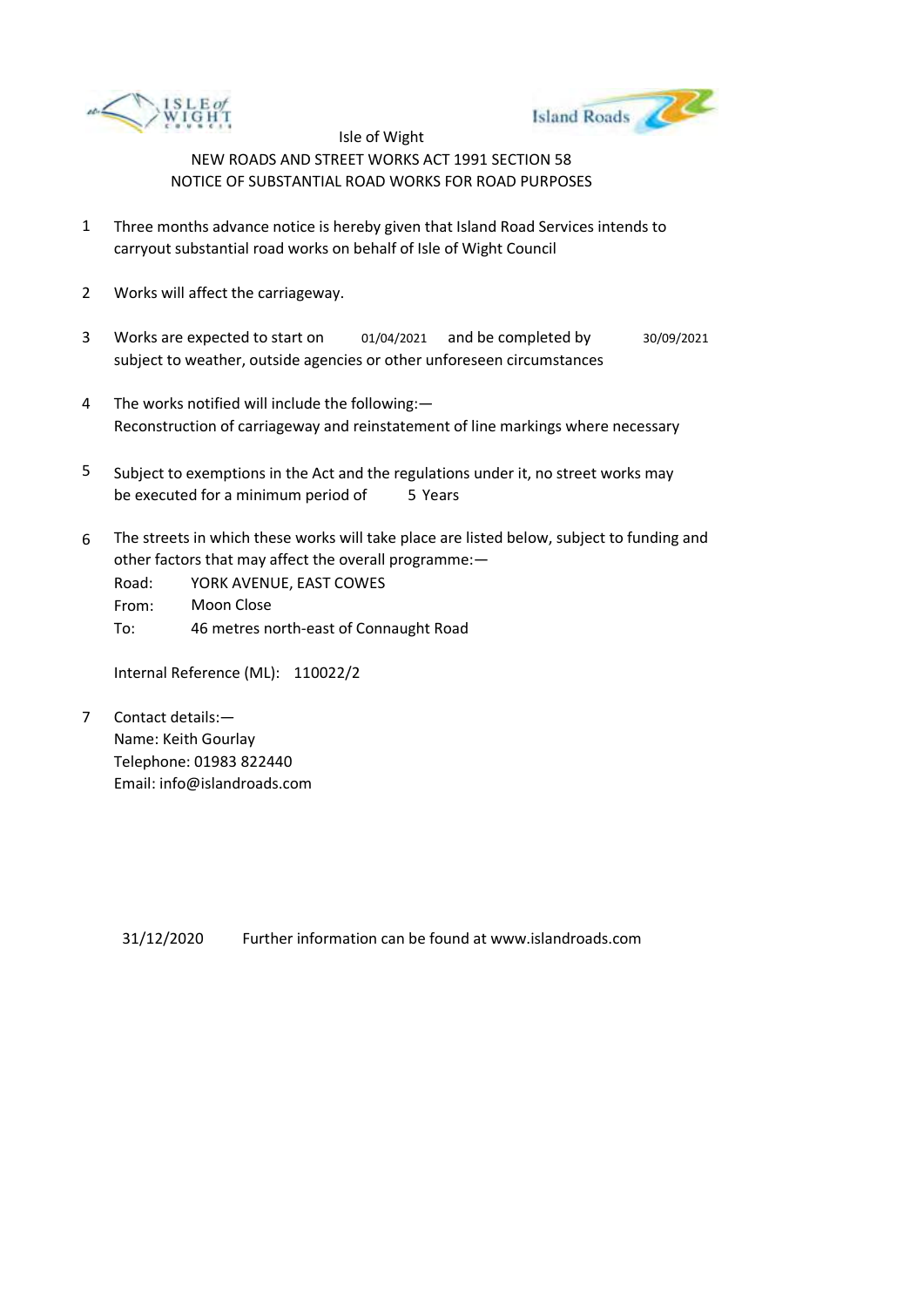



- 1 Three months advance notice is hereby given that Island Road Services intends to carryout substantial road works on behalf of Isle of Wight Council
- 2 Works will affect the carriageway.
- 3 Works are expected to start on subject to weather, outside agencies or other unforeseen circumstances 01/04/2021 and be completed by 30/09/2021
- 4 The works notified will include the following:— Reconstruction of carriageway and reinstatement of line markings where necessary
- 5 be executed for a minimum period of 5 Years Subject to exemptions in the Act and the regulations under it, no street works may
- 6 The streets in which these works will take place are listed below, subject to funding and other factors that may affect the overall programme:—

Road: From: To: YORK AVENUE, EAST COWES 46 metres north-east of Connaught Road Well Road

Internal Reference (ML): 110023/3

7 Contact details:— Name: Keith Gourlay Telephone: 01983 822440 Email: info@islandroads.com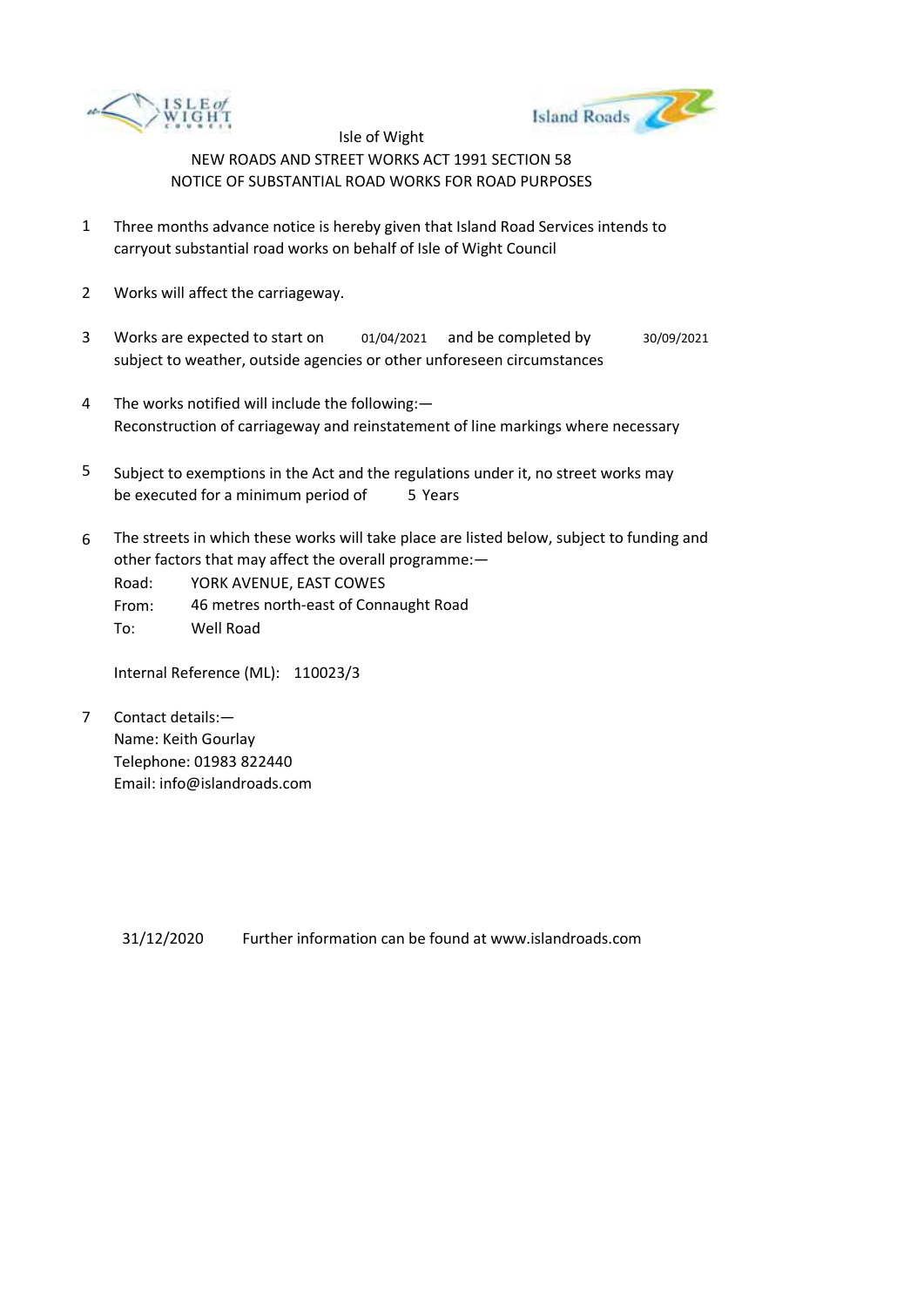



- 1 Three months advance notice is hereby given that Island Road Services intends to carryout substantial road works on behalf of Isle of Wight Council
- 2 Works will affect the carriageway.
- 3 Works are expected to start on subject to weather, outside agencies or other unforeseen circumstances 01/04/2021 and be completed by 30/09/2021
- 4 The works notified will include the following:— Reconstruction of carriageway and reinstatement of line markings where necessary
- 5 be executed for a minimum period of 5 Years Subject to exemptions in the Act and the regulations under it, no street works may
- 6 The streets in which these works will take place are listed below, subject to funding and other factors that may affect the overall programme:—

Road: From: To: CASTLE STREET, EAST COWES Well Road Ferry Road

Internal Reference (ML): 110026/2

7 Contact details:— Name: Keith Gourlay Telephone: 01983 822440 Email: info@islandroads.com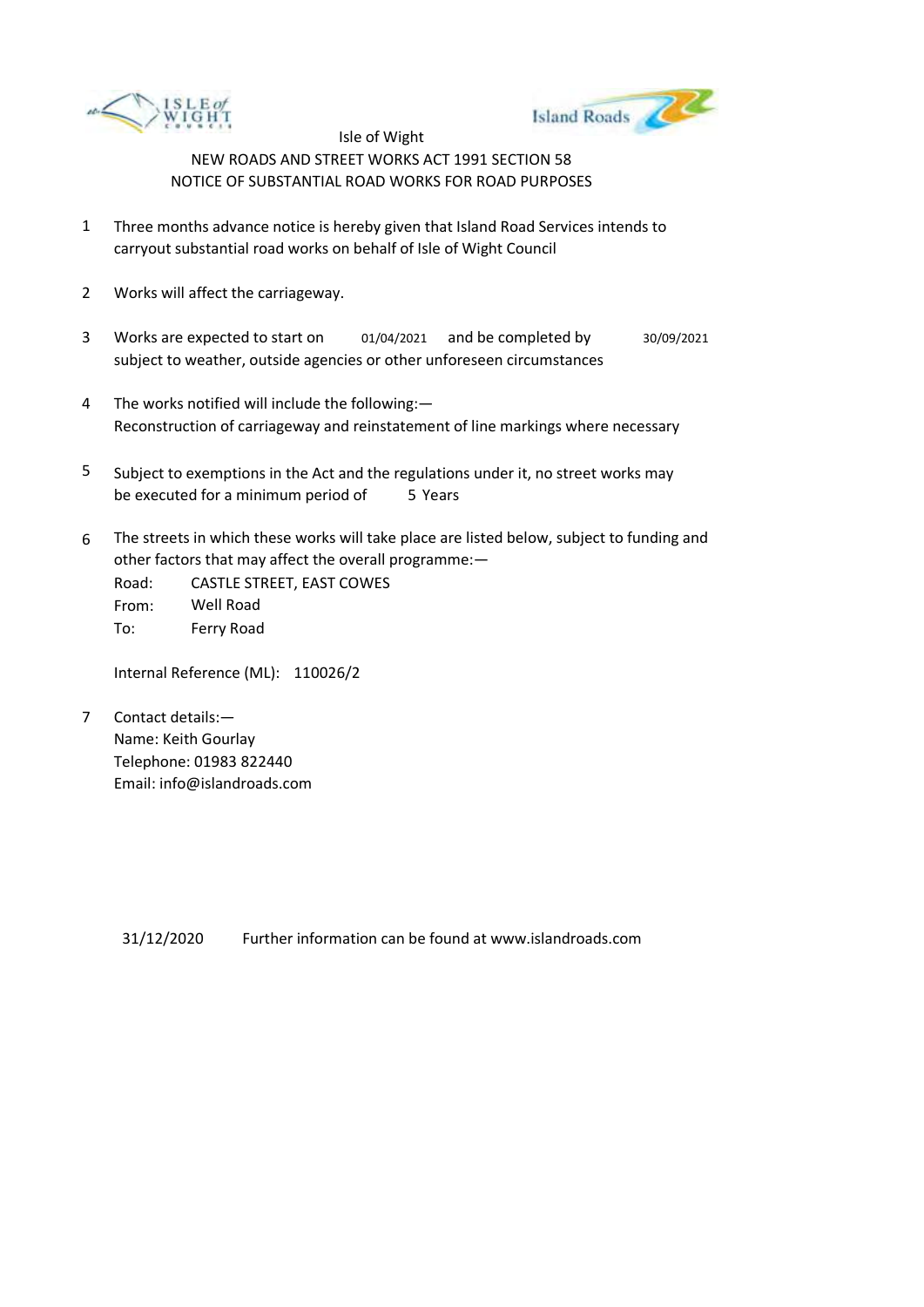



- 1 Three months advance notice is hereby given that Island Road Services intends to carryout substantial road works on behalf of Isle of Wight Council
- 2 Works will affect the carriageway.
- 3 Works are expected to start on subject to weather, outside agencies or other unforeseen circumstances 01/04/2021 and be completed by 30/09/2021
- 4 The works notified will include the following:— Reconstruction of carriageway and reinstatement of line markings where necessary
- 5 be executed for a minimum period of 5 Years Subject to exemptions in the Act and the regulations under it, no street works may
- 6 The streets in which these works will take place are listed below, subject to funding and other factors that may affect the overall programme:—

Road: From: To: CLARENCE ROAD, EAST COWES York Avenue Falcon Road

Internal Reference (ML): 130038/2

7 Contact details:— Name: Keith Gourlay Telephone: 01983 822440 Email: info@islandroads.com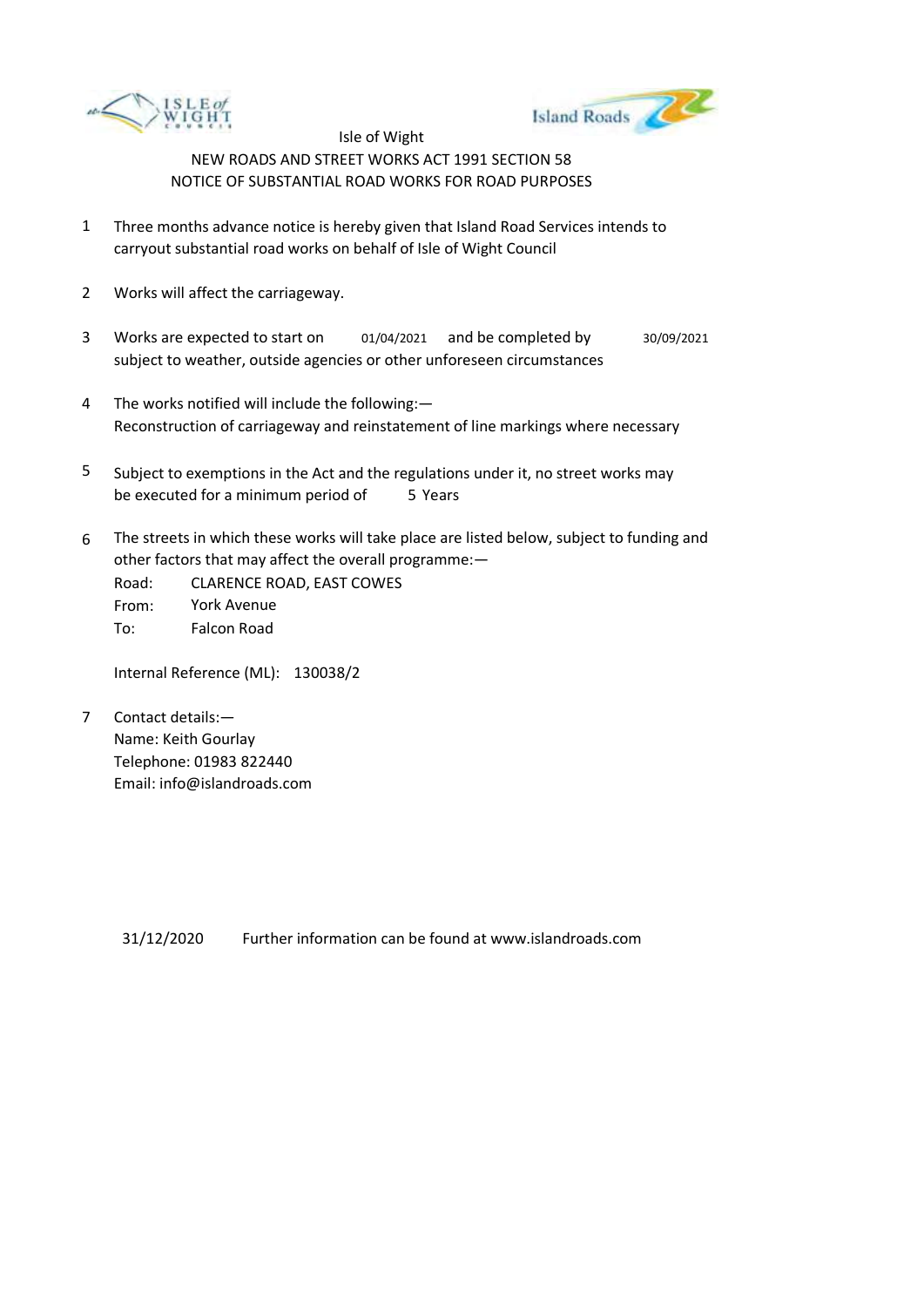



- 1 Three months advance notice is hereby given that Island Road Services intends to carryout substantial road works on behalf of Isle of Wight Council
- 2 Works will affect the carriageway.
- 3 Works are expected to start on subject to weather, outside agencies or other unforeseen circumstances 01/04/2021 and be completed by 30/09/2021
- 4 The works notified will include the following:— Reconstruction of carriageway and reinstatement of line markings where necessary
- 5 be executed for a minimum period of 5 Years Subject to exemptions in the Act and the regulations under it, no street works may
- 6 The streets in which these works will take place are listed below, subject to funding and other factors that may affect the overall programme:—

Road: From: To: ARCTIC ROAD, COWES Newport Road Bridge Road

Internal Reference (ML): 140031

7 Contact details:— Name: Keith Gourlay Telephone: 01983 822440 Email: info@islandroads.com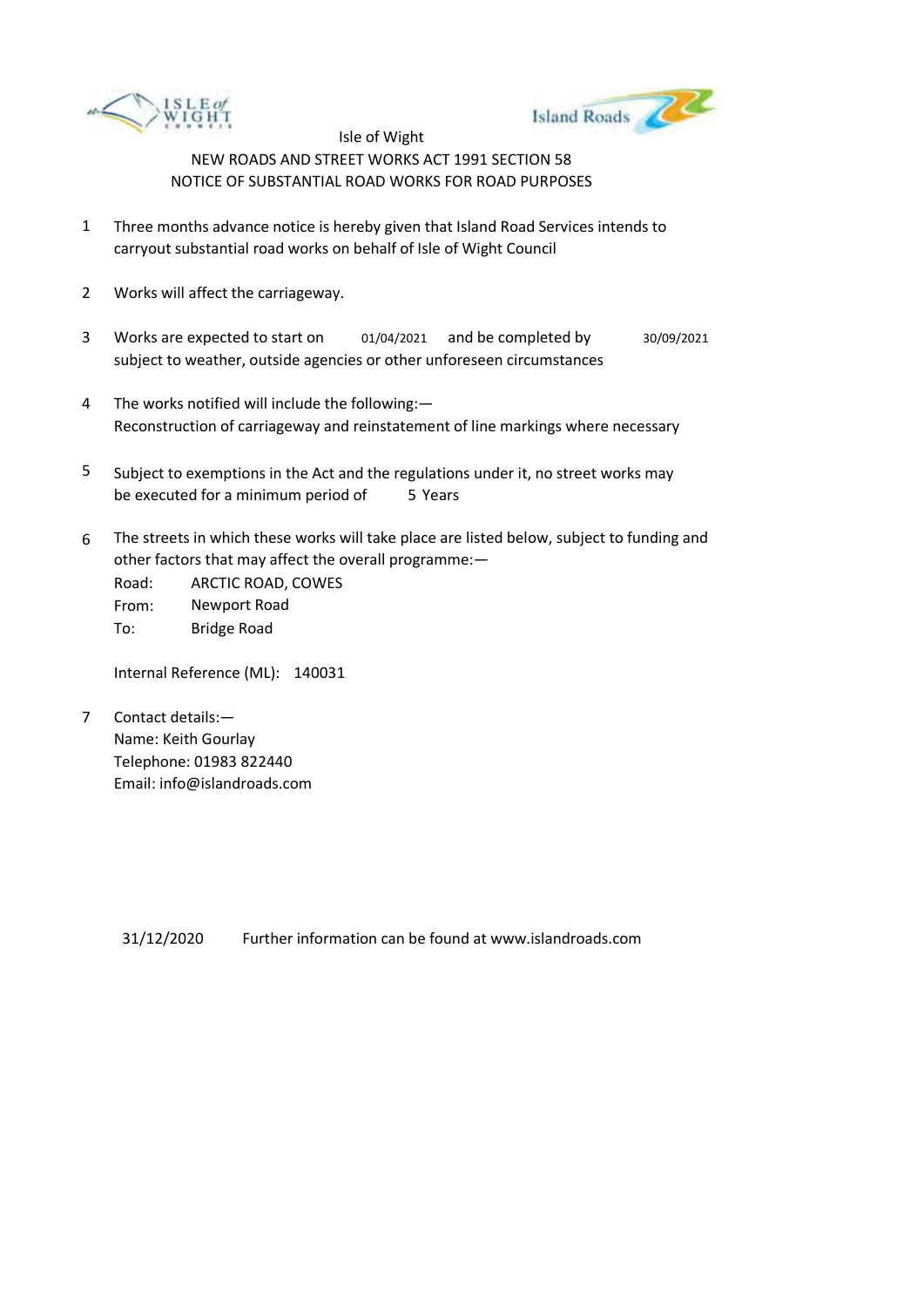



- 1 Three months advance notice is hereby given that Island Road Services intends to carryout substantial road works on behalf of Isle of Wight Council
- 2 Works will affect the carriageway.
- 3 Works are expected to start on subject to weather, outside agencies or other unforeseen circumstances 01/04/2021 and be completed by 30/09/2021
- 4 The works notified will include the following:— Reconstruction of carriageway and reinstatement of line markings where necessary
- 5 be executed for a minimum period of 5 Years Subject to exemptions in the Act and the regulations under it, no street works may
- 6 The streets in which these works will take place are listed below, subject to funding and other factors that may affect the overall programme:—

Road: From: To: BRIDGE ROAD, COWES Bridge Road Thetis Road

Internal Reference (ML): 140031/1

7 Contact details:— Name: Keith Gourlay Telephone: 01983 822440 Email: info@islandroads.com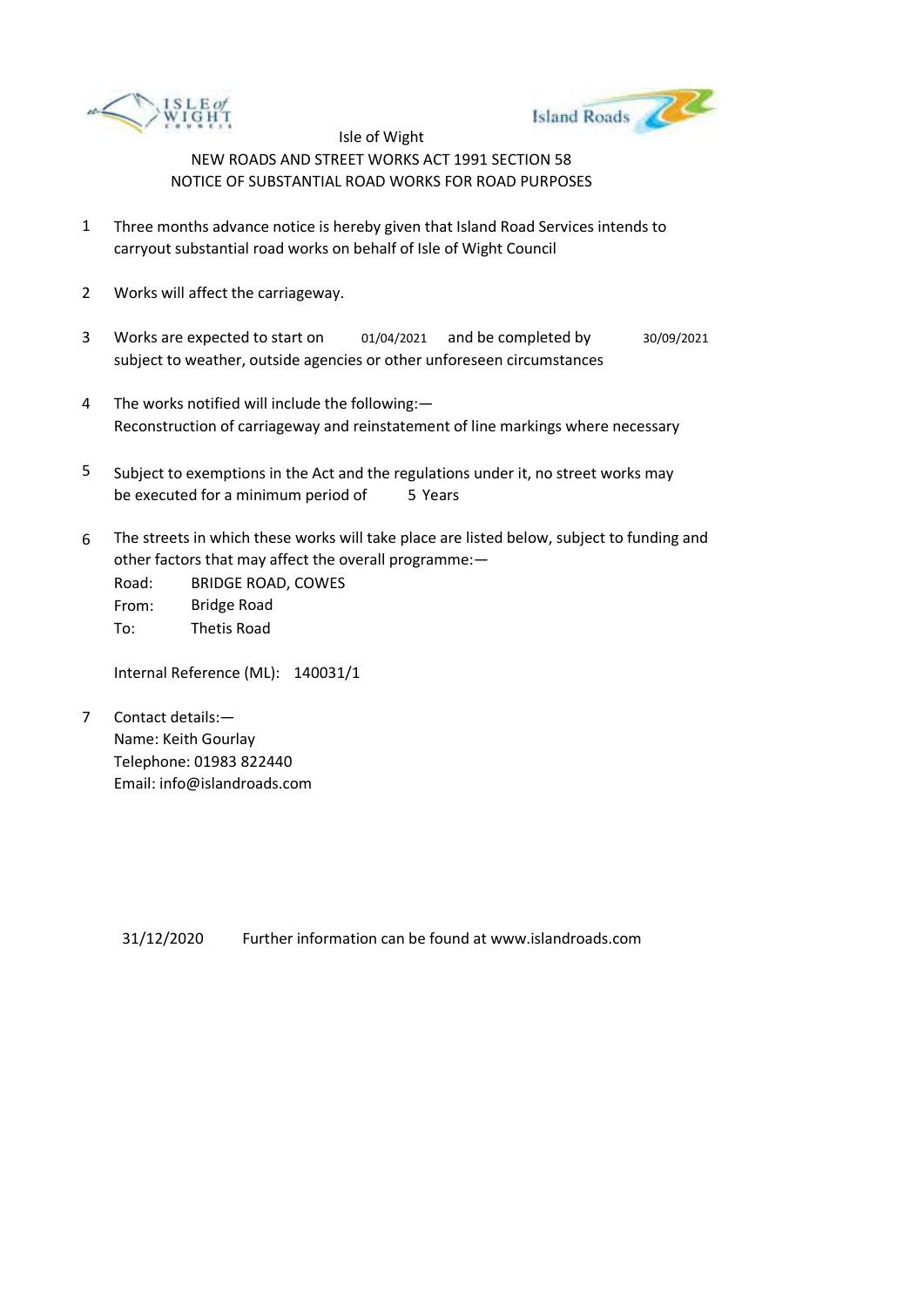



- 1 Three months advance notice is hereby given that Island Road Services intends to carryout substantial road works on behalf of Isle of Wight Council
- 2 Works will affect the carriageway.
- 3 Works are expected to start on  $\#N/A$ subject to weather, outside agencies or other unforeseen circumstances and be completed by  $30/09/2021$
- 4 The works notified will include the following:— ##
- 5 be executed for a minimum period of 5 Years Subject to exemptions in the Act and the regulations under it, no street works may
- 6 The streets in which these works will take place are listed below, subject to funding and other factors that may affect the overall programme:—

Road: From: To: GRANVILLE ROAD, COWES Park Road for its entire length

Internal Reference (ML): 140087

7 Contact details:— Name: Keith Gourlay Telephone: 01983 822440 Email: info@islandroads.com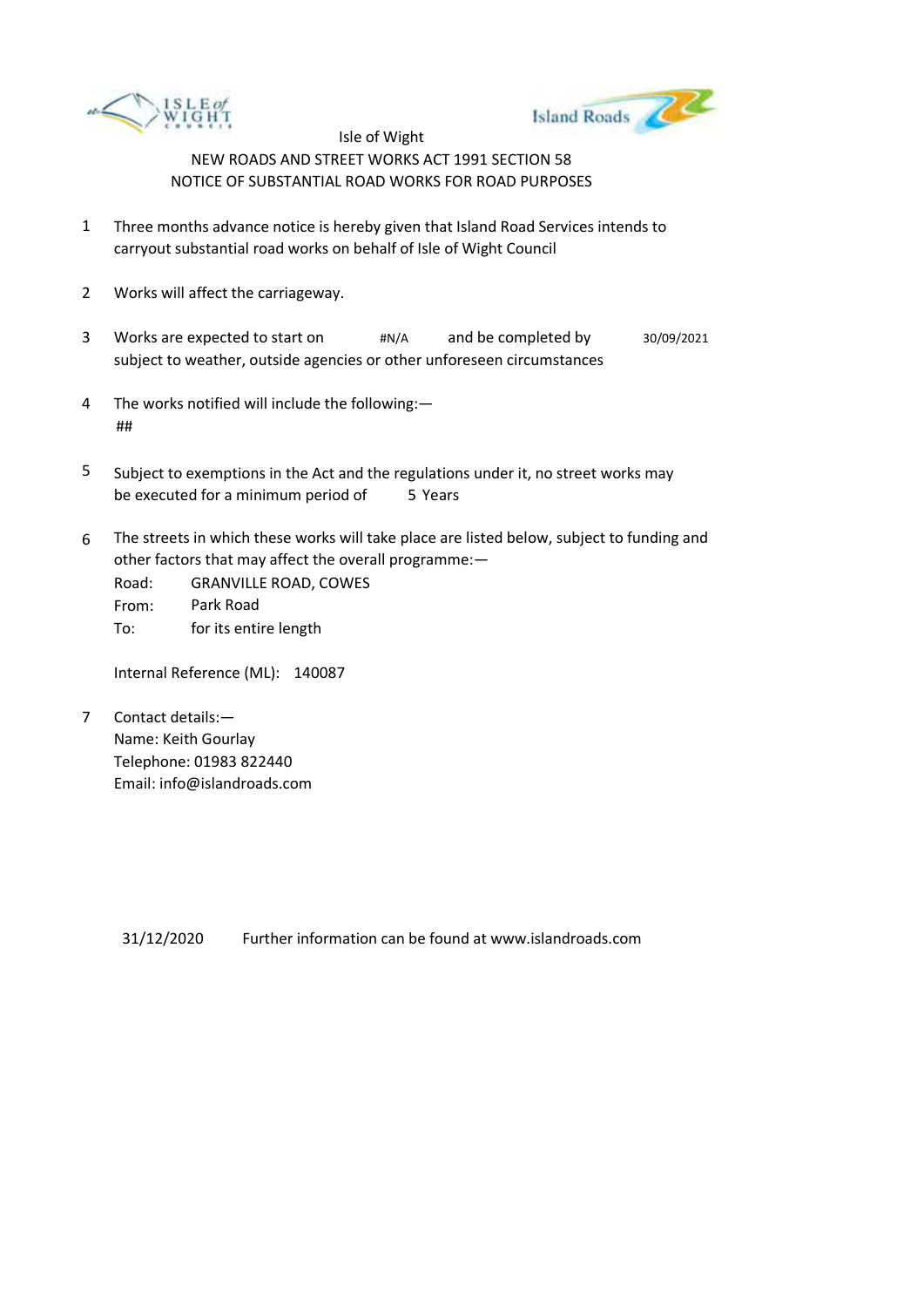



- 1 Three months advance notice is hereby given that Island Road Services intends to carryout substantial road works on behalf of Isle of Wight Council
- 2 Works will affect the carriageway.
- 3 Works are expected to start on subject to weather, outside agencies or other unforeseen circumstances 01/04/2021 and be completed by 30/09/2021
- 4 The works notified will include the following:— Reconstruction of carriageway and reinstatement of line markings where necessary
- 5 be executed for a minimum period of 5 Years Subject to exemptions in the Act and the regulations under it, no street works may
- 6 The streets in which these works will take place are listed below, subject to funding and other factors that may affect the overall programme:—
	- Road: From: To: MORNINGTON ROAD, COWES Queens Road for its entire length

Internal Reference (ML): 140135

7 Contact details:— Name: Keith Gourlay Telephone: 01983 822440 Email: info@islandroads.com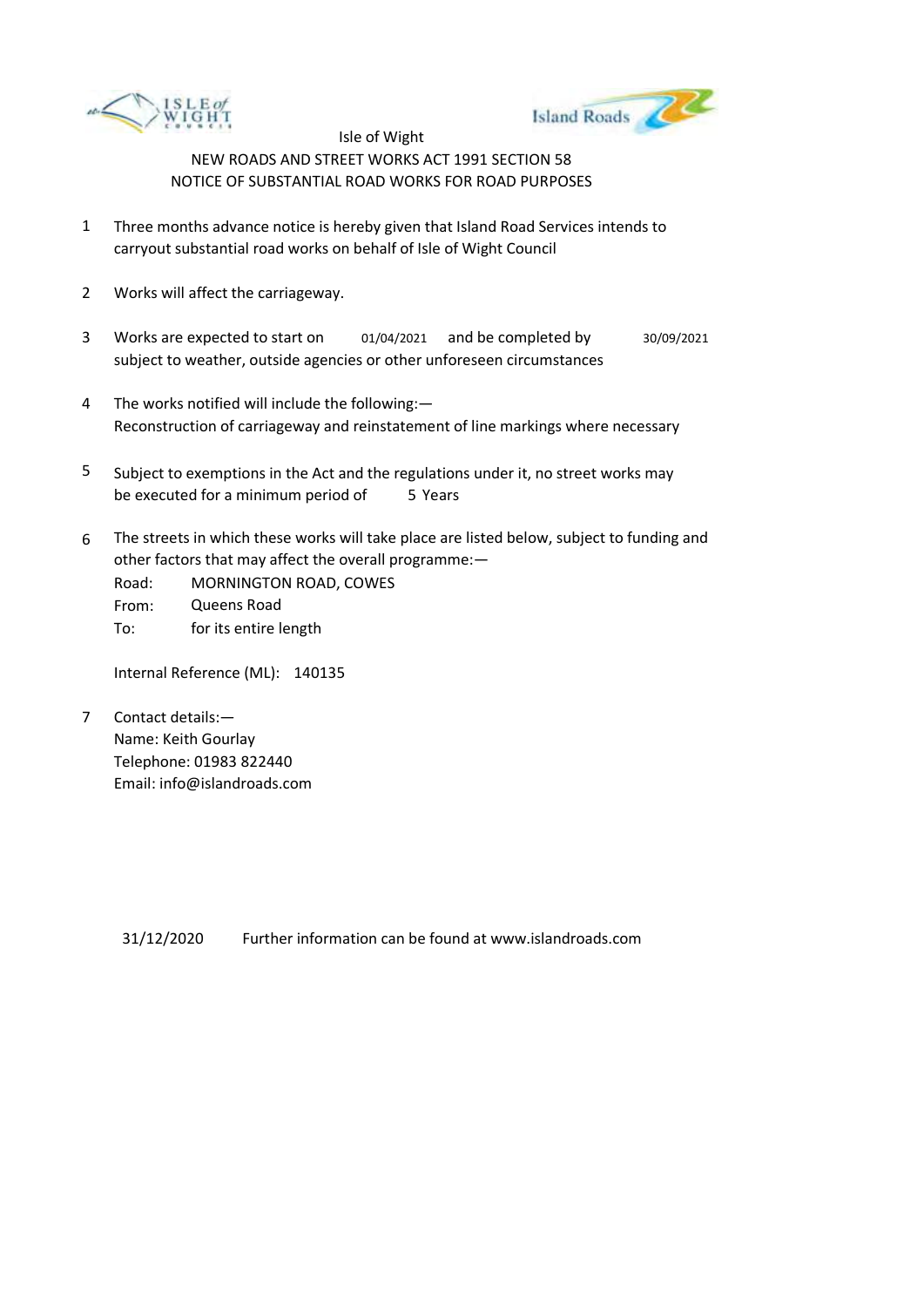



- 1 Three months advance notice is hereby given that Island Road Services intends to carryout substantial road works on behalf of Isle of Wight Council
- 2 Works will affect the carriageway.
- 3 Works are expected to start on subject to weather, outside agencies or other unforeseen circumstances 01/04/2021 and be completed by 30/09/2021
- 4 The works notified will include the following:— Reconstruction of carriageway and reinstatement of line markings where necessary
- 5 be executed for a minimum period of 5 Years Subject to exemptions in the Act and the regulations under it, no street works may
- 6 The streets in which these works will take place are listed below, subject to funding and other factors that may affect the overall programme:—

Road: From: To: CLIFF ROAD, COWES Mornington Road for its entire length

Internal Reference (ML): 140135/1

7 Contact details:— Name: Keith Gourlay Telephone: 01983 822440 Email: info@islandroads.com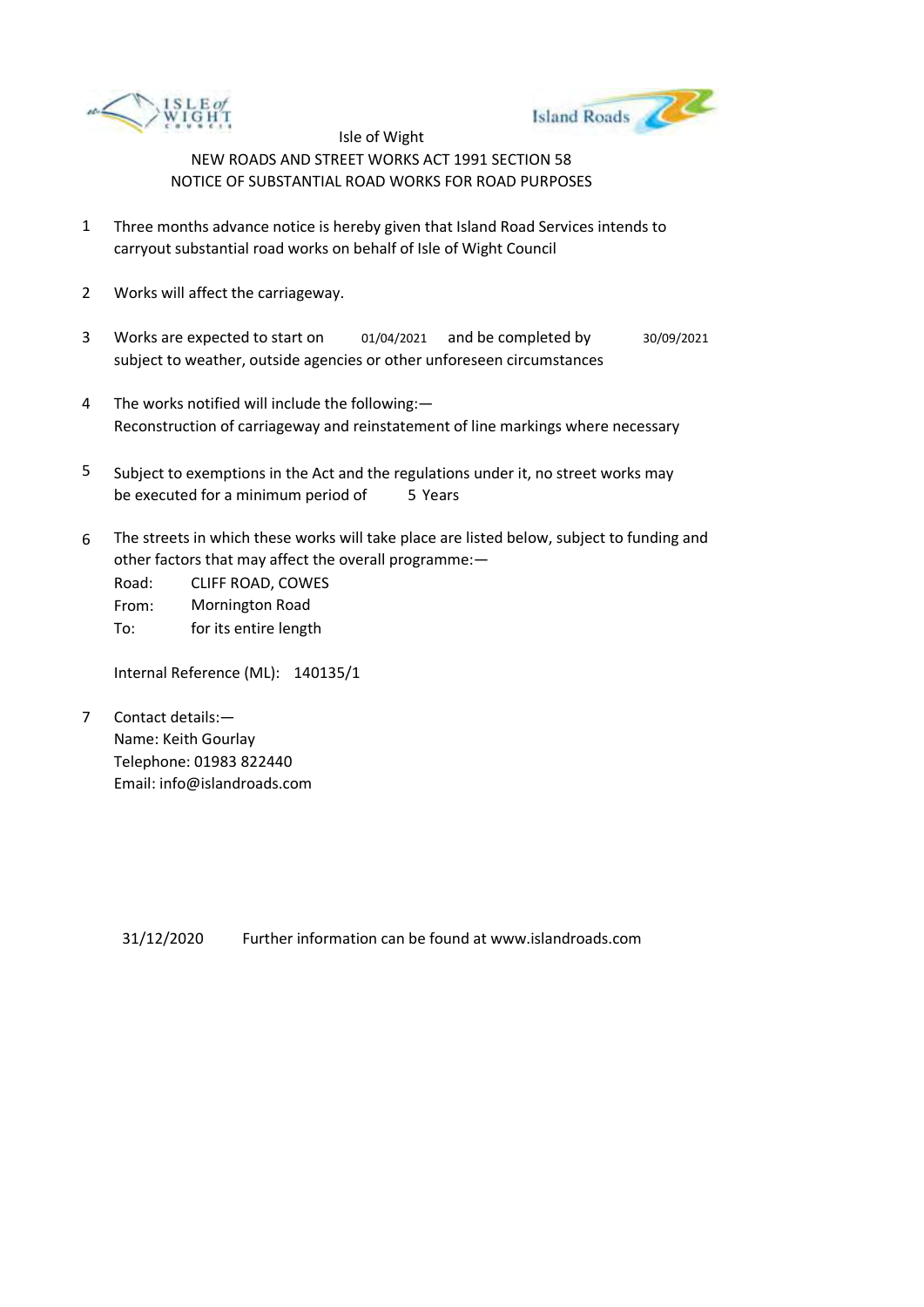



- 1 Three months advance notice is hereby given that Island Road Services intends to carryout substantial road works on behalf of Isle of Wight Council
- 2 Works will affect the carriageway.
- 3 Works are expected to start on subject to weather, outside agencies or other unforeseen circumstances 01/04/2021 and be completed by 30/09/2021
- 4 The works notified will include the following:— Reconstruction of carriageway and reinstatement of line markings where necessary
- 5 be executed for a minimum period of 5 Years Subject to exemptions in the Act and the regulations under it, no street works may
- 6 The streets in which these works will take place are listed below, subject to funding and other factors that may affect the overall programme:—

Road: From: To: CHURCH ROAD, COWES Union Road for its entire length

Internal Reference (ML): 140141

7 Contact details:— Name: Keith Gourlay Telephone: 01983 822440 Email: info@islandroads.com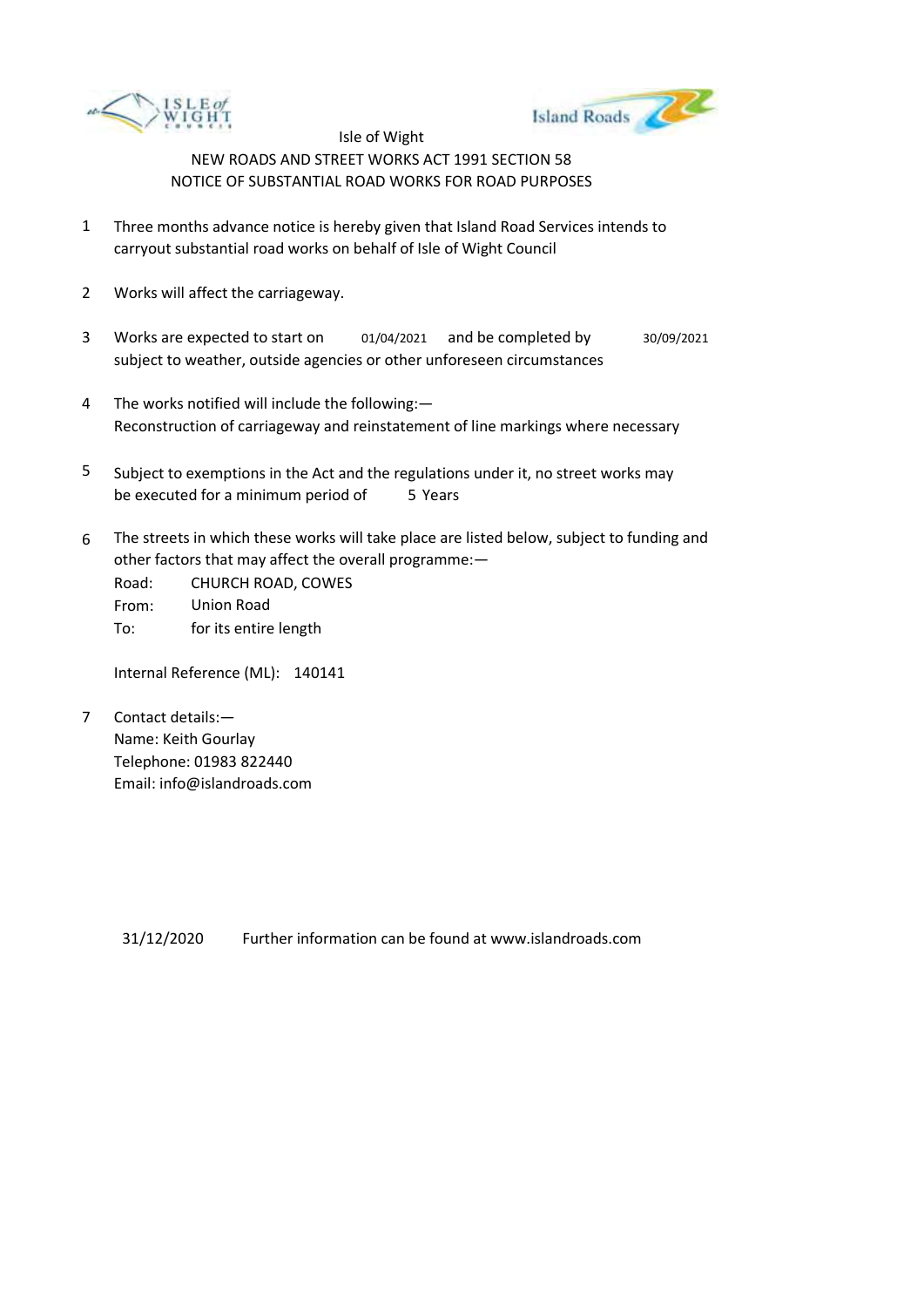



- 1 Three months advance notice is hereby given that Island Road Services intends to carryout substantial road works on behalf of Isle of Wight Council
- 2 Works will affect the carriageway.
- 3 Works are expected to start on subject to weather, outside agencies or other unforeseen circumstances 01/04/2021 and be completed by 30/09/2021
- 4 The works notified will include the following:— Reconstruction of carriageway and reinstatement of line markings where necessary
- 5 be executed for a minimum period of 5 Years Subject to exemptions in the Act and the regulations under it, no street works may
- 6 The streets in which these works will take place are listed below, subject to funding and other factors that may affect the overall programme:—

Road: From: To: CROSSFIELD AVENUE, COWES Baring Road Guppy Close

Internal Reference (ML): 140146

7 Contact details:— Name: Keith Gourlay Telephone: 01983 822440 Email: info@islandroads.com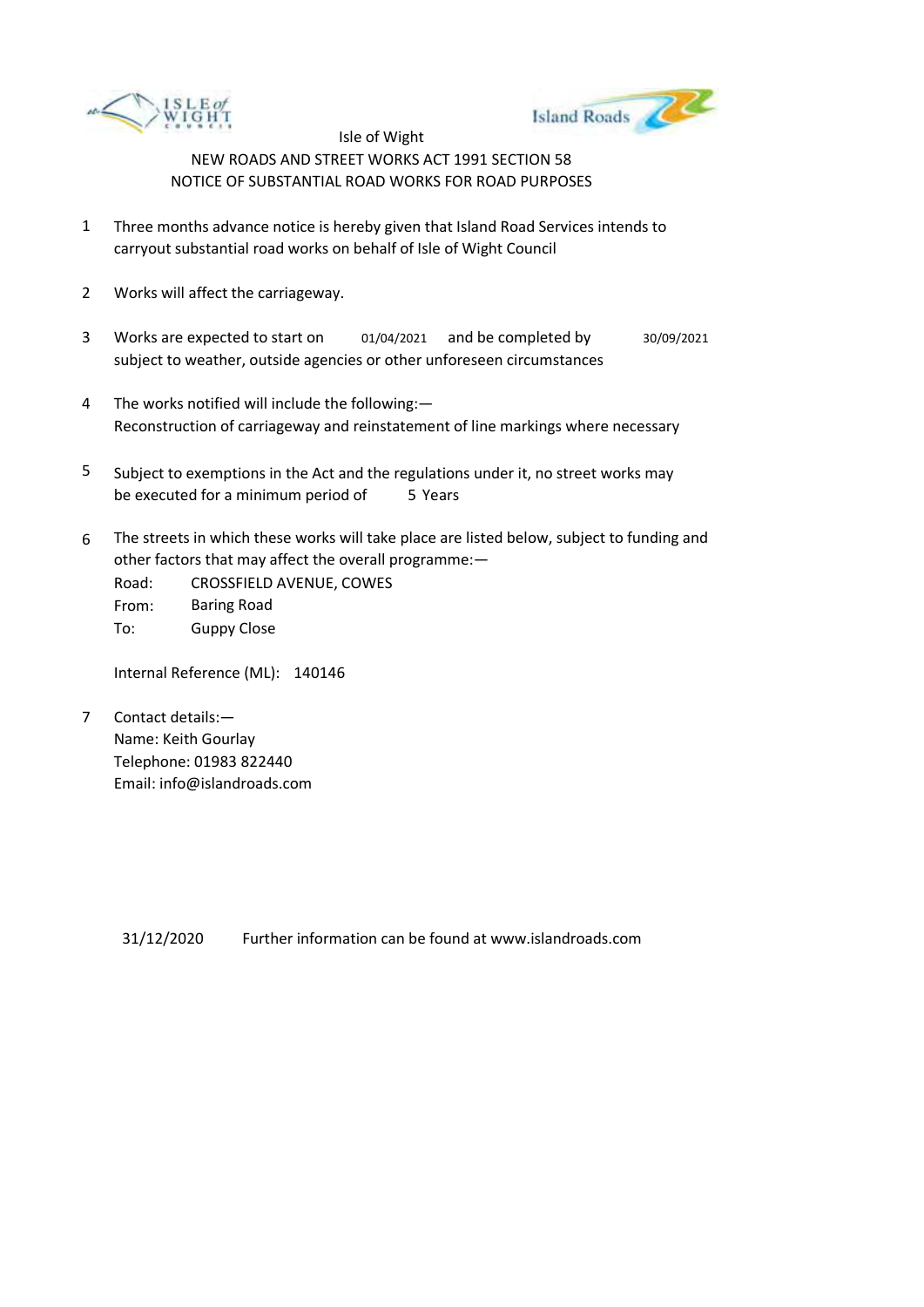



- 1 Three months advance notice is hereby given that Island Road Services intends to carryout substantial road works on behalf of Isle of Wight Council
- 2 Works will affect the carriageway.
- 3 Works are expected to start on subject to weather, outside agencies or other unforeseen circumstances 01/04/2021 and be completed by 30/09/2021
- 4 The works notified will include the following:— Reconstruction of carriageway and reinstatement of line markings where necessary
- 5 be executed for a minimum period of 5 Years Subject to exemptions in the Act and the regulations under it, no street works may
- 6 The streets in which these works will take place are listed below, subject to funding and other factors that may affect the overall programme:—

Road: From: To: CROSSFIELD AVENUE, COWES Guppy Close Parklands Avenue

Internal Reference (ML): 140147

7 Contact details:— Name: Keith Gourlay Telephone: 01983 822440 Email: info@islandroads.com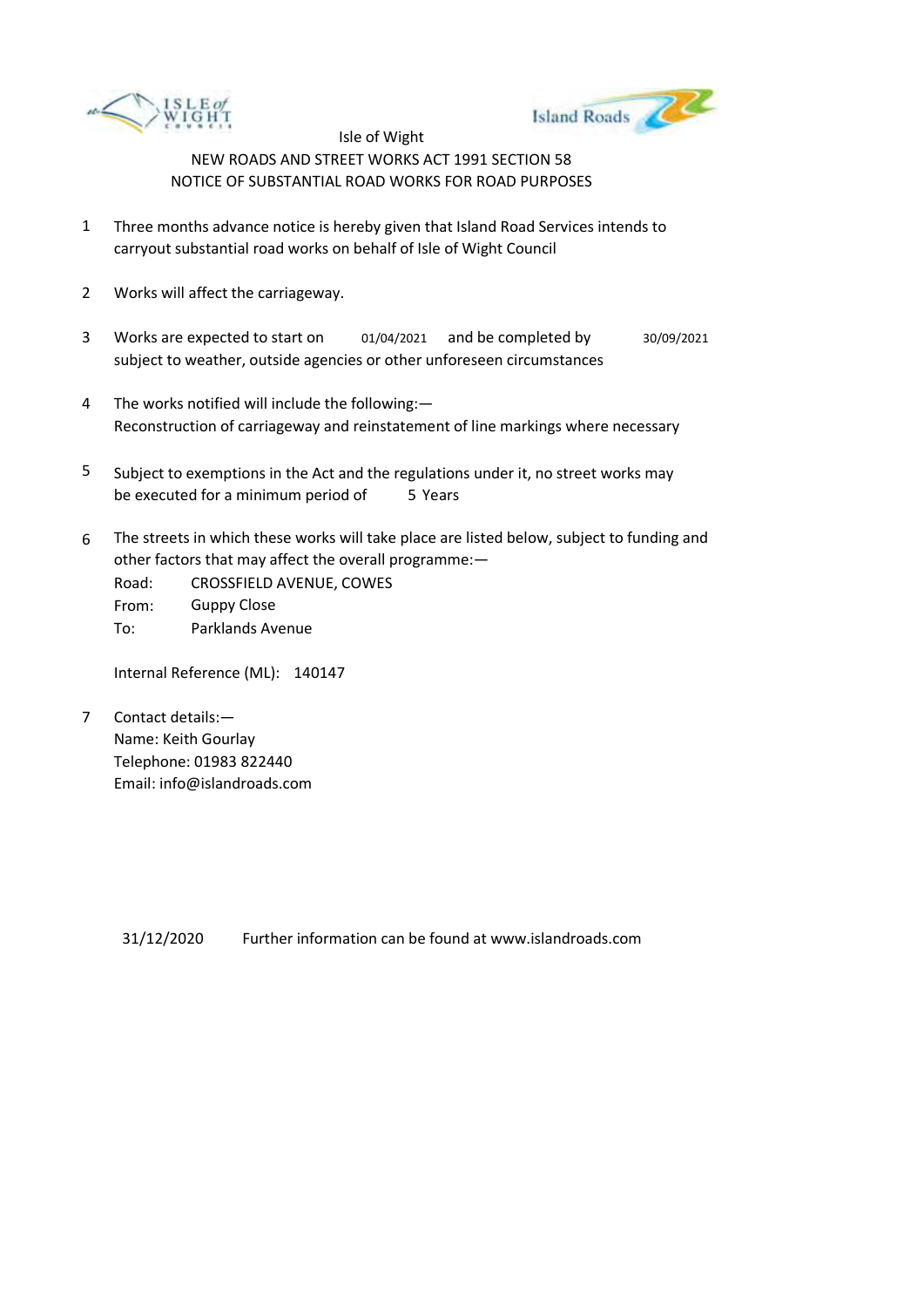



- 1 Three months advance notice is hereby given that Island Road Services intends to carryout substantial road works on behalf of Isle of Wight Council
- 2 Works will affect the carriageway.
- 3 Works are expected to start on subject to weather, outside agencies or other unforeseen circumstances 01/04/2021 and be completed by 30/09/2021
- 4 The works notified will include the following:— Reconstruction of carriageway and reinstatement of line markings where necessary
- 5 be executed for a minimum period of 5 Years Subject to exemptions in the Act and the regulations under it, no street works may
- 6 The streets in which these works will take place are listed below, subject to funding and other factors that may affect the overall programme:—
	- Road: From: To: CROSSFIELD AVENUE, COWES Ward Avenue Mountbatten Avenue

Internal Reference (ML): 140150

7 Contact details:— Name: Keith Gourlay Telephone: 01983 822440 Email: info@islandroads.com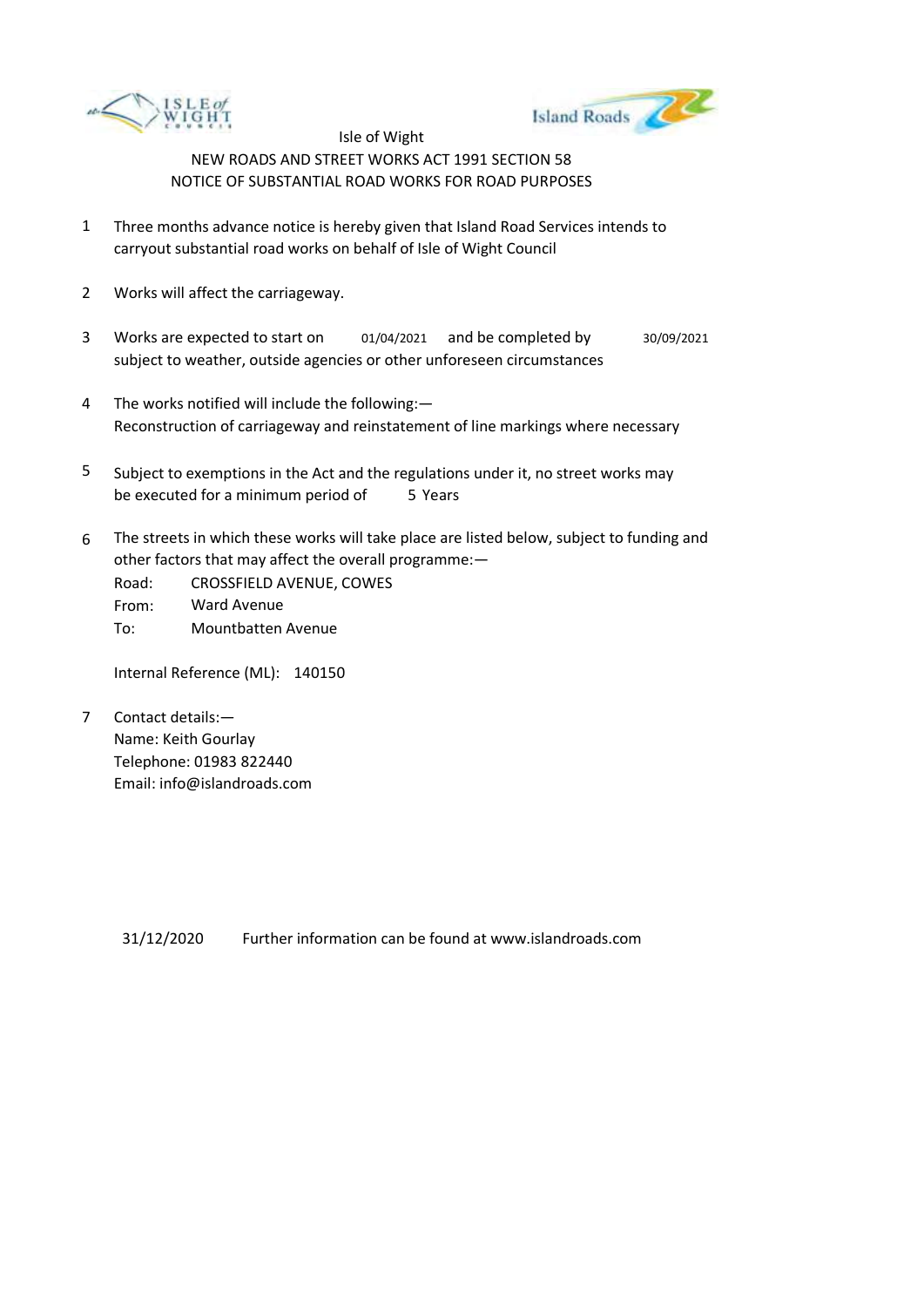



- 1 Three months advance notice is hereby given that Island Road Services intends to carryout substantial road works on behalf of Isle of Wight Council
- 2 Works will affect the carriageway.
- 3 Works are expected to start on subject to weather, outside agencies or other unforeseen circumstances 01/04/2021 and be completed by 30/09/2021
- 4 The works notified will include the following:— Reconstruction of carriageway and reinstatement of line markings where necessary
- 5 be executed for a minimum period of 5 Years Subject to exemptions in the Act and the regulations under it, no street works may
- 6 The streets in which these works will take place are listed below, subject to funding and other factors that may affect the overall programme:—

Road: From: To: PROSPECT ROAD, COWES Place Road for its entire length

Internal Reference (ML): 140170

7 Contact details:— Name: Keith Gourlay Telephone: 01983 822440 Email: info@islandroads.com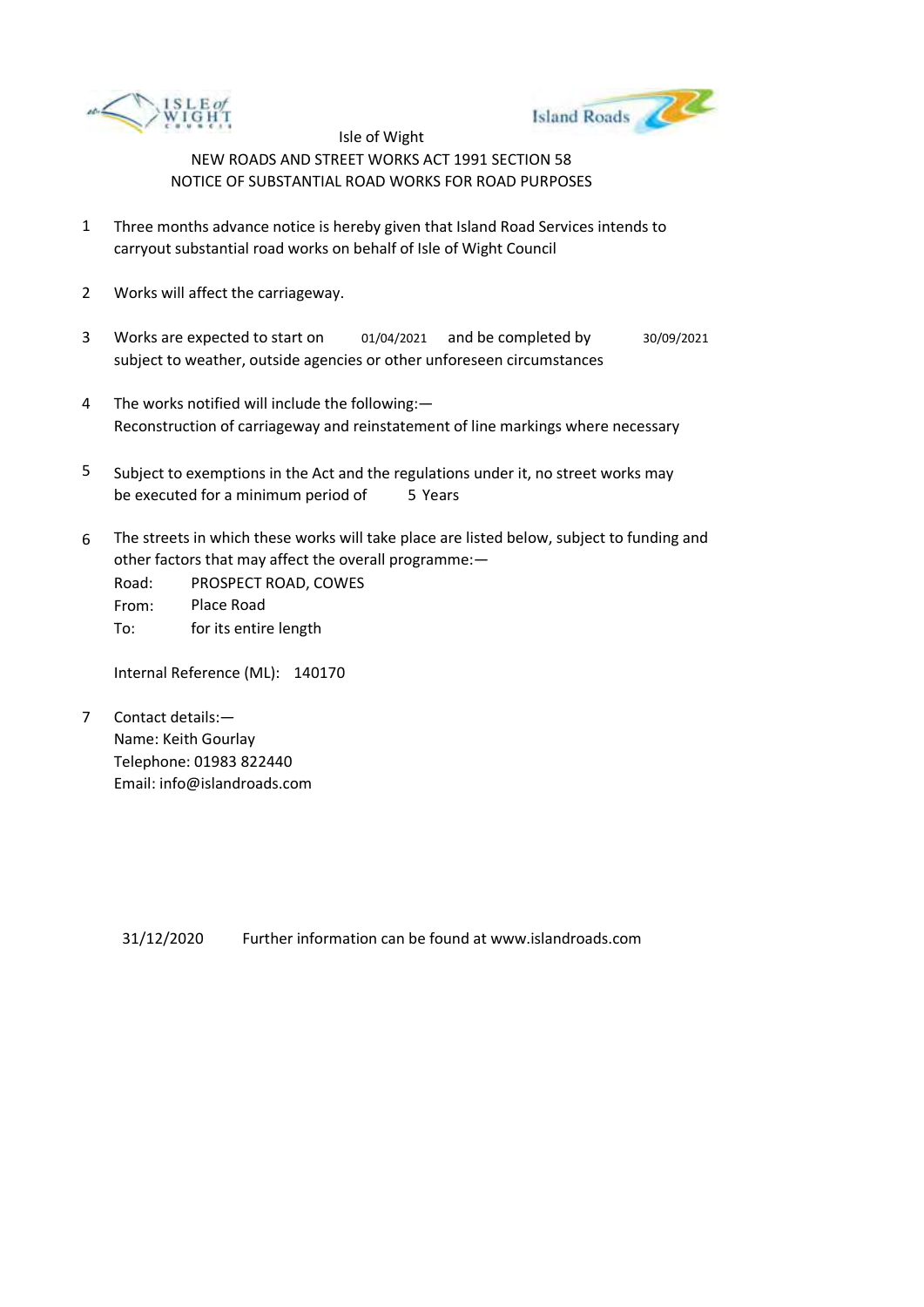



- 1 Three months advance notice is hereby given that Island Road Services intends to carryout substantial road works on behalf of Isle of Wight Council
- 2 Works will affect the carriageway.
- 3 Works are expected to start on subject to weather, outside agencies or other unforeseen circumstances 01/04/2021 and be completed by 30/09/2021
- 4 The works notified will include the following:— Reconstruction of carriageway and reinstatement of line markings where necessary
- 5 be executed for a minimum period of 5 Years Subject to exemptions in the Act and the regulations under it, no street works may
- 6 The streets in which these works will take place are listed below, subject to funding and other factors that may affect the overall programme:—

Road: From: To: MOORGREEN ROAD, COWES Alexandra Road Brooklands Road

Internal Reference (ML): 140178

7 Contact details:— Name: Keith Gourlay Telephone: 01983 822440 Email: info@islandroads.com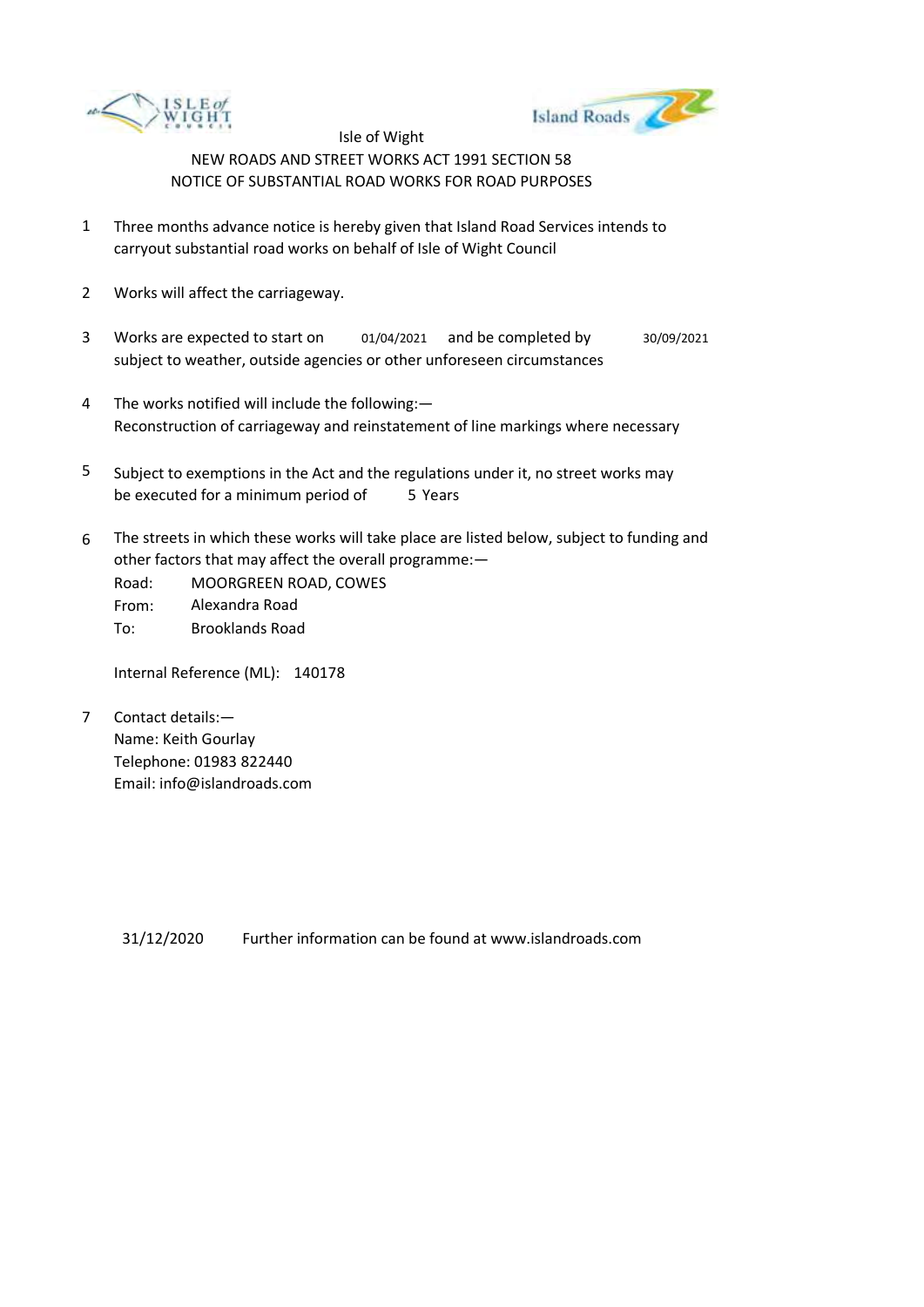



- 1 Three months advance notice is hereby given that Island Road Services intends to carryout substantial road works on behalf of Isle of Wight Council
- 2 Works will affect the carriageway.
- 3 Works are expected to start on subject to weather, outside agencies or other unforeseen circumstances 01/04/2021 and be completed by 30/09/2021
- 4 The works notified will include the following:— Reconstruction of carriageway and reinstatement of line markings where necessary
- 5 be executed for a minimum period of 5 Years Subject to exemptions in the Act and the regulations under it, no street works may
- 6 The streets in which these works will take place are listed below, subject to funding and other factors that may affect the overall programme:—

Road: From: To: PRINCES STREET, COWES Park Road for its entire length

Internal Reference (ML): 140180

7 Contact details:— Name: Keith Gourlay Telephone: 01983 822440 Email: info@islandroads.com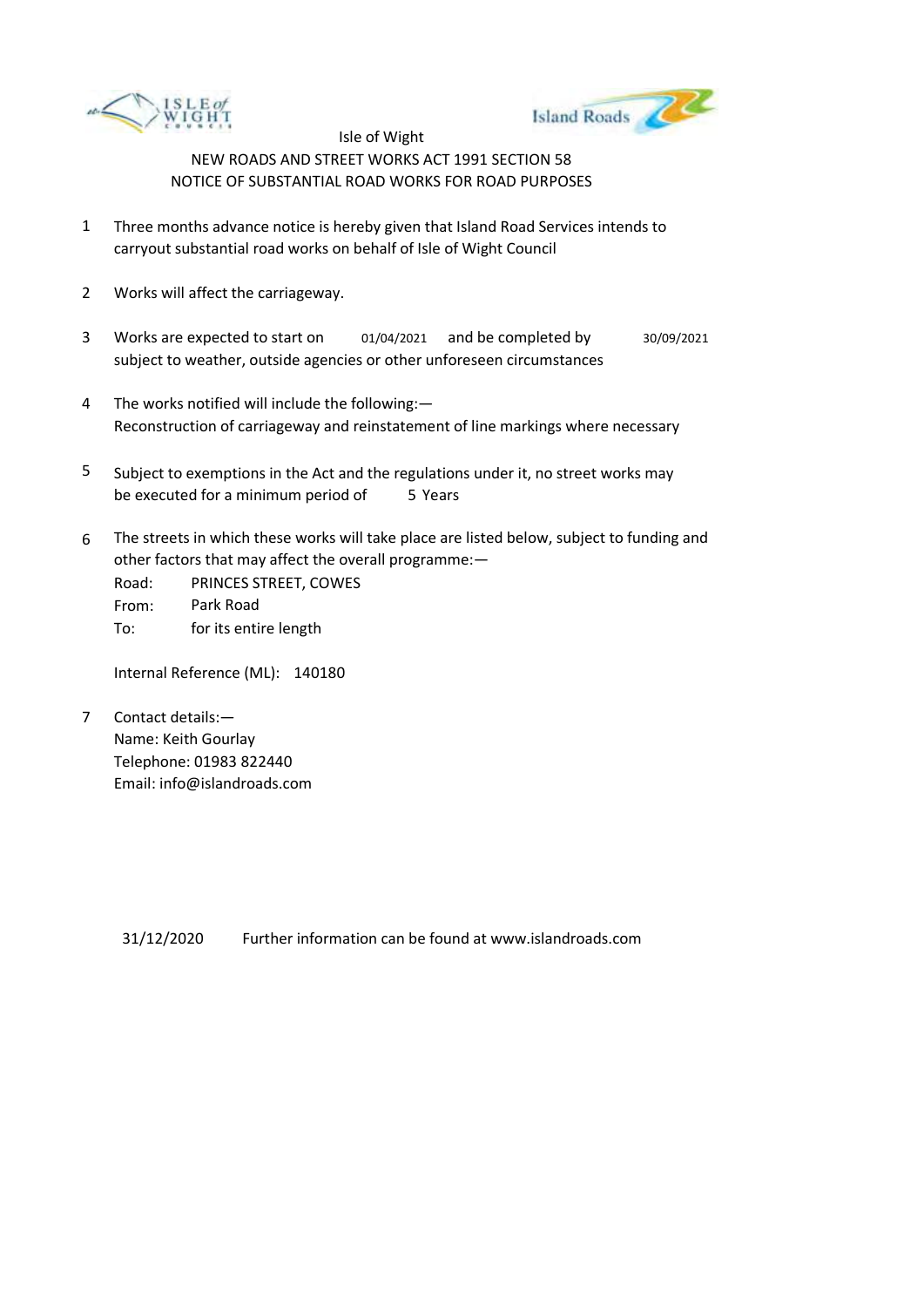



- 1 Three months advance notice is hereby given that Island Road Services intends to carryout substantial road works on behalf of Isle of Wight Council
- 2 Works will affect the carriageway.
- 3 Works are expected to start on subject to weather, outside agencies or other unforeseen circumstances 01/04/2021 and be completed by 30/09/2021
- 4 The works notified will include the following:— Reconstruction of carriageway and reinstatement of line markings where necessary
- 5 be executed for a minimum period of 5 Years Subject to exemptions in the Act and the regulations under it, no street works may
- 6 The streets in which these works will take place are listed below, subject to funding and other factors that may affect the overall programme:—

Road: From: To: BELLEVUE ROAD, COWES Mill Hill Road Newport Road

Internal Reference (ML): 140187

7 Contact details:— Name: Keith Gourlay Telephone: 01983 822440 Email: info@islandroads.com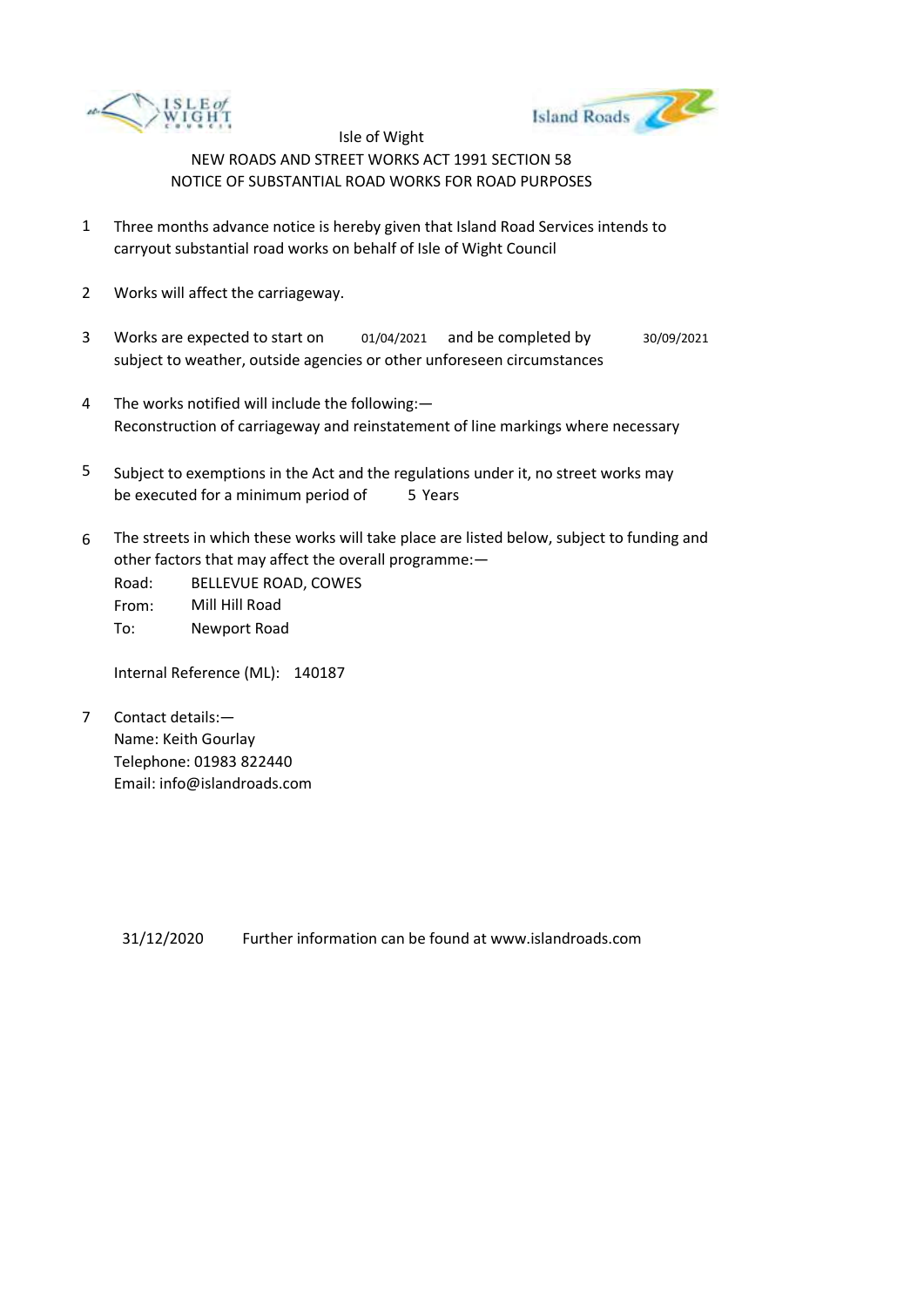



- 1 Three months advance notice is hereby given that Island Road Services intends to carryout substantial road works on behalf of Isle of Wight Council
- 2 Works will affect the carriageway.
- 3 Works are expected to start on  $\#N/A$ subject to weather, outside agencies or other unforeseen circumstances and be completed by  $30/09/2021$
- 4 The works notified will include the following:— ##
- 5 be executed for a minimum period of 5 Years Subject to exemptions in the Act and the regulations under it, no street works may
- 6 The streets in which these works will take place are listed below, subject to funding and other factors that may affect the overall programme:—

Road: From: To: DENMARK ROAD, COWES St Mary's Road for its entire length

Internal Reference (ML): 140205/5

7 Contact details:— Name: Keith Gourlay Telephone: 01983 822440 Email: info@islandroads.com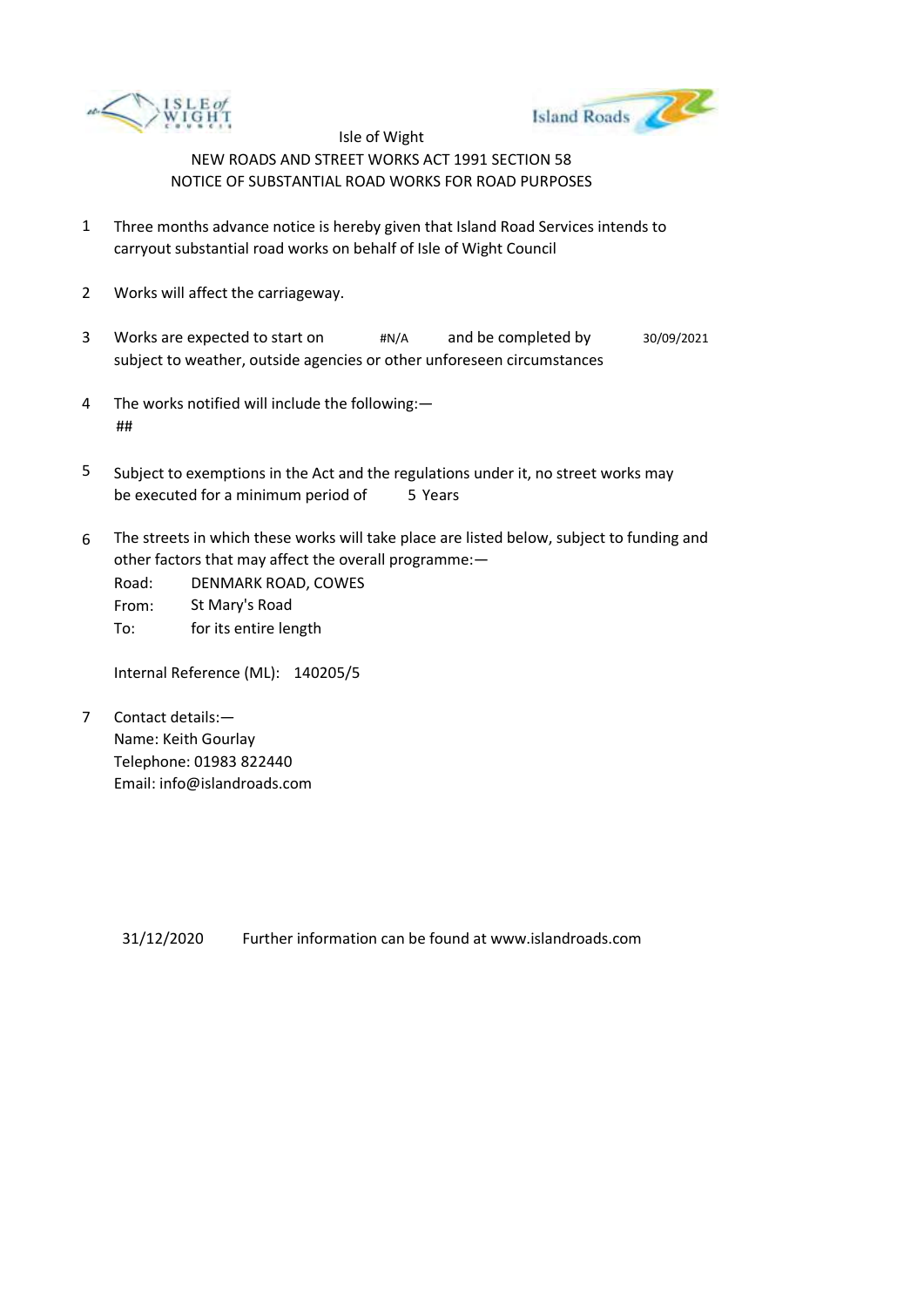



- 1 Three months advance notice is hereby given that Island Road Services intends to carryout substantial road works on behalf of Isle of Wight Council
- 2 Works will affect the carriageway.
- 3 Works are expected to start on subject to weather, outside agencies or other unforeseen circumstances 01/04/2021 and be completed by 30/09/2021
- 4 The works notified will include the following:— Reconstruction of carriageway and reinstatement of line markings where necessary
- 5 be executed for a minimum period of 5 Years Subject to exemptions in the Act and the regulations under it, no street works may
- 6 The streets in which these works will take place are listed below, subject to funding and other factors that may affect the overall programme:—

Road: From: To: YORK STREET, COWES Mill Hill Road for its entire length

Internal Reference (ML): 140209

7 Contact details:— Name: Keith Gourlay Telephone: 01983 822440 Email: info@islandroads.com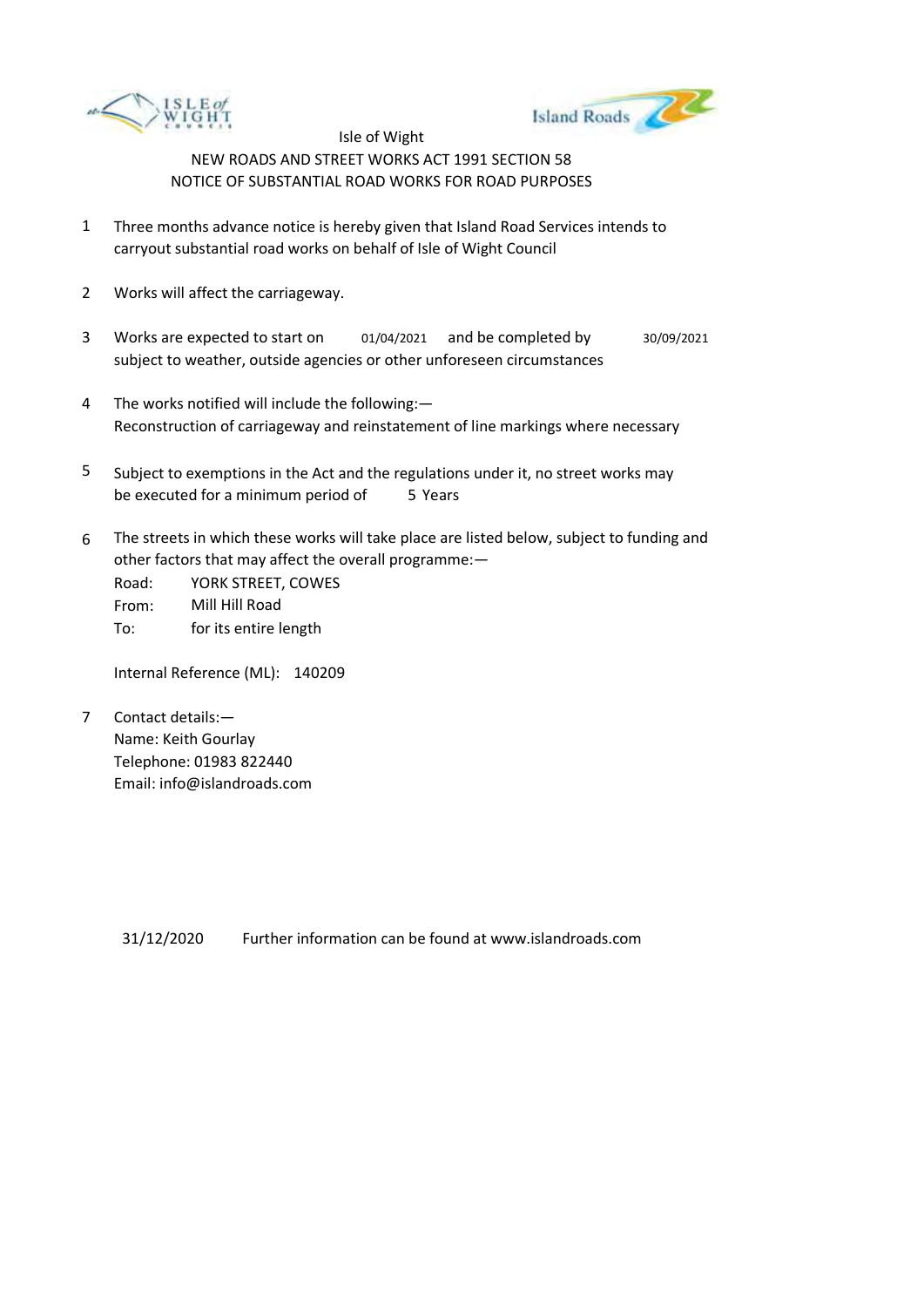



- 1 Three months advance notice is hereby given that Island Road Services intends to carryout substantial road works on behalf of Isle of Wight Council
- 2 Works will affect the carriageway.
- 3 Works are expected to start on subject to weather, outside agencies or other unforeseen circumstances 01/04/2021 and be completed by 30/09/2021
- 4 The works notified will include the following:— Reconstruction of carriageway and reinstatement of line markings where necessary
- 5 be executed for a minimum period of 5 Years Subject to exemptions in the Act and the regulations under it, no street works may
- 6 The streets in which these works will take place are listed below, subject to funding and other factors that may affect the overall programme:—

Road: From: To: THETIS ROAD, COWES Bridge Road for its entire length

Internal Reference (ML): 140223/1

7 Contact details:— Name: Keith Gourlay Telephone: 01983 822440 Email: info@islandroads.com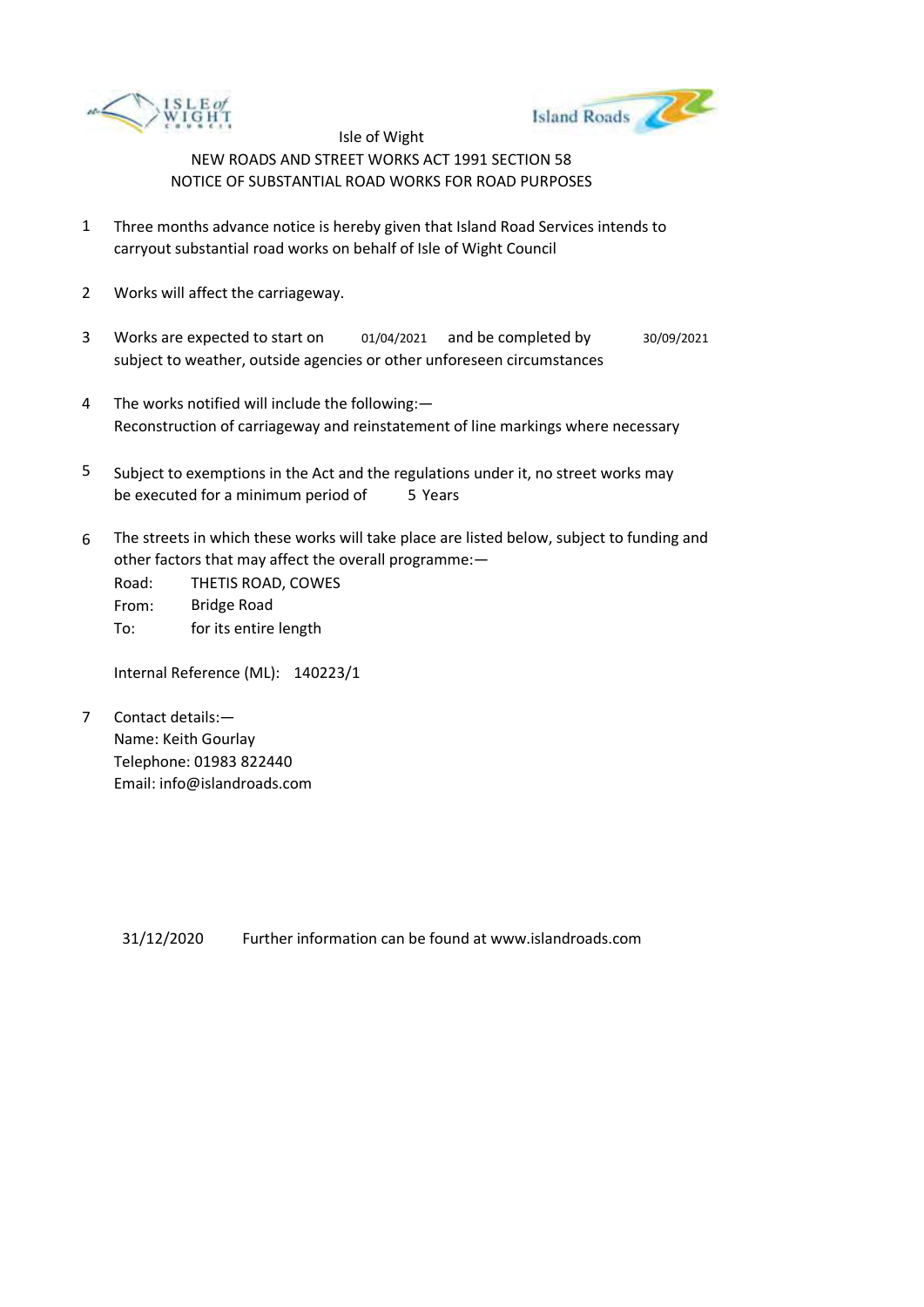



- 1 Three months advance notice is hereby given that Island Road Services intends to carryout substantial road works on behalf of Isle of Wight Council
- 2 Works will affect the carriageway.
- 3 Works are expected to start on subject to weather, outside agencies or other unforeseen circumstances 01/04/2021 and be completed by 30/09/2021
- 4 The works notified will include the following:— Reconstruction of carriageway and reinstatement of line markings where necessary
- 5 be executed for a minimum period of 5 Years Subject to exemptions in the Act and the regulations under it, no street works may
- 6 The streets in which these works will take place are listed below, subject to funding and other factors that may affect the overall programme:—
	- Road: UPPER YARBOROUGH ROAD, EAST COWES
	- From: Grange Road
	- To: for its entire length

Internal Reference (ML): 140258

7 Contact details:— Name: Keith Gourlay Telephone: 01983 822440 Email: info@islandroads.com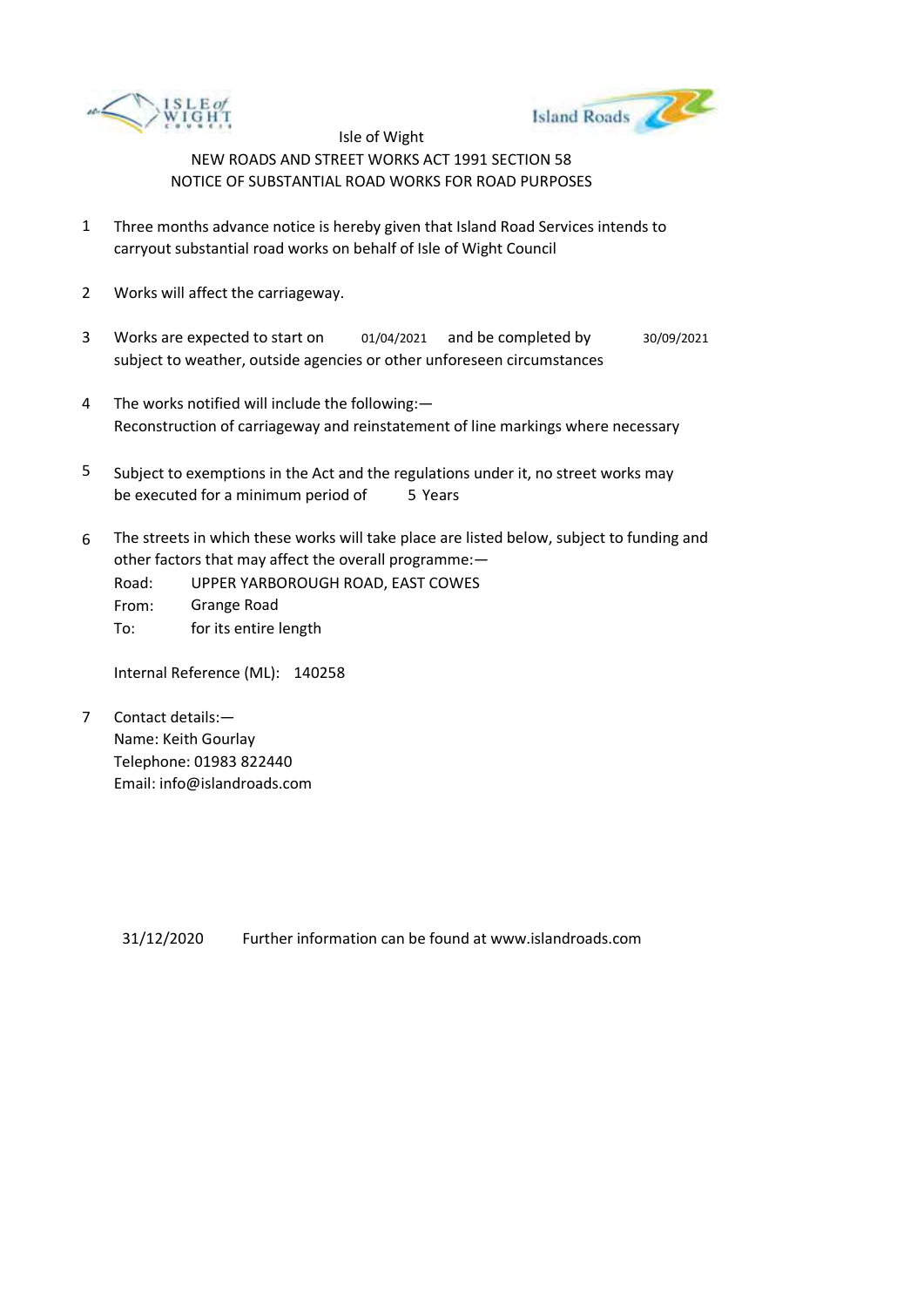



- 1 Three months advance notice is hereby given that Island Road Services intends to carryout substantial road works on behalf of Isle of Wight Council
- 2 Works will affect the carriageway.
- 3 Works are expected to start on subject to weather, outside agencies or other unforeseen circumstances 01/04/2021 and be completed by 30/09/2021
- 4 The works notified will include the following:— Reconstruction of carriageway and reinstatement of line markings where necessary
- 5 be executed for a minimum period of 5 Years Subject to exemptions in the Act and the regulations under it, no street works may
- 6 The streets in which these works will take place are listed below, subject to funding and other factors that may affect the overall programme:—

Road: From: To: MAYFIELD ROAD, EAST COWES Victoria Grove Oakfield Road

Internal Reference (ML): 141256/4

7 Contact details:— Name: Keith Gourlay Telephone: 01983 822440 Email: info@islandroads.com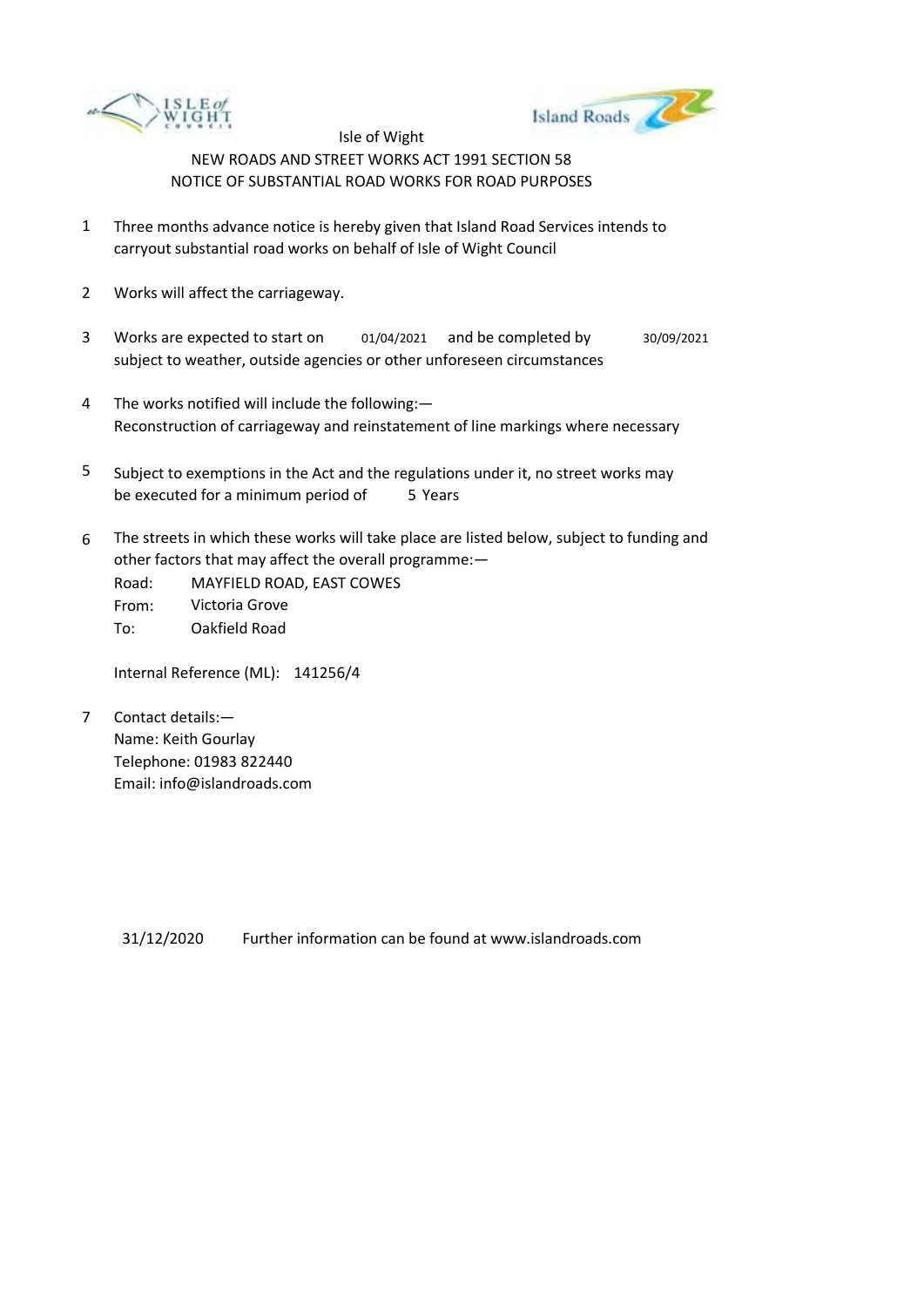



- 1 Three months advance notice is hereby given that Island Road Services intends to carryout substantial road works on behalf of Isle of Wight Council
- 2 Works will affect the carriageway.
- 3 Works are expected to start on subject to weather, outside agencies or other unforeseen circumstances 01/04/2021 and be completed by 30/09/2021
- 4 The works notified will include the following:— Reconstruction of carriageway and reinstatement of line markings where necessary
- 5 be executed for a minimum period of 5 Years Subject to exemptions in the Act and the regulations under it, no street works may
- 6 The streets in which these works will take place are listed below, subject to funding and other factors that may affect the overall programme:—
	- Road: From: To: OAKFIELD ROAD, EAST COWES Mayfield Road Grange Road

Internal Reference (ML): 142256/2

7 Contact details:— Name: Keith Gourlay Telephone: 01983 822440 Email: info@islandroads.com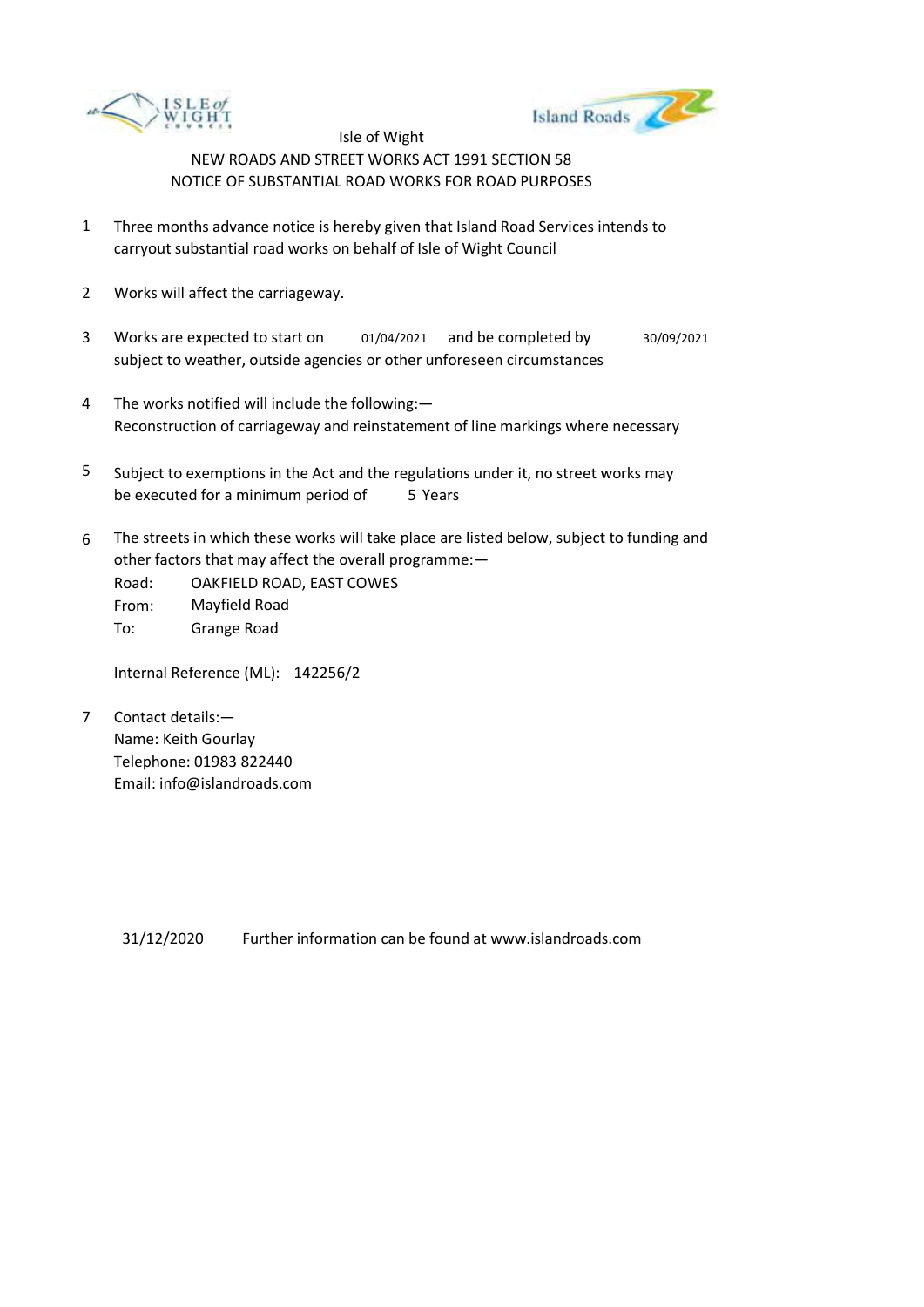



- 1 Three months advance notice is hereby given that Island Road Services intends to carryout substantial road works on behalf of Isle of Wight Council
- 2 Works will affect the carriageway.
- 3 Works are expected to start on subject to weather, outside agencies or other unforeseen circumstances 01/04/2021 and be completed by 30/09/2021
- 4 The works notified will include the following:— Reconstruction of carriageway and reinstatement of line markings where necessary
- 5 be executed for a minimum period of 5 Years Subject to exemptions in the Act and the regulations under it, no street works may
- 6 The streets in which these works will take place are listed below, subject to funding and other factors that may affect the overall programme:—

Road: From: To: GRANGE ROAD, EAST COWES Oakfield Road Yarborough Road

Internal Reference (ML): 142256/3

7 Contact details:— Name: Keith Gourlay Telephone: 01983 822440 Email: info@islandroads.com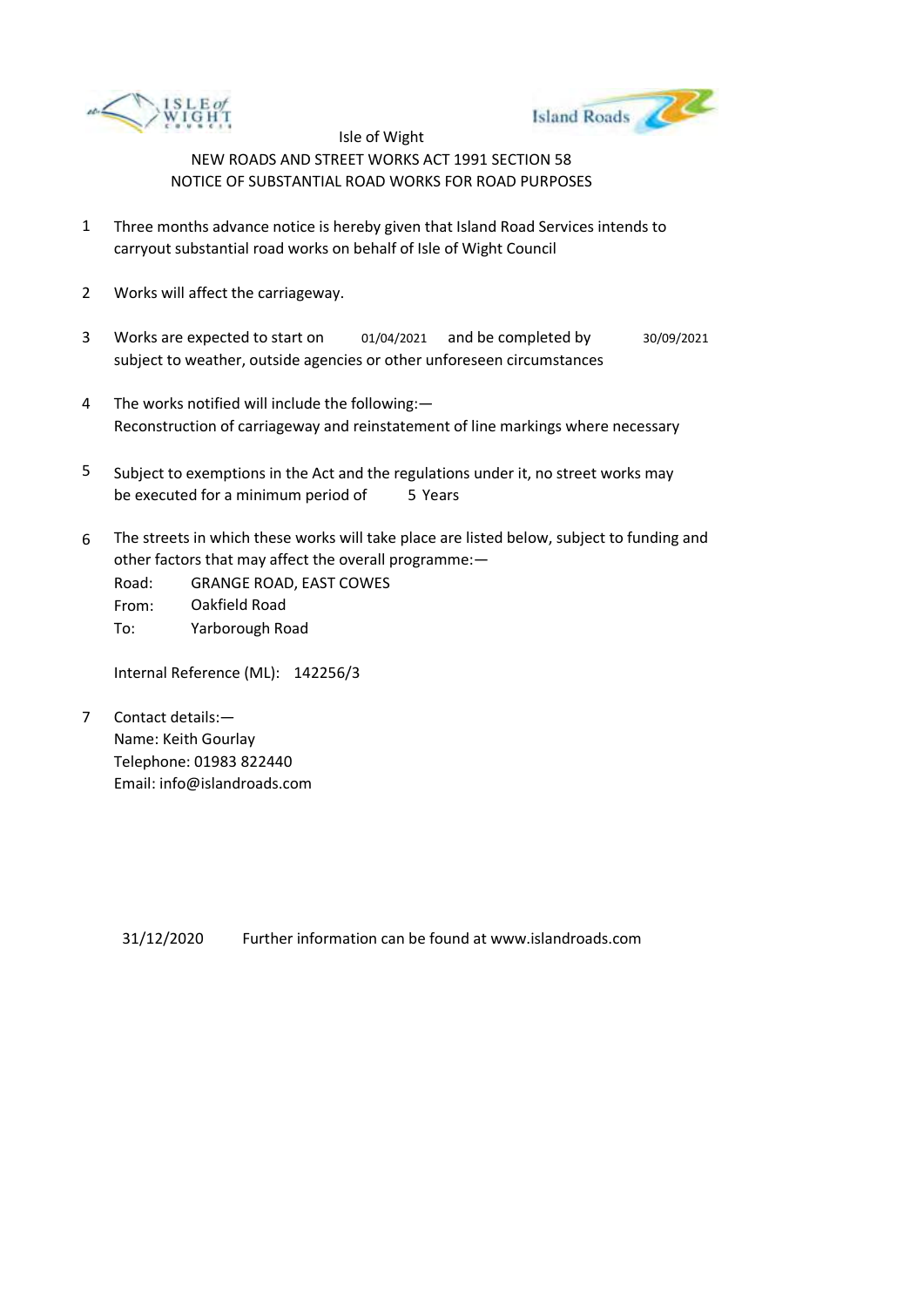



- 1 Three months advance notice is hereby given that Island Road Services intends to carryout substantial road works on behalf of Isle of Wight Council
- 2 Works will affect the carriageway.
- 3 Works are expected to start on subject to weather, outside agencies or other unforeseen circumstances 01/04/2021 and be completed by 30/09/2021
- 4 The works notified will include the following:— Reconstruction of carriageway and reinstatement of line markings where necessary
- 5 be executed for a minimum period of 5 Years Subject to exemptions in the Act and the regulations under it, no street works may
- 6 The streets in which these works will take place are listed below, subject to funding and other factors that may affect the overall programme:—
	- Road: From: To: PARKHURST ROAD, NEWPORT Forest Road 250 metres south of Clissold Road

Internal Reference (ML): 210018/6

7 Contact details:— Name: Keith Gourlay Telephone: 01983 822440 Email: info@islandroads.com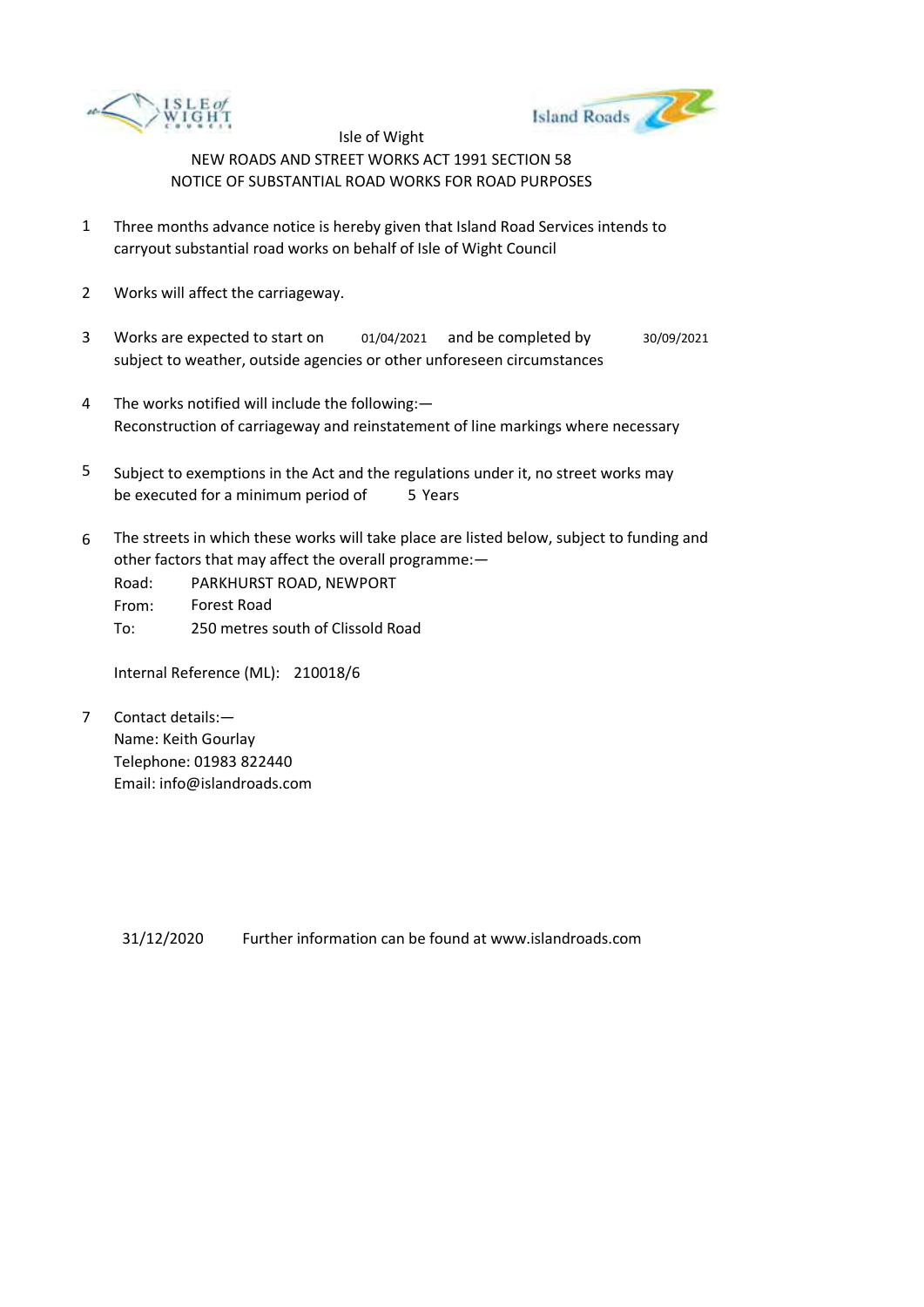



- 1 Three months advance notice is hereby given that Island Road Services intends to carryout substantial road works on behalf of Isle of Wight Council
- 2 Works will affect the carriageway.
- 3 Works are expected to start on subject to weather, outside agencies or other unforeseen circumstances 01/04/2021 and be completed by 30/09/2021
- 4 The works notified will include the following:— Reconstruction of carriageway and reinstatement of line markings where necessary
- 5 be executed for a minimum period of 5 Years Subject to exemptions in the Act and the regulations under it, no street works may
- 6 The streets in which these works will take place are listed below, subject to funding and other factors that may affect the overall programme:—

Road: PARKHURST ROAD, NEWPORT

- From: 250 metres south of Clissold Road
- To: 474 metres south of Clissold Road

Internal Reference (ML): 210019/6

7 Contact details:— Name: Keith Gourlay Telephone: 01983 822440 Email: info@islandroads.com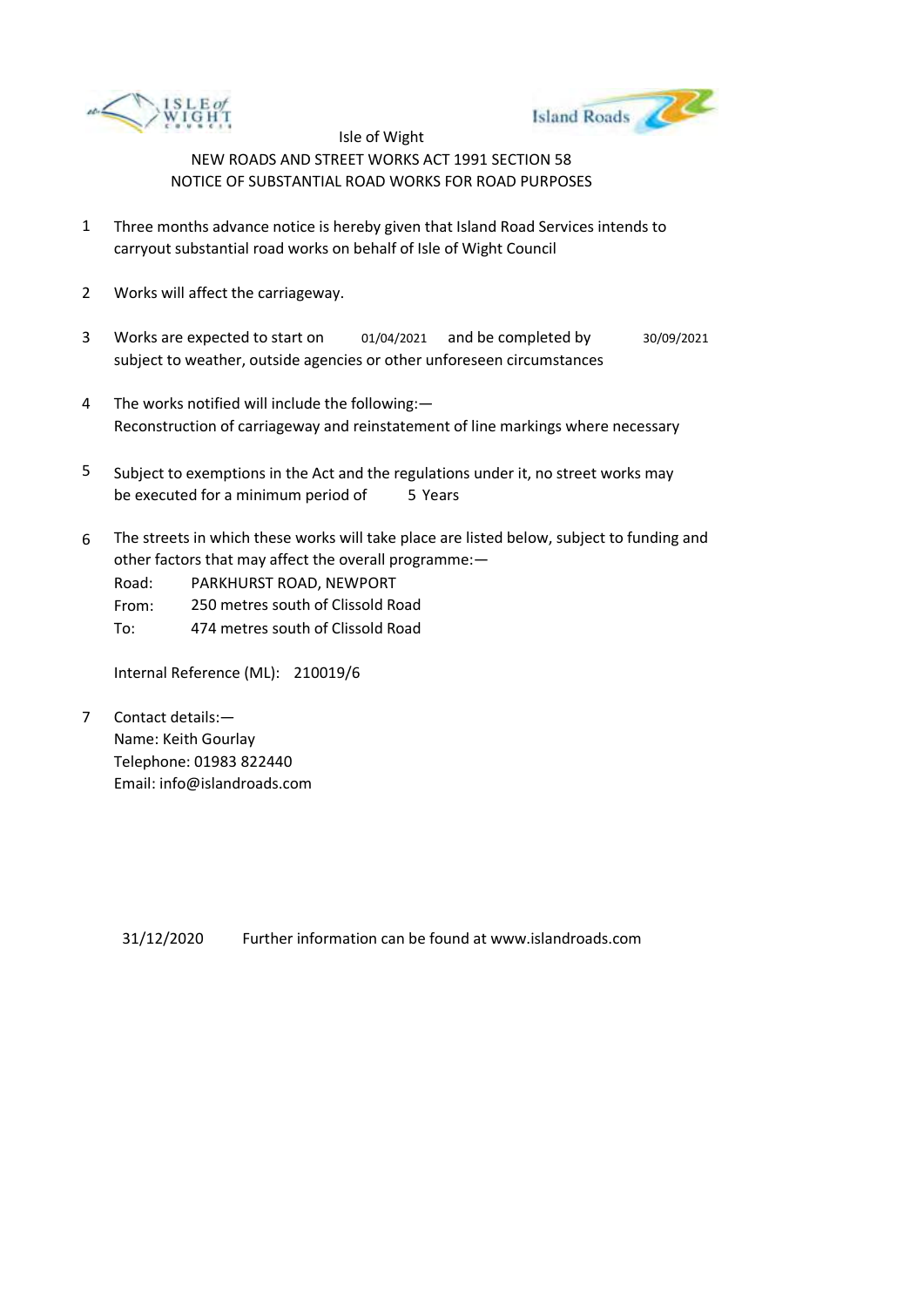



- 1 Three months advance notice is hereby given that Island Road Services intends to carryout substantial road works on behalf of Isle of Wight Council
- 2 Works will affect the carriageway.
- 3 Works are expected to start on subject to weather, outside agencies or other unforeseen circumstances 01/04/2021 and be completed by 30/09/2021
- 4 The works notified will include the following:— Reconstruction of carriageway and reinstatement of line markings where necessary
- 5 be executed for a minimum period of 5 Years Subject to exemptions in the Act and the regulations under it, no street works may
- 6 The streets in which these works will take place are listed below, subject to funding and other factors that may affect the overall programme:—
	- Road: From: To: PARKHURST ROAD, NEWPORT Clissold Road 244 metres south of Clissold Road

Internal Reference (ML): 210021/4

7 Contact details:— Name: Keith Gourlay Telephone: 01983 822440 Email: info@islandroads.com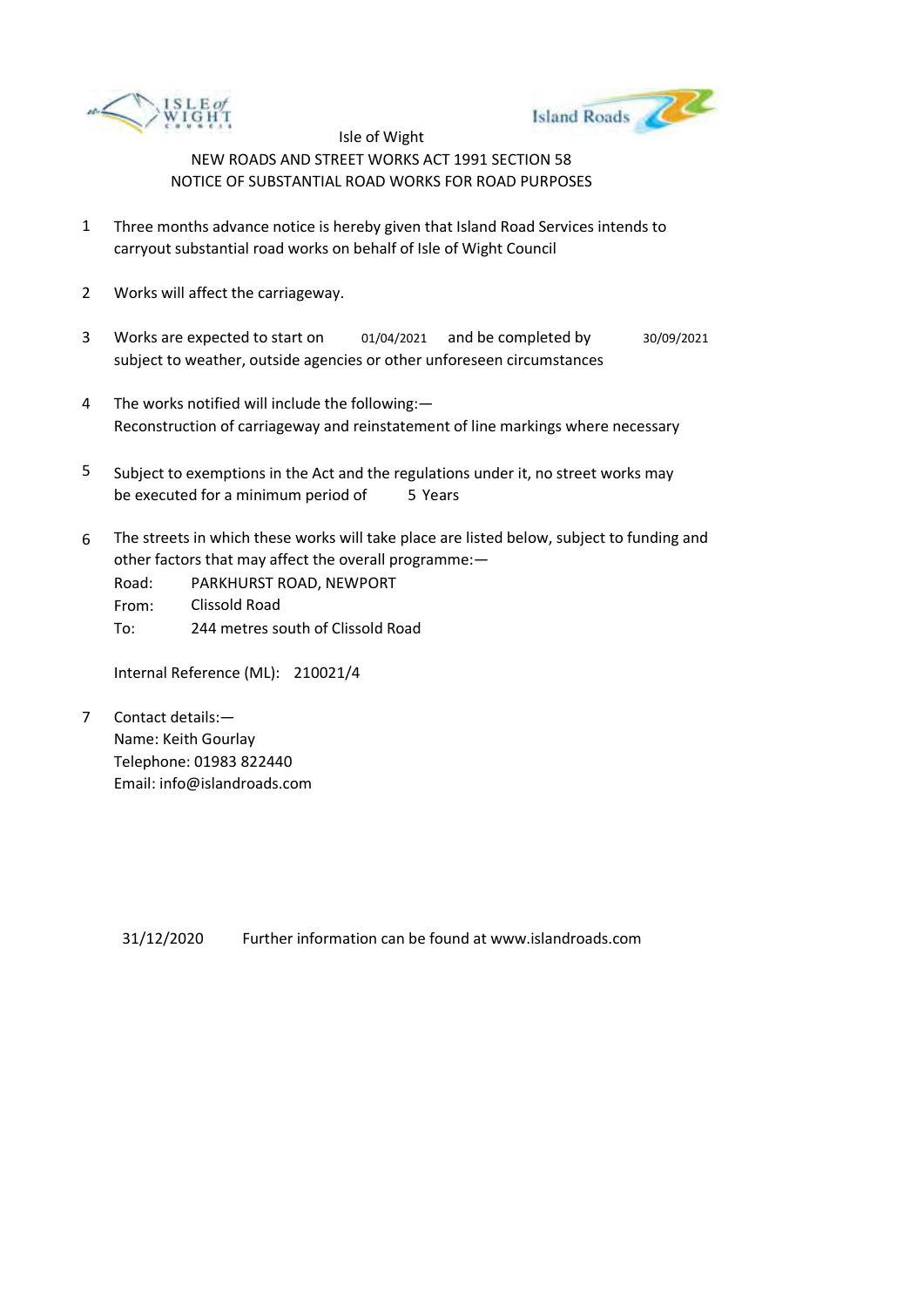



- 1 Three months advance notice is hereby given that Island Road Services intends to carryout substantial road works on behalf of Isle of Wight Council
- 2 Works will affect the carriageway.
- 3 Works are expected to start on subject to weather, outside agencies or other unforeseen circumstances 01/04/2021 and be completed by 30/09/2021
- 4 The works notified will include the following:— Reconstruction of carriageway and reinstatement of line markings where necessary
- 5 be executed for a minimum period of 5 Years Subject to exemptions in the Act and the regulations under it, no street works may
- 6 The streets in which these works will take place are listed below, subject to funding and other factors that may affect the overall programme:—

Road: From: To: FOREST ROAD, NEWPORT Access Road 53 Little Kitbridge Access Road

Internal Reference (ML): 210041

7 Contact details:— Name: Keith Gourlay Telephone: 01983 822440 Email: info@islandroads.com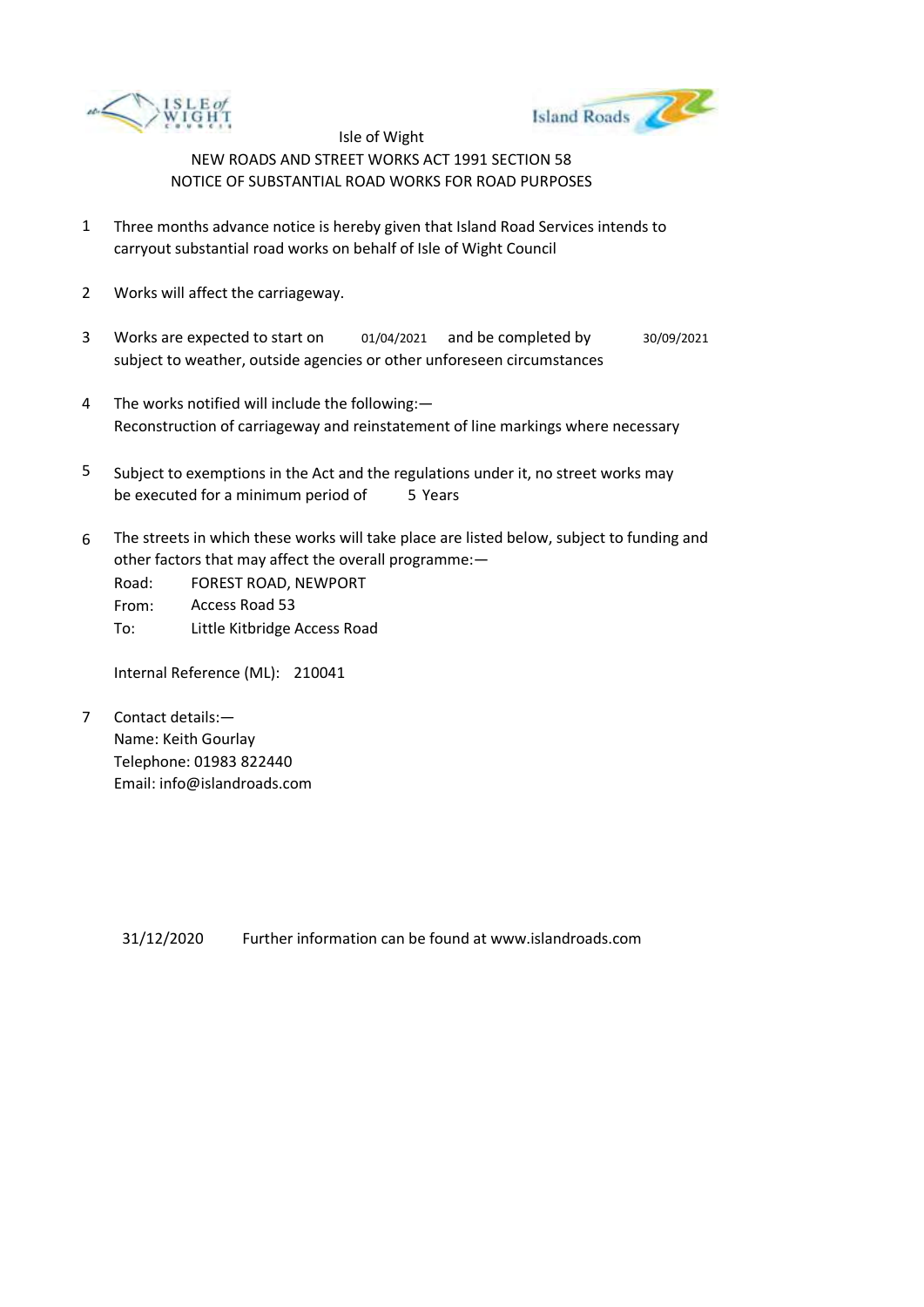



- 1 Three months advance notice is hereby given that Island Road Services intends to carryout substantial road works on behalf of Isle of Wight Council
- 2 Works will affect the carriageway.
- 3 Works are expected to start on subject to weather, outside agencies or other unforeseen circumstances 01/04/2021 and be completed by 30/09/2021
- 4 The works notified will include the following:— Reconstruction of carriageway and reinstatement of line markings where necessary
- 5 be executed for a minimum period of 5 Years Subject to exemptions in the Act and the regulations under it, no street works may
- 6 The streets in which these works will take place are listed below, subject to funding and other factors that may affect the overall programme:—

Road: FOREST ROAD, NEWPORT

From: Little Kitbridge Access Road

To: Kitbridge Farm Access Road

Internal Reference (ML): 210042

7 Contact details:— Name: Keith Gourlay Telephone: 01983 822440 Email: info@islandroads.com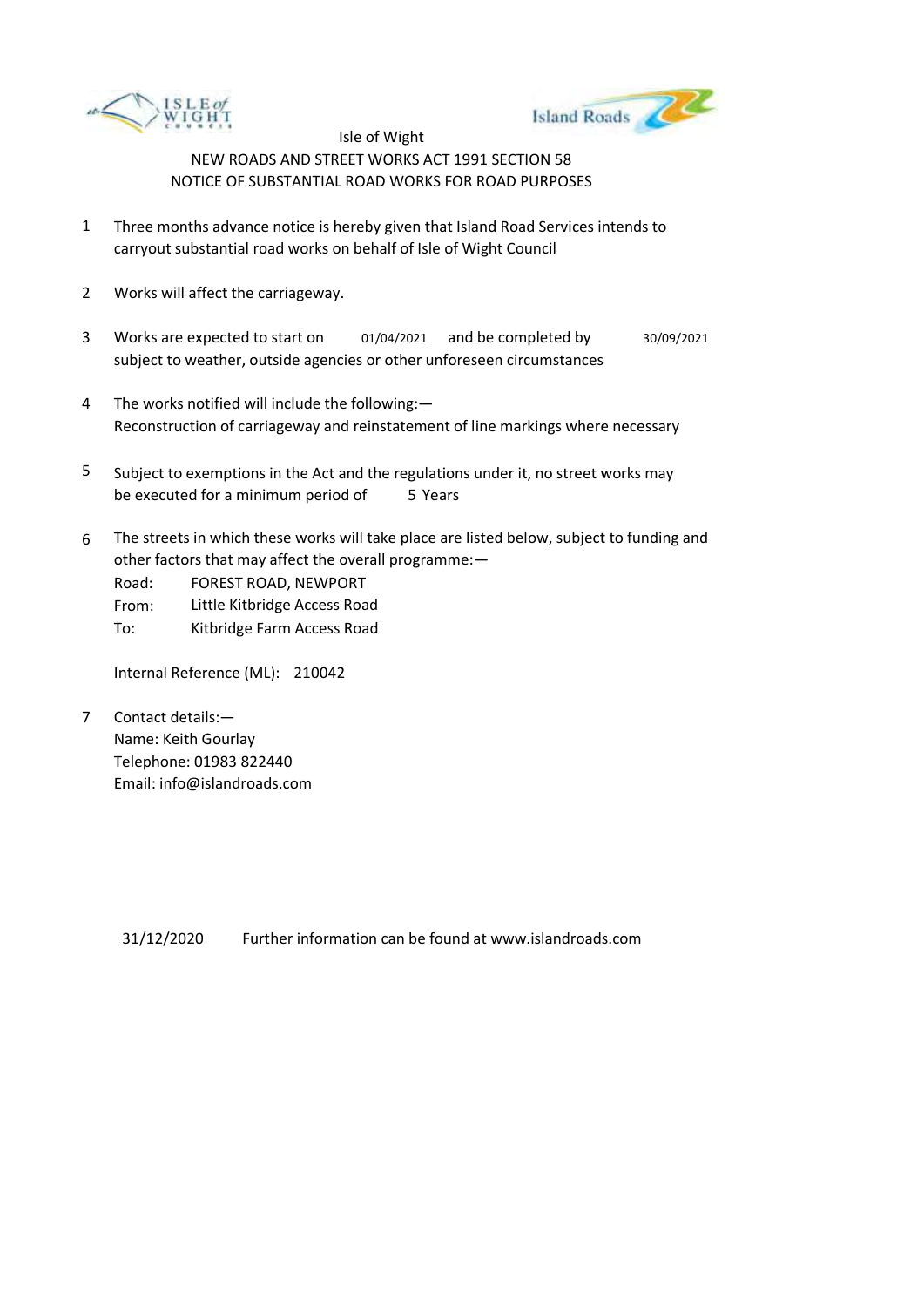



- 1 Three months advance notice is hereby given that Island Road Services intends to carryout substantial road works on behalf of Isle of Wight Council
- 2 Works will affect the carriageway.
- 3 Works are expected to start on subject to weather, outside agencies or other unforeseen circumstances 01/04/2021 and be completed by 30/09/2021
- 4 The works notified will include the following:— Reconstruction of carriageway and reinstatement of line markings where necessary
- 5 be executed for a minimum period of 5 Years Subject to exemptions in the Act and the regulations under it, no street works may
- 6 The streets in which these works will take place are listed below, subject to funding and other factors that may affect the overall programme:—

Road: From: To: FOREST ROAD, NEWPORT Argyl Road Newport Footpath 47

Internal Reference (ML): 210044

7 Contact details:— Name: Keith Gourlay Telephone: 01983 822440 Email: info@islandroads.com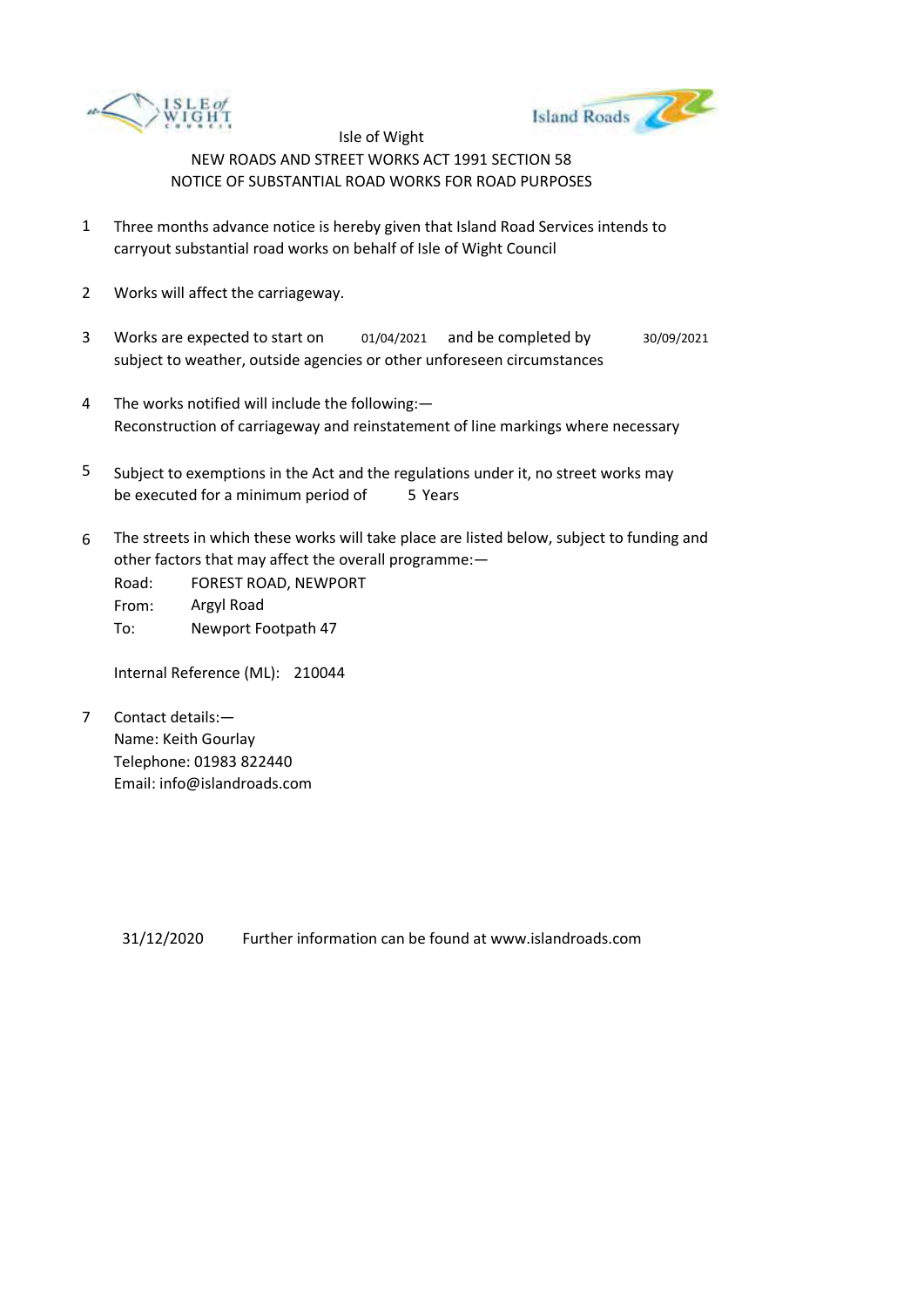



- 1 Three months advance notice is hereby given that Island Road Services intends to carryout substantial road works on behalf of Isle of Wight Council
- 2 Works will affect the carriageway.
- 3 Works are expected to start on subject to weather, outside agencies or other unforeseen circumstances 01/04/2021 and be completed by 30/09/2021
- 4 The works notified will include the following:— Reconstruction of carriageway and reinstatement of line markings where necessary
- 5 be executed for a minimum period of 5 Years Subject to exemptions in the Act and the regulations under it, no street works may
- 6 The streets in which these works will take place are listed below, subject to funding and other factors that may affect the overall programme:—

Road: From: To: FAIRLEE ROAD, NEWPORT Medina High School Access Road Mews Lane

Internal Reference (ML): 210051/4

7 Contact details:— Name: Keith Gourlay Telephone: 01983 822440 Email: info@islandroads.com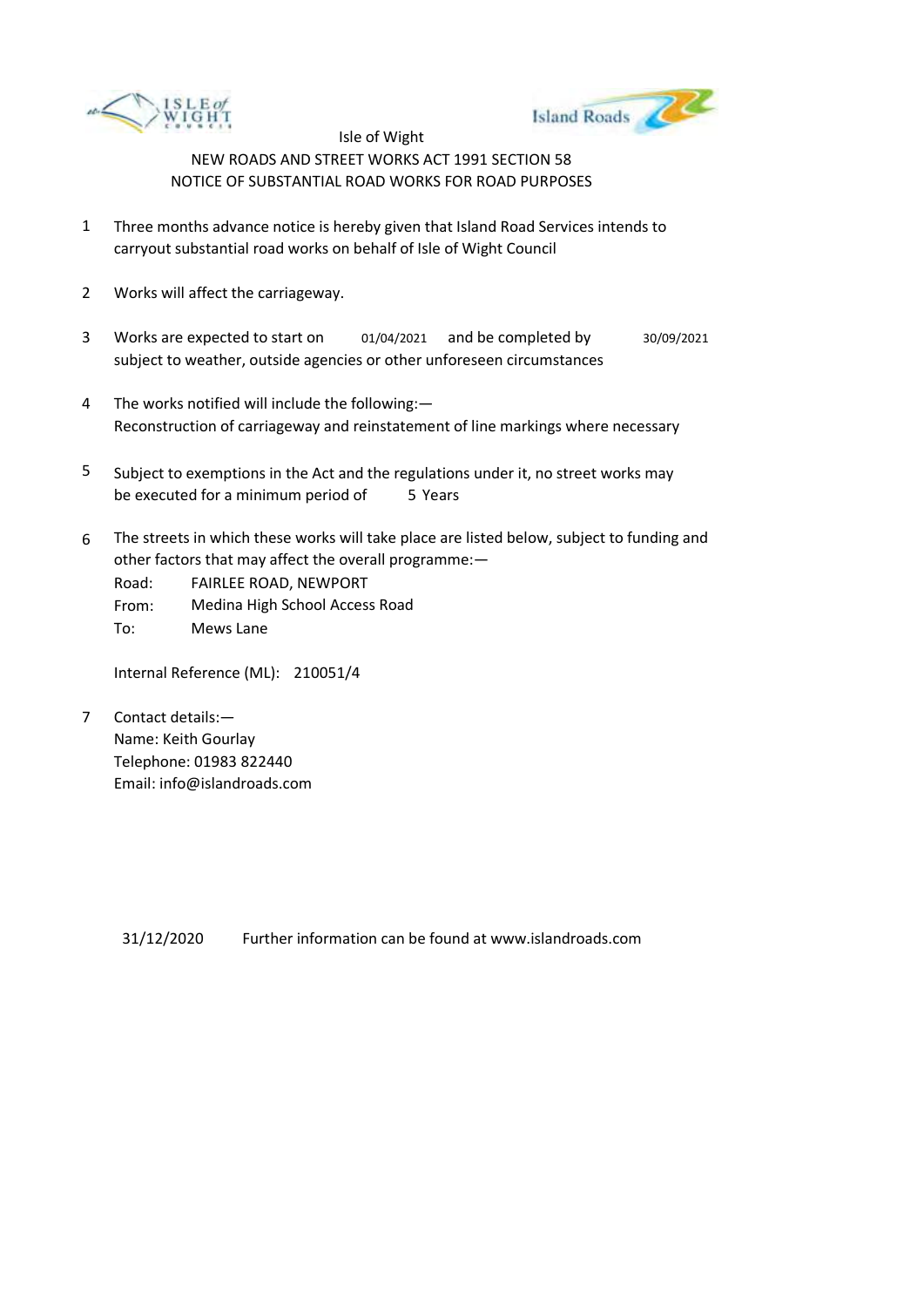



- 1 Three months advance notice is hereby given that Island Road Services intends to carryout substantial road works on behalf of Isle of Wight Council
- 2 Works will affect the carriageway.
- 3 Works are expected to start on subject to weather, outside agencies or other unforeseen circumstances 01/04/2021 and be completed by 30/09/2021
- 4 The works notified will include the following:— Reconstruction of carriageway and reinstatement of line markings where necessary
- 5 be executed for a minimum period of 5 Years Subject to exemptions in the Act and the regulations under it, no street works may
- 6 The streets in which these works will take place are listed below, subject to funding and other factors that may affect the overall programme:—

Road: From: To: FAIRLEE ROAD, NEWPORT Mews Lane Fairlee Works access road

Internal Reference (ML): 210052/4

7 Contact details:— Name: Keith Gourlay Telephone: 01983 822440 Email: info@islandroads.com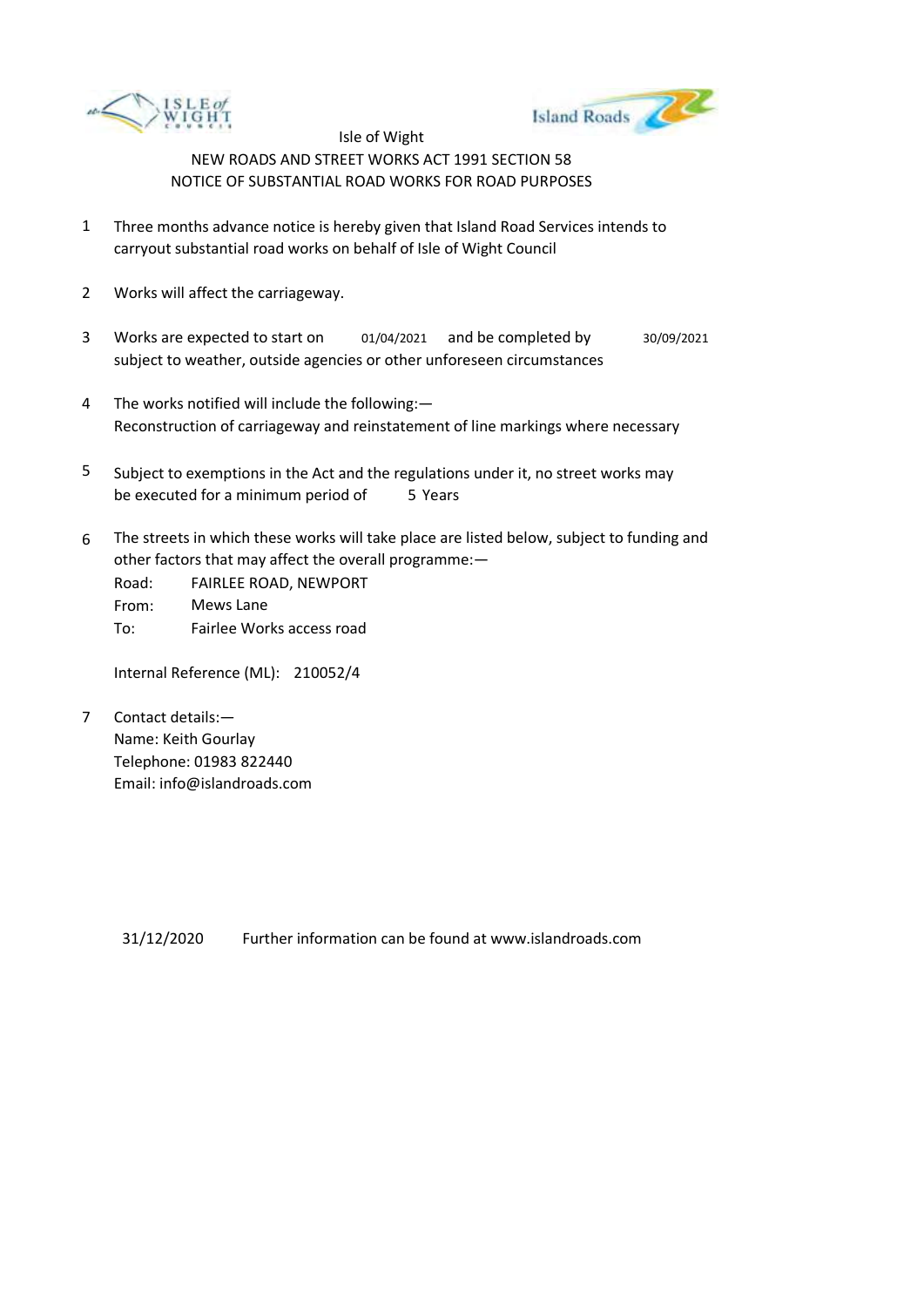



- 1 Three months advance notice is hereby given that Island Road Services intends to carryout substantial road works on behalf of Isle of Wight Council
- 2 Works will affect the carriageway.
- 3 Works are expected to start on subject to weather, outside agencies or other unforeseen circumstances 01/04/2021 and be completed by 30/09/2021
- 4 The works notified will include the following:— Reconstruction of carriageway and reinstatement of line markings where necessary
- 5 be executed for a minimum period of 5 Years Subject to exemptions in the Act and the regulations under it, no street works may
- 6 The streets in which these works will take place are listed below, subject to funding and other factors that may affect the overall programme:—

Road: From: To: FAIRLEE ROAD, NEWPORT North Fairlee Farm Access Mill Lane

Internal Reference (ML): 210054/4

7 Contact details:— Name: Keith Gourlay Telephone: 01983 822440 Email: info@islandroads.com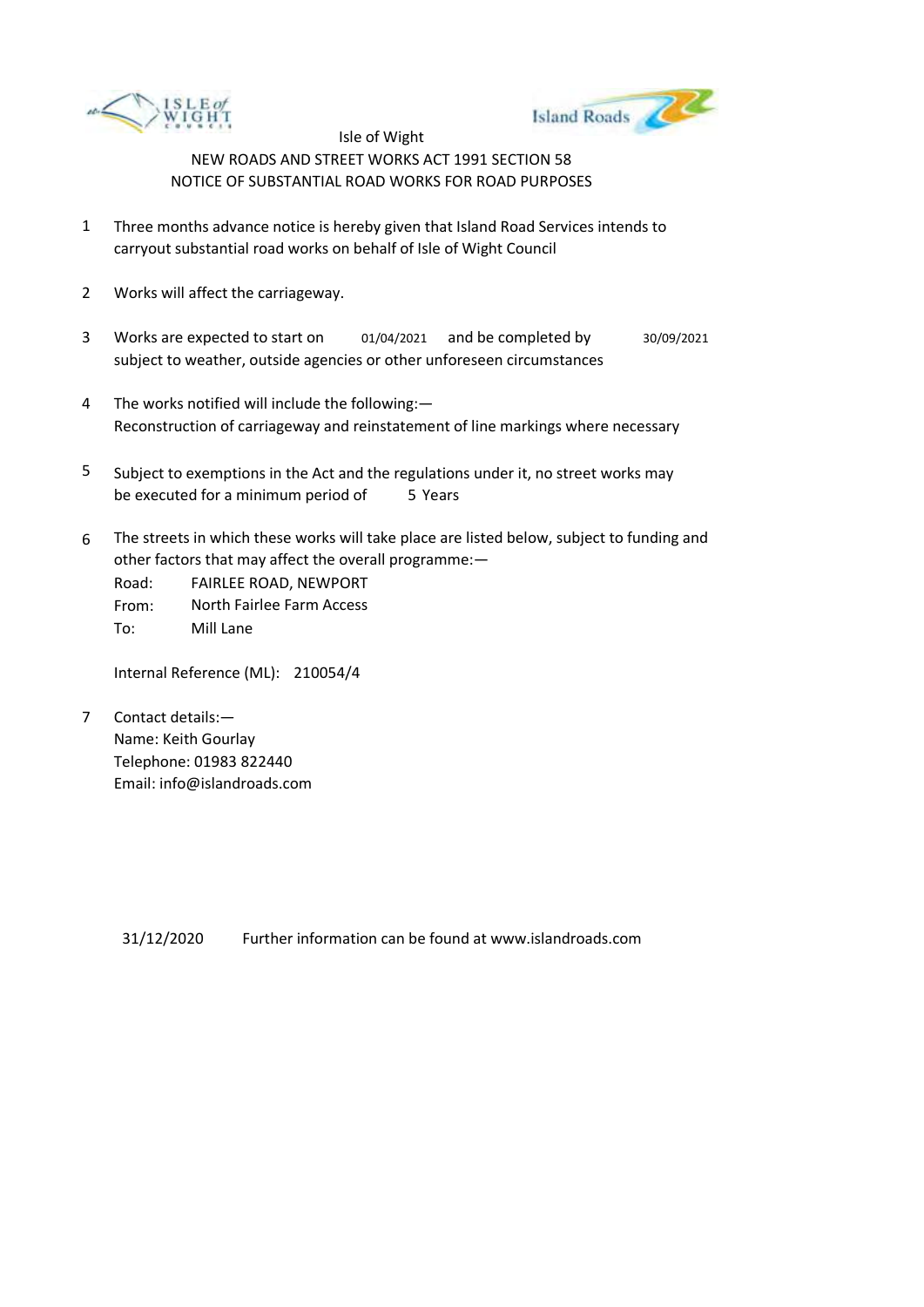



- 1 Three months advance notice is hereby given that Island Road Services intends to carryout substantial road works on behalf of Isle of Wight Council
- 2 Works will affect the carriageway.
- 3 Works are expected to start on subject to weather, outside agencies or other unforeseen circumstances 01/04/2021 and be completed by 30/09/2021
- 4 The works notified will include the following:— Reconstruction of carriageway and reinstatement of line markings where necessary
- 5 be executed for a minimum period of 5 Years Subject to exemptions in the Act and the regulations under it, no street works may
- 6 The streets in which these works will take place are listed below, subject to funding and other factors that may affect the overall programme:—

Road: From: To: FAIRLEE ROAD, NEWPORT Mill Lane 365 metres south-west of Racecourse roundabout

Internal Reference (ML): 210055/4

7 Contact details:— Name: Keith Gourlay Telephone: 01983 822440 Email: info@islandroads.com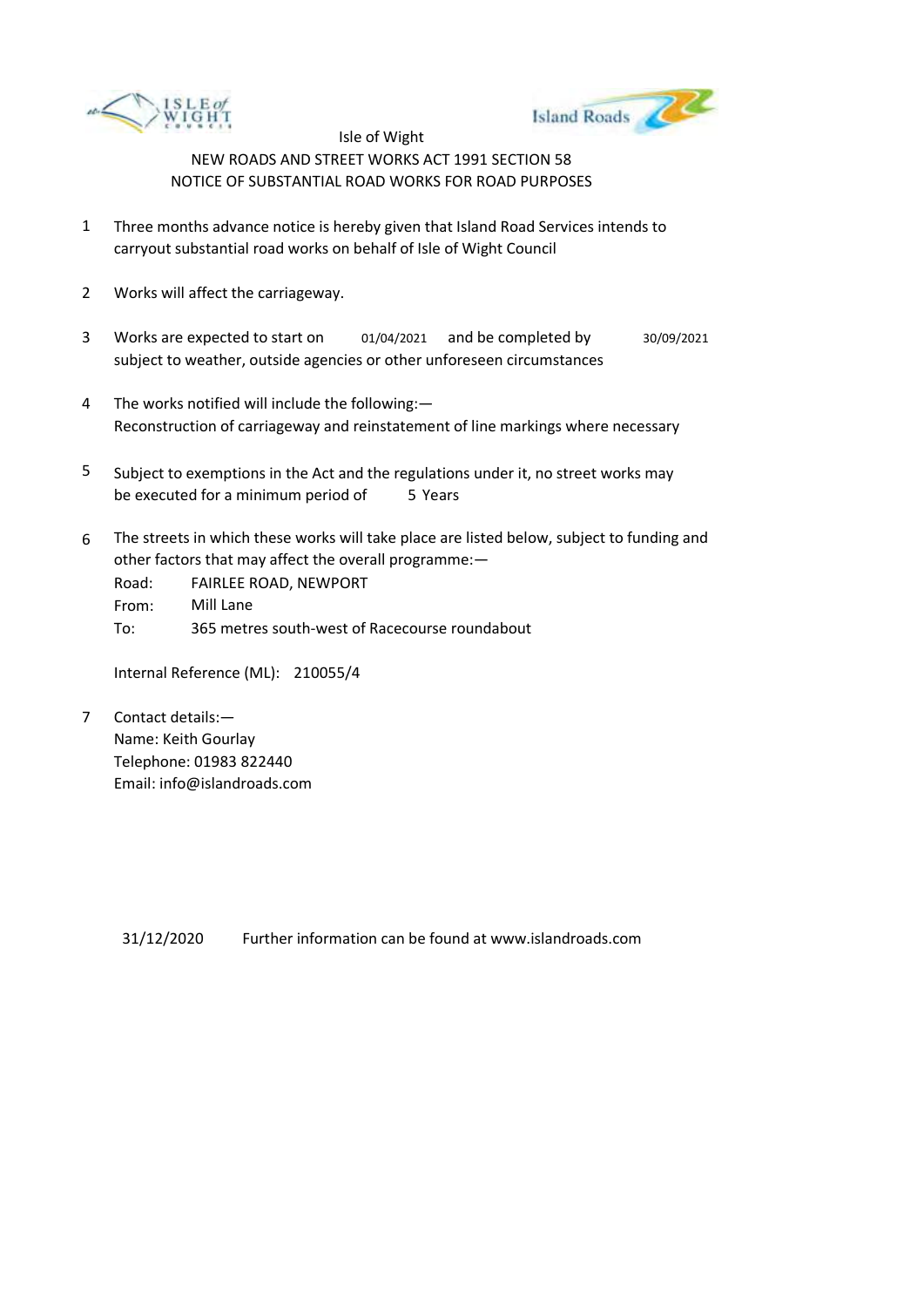



- 1 Three months advance notice is hereby given that Island Road Services intends to carryout substantial road works on behalf of Isle of Wight Council
- 2 Works will affect the carriageway.
- 3 Works are expected to start on subject to weather, outside agencies or other unforeseen circumstances 01/04/2021 and be completed by 30/09/2021
- 4 The works notified will include the following:— Reconstruction of carriageway and reinstatement of line markings where necessary
- 5 be executed for a minimum period of 5 Years Subject to exemptions in the Act and the regulations under it, no street works may
- 6 The streets in which these works will take place are listed below, subject to funding and other factors that may affect the overall programme:—

Road: RACECOURSE, NEWPORT

From: 365 metres south-west of Racecourse roundabout

To: Racecourse Roundabout

Internal Reference (ML): 210056/4

7 Contact details:— Name: Keith Gourlay Telephone: 01983 822440 Email: info@islandroads.com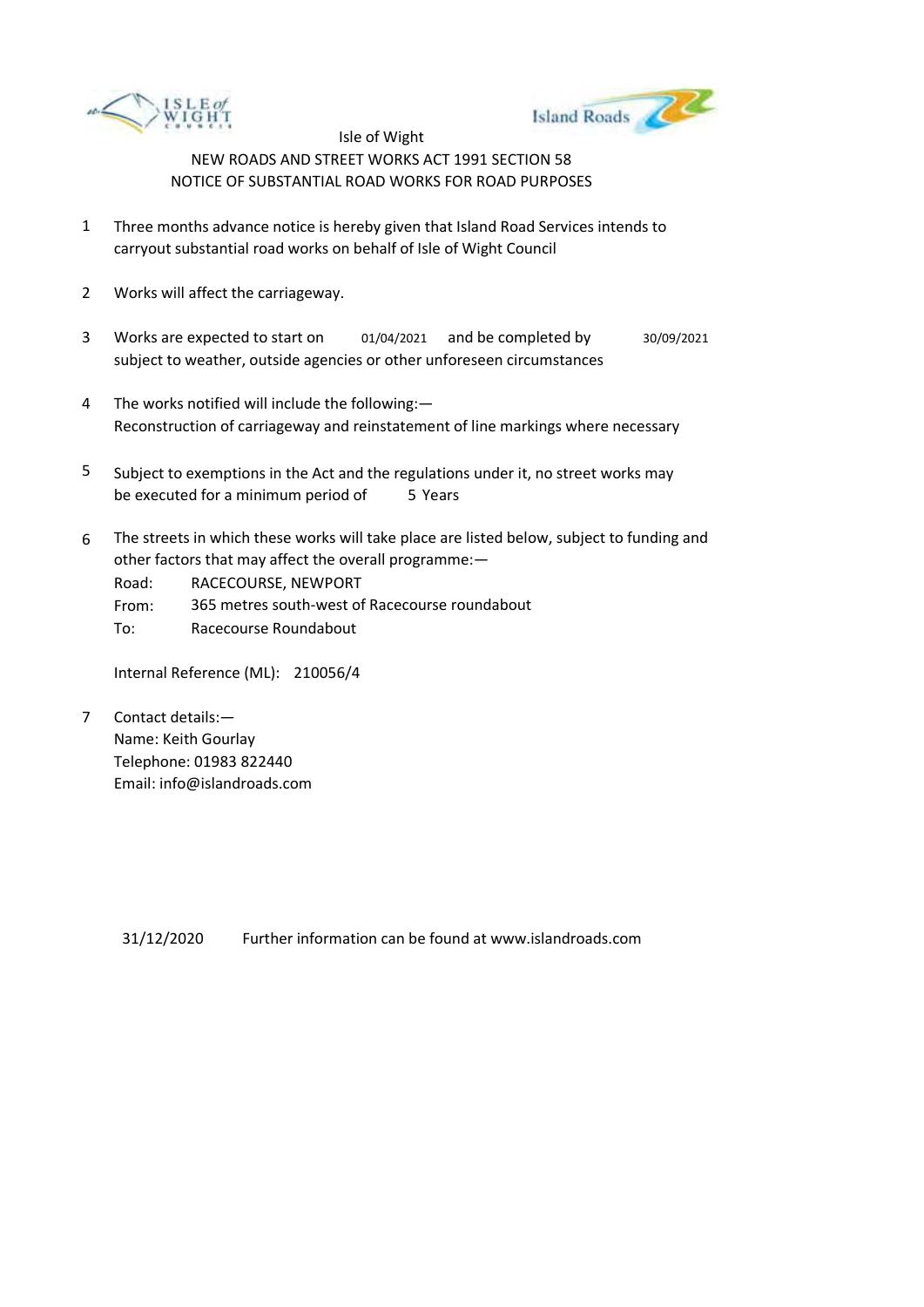



- 1 Three months advance notice is hereby given that Island Road Services intends to carryout substantial road works on behalf of Isle of Wight Council
- 2 Works will affect the carriageway.
- 3 Works are expected to start on subject to weather, outside agencies or other unforeseen circumstances 01/04/2021 and be completed by 30/09/2021
- 4 The works notified will include the following:— Reconstruction of carriageway and reinstatement of line markings where necessary
- 5 be executed for a minimum period of 5 Years Subject to exemptions in the Act and the regulations under it, no street works may
- 6 The streets in which these works will take place are listed below, subject to funding and other factors that may affect the overall programme:—
	- Road: From: CHEVERTON SHUTE, SHORWELL Cheverton Farm
	- To: Shorwell Bridleway 51

Internal Reference (ML): 230060/2

7 Contact details:— Name: Keith Gourlay Telephone: 01983 822440 Email: info@islandroads.com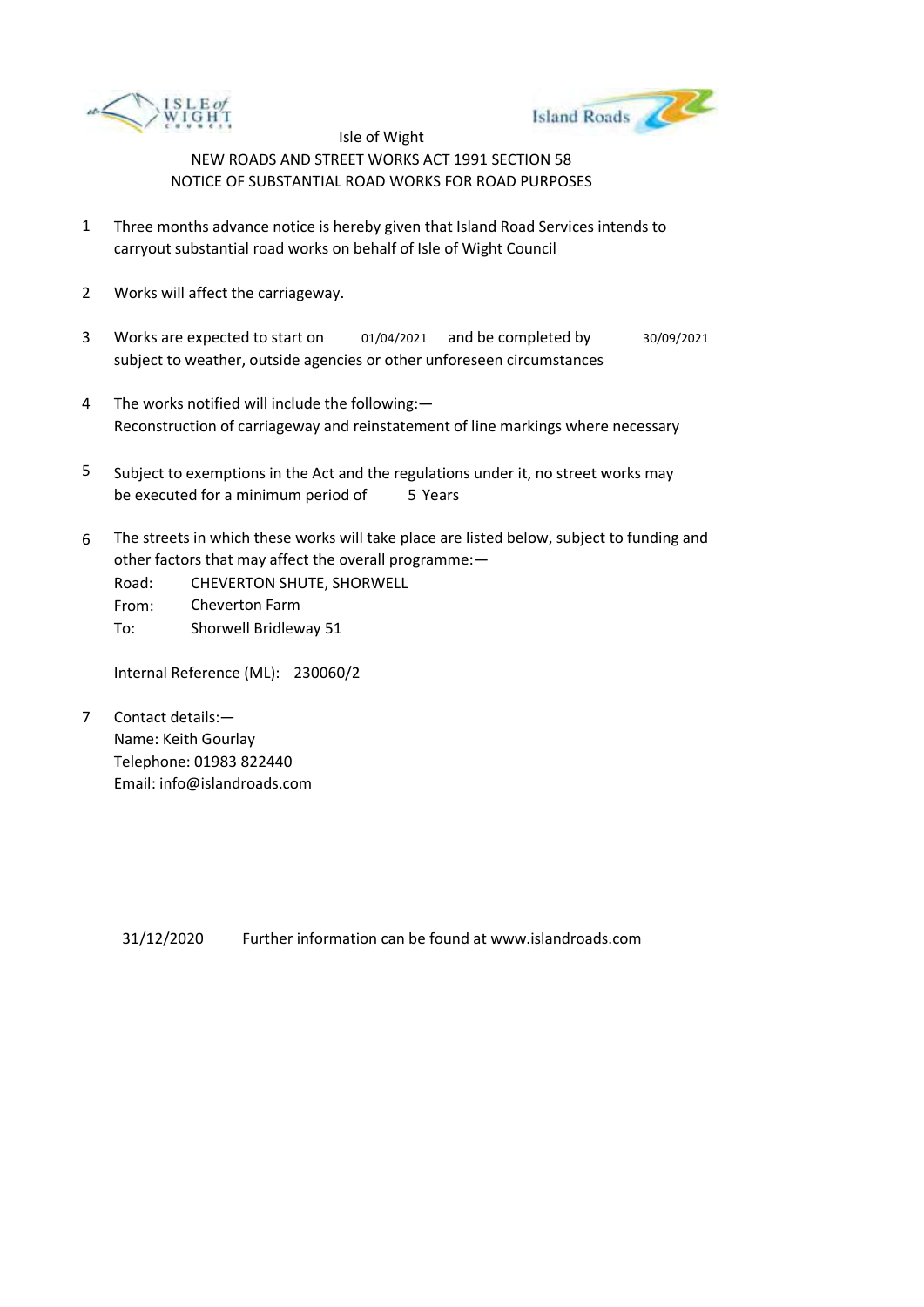



- 1 Three months advance notice is hereby given that Island Road Services intends to carryout substantial road works on behalf of Isle of Wight Council
- 2 Works will affect the carriageway.
- 3 Works are expected to start on subject to weather, outside agencies or other unforeseen circumstances 01/04/2021 and be completed by 30/09/2021
- 4 The works notified will include the following:— Reconstruction of carriageway and reinstatement of line markings where necessary
- 5 be executed for a minimum period of 5 Years Subject to exemptions in the Act and the regulations under it, no street works may
- 6 The streets in which these works will take place are listed below, subject to funding and other factors that may affect the overall programme:—
	- Road: From: BOWCOMBE ROAD, CARISBROOKE Cheverton Farm
	- To: Newport Bridleway 142

Internal Reference (ML): 230061/2

7 Contact details:— Name: Keith Gourlay Telephone: 01983 822440 Email: info@islandroads.com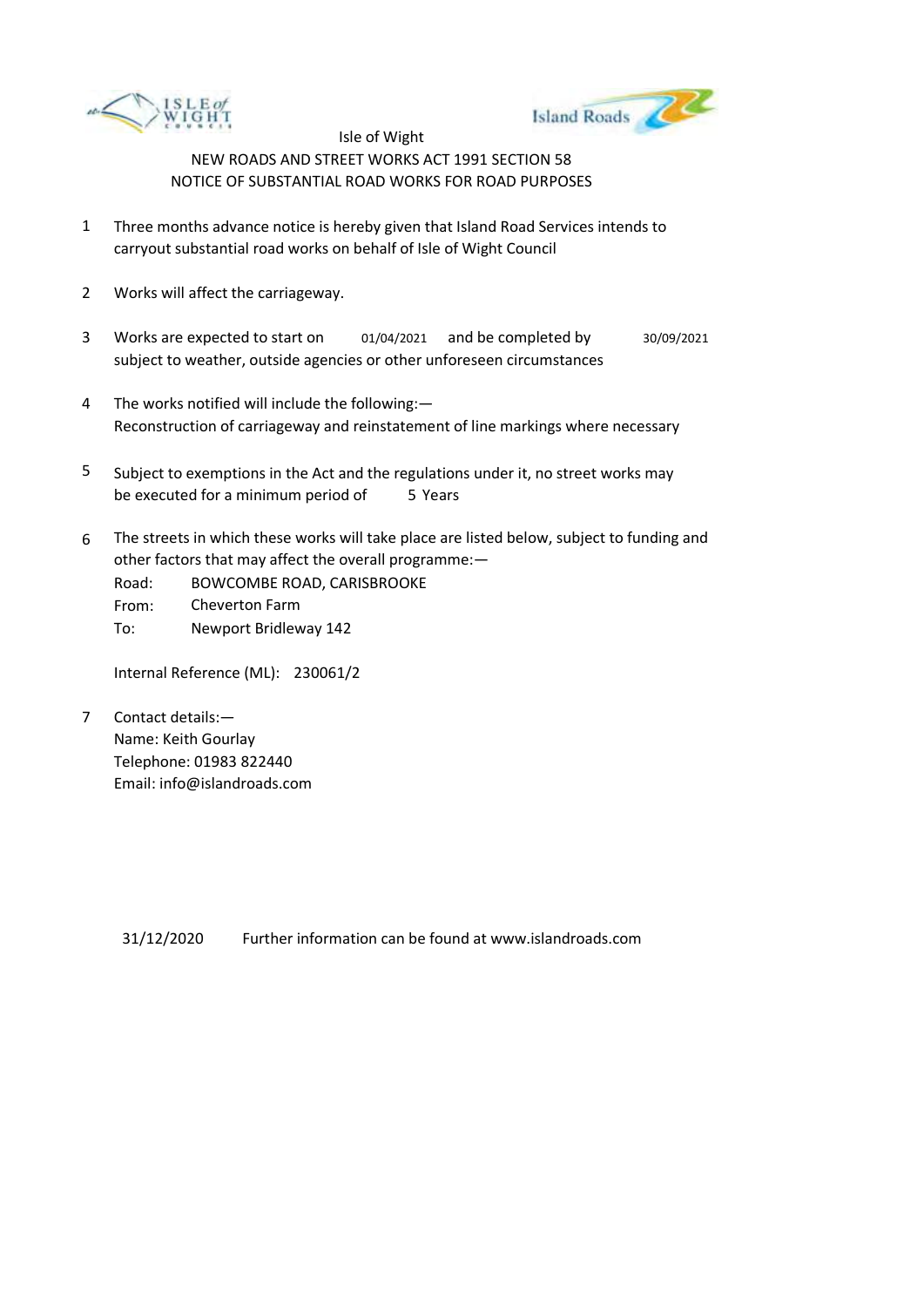



- 1 Three months advance notice is hereby given that Island Road Services intends to carryout substantial road works on behalf of Isle of Wight Council
- 2 Works will affect the carriageway.
- 3 Works are expected to start on 01/04/2021 and be completed by 30/09/2021 subject to weather, outside agencies or other unforeseen circumstances
- 4 The works notified will include the following:— Reconstruction of carriageway and reinstatement of line markings where necessary
- 5 be executed for a minimum period of 5 Years Subject to exemptions in the Act and the regulations under it, no street works may
- 6 The streets in which these works will take place are listed below, subject to funding and other factors that may affect the overall programme:—
	- Road: BOWCOMBE ROAD, CARISBROOKE
	- From: Newport Bridleway 142
	- To: approx 550 metres north thereof

Internal Reference (ML): 230062/2

7 Contact details:— Name: Keith Gourlay Telephone: 01983 822440 Email: info@islandroads.com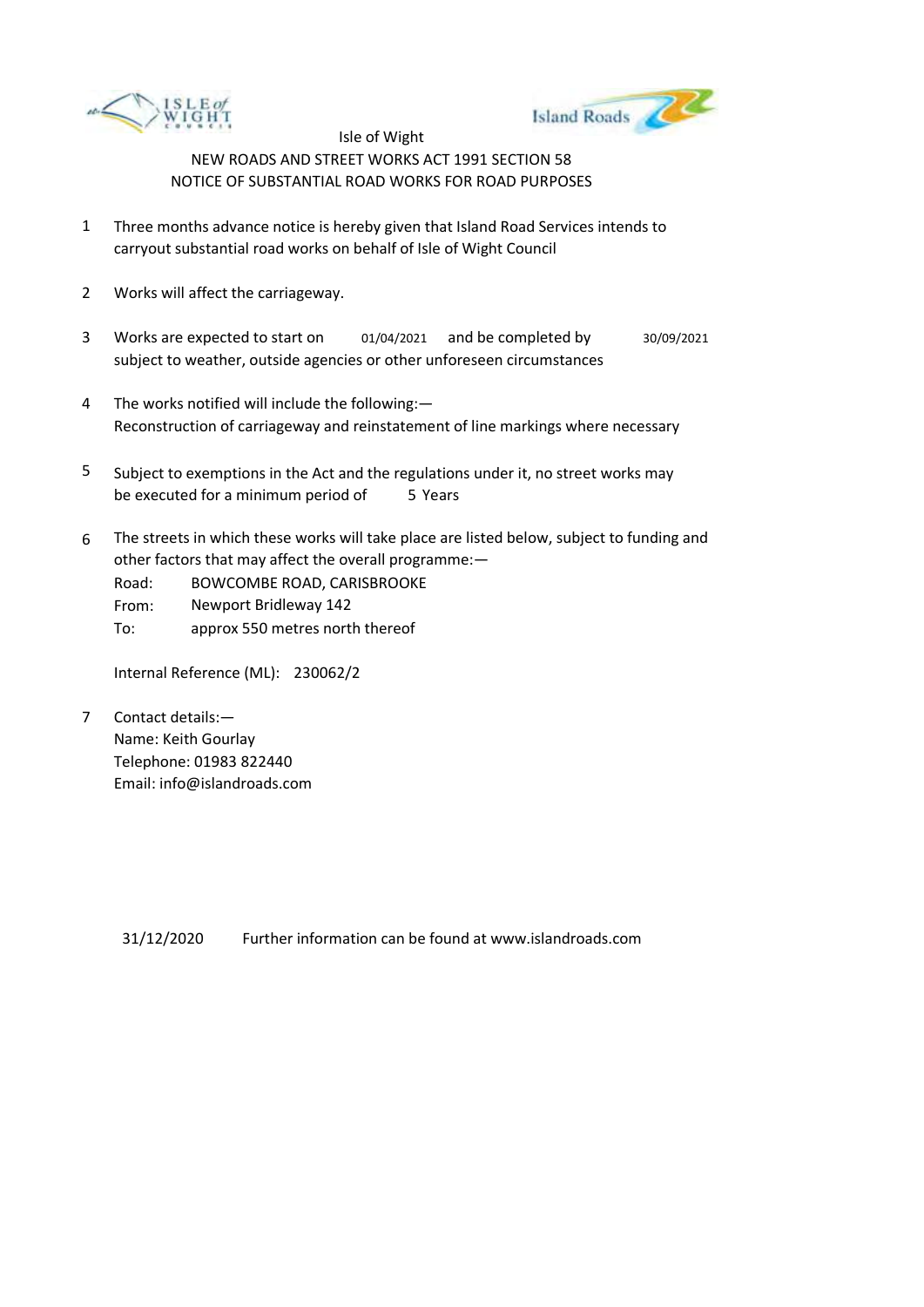



- 1 Three months advance notice is hereby given that Island Road Services intends to carryout substantial road works on behalf of Isle of Wight Council
- 2 Works will affect the carriageway.
- 3 Works are expected to start on subject to weather, outside agencies or other unforeseen circumstances 01/04/2021 and be completed by 30/09/2021
- 4 The works notified will include the following:— Reconstruction of carriageway and reinstatement of line markings where necessary
- 5 be executed for a minimum period of 5 Years Subject to exemptions in the Act and the regulations under it, no street works may
- 6 The streets in which these works will take place are listed below, subject to funding and other factors that may affect the overall programme:—

Road: BOWCOMBE ROAD, CARISBROOKE

- From: Approx 550 metres north of Newport Bridleway 142
- To: Newport Bridleway 137

Internal Reference (ML): 230063

7 Contact details:— Name: Keith Gourlay Telephone: 01983 822440 Email: info@islandroads.com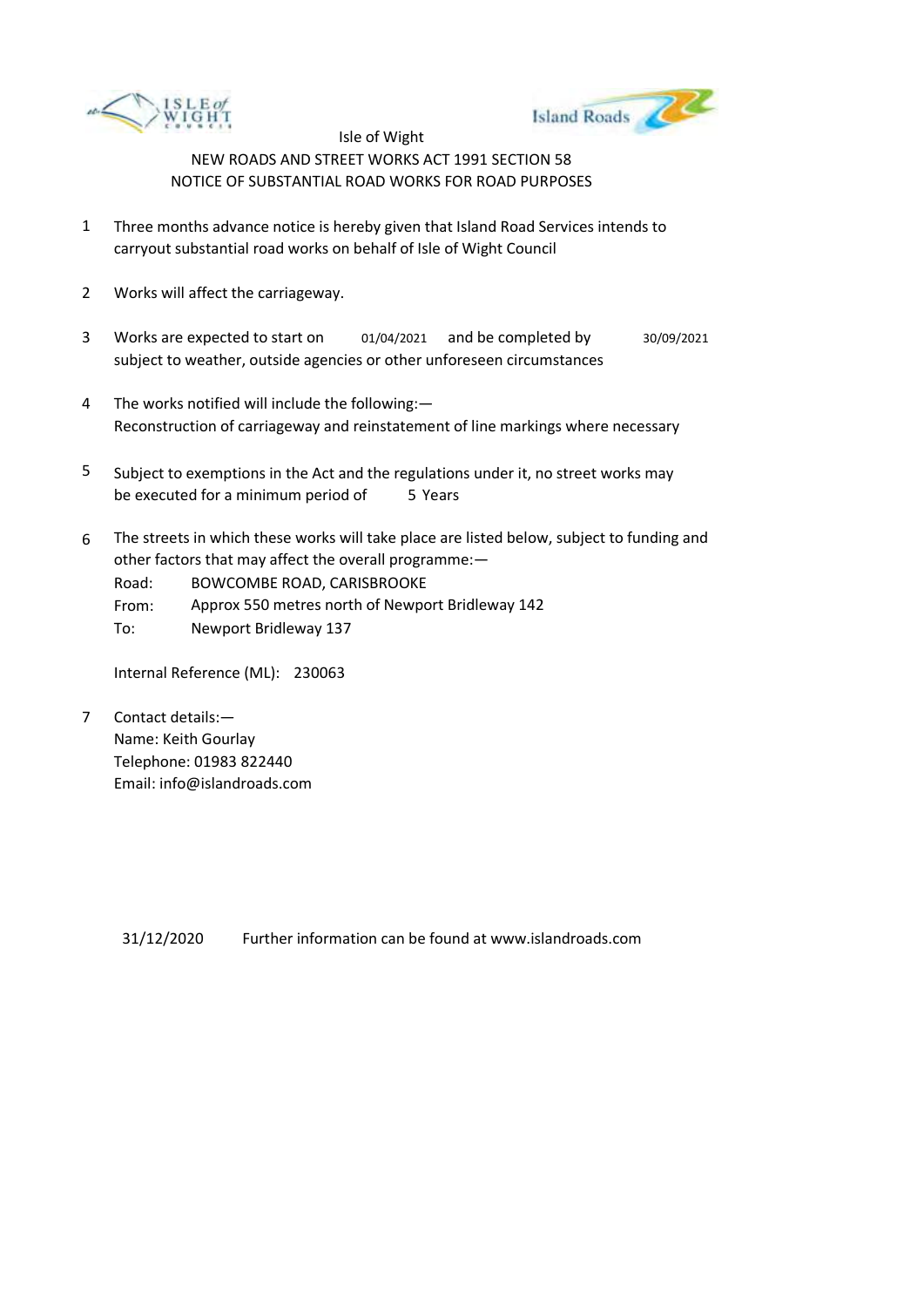



- 1 Three months advance notice is hereby given that Island Road Services intends to carryout substantial road works on behalf of Isle of Wight Council
- 2 Works will affect the carriageway.
- 3 Works are expected to start on 01/04/2021 and be completed by 30/09/2021 subject to weather, outside agencies or other unforeseen circumstances
- 4 The works notified will include the following:— Reconstruction of carriageway and reinstatement of line markings where necessary
- 5 be executed for a minimum period of 5 Years Subject to exemptions in the Act and the regulations under it, no street works may
- 6 The streets in which these works will take place are listed below, subject to funding and other factors that may affect the overall programme:—
	- Road: BOWCOMBE ROAD, CARISBROOKE
	- From: Newport Bridleway 137
	- To: to approx 530 metres north thereof

Internal Reference (ML): 230064/2

7 Contact details:— Name: Keith Gourlay Telephone: 01983 822440 Email: info@islandroads.com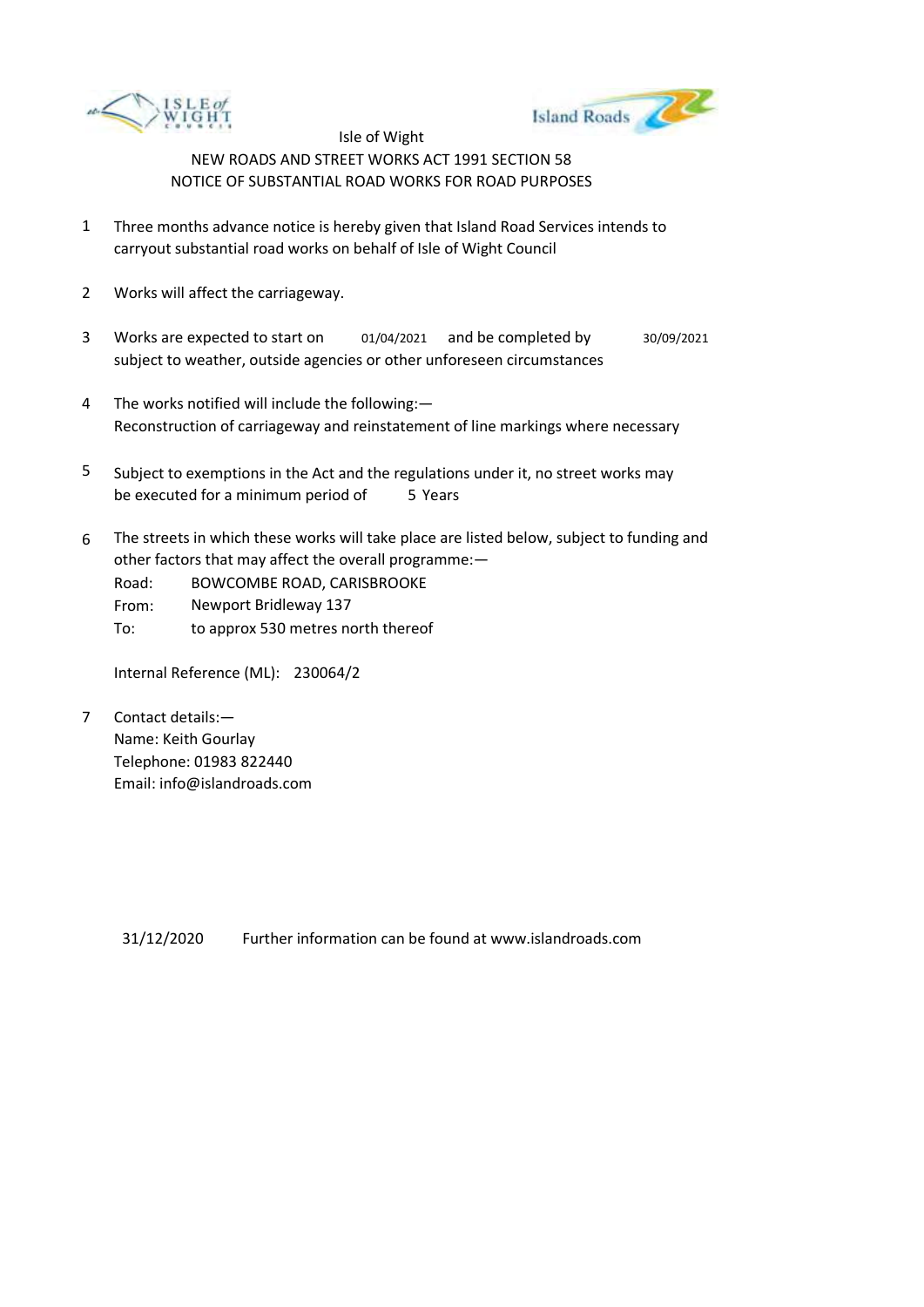



- 1 Three months advance notice is hereby given that Island Road Services intends to carryout substantial road works on behalf of Isle of Wight Council
- 2 Works will affect the carriageway.
- 3 Works are expected to start on 01/04/2021 and be completed by 30/09/2021 subject to weather, outside agencies or other unforeseen circumstances
- 4 The works notified will include the following:— Reconstruction of carriageway and reinstatement of line markings where necessary
- 5 be executed for a minimum period of 5 Years Subject to exemptions in the Act and the regulations under it, no street works may
- 6 The streets in which these works will take place are listed below, subject to funding and other factors that may affect the overall programme:—

Road: BOWCOMBE ROAD, CARISBROOKE

- From: Approx 530 metres north of Newport Bridleway 142
- To: Bowcombe Farm Lane

Internal Reference (ML): 230065/1

7 Contact details:— Name: Keith Gourlay Telephone: 01983 822440 Email: info@islandroads.com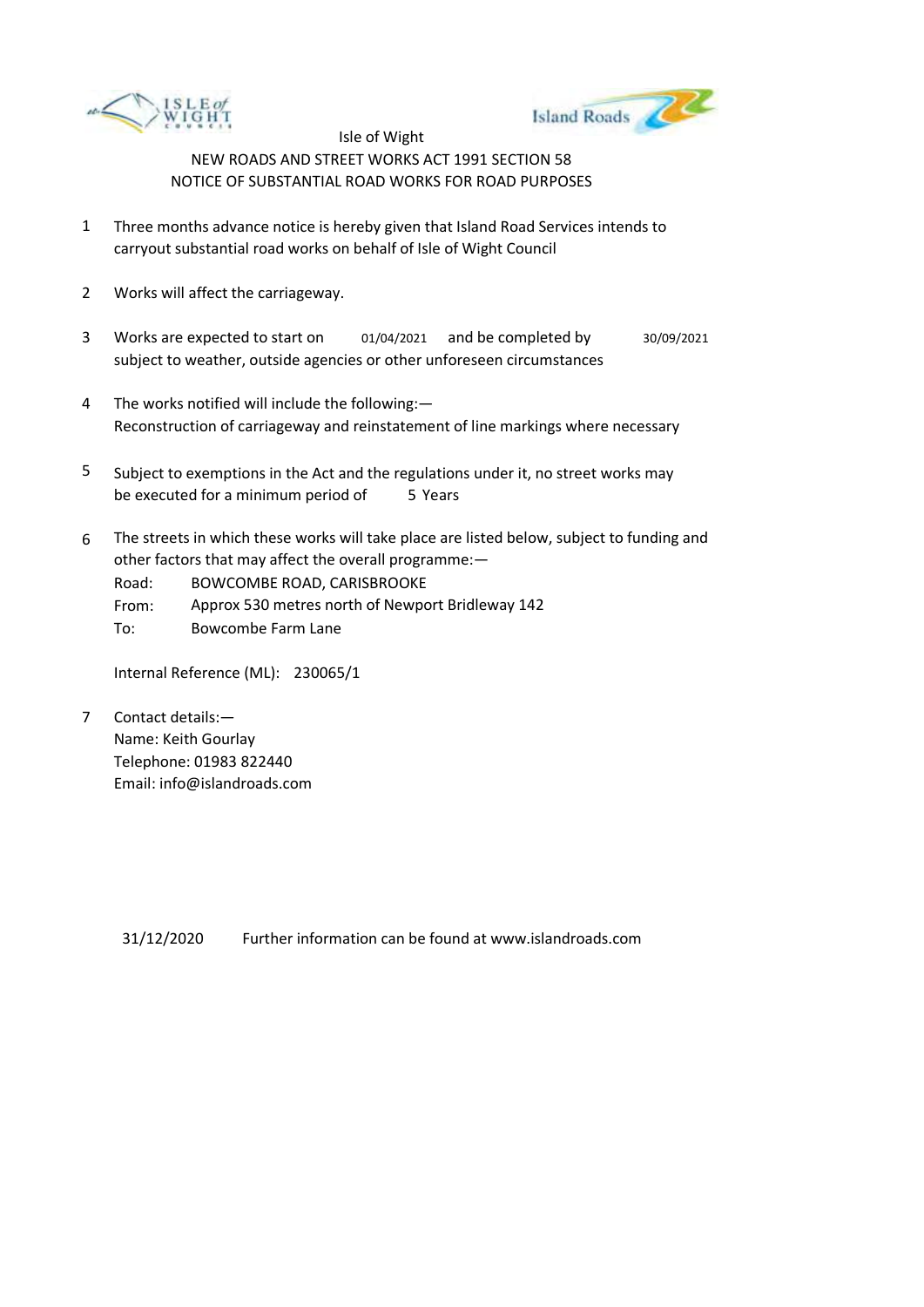



- 1 Three months advance notice is hereby given that Island Road Services intends to carryout substantial road works on behalf of Isle of Wight Council
- 2 Works will affect the carriageway.
- 3 Works are expected to start on 01/04/2021 and be completed by 30/09/2021 subject to weather, outside agencies or other unforeseen circumstances
- 4 The works notified will include the following:— Reconstruction of carriageway and reinstatement of line markings where necessary
- 5 be executed for a minimum period of 5 Years Subject to exemptions in the Act and the regulations under it, no street works may
- 6 The streets in which these works will take place are listed below, subject to funding and other factors that may affect the overall programme:—
	- Road: BOWCOMBE ROAD, CARISBROOKE

From: Bowcombe Farm Lane

To: Bowcombe Farm

Internal Reference (ML): 230066/2

7 Contact details:— Name: Keith Gourlay Telephone: 01983 822440 Email: info@islandroads.com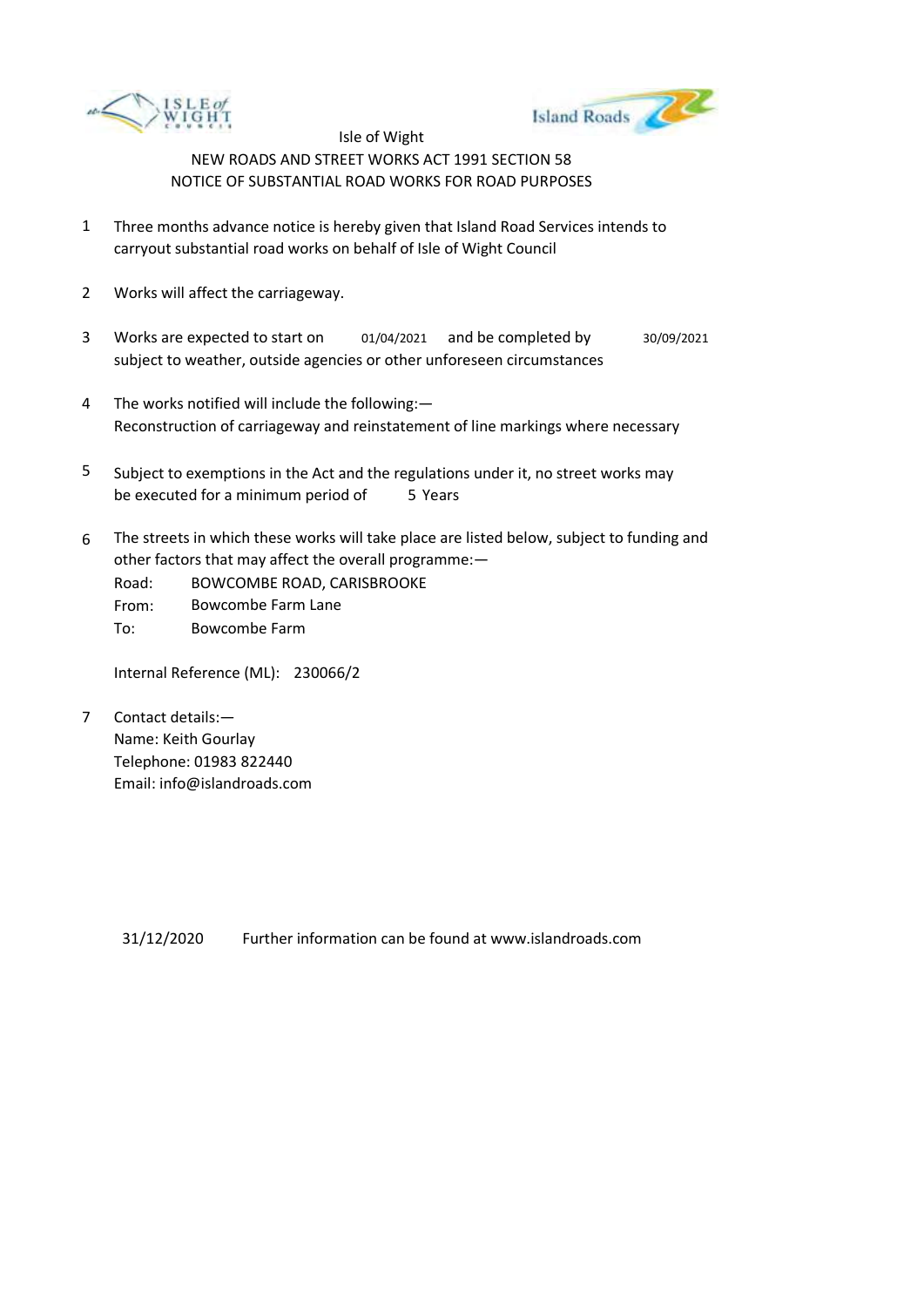



- 1 Three months advance notice is hereby given that Island Road Services intends to carryout substantial road works on behalf of Isle of Wight Council
- 2 Works will affect the carriageway.
- 3 Works are expected to start on subject to weather, outside agencies or other unforeseen circumstances 01/04/2021 and be completed by 30/09/2021
- 4 The works notified will include the following:— Reconstruction of carriageway and reinstatement of line markings where necessary
- 5 be executed for a minimum period of 5 Years Subject to exemptions in the Act and the regulations under it, no street works may
- 6 The streets in which these works will take place are listed below, subject to funding and other factors that may affect the overall programme:—
	- Road: From: To: BOWCOMBE ROAD, CARISBROOKE Bowcombe Farm Plaish Lane

Internal Reference (ML): 230067/1

7 Contact details:— Name: Keith Gourlay Telephone: 01983 822440 Email: info@islandroads.com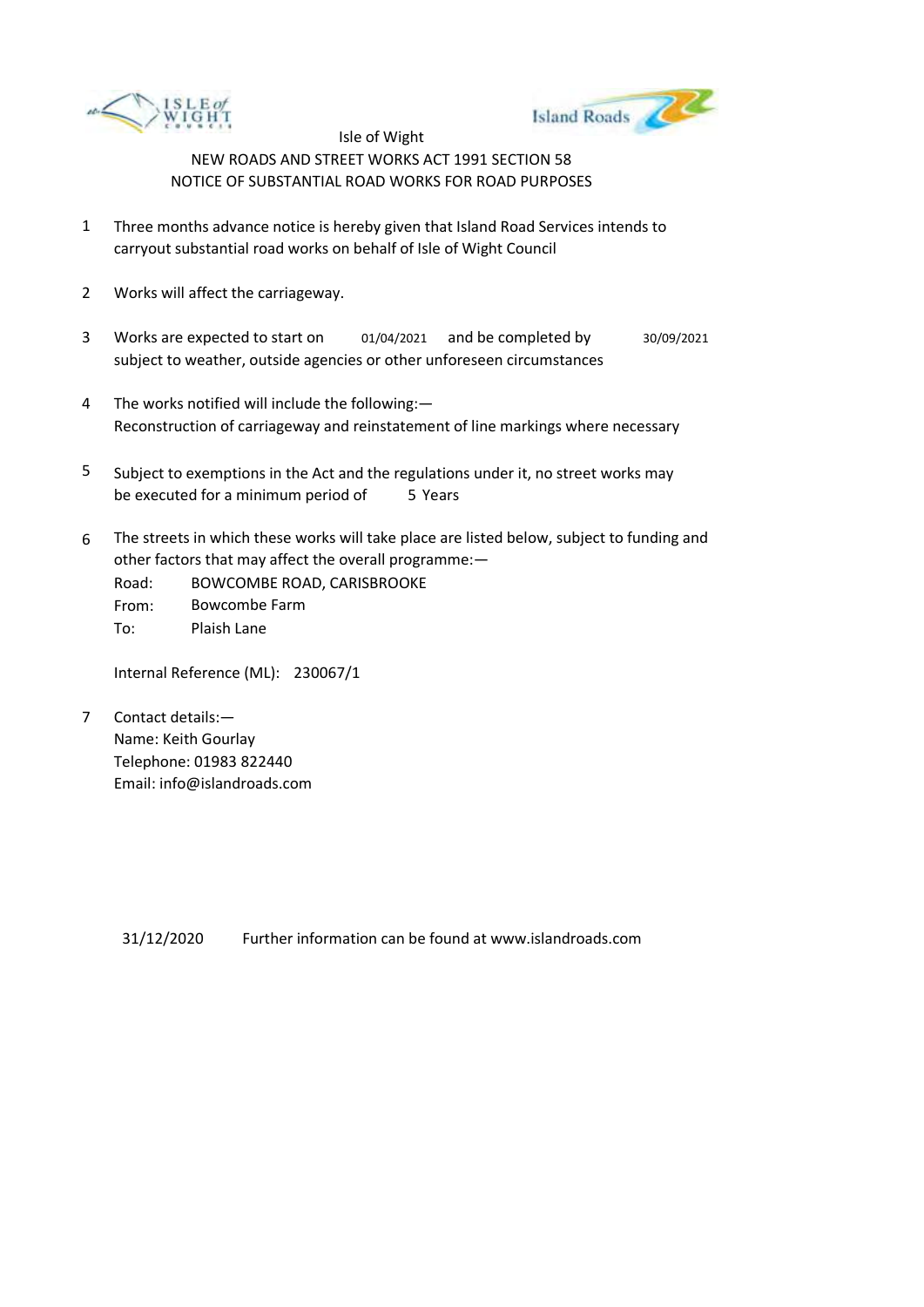



- 1 Three months advance notice is hereby given that Island Road Services intends to carryout substantial road works on behalf of Isle of Wight Council
- 2 Works will affect the carriageway.
- 3 Works are expected to start on subject to weather, outside agencies or other unforeseen circumstances 01/04/2021 and be completed by 30/09/2021
- 4 The works notified will include the following:— Reconstruction of carriageway and reinstatement of line markings where necessary
- 5 be executed for a minimum period of 5 Years Subject to exemptions in the Act and the regulations under it, no street works may
- 6 The streets in which these works will take place are listed below, subject to funding and other factors that may affect the overall programme:—
	- Road: From: To: BOWCOMBE ROAD, CARISBROOKE Plaish Lane Goldings Farm Cottage

Internal Reference (ML): 230068/2

7 Contact details:— Name: Keith Gourlay Telephone: 01983 822440 Email: info@islandroads.com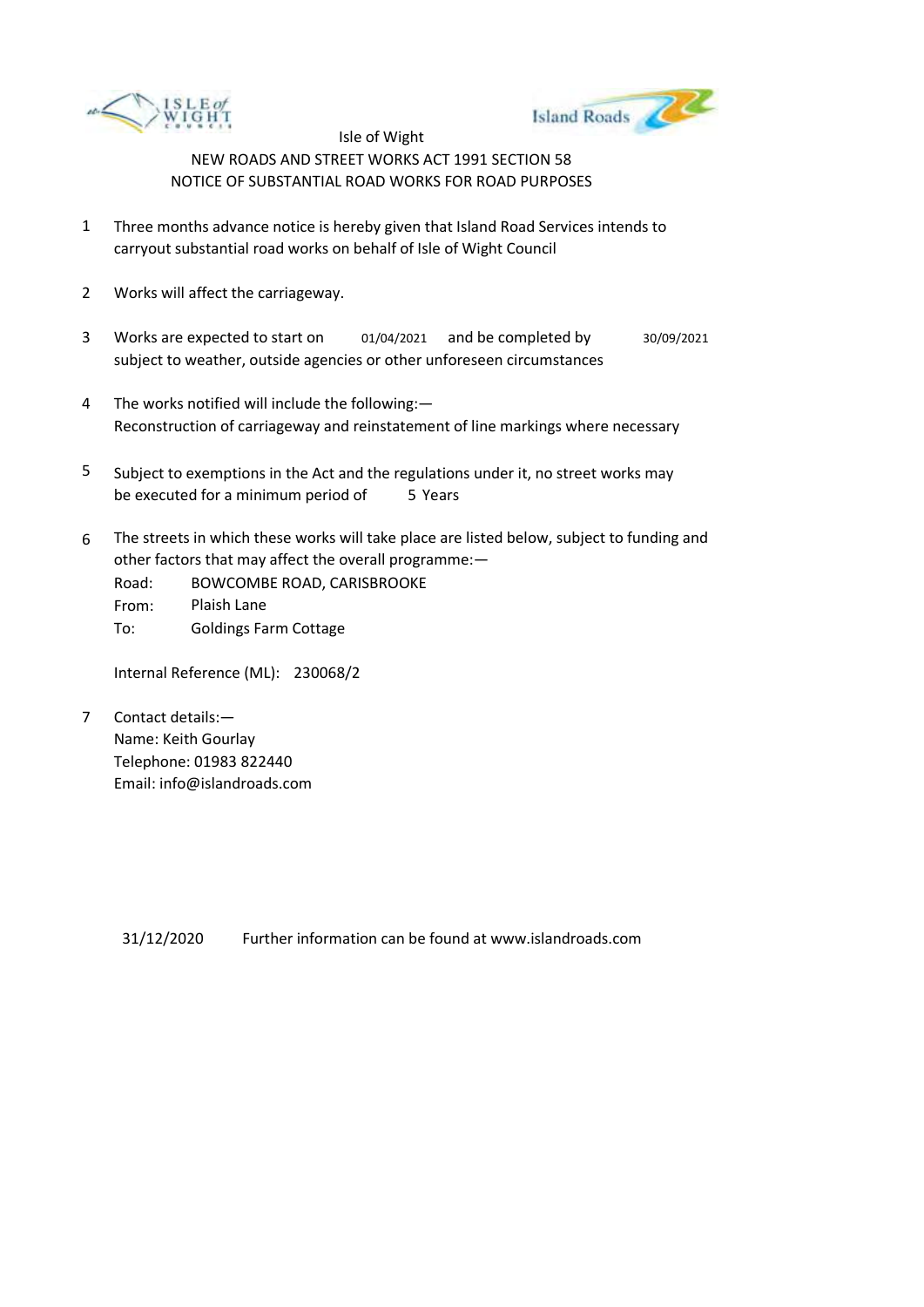



- 1 Three months advance notice is hereby given that Island Road Services intends to carryout substantial road works on behalf of Isle of Wight Council
- 2 Works will affect the carriageway.
- 3 Works are expected to start on subject to weather, outside agencies or other unforeseen circumstances 01/04/2021 and be completed by 30/09/2021
- 4 The works notified will include the following:— Reconstruction of carriageway and reinstatement of line markings where necessary
- 5 be executed for a minimum period of 5 Years Subject to exemptions in the Act and the regulations under it, no street works may
- 6 The streets in which these works will take place are listed below, subject to funding and other factors that may affect the overall programme:—
	- Road: BOWCOMBE ROAD, CARISBROOKE
	- From: To: Goldings Farm Cottage Nodgham Lane

Internal Reference (ML): 230069/2

7 Contact details:— Name: Keith Gourlay Telephone: 01983 822440 Email: info@islandroads.com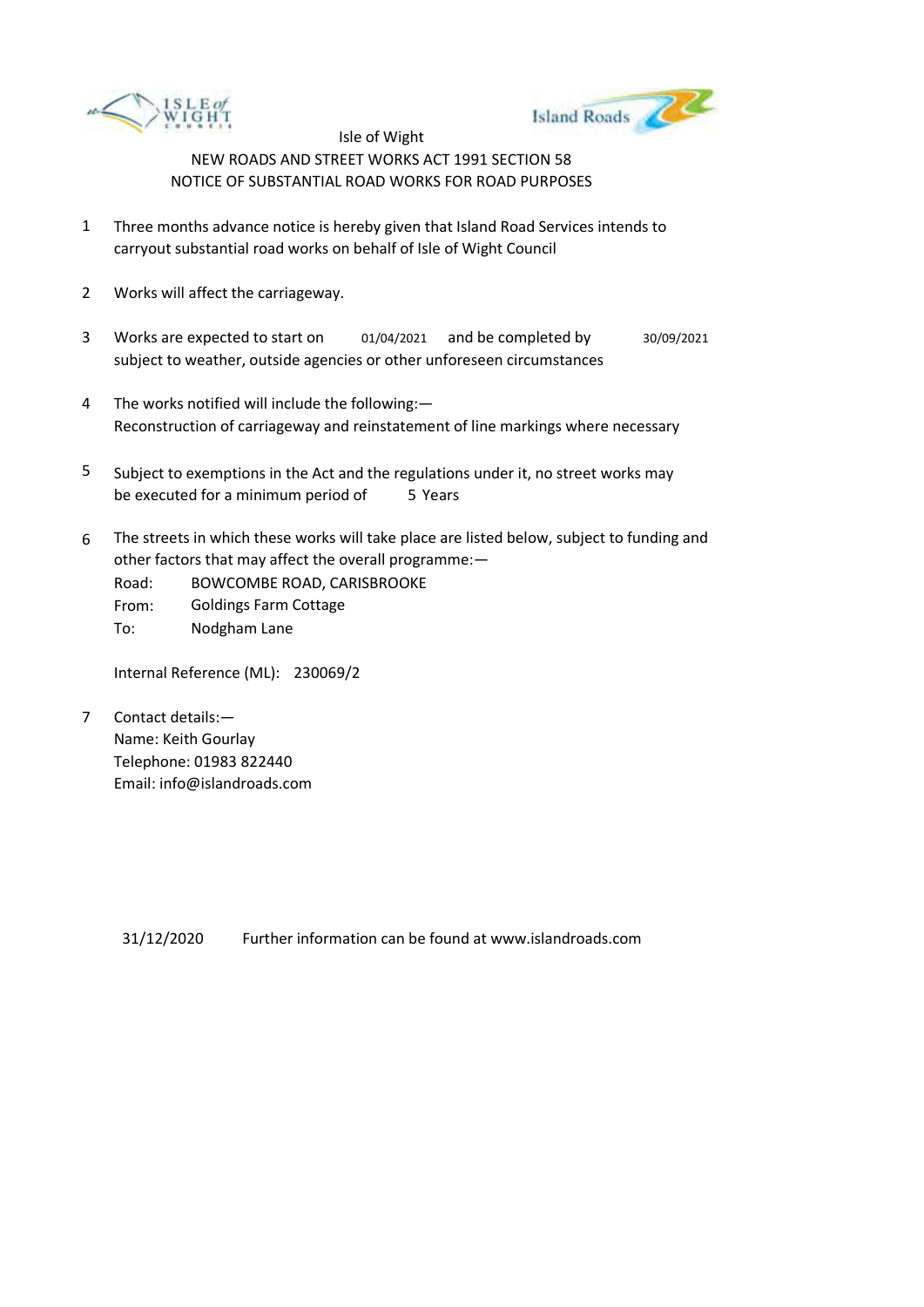



- 1 Three months advance notice is hereby given that Island Road Services intends to carryout substantial road works on behalf of Isle of Wight Council
- 2 Works will affect the carriageway.
- 3 Works are expected to start on subject to weather, outside agencies or other unforeseen circumstances 01/04/2021 and be completed by 30/09/2021
- 4 The works notified will include the following:— Reconstruction of carriageway and reinstatement of line markings where necessary
- 5 be executed for a minimum period of 5 Years Subject to exemptions in the Act and the regulations under it, no street works may
- 6 The streets in which these works will take place are listed below, subject to funding and other factors that may affect the overall programme:—

Road: From: To: CLATTERFORD ROAD, NEWPORT Nodgham Lane Access Road 37

Internal Reference (ML): 230070/1

7 Contact details:— Name: Keith Gourlay Telephone: 01983 822440 Email: info@islandroads.com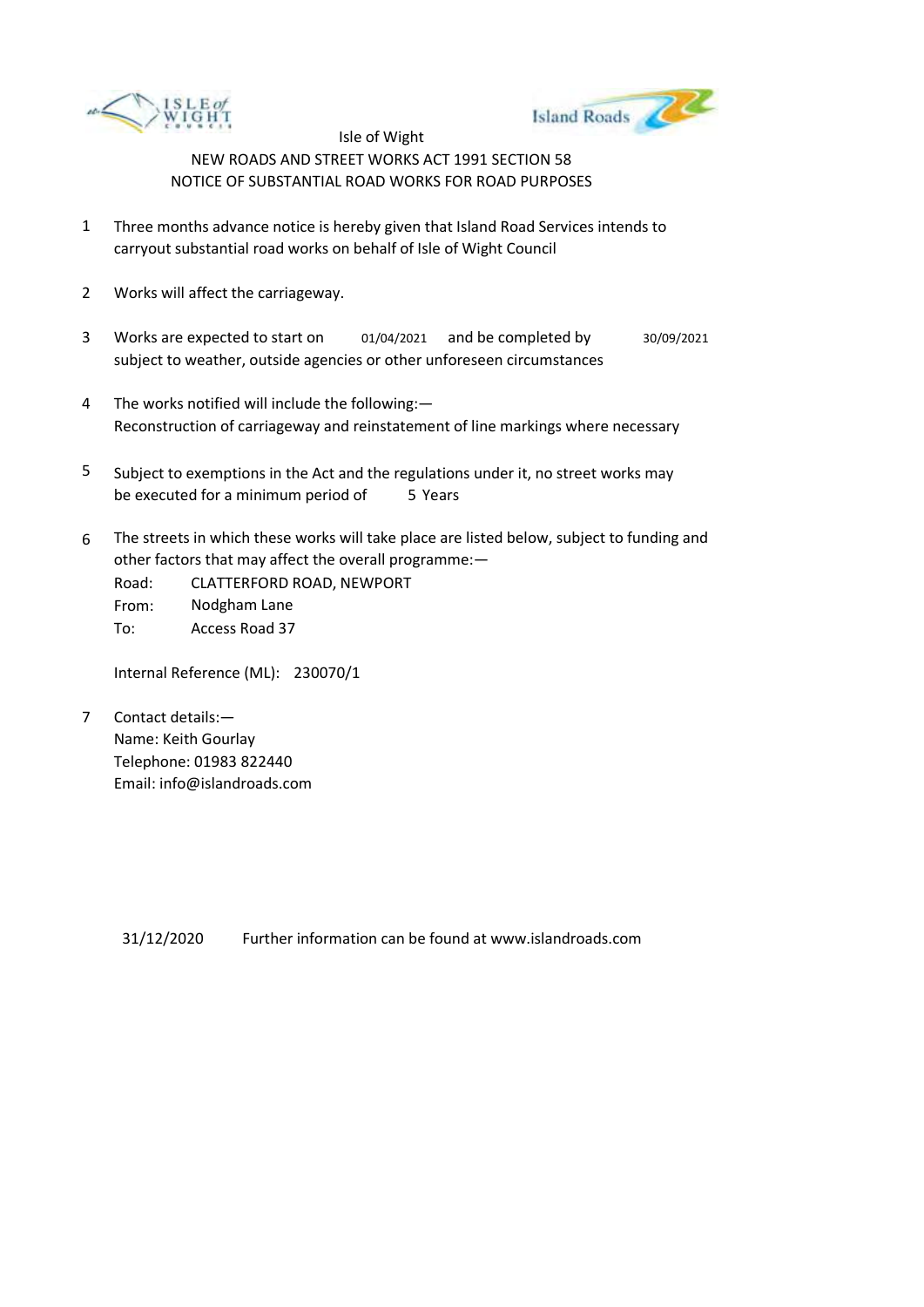



- 1 Three months advance notice is hereby given that Island Road Services intends to carryout substantial road works on behalf of Isle of Wight Council
- 2 Works will affect the carriageway.
- 3 Works are expected to start on subject to weather, outside agencies or other unforeseen circumstances 01/04/2021 and be completed by 30/09/2021
- 4 The works notified will include the following:— Reconstruction of carriageway and reinstatement of line markings where necessary
- 5 be executed for a minimum period of 5 Years Subject to exemptions in the Act and the regulations under it, no street works may
- 6 The streets in which these works will take place are listed below, subject to funding and other factors that may affect the overall programme:—

Road: From: To: WELLINGTON ROAD, NEWPORT Carisbrooke Road Hinton Road

Internal Reference (ML): 230232/3

7 Contact details:— Name: Keith Gourlay Telephone: 01983 822440 Email: info@islandroads.com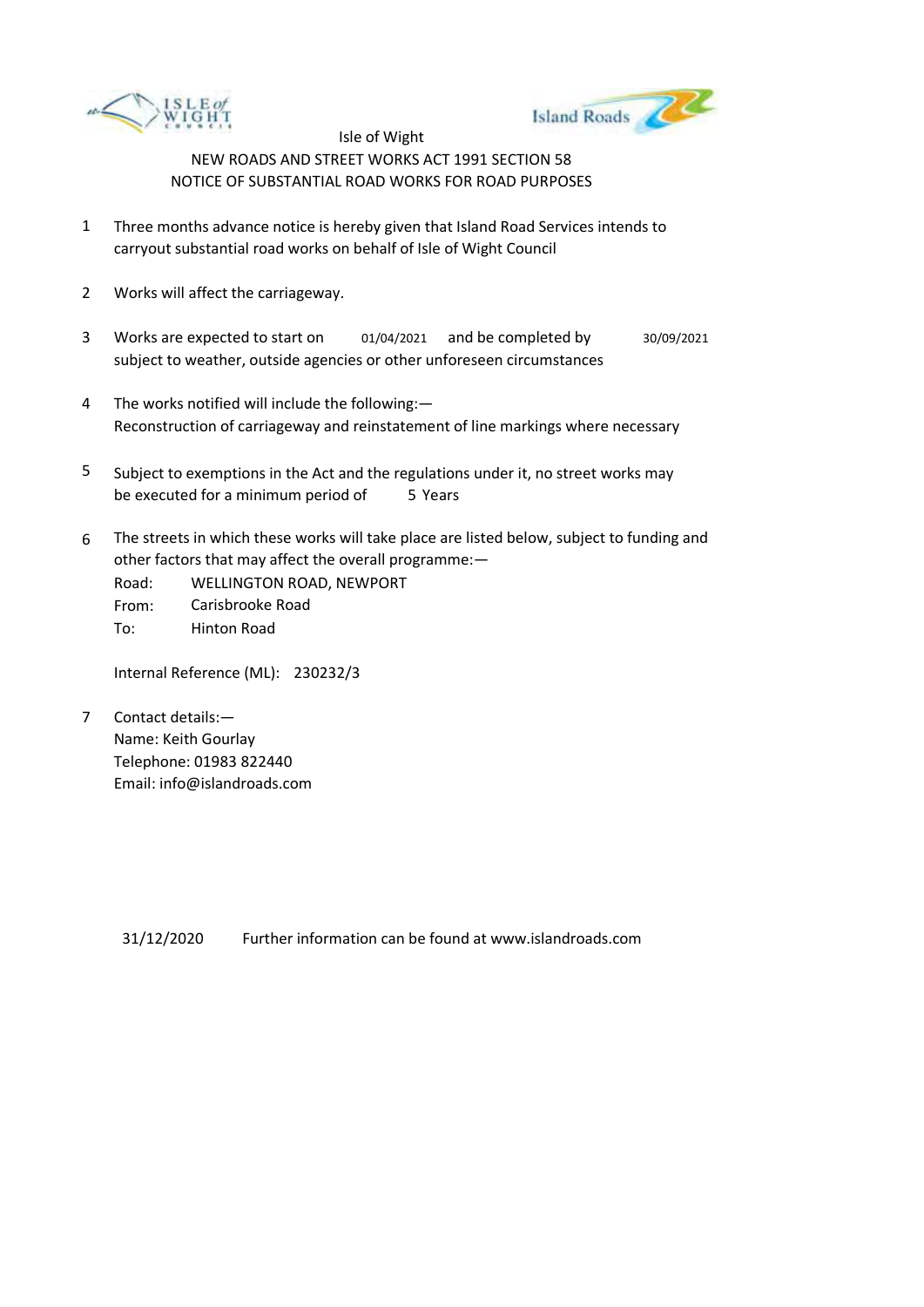



- 1 Three months advance notice is hereby given that Island Road Services intends to carryout substantial road works on behalf of Isle of Wight Council
- 2 Works will affect the carriageway.
- 3 Works are expected to start on subject to weather, outside agencies or other unforeseen circumstances 01/04/2021 and be completed by 30/09/2021
- 4 The works notified will include the following:— Reconstruction of carriageway and reinstatement of line markings where necessary
- 5 be executed for a minimum period of 5 Years Subject to exemptions in the Act and the regulations under it, no street works may
- 6 The streets in which these works will take place are listed below, subject to funding and other factors that may affect the overall programme:—
	- Road: From: To: WELLINGTON ROAD, NEWPORT Hinton Road Mountbatten Drive

Internal Reference (ML): 230233/4

7 Contact details:— Name: Keith Gourlay Telephone: 01983 822440 Email: info@islandroads.com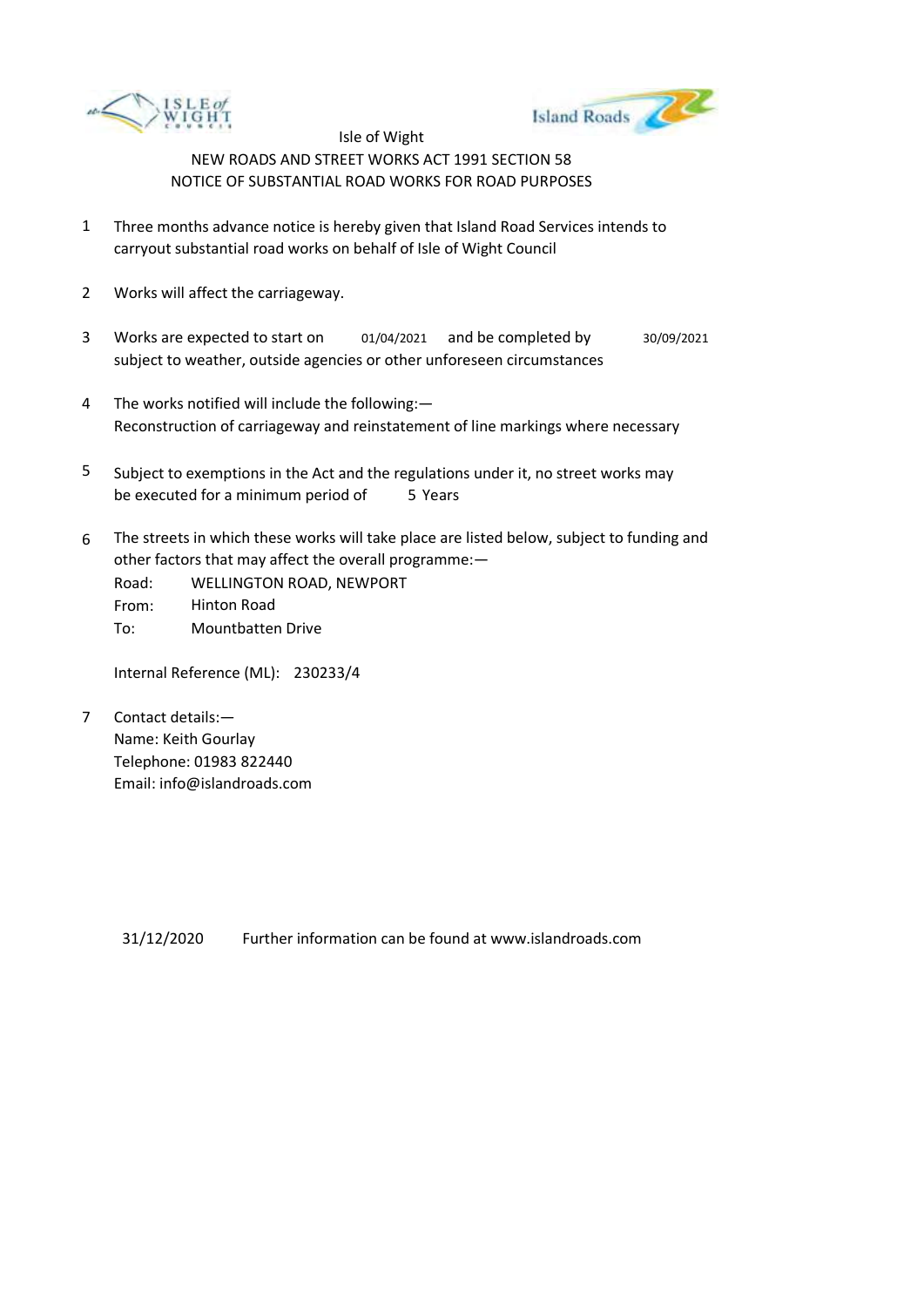



- 1 Three months advance notice is hereby given that Island Road Services intends to carryout substantial road works on behalf of Isle of Wight Council
- 2 Works will affect the carriageway.
- 3 Works are expected to start on subject to weather, outside agencies or other unforeseen circumstances 01/04/2021 and be completed by 30/09/2021
- 4 The works notified will include the following:— Reconstruction of carriageway and reinstatement of line markings where necessary
- 5 be executed for a minimum period of 5 Years Subject to exemptions in the Act and the regulations under it, no street works may
- 6 The streets in which these works will take place are listed below, subject to funding and other factors that may affect the overall programme:—

Road: From: To: LINDEN ROAD, NEWPORT Elm Grove Winston Road

Internal Reference (ML): 240151/2

7 Contact details:— Name: Keith Gourlay Telephone: 01983 822440 Email: info@islandroads.com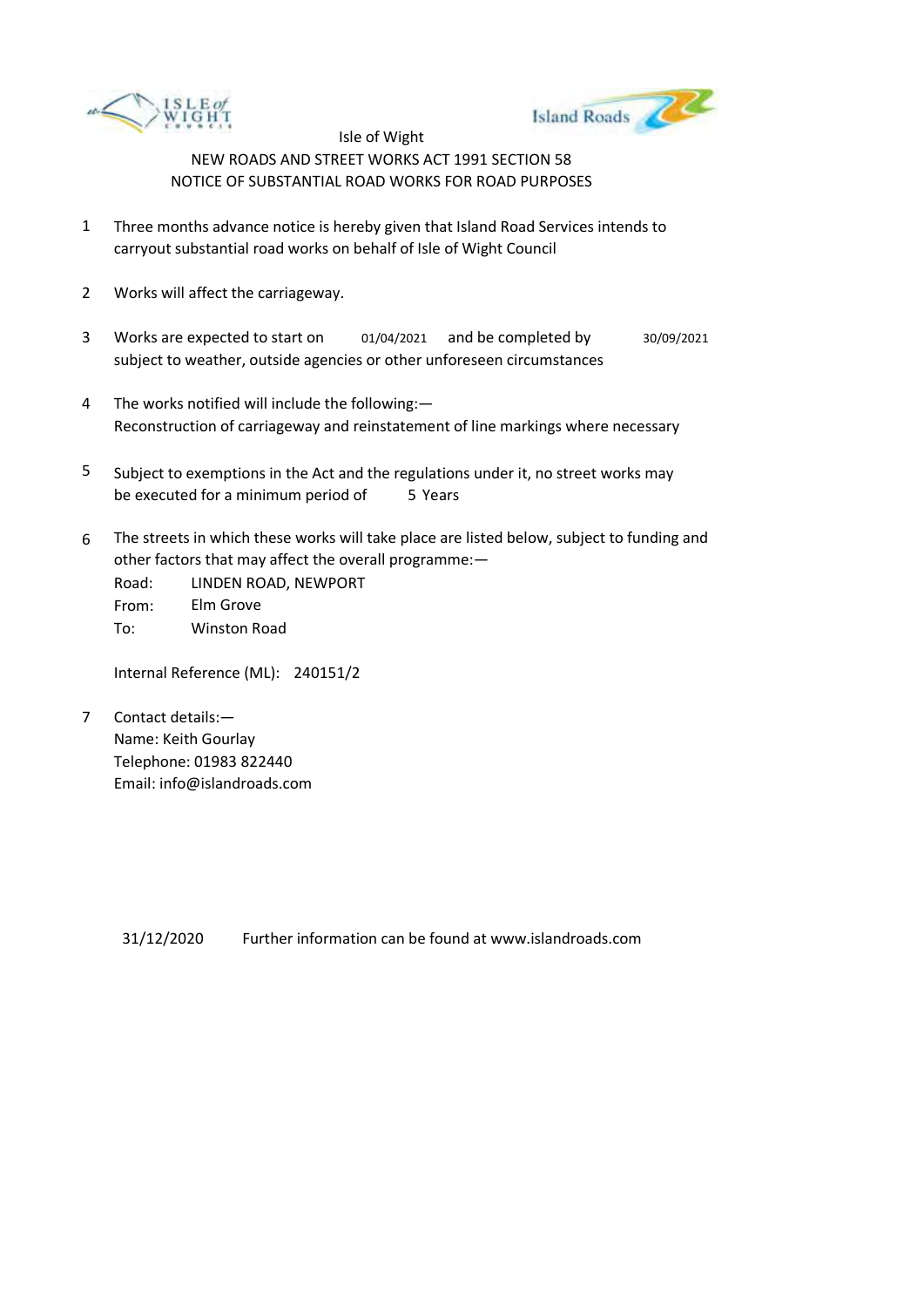



- 1 Three months advance notice is hereby given that Island Road Services intends to carryout substantial road works on behalf of Isle of Wight Council
- 2 Works will affect the carriageway.
- 3 Works are expected to start on subject to weather, outside agencies or other unforeseen circumstances 01/04/2021 and be completed by 30/09/2021
- 4 The works notified will include the following:— Reconstruction of carriageway and reinstatement of line markings where necessary
- 5 be executed for a minimum period of 5 Years Subject to exemptions in the Act and the regulations under it, no street works may
- 6 The streets in which these works will take place are listed below, subject to funding and other factors that may affect the overall programme:—

Road: From: To: LINDEN ROAD, NEWPORT Winston Road Castle Road

Internal Reference (ML): 240152/1

7 Contact details:— Name: Keith Gourlay Telephone: 01983 822440 Email: info@islandroads.com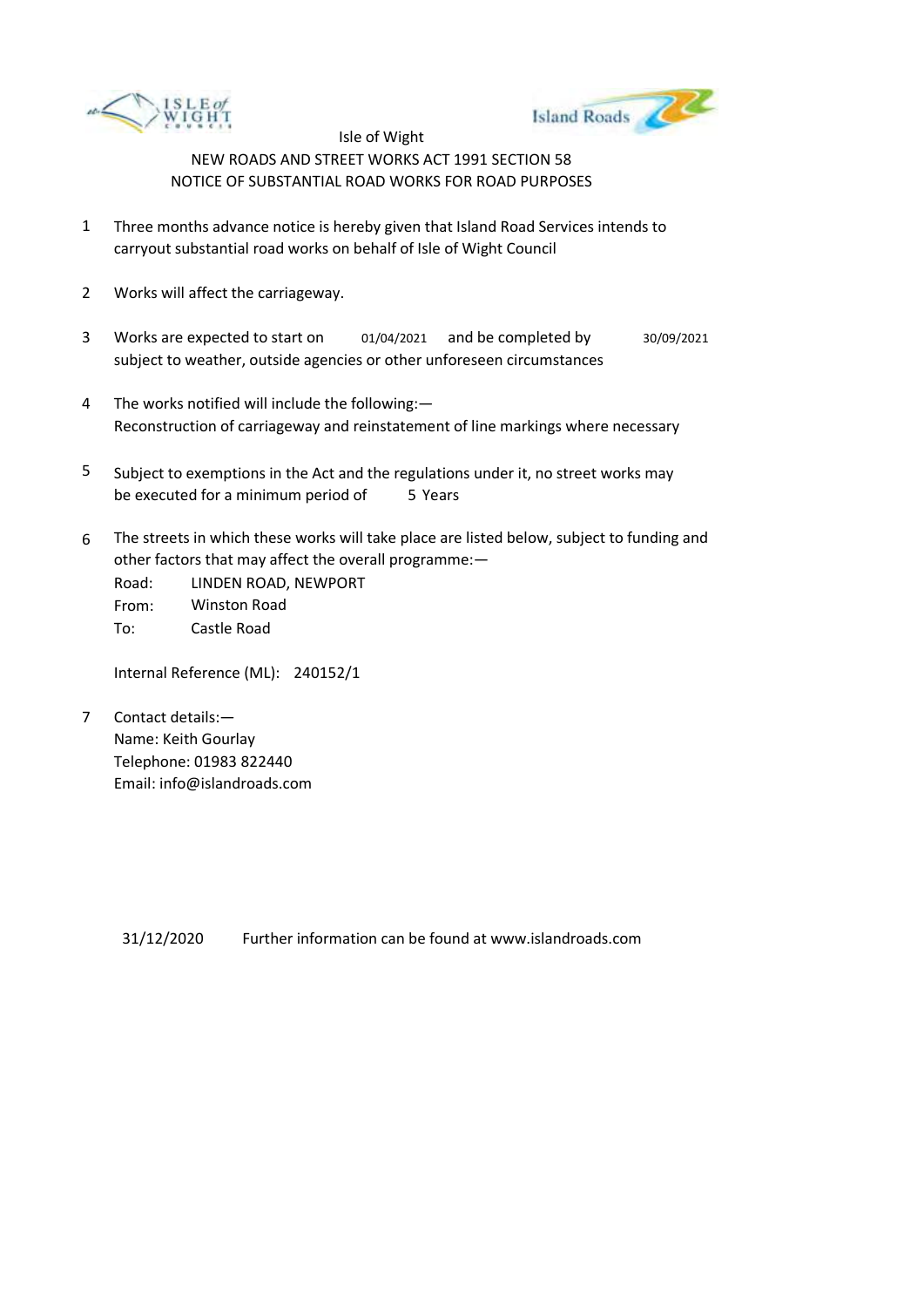



- 1 Three months advance notice is hereby given that Island Road Services intends to carryout substantial road works on behalf of Isle of Wight Council
- 2 Works will affect the carriageway.
- 3 Works are expected to start on subject to weather, outside agencies or other unforeseen circumstances 01/04/2021 and be completed by 30/09/2021
- 4 The works notified will include the following:— Reconstruction of carriageway and reinstatement of line markings where necessary
- 5 be executed for a minimum period of 5 Years Subject to exemptions in the Act and the regulations under it, no street works may
- 6 The streets in which these works will take place are listed below, subject to funding and other factors that may affect the overall programme:—

Road: From: To: BARTON ROAD, NEWPORT Coppins Bridge for its entire length

Internal Reference (ML): 240201/3

7 Contact details:— Name: Keith Gourlay Telephone: 01983 822440 Email: info@islandroads.com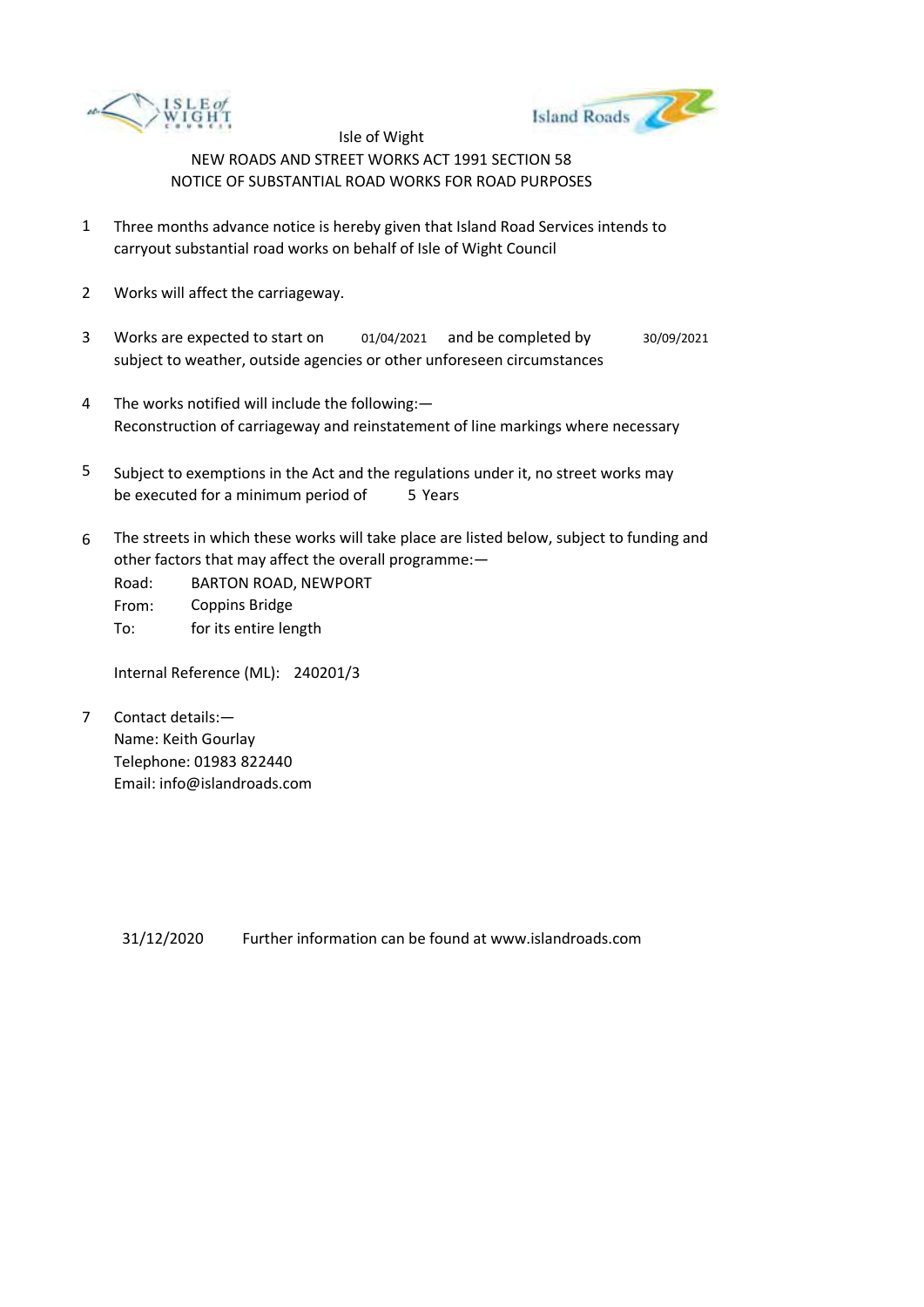



- 1 Three months advance notice is hereby given that Island Road Services intends to carryout substantial road works on behalf of Isle of Wight Council
- 2 Works will affect the carriageway.
- 3 Works are expected to start on subject to weather, outside agencies or other unforeseen circumstances 01/04/2021 and be completed by 30/09/2021
- 4 The works notified will include the following:— Reconstruction of carriageway and reinstatement of line markings where necessary
- 5 be executed for a minimum period of 5 Years Subject to exemptions in the Act and the regulations under it, no street works may
- 6 The streets in which these works will take place are listed below, subject to funding and other factors that may affect the overall programme:—
	- Road: CASTLE STREET, CARISBROOKE
	- From: Carisbrooke High Street
	- To: for its entire length

Internal Reference (ML): 240246/4

7 Contact details:— Name: Keith Gourlay Telephone: 01983 822440 Email: info@islandroads.com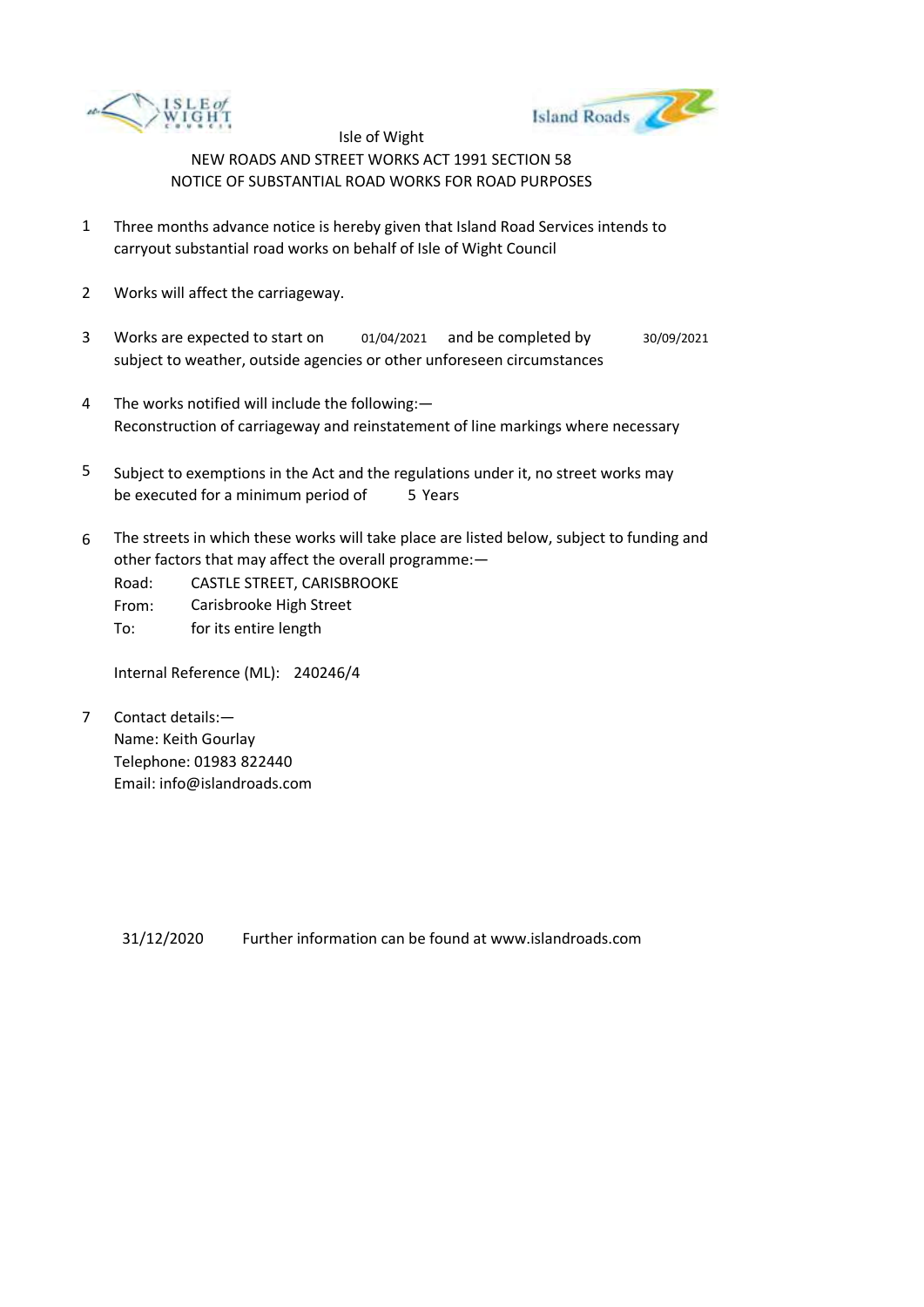



- 1 Three months advance notice is hereby given that Island Road Services intends to carryout substantial road works on behalf of Isle of Wight Council
- 2 Works will affect the carriageway.
- 3 Works are expected to start on subject to weather, outside agencies or other unforeseen circumstances 01/04/2021 and be completed by 30/09/2021
- 4 The works notified will include the following:— Reconstruction of carriageway and reinstatement of line markings where necessary
- 5 be executed for a minimum period of 5 Years Subject to exemptions in the Act and the regulations under it, no street works may
- 6 The streets in which these works will take place are listed below, subject to funding and other factors that may affect the overall programme:—

Road: From: To: ASH ROAD, NEWPORT Furrlongs for its entire length

Internal Reference (ML): 240266/2

7 Contact details:— Name: Keith Gourlay Telephone: 01983 822440 Email: info@islandroads.com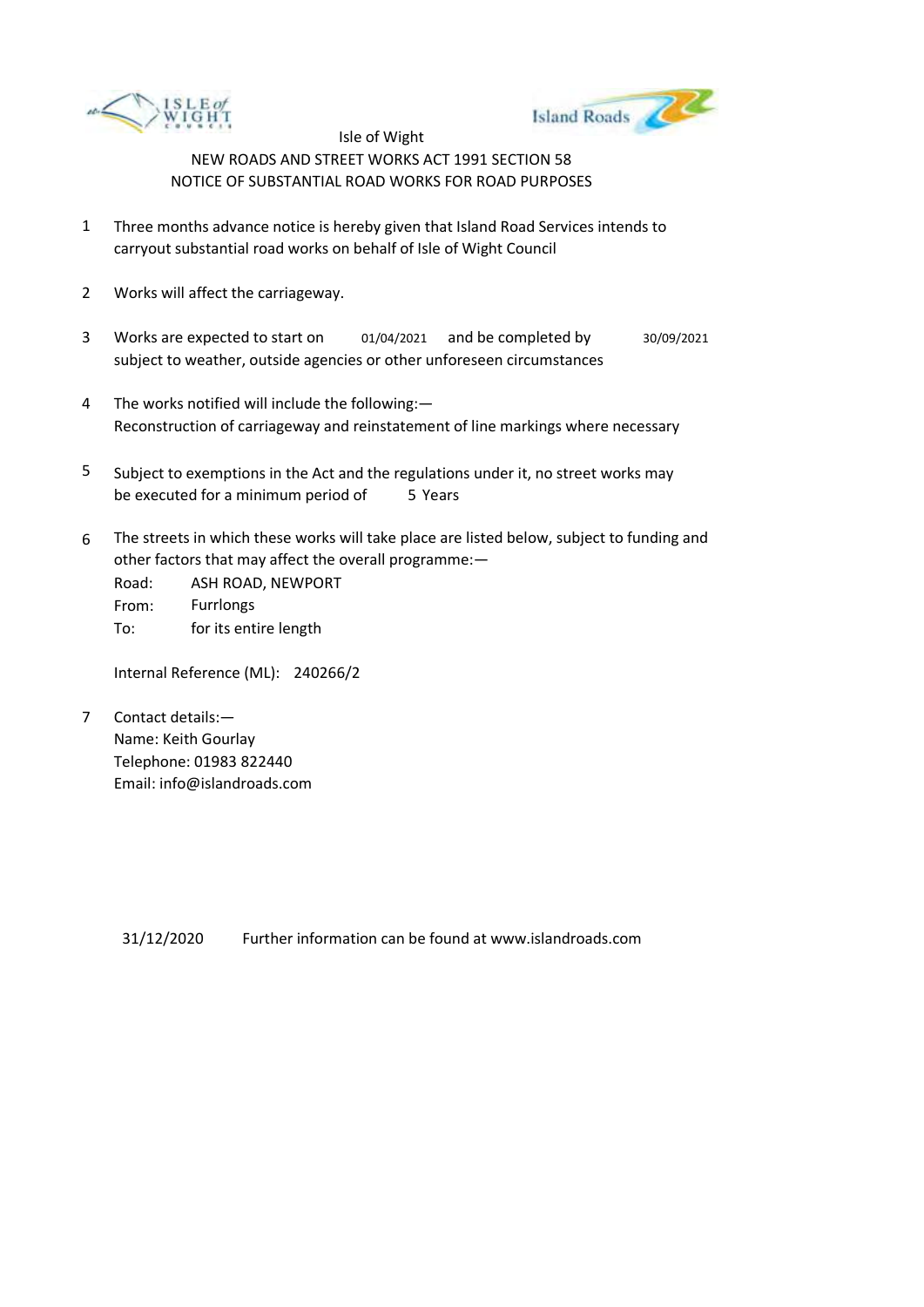



- 1 Three months advance notice is hereby given that Island Road Services intends to carryout substantial road works on behalf of Isle of Wight Council
- 2 Works will affect the carriageway.
- 3 Works are expected to start on subject to weather, outside agencies or other unforeseen circumstances 01/04/2021 and be completed by 30/09/2021
- 4 The works notified will include the following:— Reconstruction of carriageway and reinstatement of line markings where necessary
- 5 be executed for a minimum period of 5 Years Subject to exemptions in the Act and the regulations under it, no street works may
- 6 The streets in which these works will take place are listed below, subject to funding and other factors that may affect the overall programme:—
	- Road: From: To: MELBOURNE STREET, NEWPORT Trafalgar Road for its entire length

Internal Reference (ML): 240320/4

7 Contact details:— Name: Keith Gourlay Telephone: 01983 822440 Email: info@islandroads.com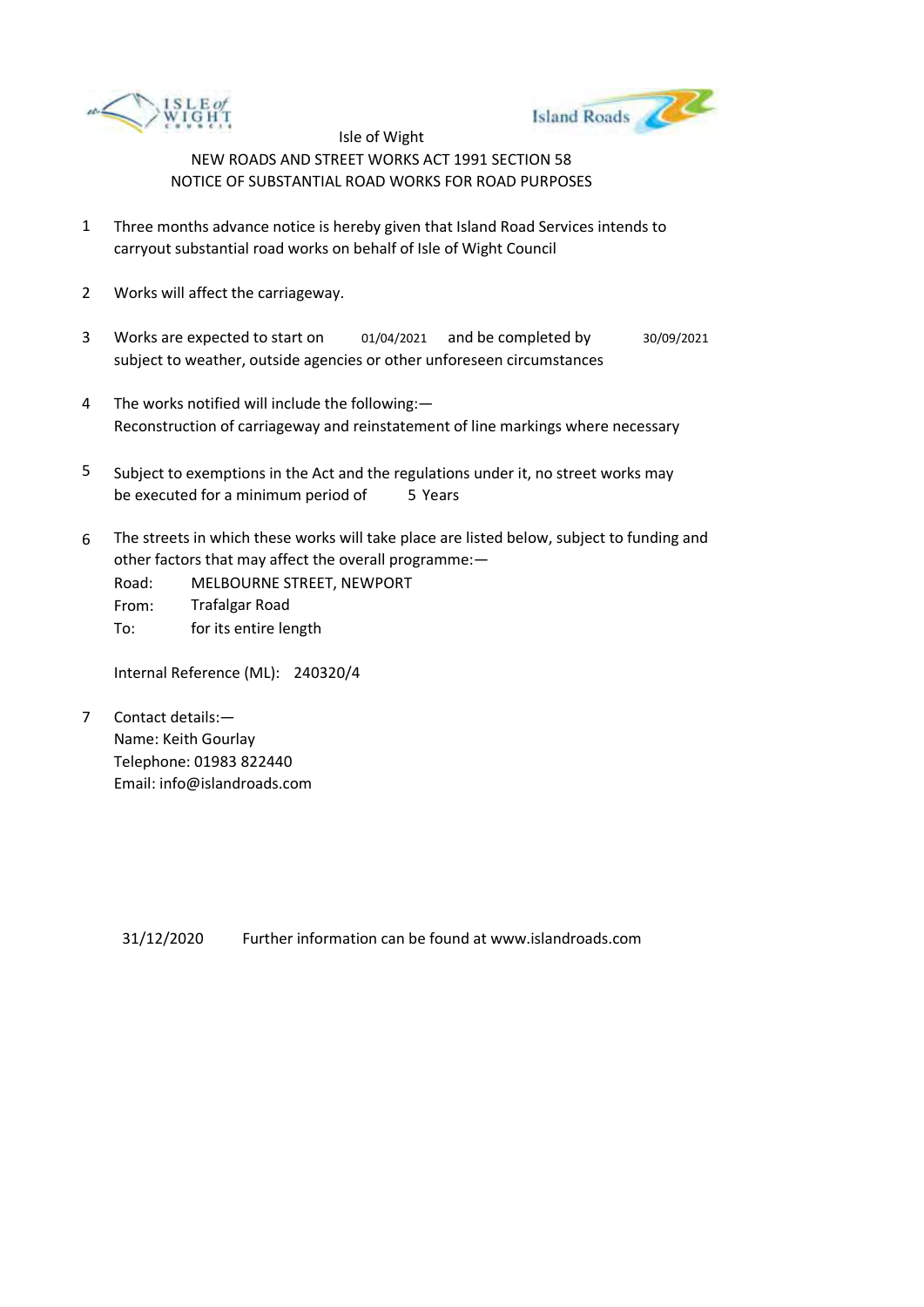



- 1 Three months advance notice is hereby given that Island Road Services intends to carryout substantial road works on behalf of Isle of Wight Council
- 2 Works will affect the carriageway.
- 3 Works are expected to start on subject to weather, outside agencies or other unforeseen circumstances 01/04/2021 and be completed by 30/09/2021
- 4 The works notified will include the following:— Reconstruction of carriageway and reinstatement of line markings where necessary
- 5 be executed for a minimum period of 5 Years Subject to exemptions in the Act and the regulations under it, no street works may
- 6 The streets in which these works will take place are listed below, subject to funding and other factors that may affect the overall programme:—
	- Road: From: To: WINCHESTER CLOSE, NEWPORT Linden Road for its entire length

Internal Reference (ML): 260321/1

7 Contact details:— Name: Keith Gourlay Telephone: 01983 822440 Email: info@islandroads.com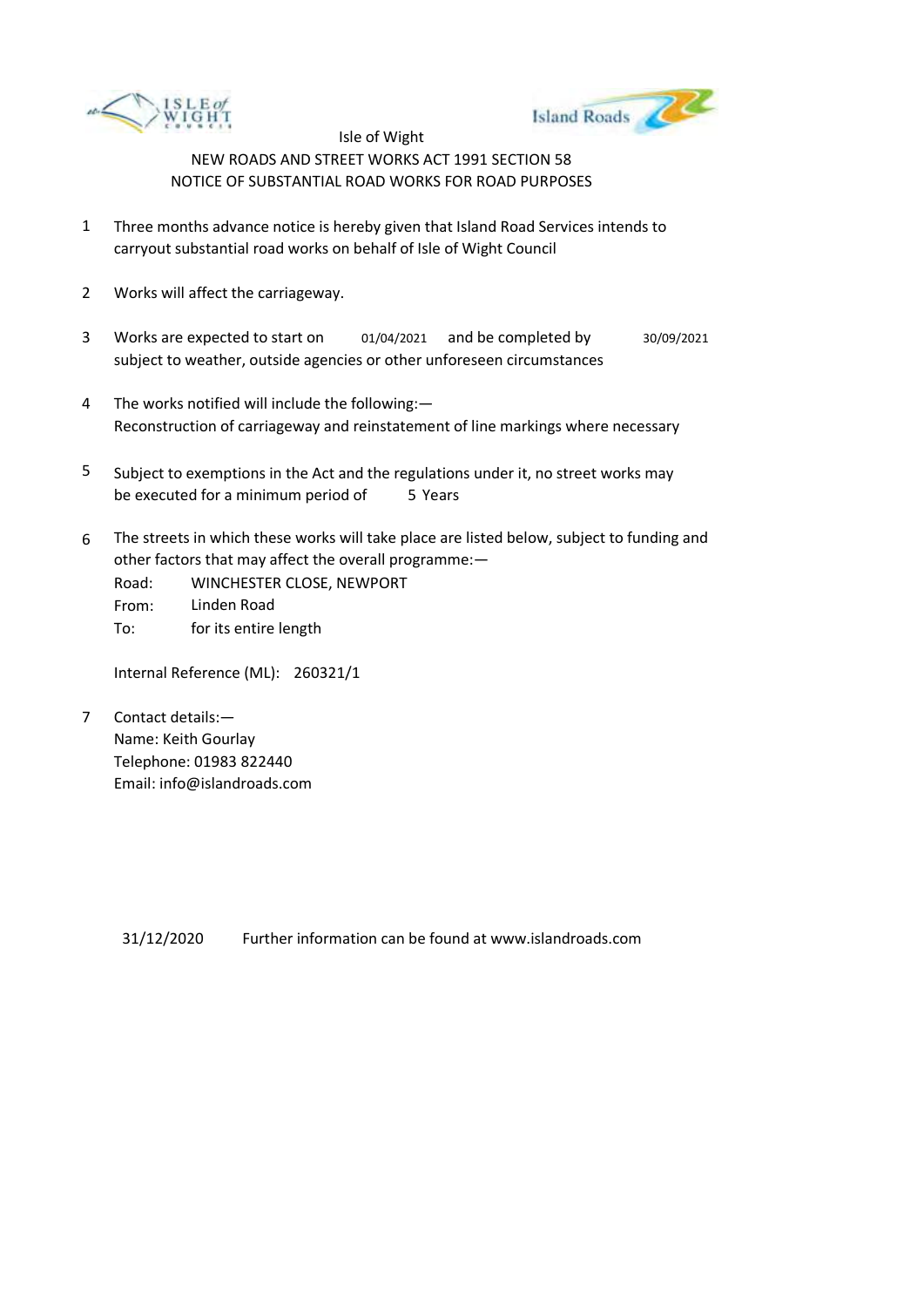



- 1 Three months advance notice is hereby given that Island Road Services intends to carryout substantial road works on behalf of Isle of Wight Council
- 2 Works will affect the carriageway.
- 3 Works are expected to start on subject to weather, outside agencies or other unforeseen circumstances 01/04/2021 and be completed by 30/09/2021
- 4 The works notified will include the following:— Reconstruction of carriageway and reinstatement of line markings where necessary
- 5 be executed for a minimum period of 5 Years Subject to exemptions in the Act and the regulations under it, no street works may
- 6 The streets in which these works will take place are listed below, subject to funding and other factors that may affect the overall programme:—
	- Road: From: CLARENDON PLACE, NEWPORT Melbourne Street
	- To: for its entire length

Internal Reference (ML): 261320

7 Contact details:— Name: Keith Gourlay Telephone: 01983 822440 Email: info@islandroads.com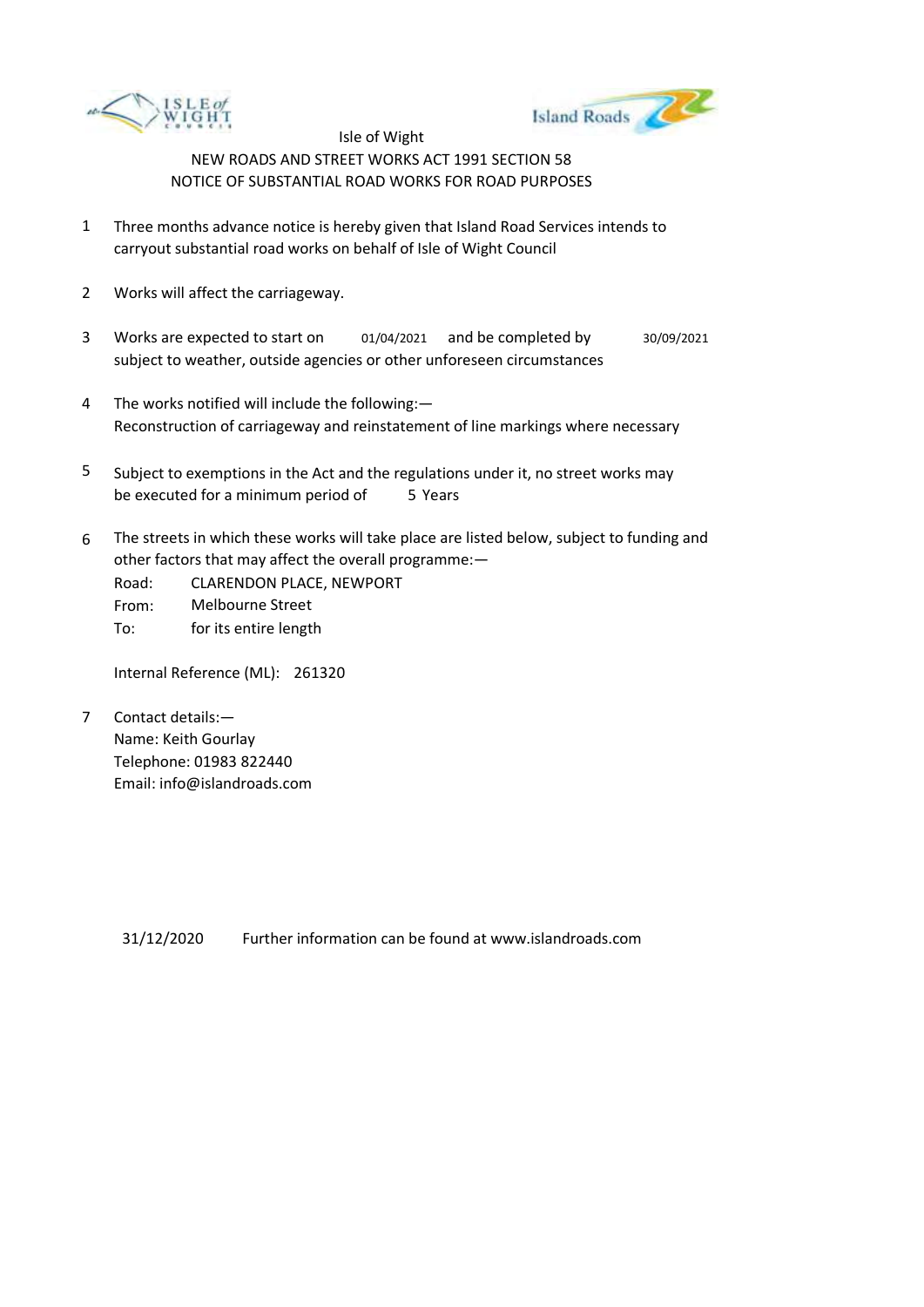



- 1 Three months advance notice is hereby given that Island Road Services intends to carryout substantial road works on behalf of Isle of Wight Council
- 2 Works will affect the carriageway.
- 3 Works are expected to start on subject to weather, outside agencies or other unforeseen circumstances 01/04/2021 and be completed by 30/09/2021
- 4 The works notified will include the following:— Reconstruction of carriageway and reinstatement of line markings where necessary
- 5 be executed for a minimum period of 5 Years Subject to exemptions in the Act and the regulations under it, no street works may
- 6 The streets in which these works will take place are listed below, subject to funding and other factors that may affect the overall programme:—

Road: From: To: GREAT PRESTON ROAD, RYDE Marlborough Road Smallbrook Lane

Internal Reference (ML): 320234/3

7 Contact details:— Name: Keith Gourlay Telephone: 01983 822440 Email: info@islandroads.com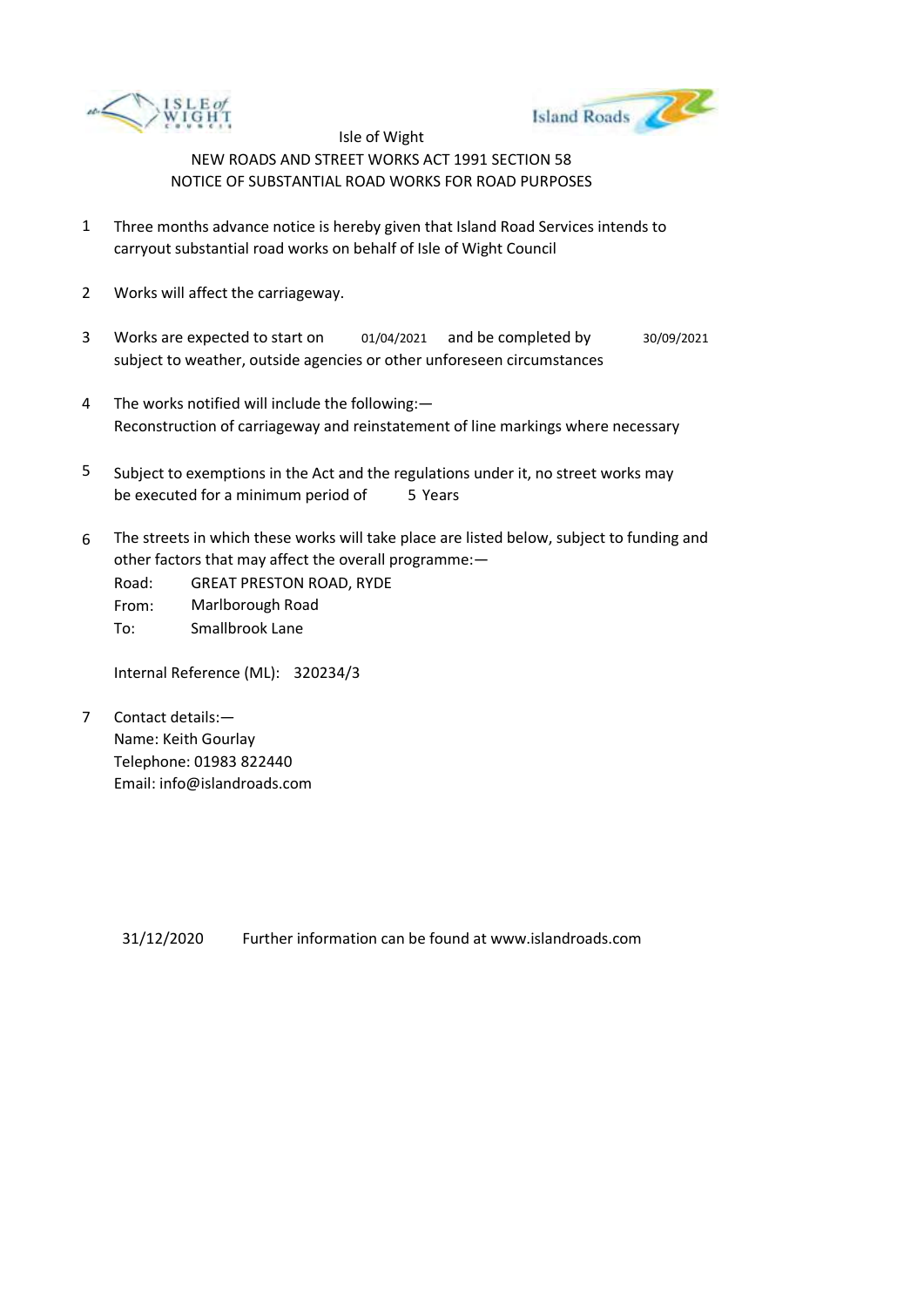



- 1 Three months advance notice is hereby given that Island Road Services intends to carryout substantial road works on behalf of Isle of Wight Council
- 2 Works will affect the carriageway.
- 3 Works are expected to start on subject to weather, outside agencies or other unforeseen circumstances 01/04/2021 and be completed by 30/09/2021
- 4 The works notified will include the following:— Reconstruction of carriageway and reinstatement of line markings where necessary
- 5 be executed for a minimum period of 5 Years Subject to exemptions in the Act and the regulations under it, no street works may
- 6 The streets in which these works will take place are listed below, subject to funding and other factors that may affect the overall programme:—

Road: From: To: GREAT PRESTON ROAD, RYDE Smallbrook Lane High Park Road

Internal Reference (ML): 320235/3

7 Contact details:— Name: Keith Gourlay Telephone: 01983 822440 Email: info@islandroads.com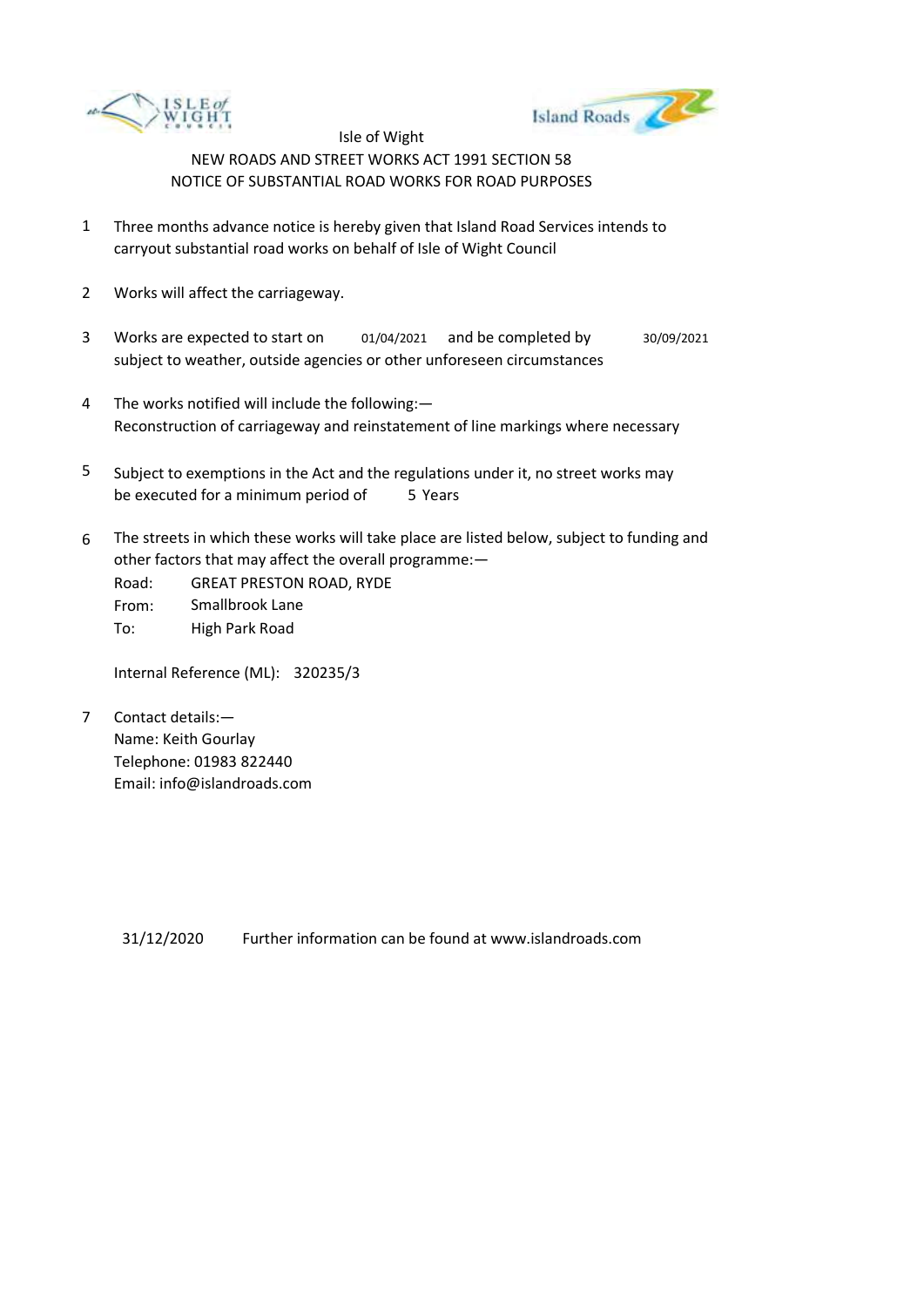



- 1 Three months advance notice is hereby given that Island Road Services intends to carryout substantial road works on behalf of Isle of Wight Council
- 2 Works will affect the carriageway.
- 3 Works are expected to start on subject to weather, outside agencies or other unforeseen circumstances 01/04/2021 and be completed by 30/09/2021
- 4 The works notified will include the following:— Reconstruction of carriageway and reinstatement of line markings where necessary
- 5 be executed for a minimum period of 5 Years Subject to exemptions in the Act and the regulations under it, no street works may
- 6 The streets in which these works will take place are listed below, subject to funding and other factors that may affect the overall programme:—

Road: SEAVIEW LANE, NETTLESTONE

From: Nettlestone Hill, (side road)

To: Rowantree Drive

Internal Reference (ML): 330102/4

7 Contact details:— Name: Keith Gourlay Telephone: 01983 822440 Email: info@islandroads.com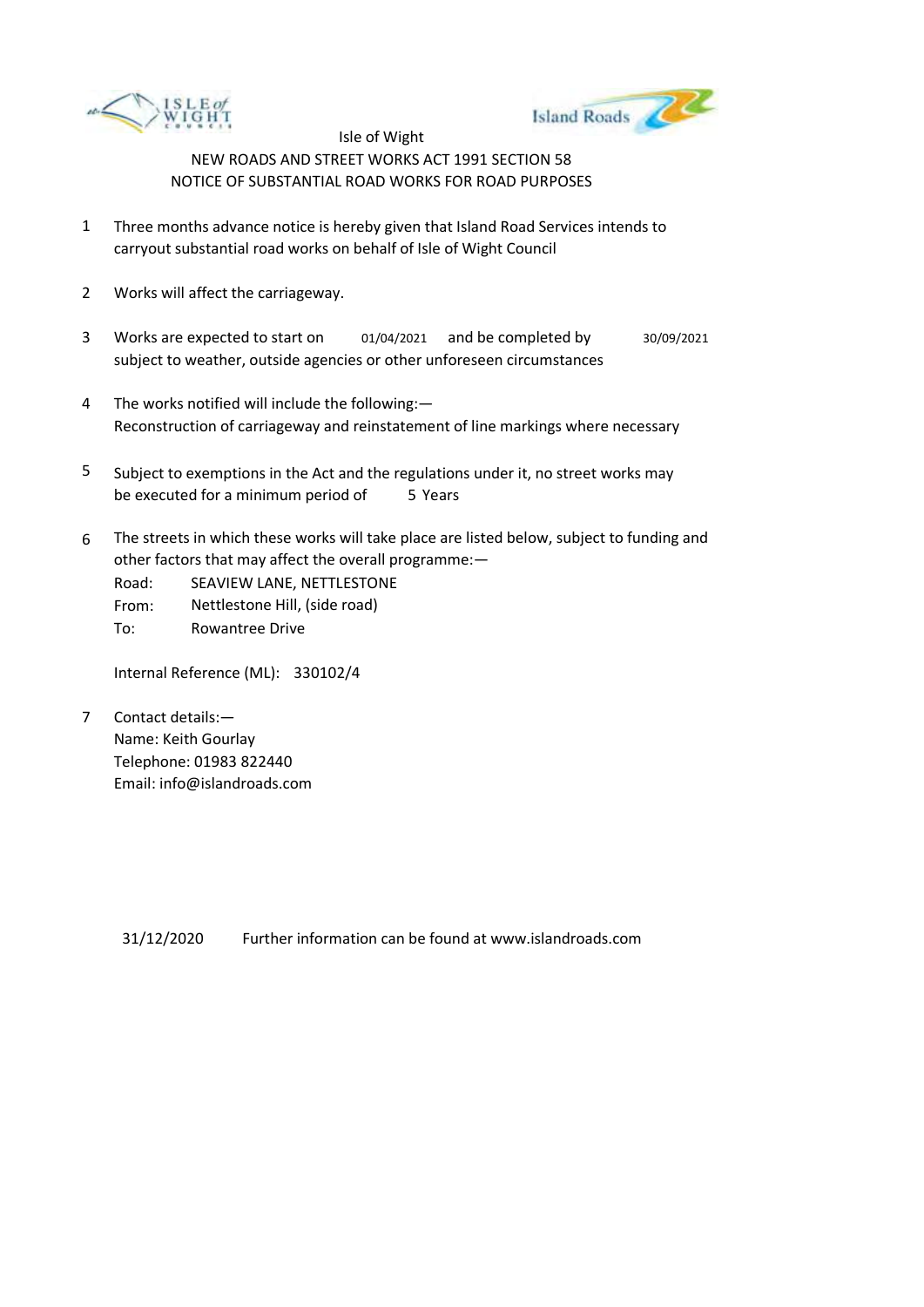



- 1 Three months advance notice is hereby given that Island Road Services intends to carryout substantial road works on behalf of Isle of Wight Council
- 2 Works will affect the carriageway.
- 3 Works are expected to start on subject to weather, outside agencies or other unforeseen circumstances 01/04/2021 and be completed by 30/09/2021
- 4 The works notified will include the following:— Reconstruction of carriageway and reinstatement of line markings where necessary
- 5 be executed for a minimum period of 5 Years Subject to exemptions in the Act and the regulations under it, no street works may
- 6 The streets in which these works will take place are listed below, subject to funding and other factors that may affect the overall programme:—
	- Road: From: LOWER GREEN ROAD, ST HELENS Upper Green Road
	- To: for its entire length

Internal Reference (ML): 330306/5

7 Contact details:— Name: Keith Gourlay Telephone: 01983 822440 Email: info@islandroads.com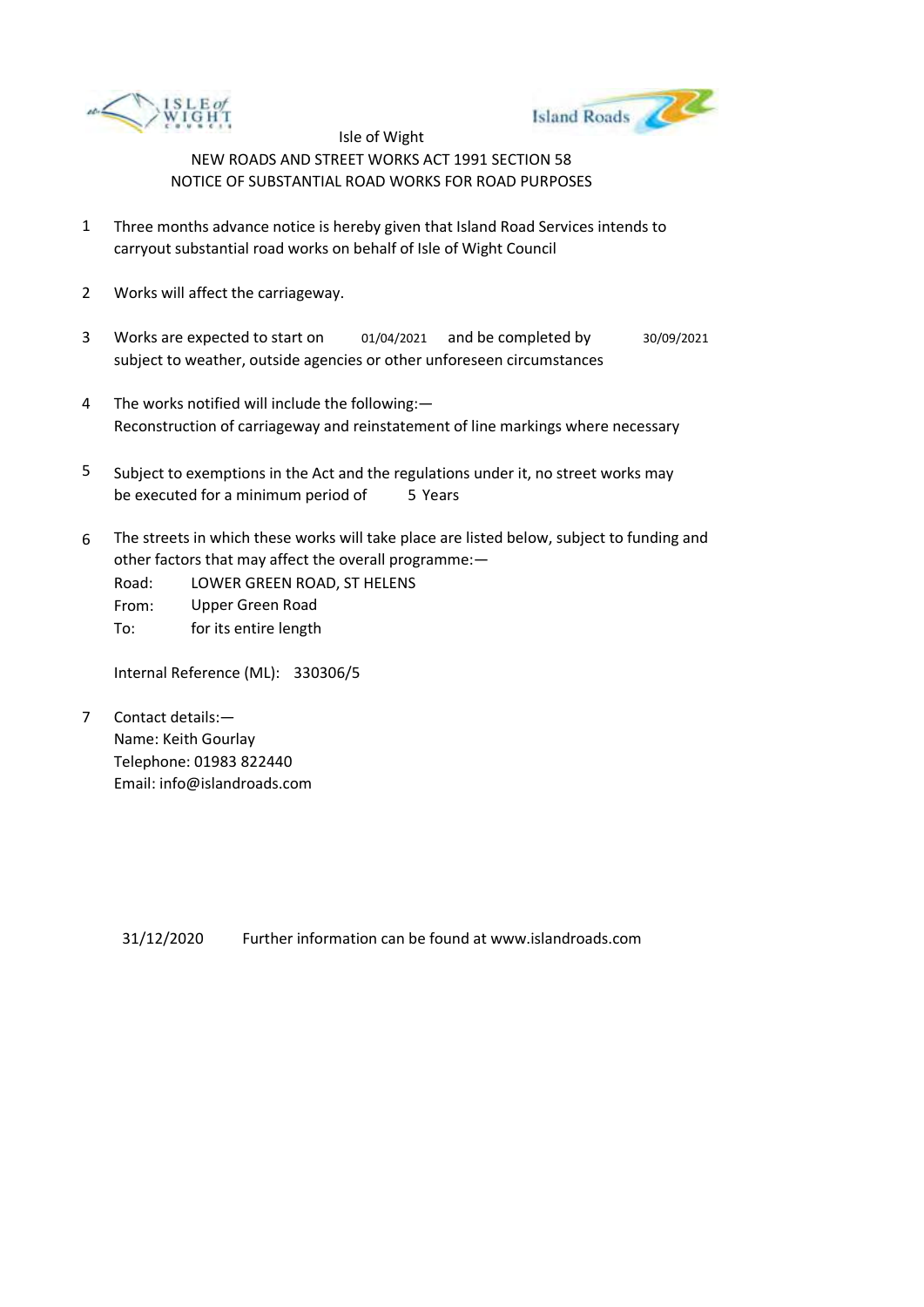



- 1 Three months advance notice is hereby given that Island Road Services intends to carryout substantial road works on behalf of Isle of Wight Council
- 2 Works will affect the carriageway.
- 3 Works are expected to start on subject to weather, outside agencies or other unforeseen circumstances 01/04/2021 and be completed by 30/09/2021
- 4 The works notified will include the following:— Reconstruction of carriageway and reinstatement of line markings where necessary
- 5 be executed for a minimum period of 5 Years Subject to exemptions in the Act and the regulations under it, no street works may
- 6 The streets in which these works will take place are listed below, subject to funding and other factors that may affect the overall programme:—

Road: From: To: COACH LANE, BRADING Rowborough Lane Doctors Lane

Internal Reference (ML): 330315

7 Contact details:— Name: Keith Gourlay Telephone: 01983 822440 Email: info@islandroads.com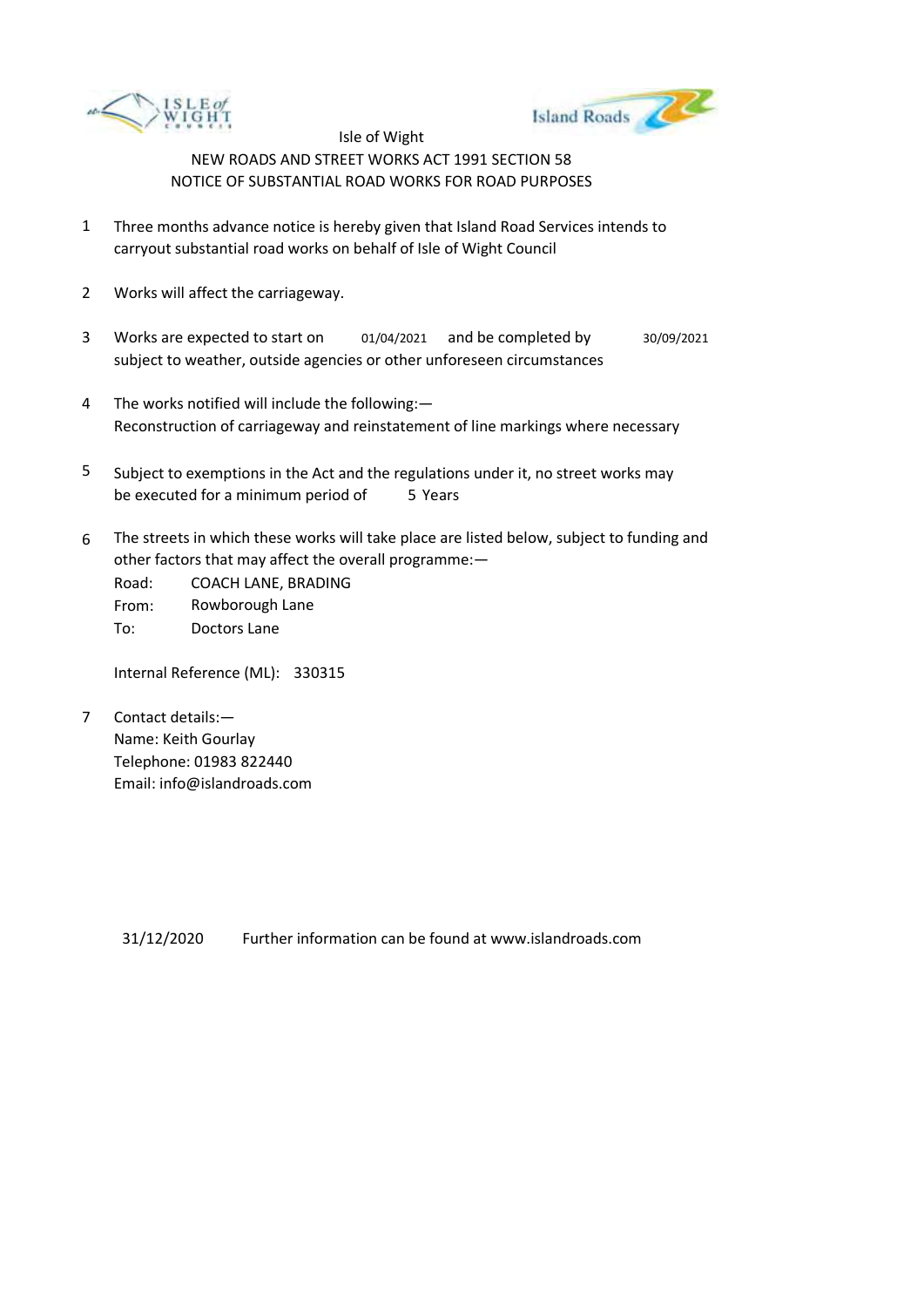



- 1 Three months advance notice is hereby given that Island Road Services intends to carryout substantial road works on behalf of Isle of Wight Council
- 2 Works will affect the carriageway.
- 3 Works are expected to start on subject to weather, outside agencies or other unforeseen circumstances 01/04/2021 and be completed by 30/09/2021
- 4 The works notified will include the following:— Reconstruction of carriageway and reinstatement of line markings where necessary
- 5 be executed for a minimum period of 5 Years Subject to exemptions in the Act and the regulations under it, no street works may
- 6 The streets in which these works will take place are listed below, subject to funding and other factors that may affect the overall programme:—
	- Road: From: To: SPRINGVALE ROAD, SEAVIEW Puckpool Hill for its entire length

Internal Reference (ML): 330379/5

7 Contact details:— Name: Keith Gourlay Telephone: 01983 822440 Email: info@islandroads.com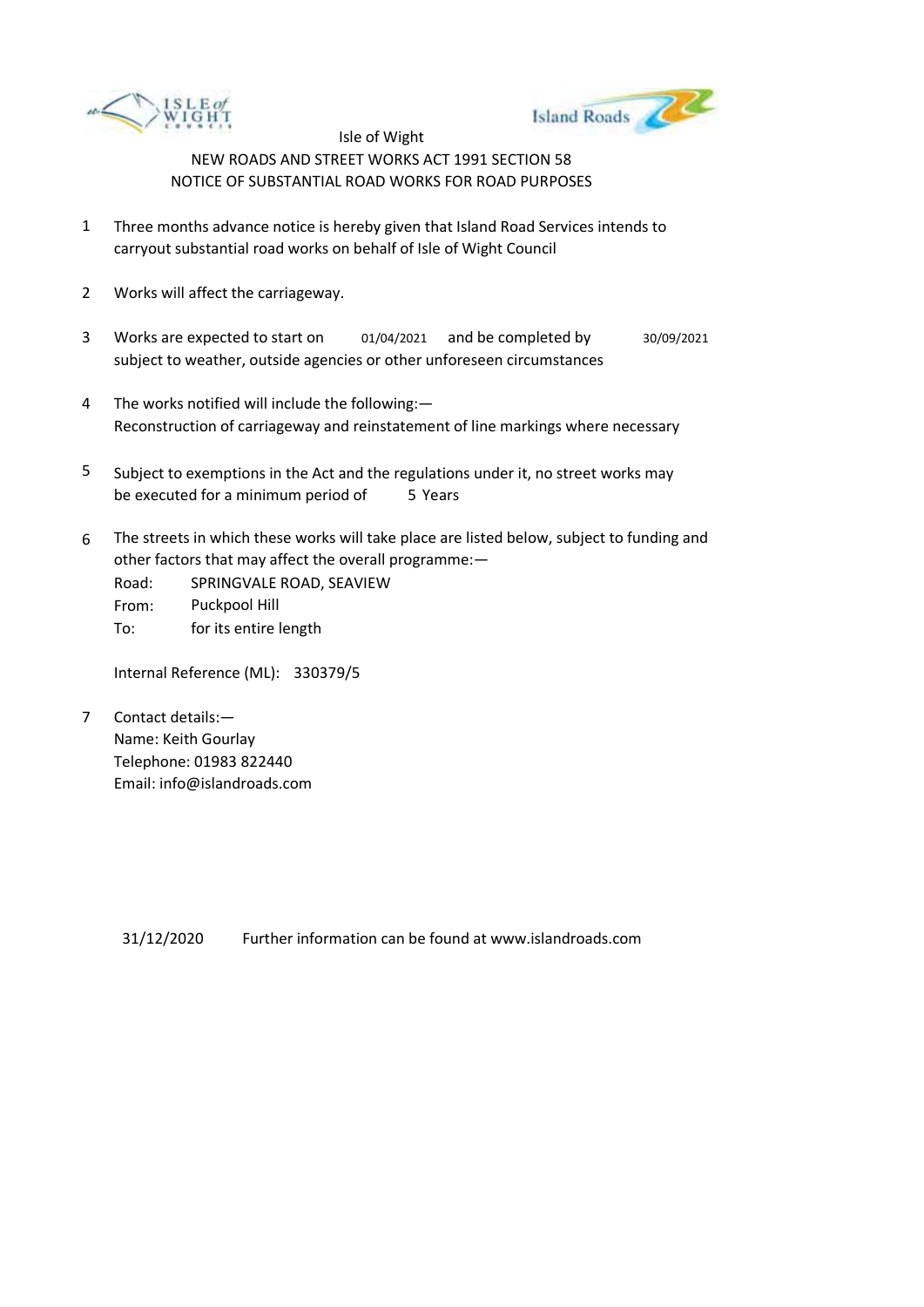



- 1 Three months advance notice is hereby given that Island Road Services intends to carryout substantial road works on behalf of Isle of Wight Council
- 2 Works will affect the carriageway.
- 3 Works are expected to start on subject to weather, outside agencies or other unforeseen circumstances 01/04/2021 and be completed by 30/09/2021
- 4 The works notified will include the following:— Reconstruction of carriageway and reinstatement of line markings where necessary
- 5 be executed for a minimum period of 5 Years Subject to exemptions in the Act and the regulations under it, no street works may
- 6 The streets in which these works will take place are listed below, subject to funding and other factors that may affect the overall programme:—

Road: From: To: ESPLANADE, SEAVIEW High Street for its entire length

Internal Reference (ML): 330505/2

7 Contact details:— Name: Keith Gourlay Telephone: 01983 822440 Email: info@islandroads.com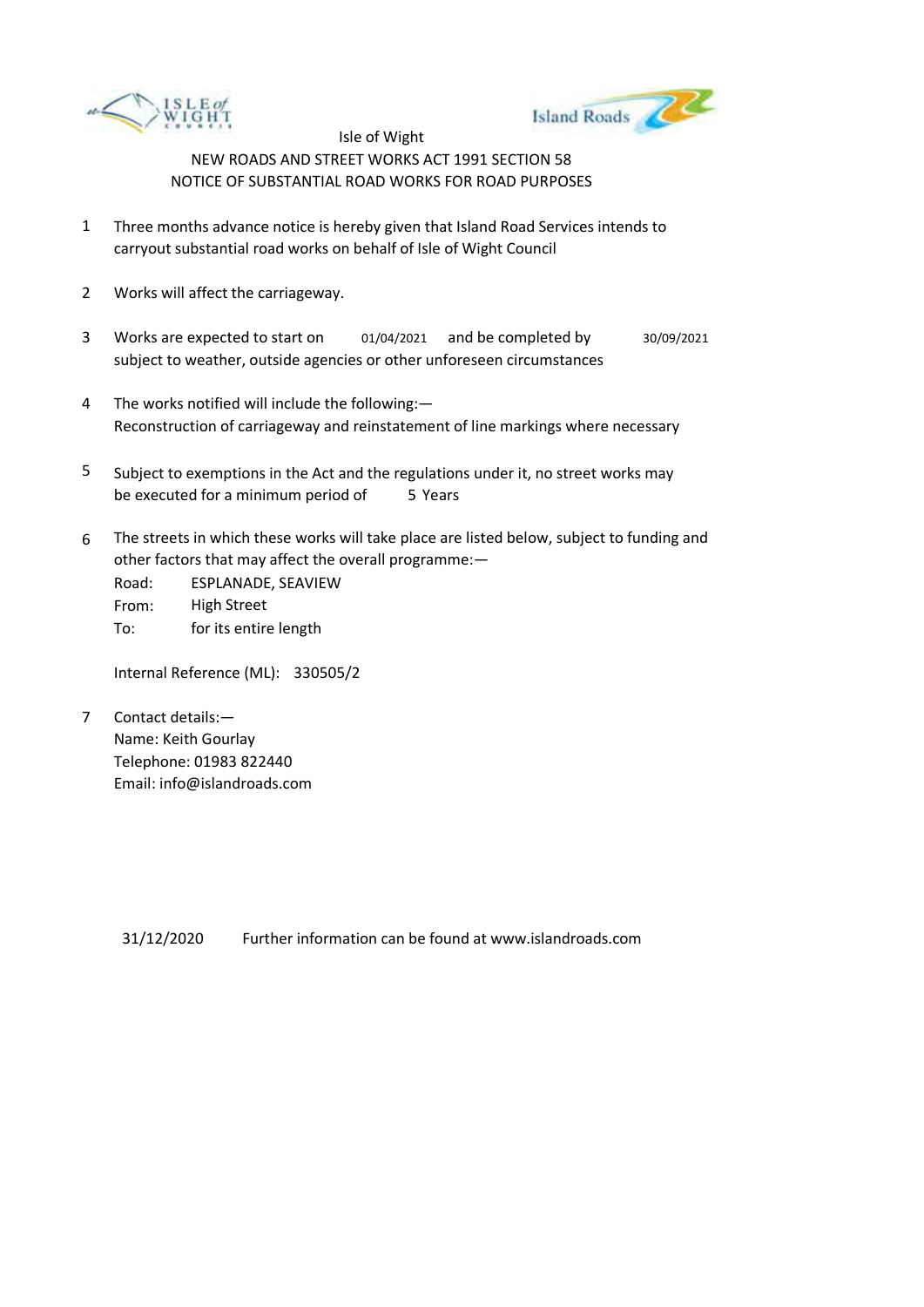



- 1 Three months advance notice is hereby given that Island Road Services intends to carryout substantial road works on behalf of Isle of Wight Council
- 2 Works will affect the carriageway.
- 3 Works are expected to start on subject to weather, outside agencies or other unforeseen circumstances 01/04/2021 and be completed by 30/09/2021
- 4 The works notified will include the following:— Reconstruction of carriageway and reinstatement of line markings where necessary
- 5 be executed for a minimum period of 5 Years Subject to exemptions in the Act and the regulations under it, no street works may
- 6 The streets in which these works will take place are listed below, subject to funding and other factors that may affect the overall programme:—

Road: From: To: HIGH PARK ROAD, RYDE Great Preston Road Little Preston Road

Internal Reference (ML): 340240/1

7 Contact details:— Name: Keith Gourlay Telephone: 01983 822440 Email: info@islandroads.com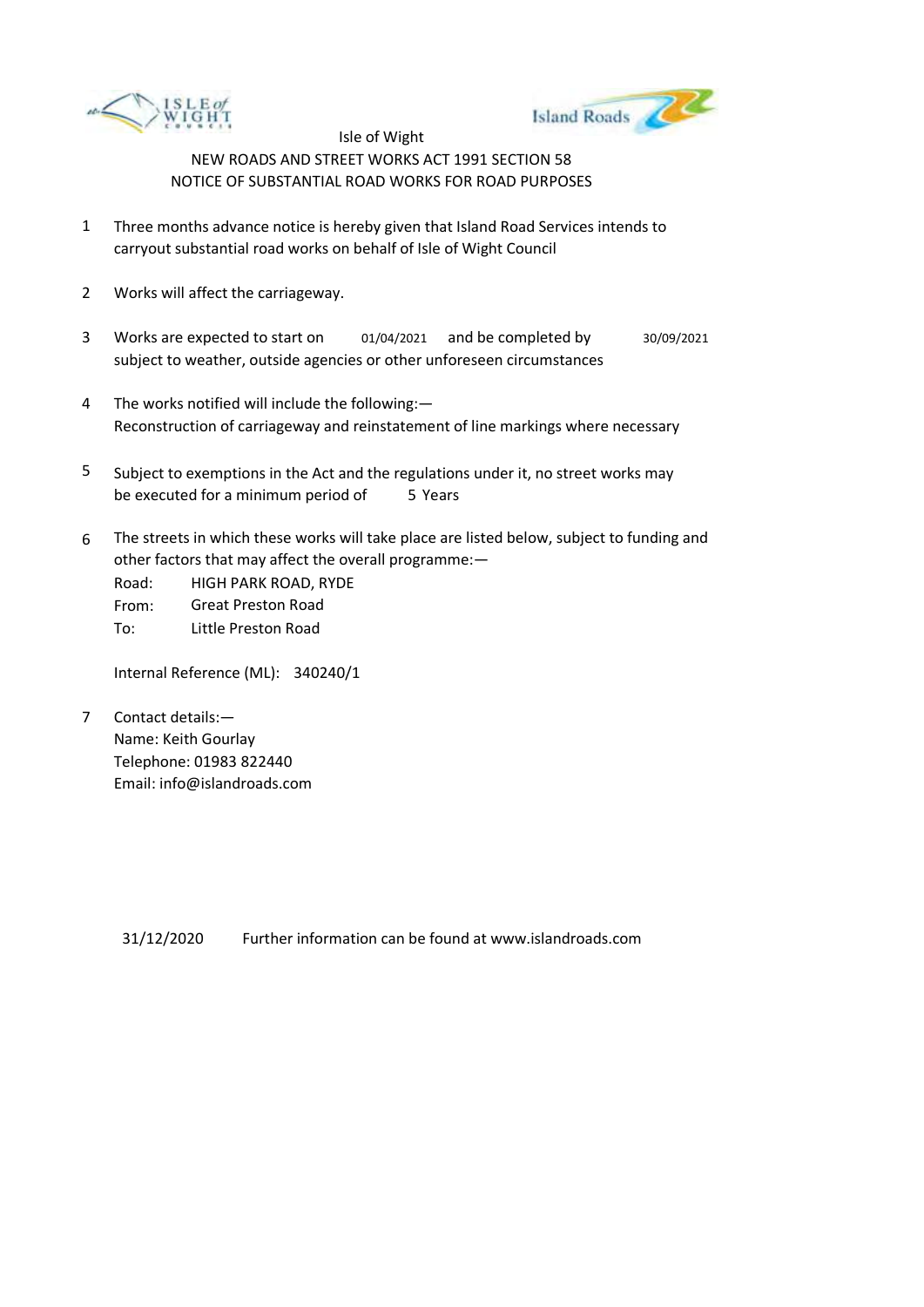



- 1 Three months advance notice is hereby given that Island Road Services intends to carryout substantial road works on behalf of Isle of Wight Council
- 2 Works will affect the carriageway.
- 3 Works are expected to start on subject to weather, outside agencies or other unforeseen circumstances 01/04/2021 and be completed by 30/09/2021
- 4 The works notified will include the following:— Reconstruction of carriageway and reinstatement of line markings where necessary
- 5 be executed for a minimum period of 5 Years Subject to exemptions in the Act and the regulations under it, no street works may
- 6 The streets in which these works will take place are listed below, subject to funding and other factors that may affect the overall programme:—

Road: From: To: HIGH PARK ROAD, RYDE Little Preston Road Somerset Road

Internal Reference (ML): 340241/1

7 Contact details:— Name: Keith Gourlay Telephone: 01983 822440 Email: info@islandroads.com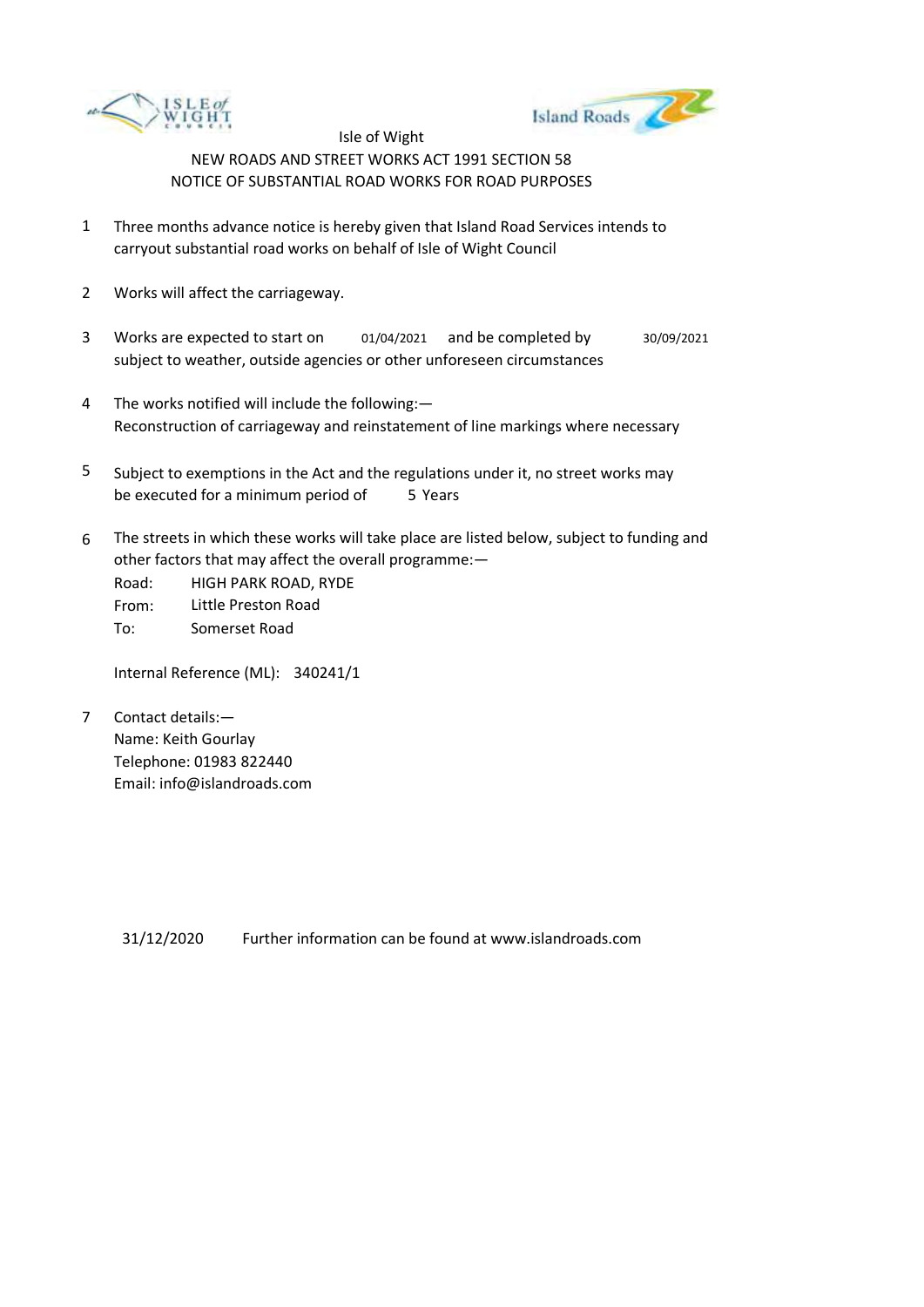



- 1 Three months advance notice is hereby given that Island Road Services intends to carryout substantial road works on behalf of Isle of Wight Council
- 2 Works will affect the carriageway.
- 3 Works are expected to start on subject to weather, outside agencies or other unforeseen circumstances 01/04/2021 and be completed by 30/09/2021
- 4 The works notified will include the following:— Reconstruction of carriageway and reinstatement of line markings where necessary
- 5 be executed for a minimum period of 5 Years Subject to exemptions in the Act and the regulations under it, no street works may
- 6 The streets in which these works will take place are listed below, subject to funding and other factors that may affect the overall programme:—

Road: From: To: HIGH PARK ROAD, RYDE Somerset Road Arundel Road

Internal Reference (ML): 340242/1

7 Contact details:— Name: Keith Gourlay Telephone: 01983 822440 Email: info@islandroads.com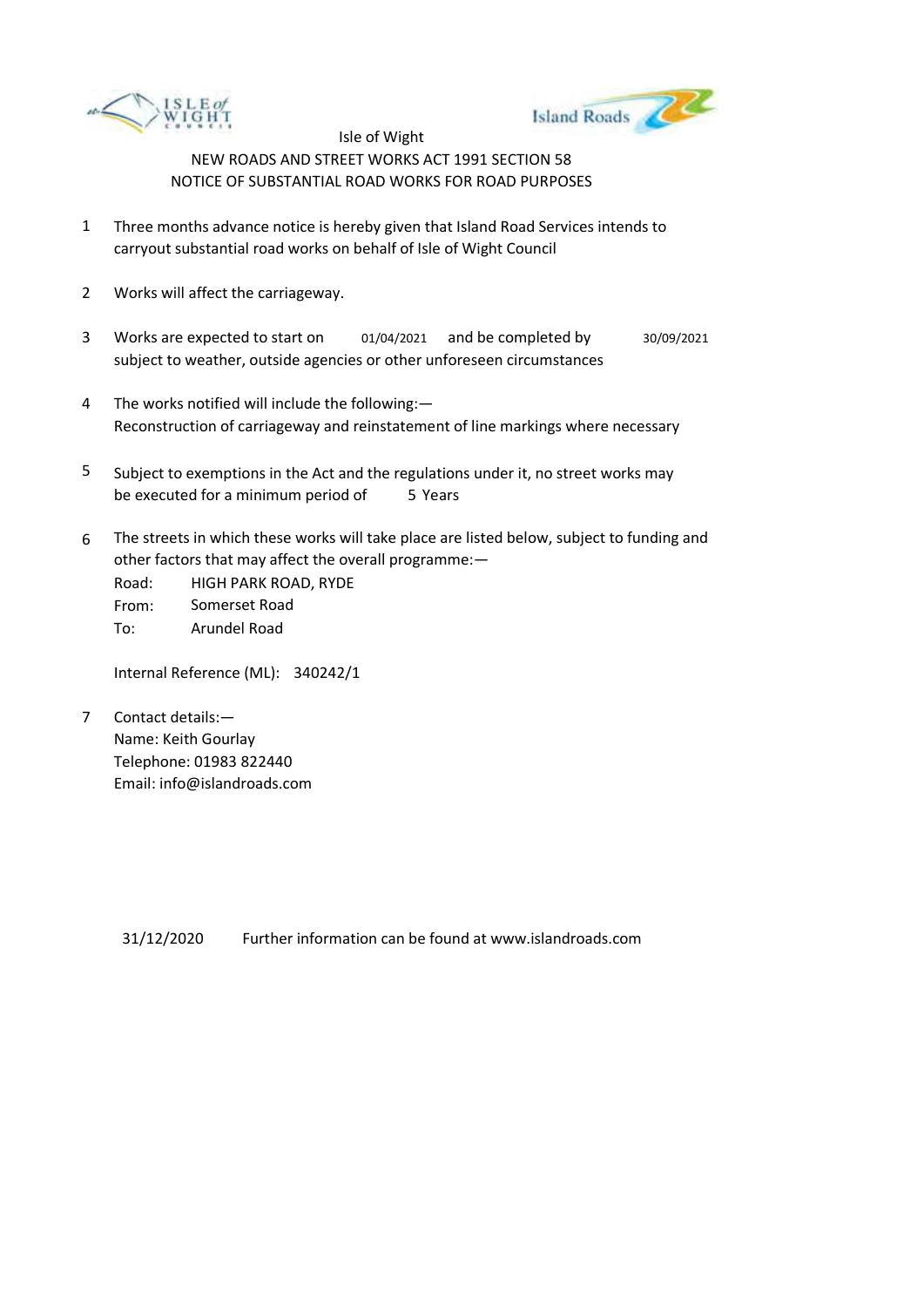



- 1 Three months advance notice is hereby given that Island Road Services intends to carryout substantial road works on behalf of Isle of Wight Council
- 2 Works will affect the carriageway.
- 3 Works are expected to start on subject to weather, outside agencies or other unforeseen circumstances 01/04/2021 and be completed by 30/09/2021
- 4 The works notified will include the following:— Reconstruction of carriageway and reinstatement of line markings where necessary
- 5 be executed for a minimum period of 5 Years Subject to exemptions in the Act and the regulations under it, no street works may
- 6 The streets in which these works will take place are listed below, subject to funding and other factors that may affect the overall programme:—

Road: From: To: HIGH PARK ROAD, RYDE Arundel Road Alexandra Road

Internal Reference (ML): 340243

7 Contact details:— Name: Keith Gourlay Telephone: 01983 822440 Email: info@islandroads.com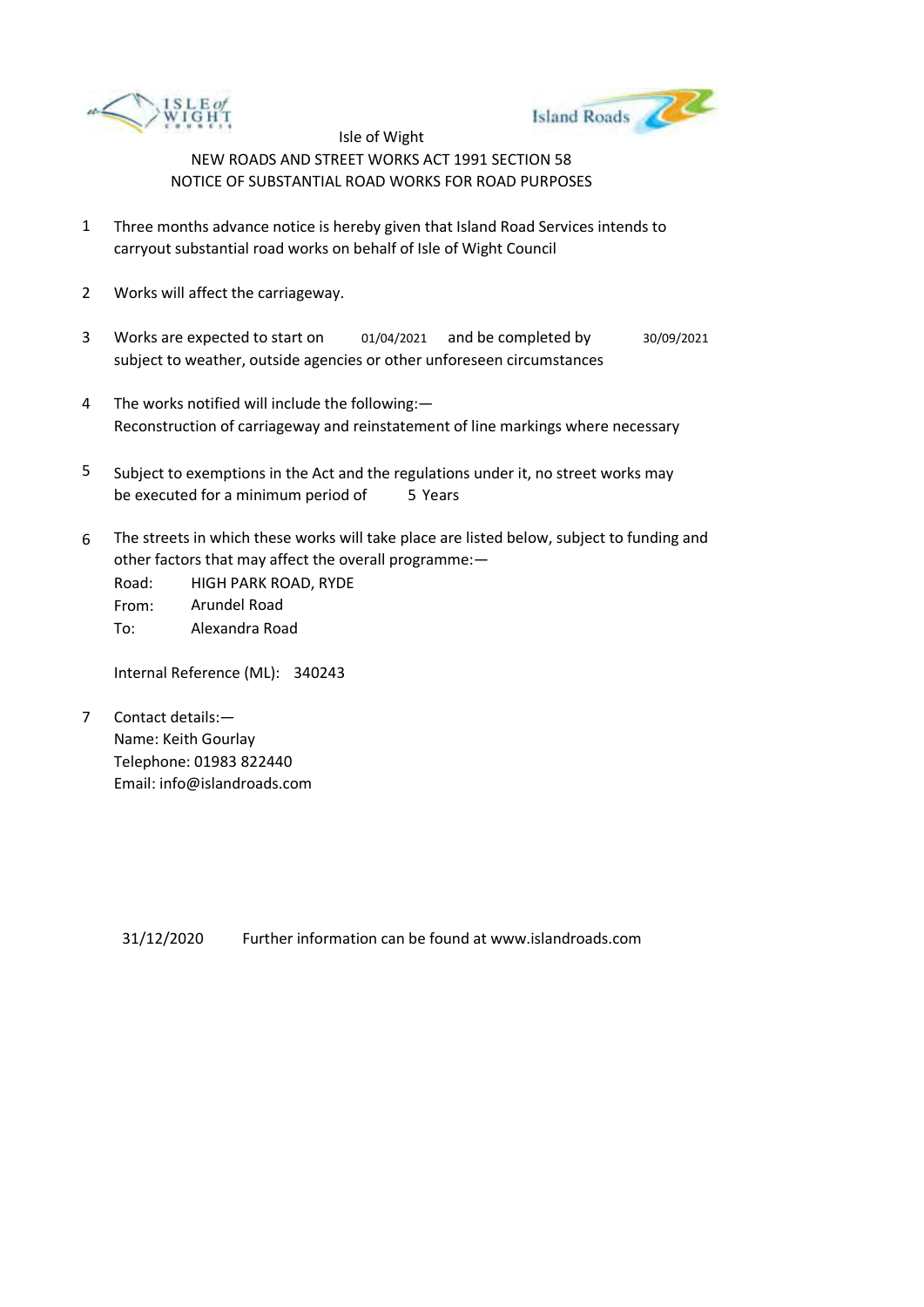



- 1 Three months advance notice is hereby given that Island Road Services intends to carryout substantial road works on behalf of Isle of Wight Council
- 2 Works will affect the carriageway.
- 3 Works are expected to start on subject to weather, outside agencies or other unforeseen circumstances 01/04/2021 and be completed by 30/09/2021
- 4 The works notified will include the following:— Reconstruction of carriageway and reinstatement of line markings where necessary
- 5 be executed for a minimum period of 5 Years Subject to exemptions in the Act and the regulations under it, no street works may
- 6 The streets in which these works will take place are listed below, subject to funding and other factors that may affect the overall programme:—

Road: From: To: DOVER STREET, RYDE Melville Street Park Road

Internal Reference (ML): 340252

7 Contact details:— Name: Keith Gourlay Telephone: 01983 822440 Email: info@islandroads.com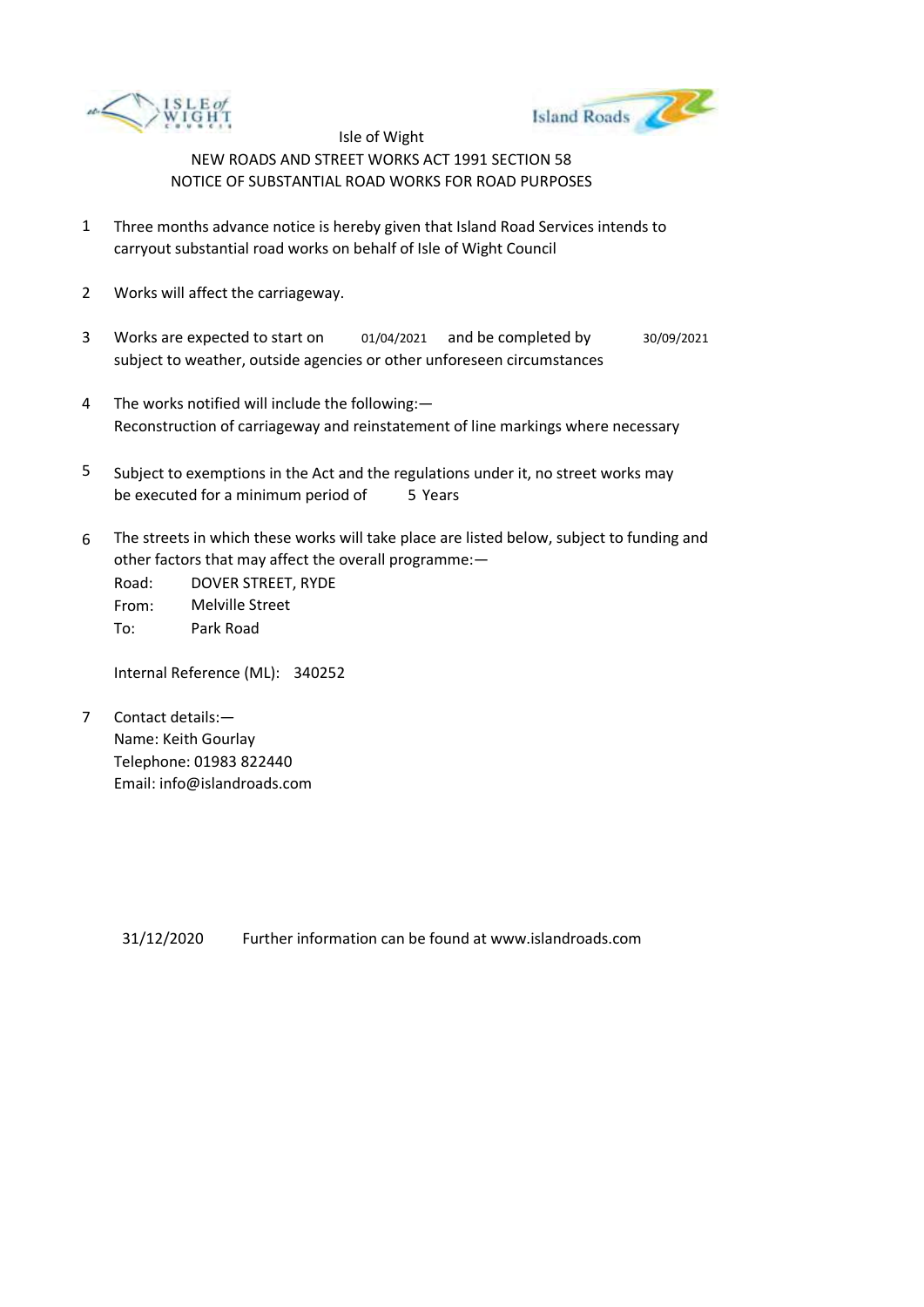



- 1 Three months advance notice is hereby given that Island Road Services intends to carryout substantial road works on behalf of Isle of Wight Council
- 2 Works will affect the carriageway.
- 3 Works are expected to start on subject to weather, outside agencies or other unforeseen circumstances 01/04/2021 and be completed by 30/09/2021
- 4 The works notified will include the following:— Reconstruction of carriageway and reinstatement of line markings where necessary
- 5 be executed for a minimum period of 5 Years Subject to exemptions in the Act and the regulations under it, no street works may
- 6 The streets in which these works will take place are listed below, subject to funding and other factors that may affect the overall programme:—
	- Road: From: To: FORELANDS FIELD ROAD, BEMBRIDGE Howgate Road for its entire length

Internal Reference (ML): 340270

7 Contact details:— Name: Keith Gourlay Telephone: 01983 822440 Email: info@islandroads.com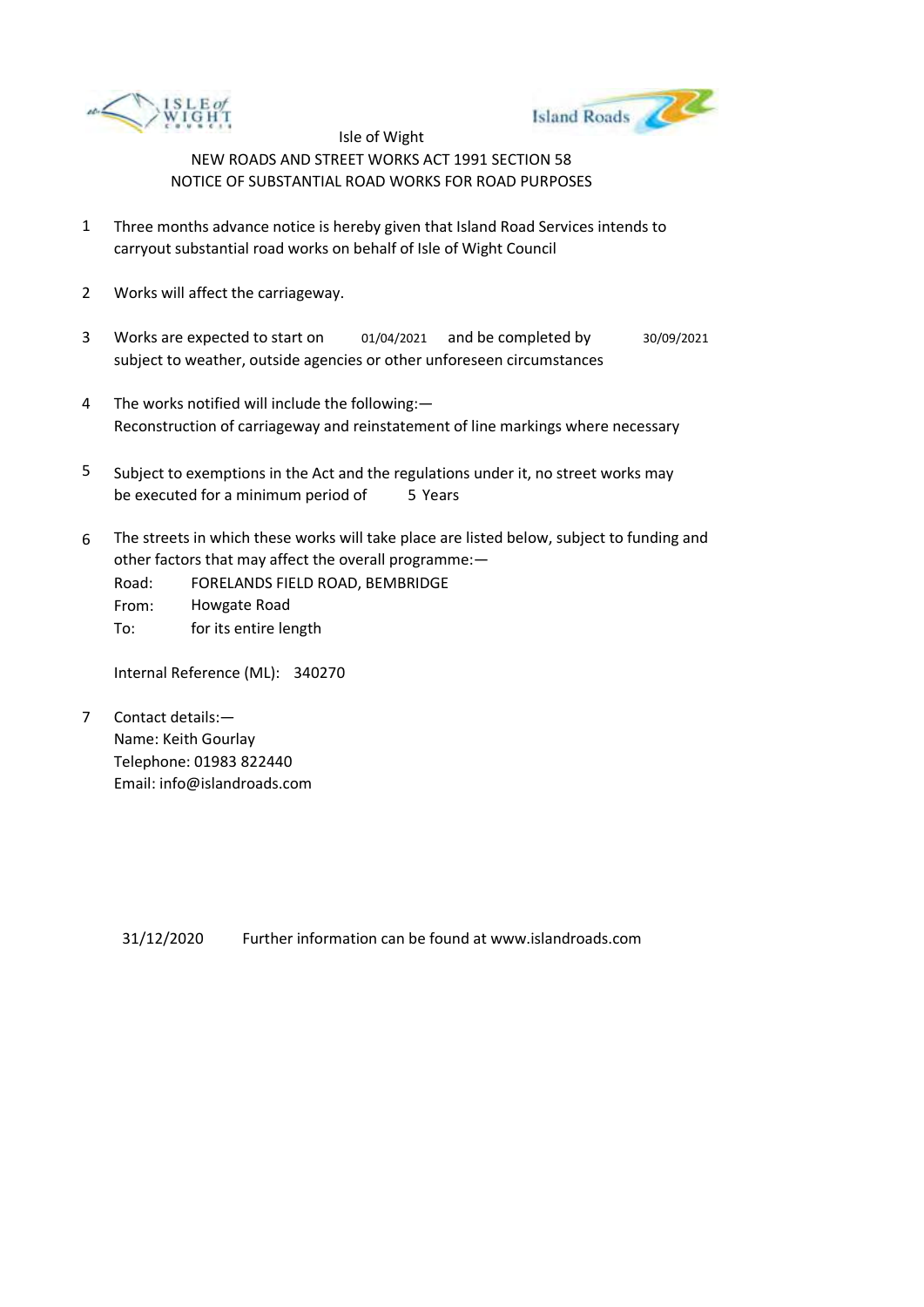



- 1 Three months advance notice is hereby given that Island Road Services intends to carryout substantial road works on behalf of Isle of Wight Council
- 2 Works will affect the carriageway.
- 3 Works are expected to start on subject to weather, outside agencies or other unforeseen circumstances 01/04/2021 and be completed by 30/09/2021
- 4 The works notified will include the following:— Reconstruction of carriageway and reinstatement of line markings where necessary
- 5 be executed for a minimum period of 5 Years Subject to exemptions in the Act and the regulations under it, no street works may
- 6 The streets in which these works will take place are listed below, subject to funding and other factors that may affect the overall programme:—
	- Road: From: To: DENNETT ROAD, BEMBRIDGE High Street for its entire length

Internal Reference (ML): 340294

7 Contact details:— Name: Keith Gourlay Telephone: 01983 822440 Email: info@islandroads.com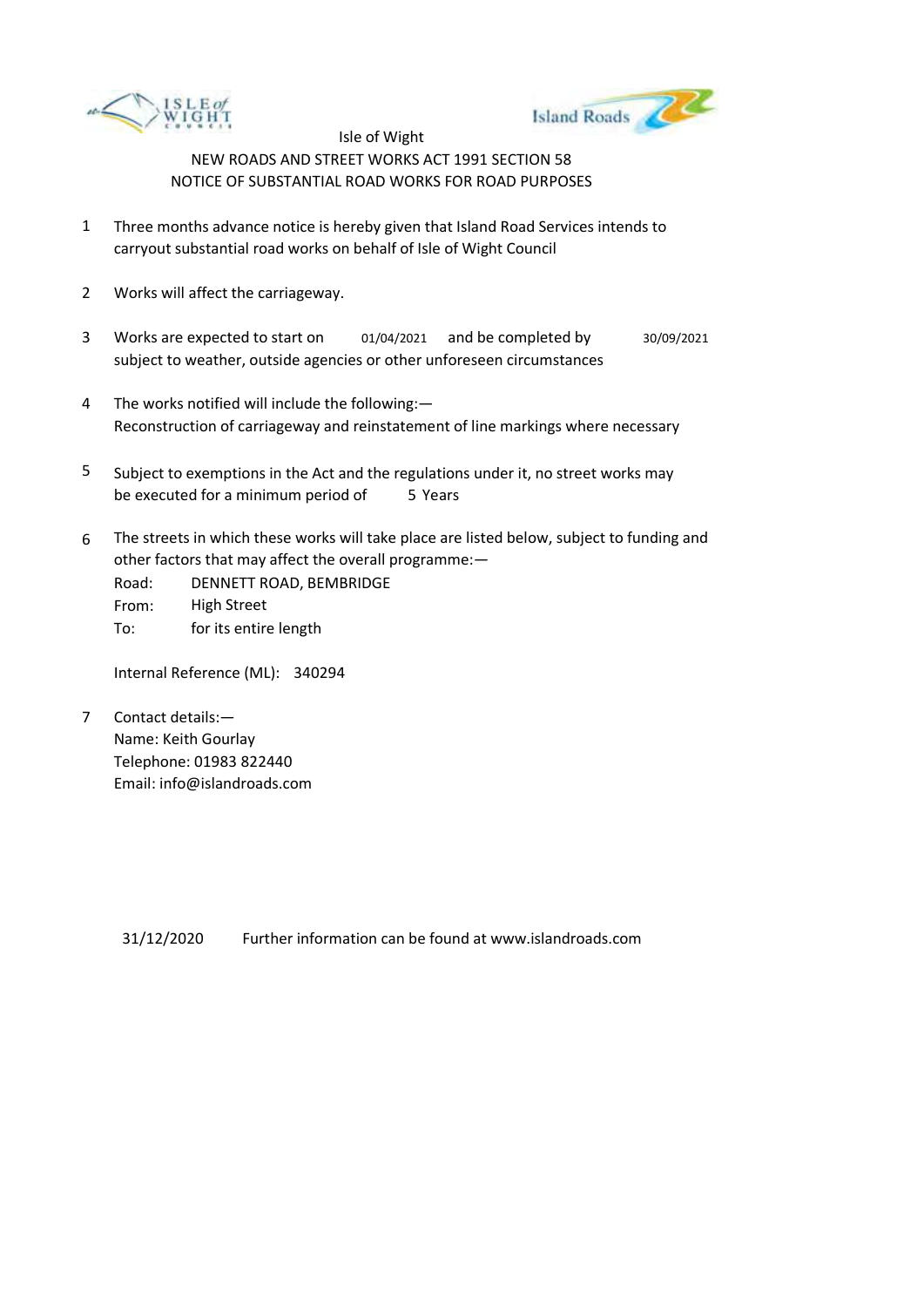



- 1 Three months advance notice is hereby given that Island Road Services intends to carryout substantial road works on behalf of Isle of Wight Council
- 2 Works will affect the carriageway.
- 3 Works are expected to start on subject to weather, outside agencies or other unforeseen circumstances 01/04/2021 and be completed by 30/09/2021
- 4 The works notified will include the following:— Reconstruction of carriageway and reinstatement of line markings where necessary
- 5 be executed for a minimum period of 5 Years Subject to exemptions in the Act and the regulations under it, no street works may
- 6 The streets in which these works will take place are listed below, subject to funding and other factors that may affect the overall programme:—

Road: From: To: QUAY LANE, BRADING High Street Cliff Close

Internal Reference (ML): 340311/3

7 Contact details:— Name: Keith Gourlay Telephone: 01983 822440 Email: info@islandroads.com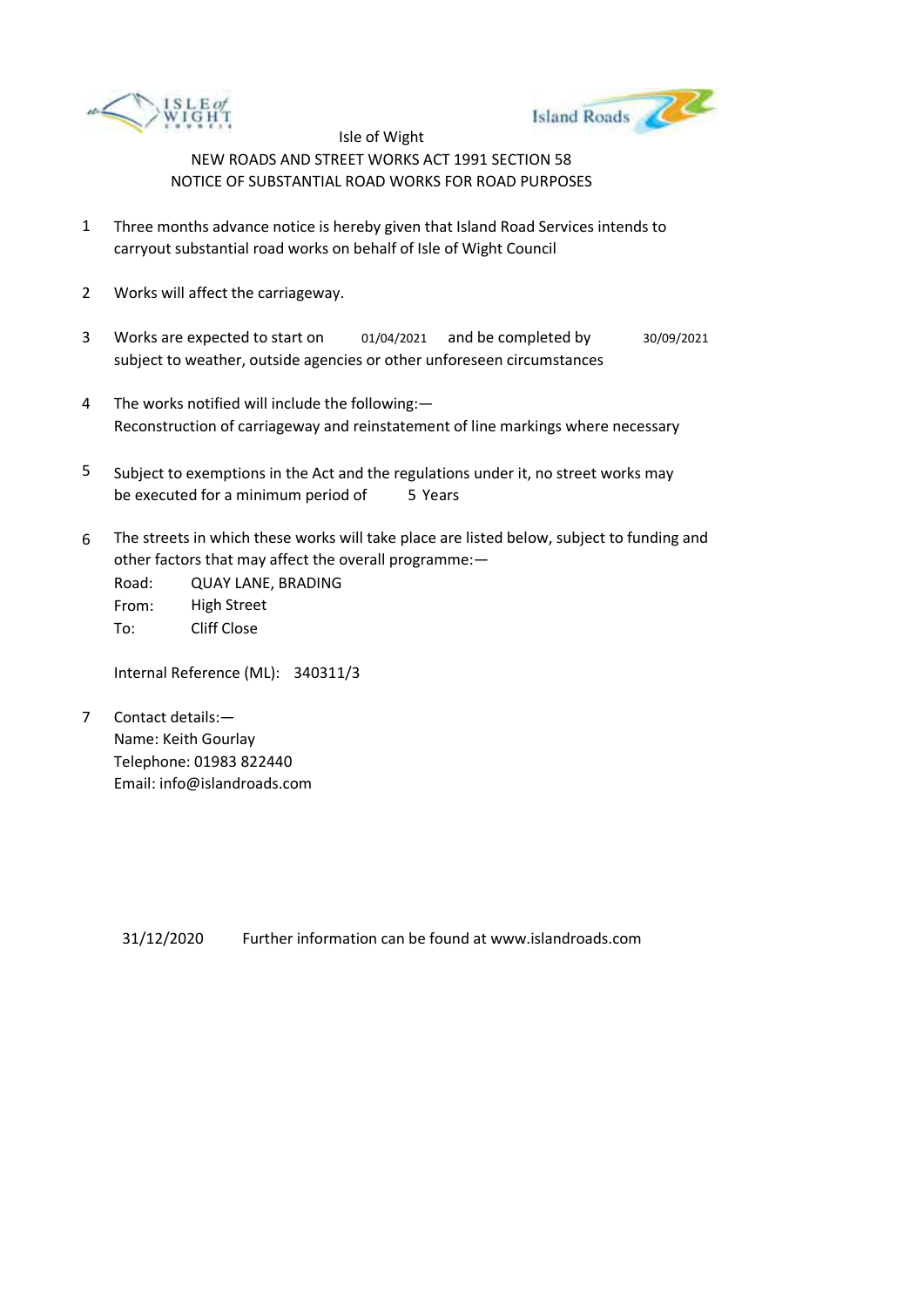



- 1 Three months advance notice is hereby given that Island Road Services intends to carryout substantial road works on behalf of Isle of Wight Council
- 2 Works will affect the carriageway.
- 3 Works are expected to start on subject to weather, outside agencies or other unforeseen circumstances 01/04/2021 and be completed by 30/09/2021
- 4 The works notified will include the following:— Reconstruction of carriageway and reinstatement of line markings where necessary
- 5 be executed for a minimum period of 5 Years Subject to exemptions in the Act and the regulations under it, no street works may
- 6 The streets in which these works will take place are listed below, subject to funding and other factors that may affect the overall programme:—

Road: From: To: QUAY LANE, BRADING Cliff Close 348 metres east of Cliff Close

Internal Reference (ML): 340312/2

7 Contact details:— Name: Keith Gourlay Telephone: 01983 822440 Email: info@islandroads.com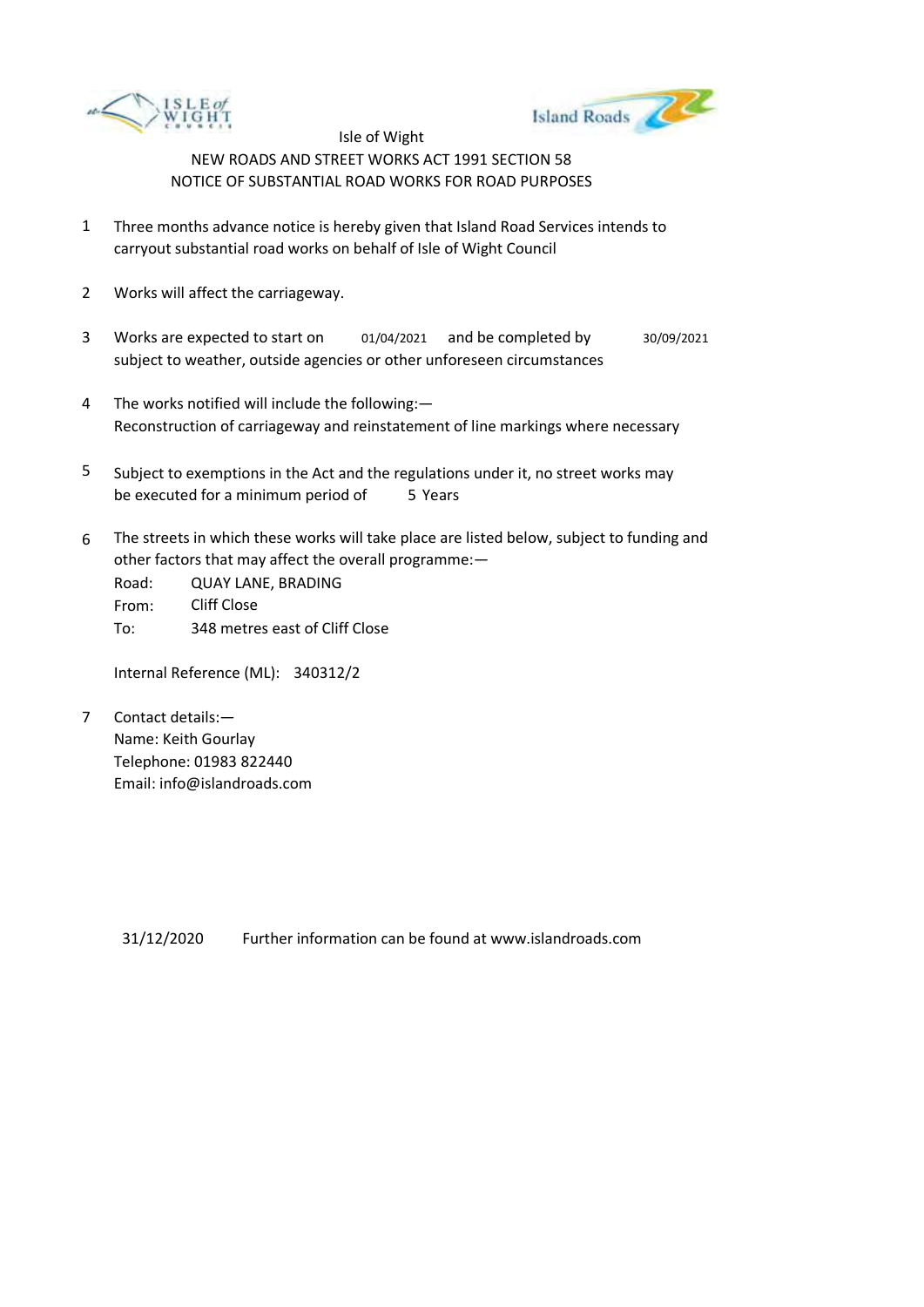



- 1 Three months advance notice is hereby given that Island Road Services intends to carryout substantial road works on behalf of Isle of Wight Council
- 2 Works will affect the carriageway.
- 3 Works are expected to start on subject to weather, outside agencies or other unforeseen circumstances 01/04/2021 and be completed by 30/09/2021
- 4 The works notified will include the following:— Reconstruction of carriageway and reinstatement of line markings where necessary
- 5 be executed for a minimum period of 5 Years Subject to exemptions in the Act and the regulations under it, no street works may
- 6 The streets in which these works will take place are listed below, subject to funding and other factors that may affect the overall programme:—

| Road: | <b>WOOD STREET, RYDE</b> |
|-------|--------------------------|
| From: | Barfield                 |
| To:   | for its entire length    |

Internal Reference (ML): 340462

7 Contact details:— Name: Keith Gourlay Telephone: 01983 822440 Email: info@islandroads.com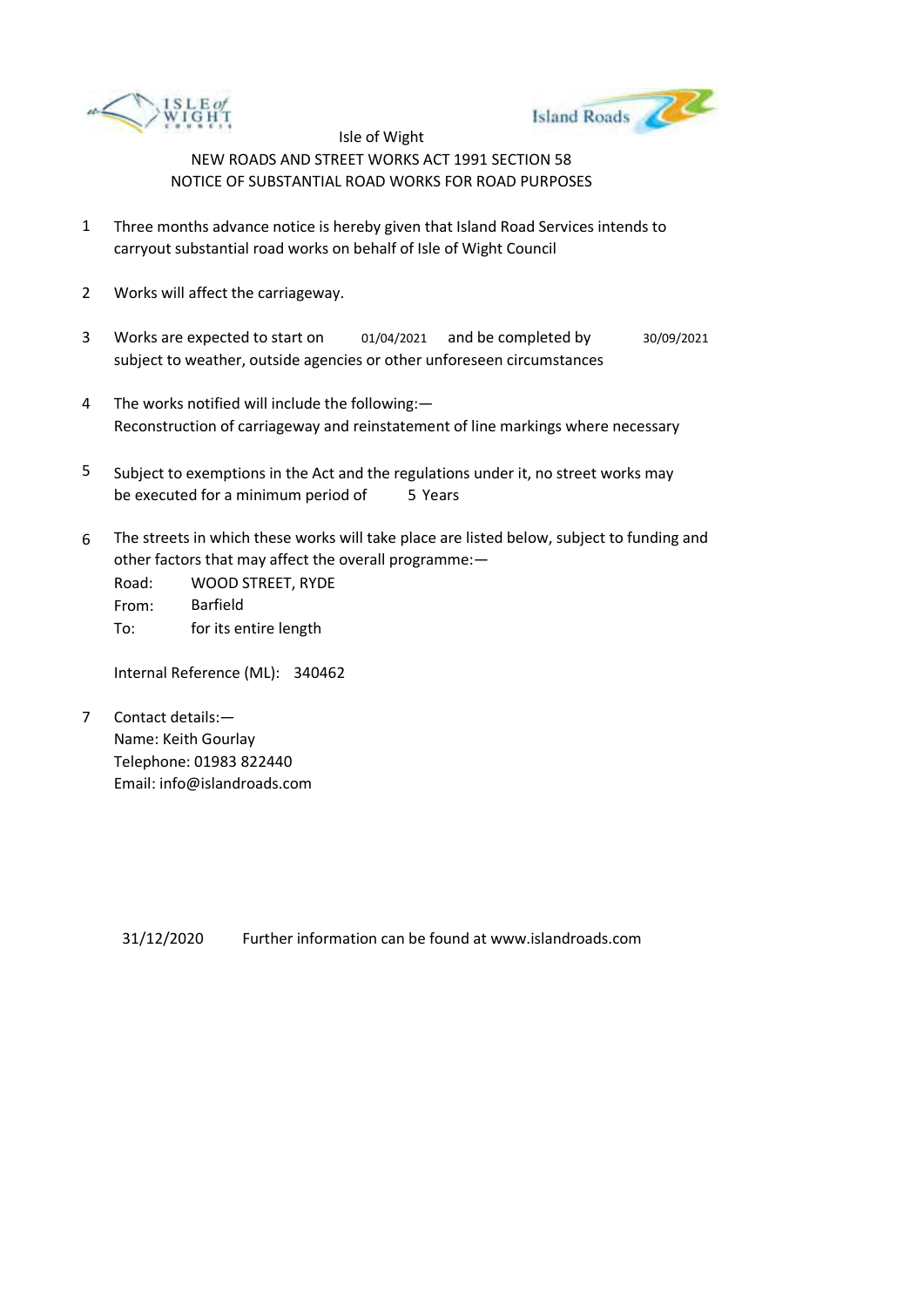



- 1 Three months advance notice is hereby given that Island Road Services intends to carryout substantial road works on behalf of Isle of Wight Council
- 2 Works will affect the carriageway.
- 3 Works are expected to start on subject to weather, outside agencies or other unforeseen circumstances 01/04/2021 and be completed by 30/09/2021
- 4 The works notified will include the following:— Reconstruction of carriageway and reinstatement of line markings where necessary
- 5 be executed for a minimum period of 5 Years Subject to exemptions in the Act and the regulations under it, no street works may
- 6 The streets in which these works will take place are listed below, subject to funding and other factors that may affect the overall programme:—

Road: From: To: BELVEDERE STREET, RYDE Park Road for its entire length

Internal Reference (ML): 340463

7 Contact details:— Name: Keith Gourlay Telephone: 01983 822440 Email: info@islandroads.com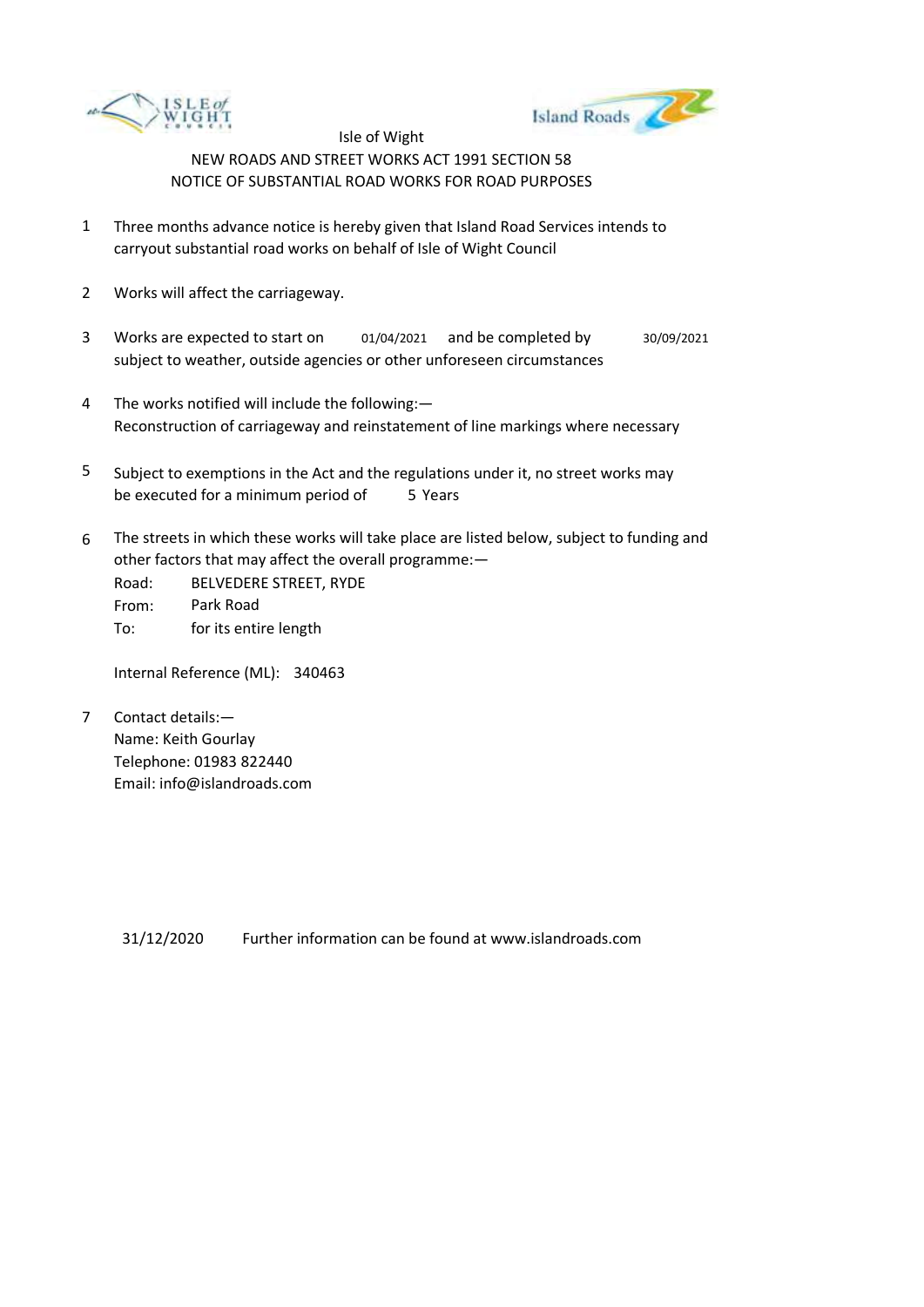



- 1 Three months advance notice is hereby given that Island Road Services intends to carryout substantial road works on behalf of Isle of Wight Council
- 2 Works will affect the carriageway.
- 3 Works are expected to start on subject to weather, outside agencies or other unforeseen circumstances 01/04/2021 and be completed by 30/09/2021
- 4 The works notified will include the following:— Reconstruction of carriageway and reinstatement of line markings where necessary
- 5 be executed for a minimum period of 5 Years Subject to exemptions in the Act and the regulations under it, no street works may
- 6 The streets in which these works will take place are listed below, subject to funding and other factors that may affect the overall programme:—

Road: From: To: BELLEVUE ROAD, RYDE Nelson Street Dover Street

Internal Reference (ML): 340469/1

7 Contact details:— Name: Keith Gourlay Telephone: 01983 822440 Email: info@islandroads.com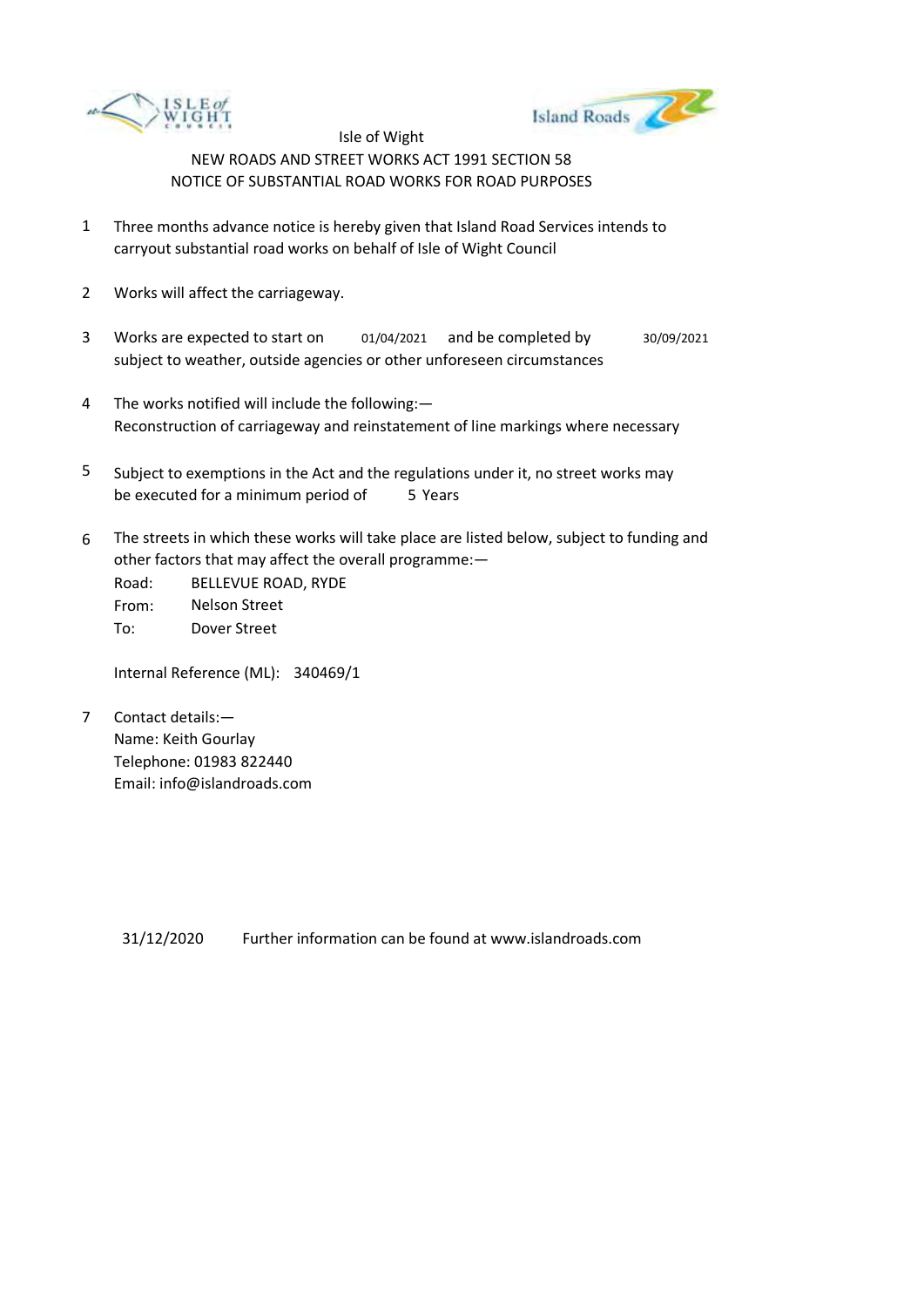



- 1 Three months advance notice is hereby given that Island Road Services intends to carryout substantial road works on behalf of Isle of Wight Council
- 2 Works will affect the carriageway.
- 3 Works are expected to start on subject to weather, outside agencies or other unforeseen circumstances 01/04/2021 and be completed by 30/09/2021
- 4 The works notified will include the following:— Reconstruction of carriageway and reinstatement of line markings where necessary
- 5 be executed for a minimum period of 5 Years Subject to exemptions in the Act and the regulations under it, no street works may
- 6 The streets in which these works will take place are listed below, subject to funding and other factors that may affect the overall programme:—

Road: From: To: CEMETERY ROAD, BINSTEAD Binstead Hill for its entire length

Internal Reference (ML): 340497/3

7 Contact details:— Name: Keith Gourlay Telephone: 01983 822440 Email: info@islandroads.com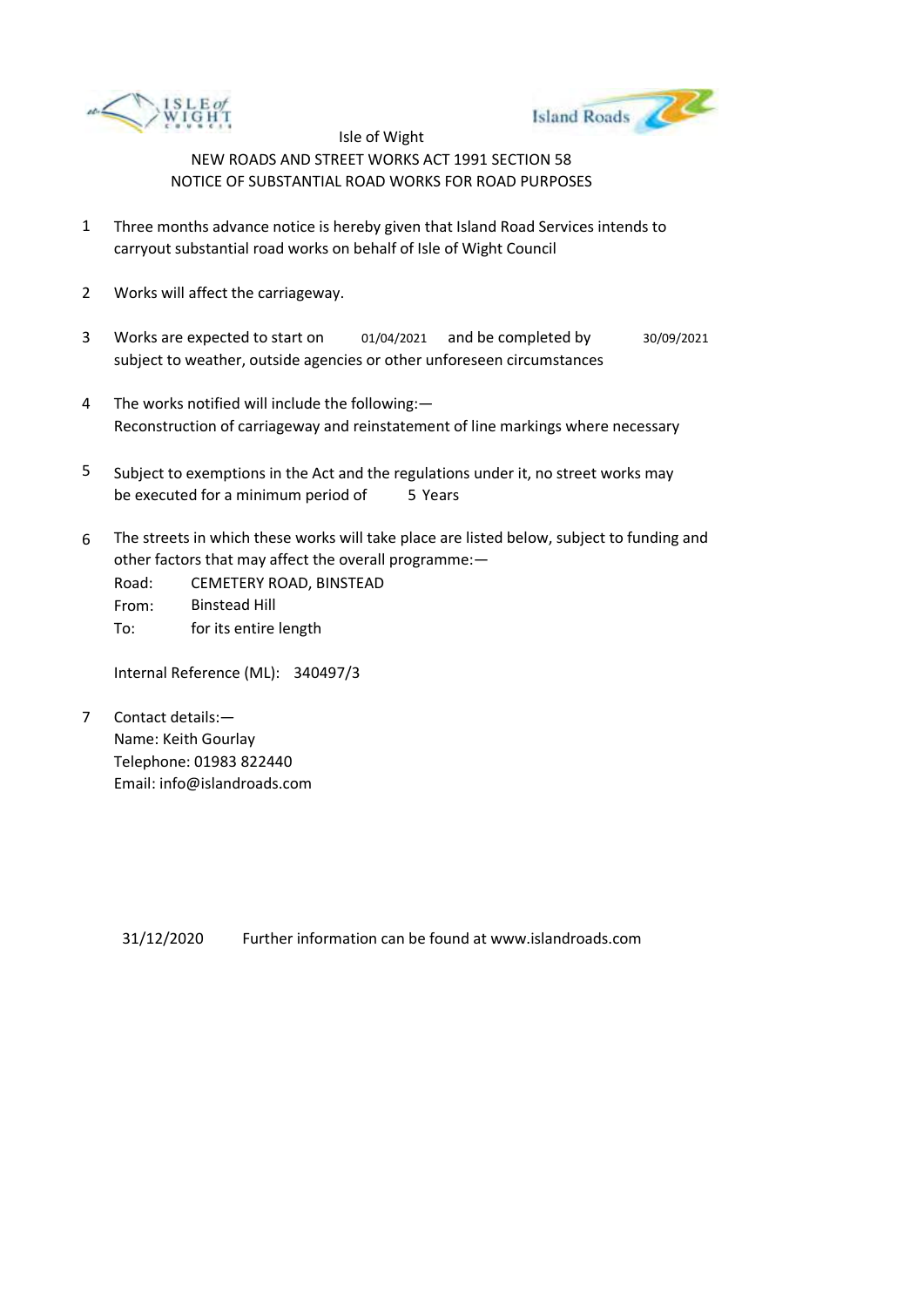



- 1 Three months advance notice is hereby given that Island Road Services intends to carryout substantial road works on behalf of Isle of Wight Council
- 2 Works will affect the carriageway.
- 3 Works are expected to start on subject to weather, outside agencies or other unforeseen circumstances 01/04/2021 and be completed by 30/09/2021
- 4 The works notified will include the following:— Reconstruction of carriageway and reinstatement of line markings where necessary
- 5 be executed for a minimum period of 5 Years Subject to exemptions in the Act and the regulations under it, no street works may
- 6 The streets in which these works will take place are listed below, subject to funding and other factors that may affect the overall programme:—

Road: From: To: DANIEL STREET, RYDE St Johns Road for its entire length

Internal Reference (ML): 340511/1

7 Contact details:— Name: Keith Gourlay Telephone: 01983 822440 Email: info@islandroads.com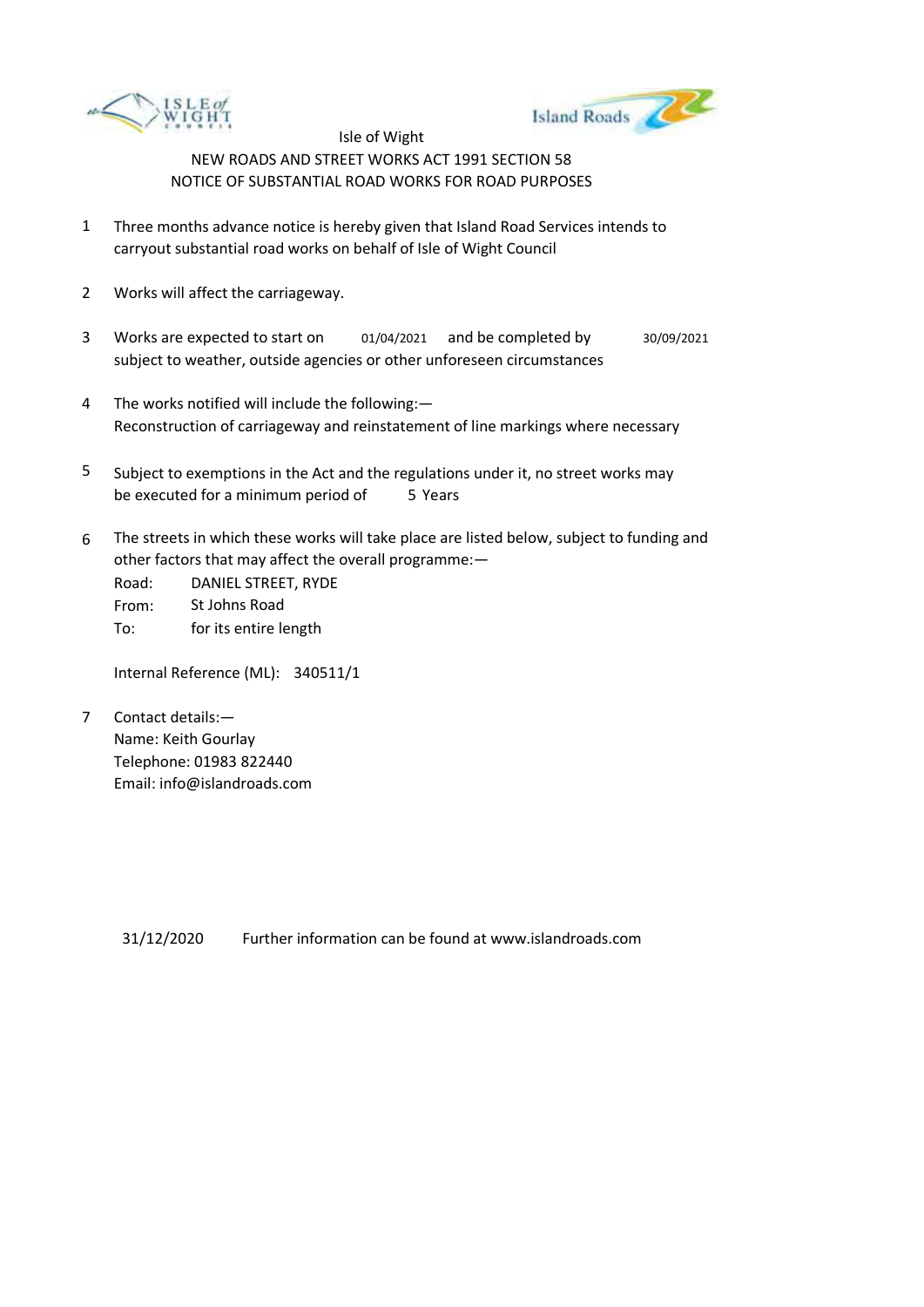



- 1 Three months advance notice is hereby given that Island Road Services intends to carryout substantial road works on behalf of Isle of Wight Council
- 2 Works will affect the carriageway.
- 3 Works are expected to start on subject to weather, outside agencies or other unforeseen circumstances 01/04/2021 and be completed by 30/09/2021
- 4 The works notified will include the following:— Reconstruction of carriageway and reinstatement of line markings where necessary
- 5 be executed for a minimum period of 5 Years Subject to exemptions in the Act and the regulations under it, no street works may
- 6 The streets in which these works will take place are listed below, subject to funding and other factors that may affect the overall programme:—

Road: From: To: SIMEON STREET, RYDE Monkton Street for its entire length

Internal Reference (ML): 340513

7 Contact details:— Name: Keith Gourlay Telephone: 01983 822440 Email: info@islandroads.com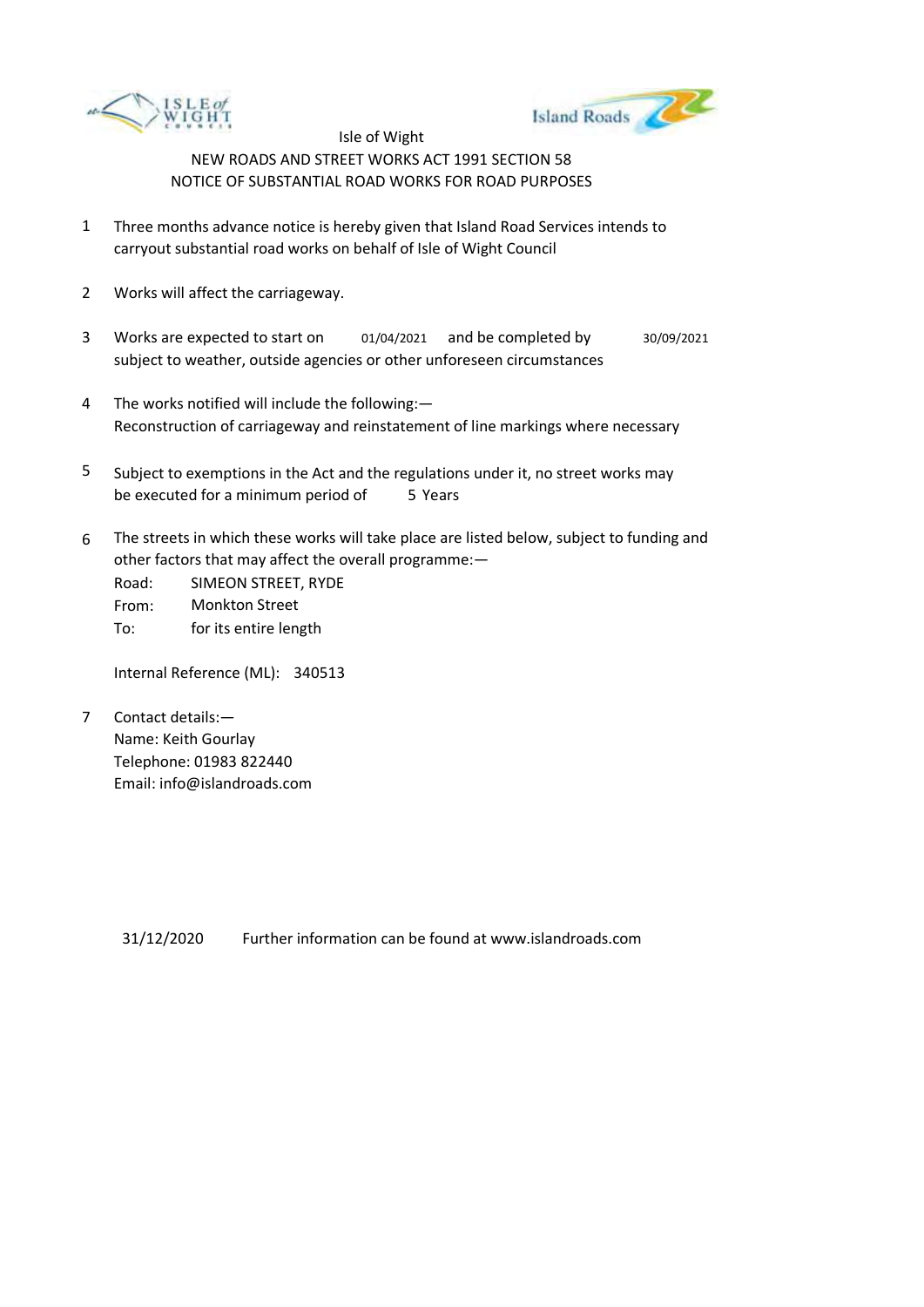



- 1 Three months advance notice is hereby given that Island Road Services intends to carryout substantial road works on behalf of Isle of Wight Council
- 2 Works will affect the carriageway.
- 3 Works are expected to start on subject to weather, outside agencies or other unforeseen circumstances 01/04/2021 and be completed by 30/09/2021
- 4 The works notified will include the following:— Reconstruction of carriageway and reinstatement of line markings where necessary
- 5 be executed for a minimum period of 5 Years Subject to exemptions in the Act and the regulations under it, no street works may
- 6 The streets in which these works will take place are listed below, subject to funding and other factors that may affect the overall programme:—

Road: From: To: FAIRY ROAD, SEAVIEW Salterns Road Seaview Road

Internal Reference (ML): 340517/4

7 Contact details:— Name: Keith Gourlay Telephone: 01983 822440 Email: info@islandroads.com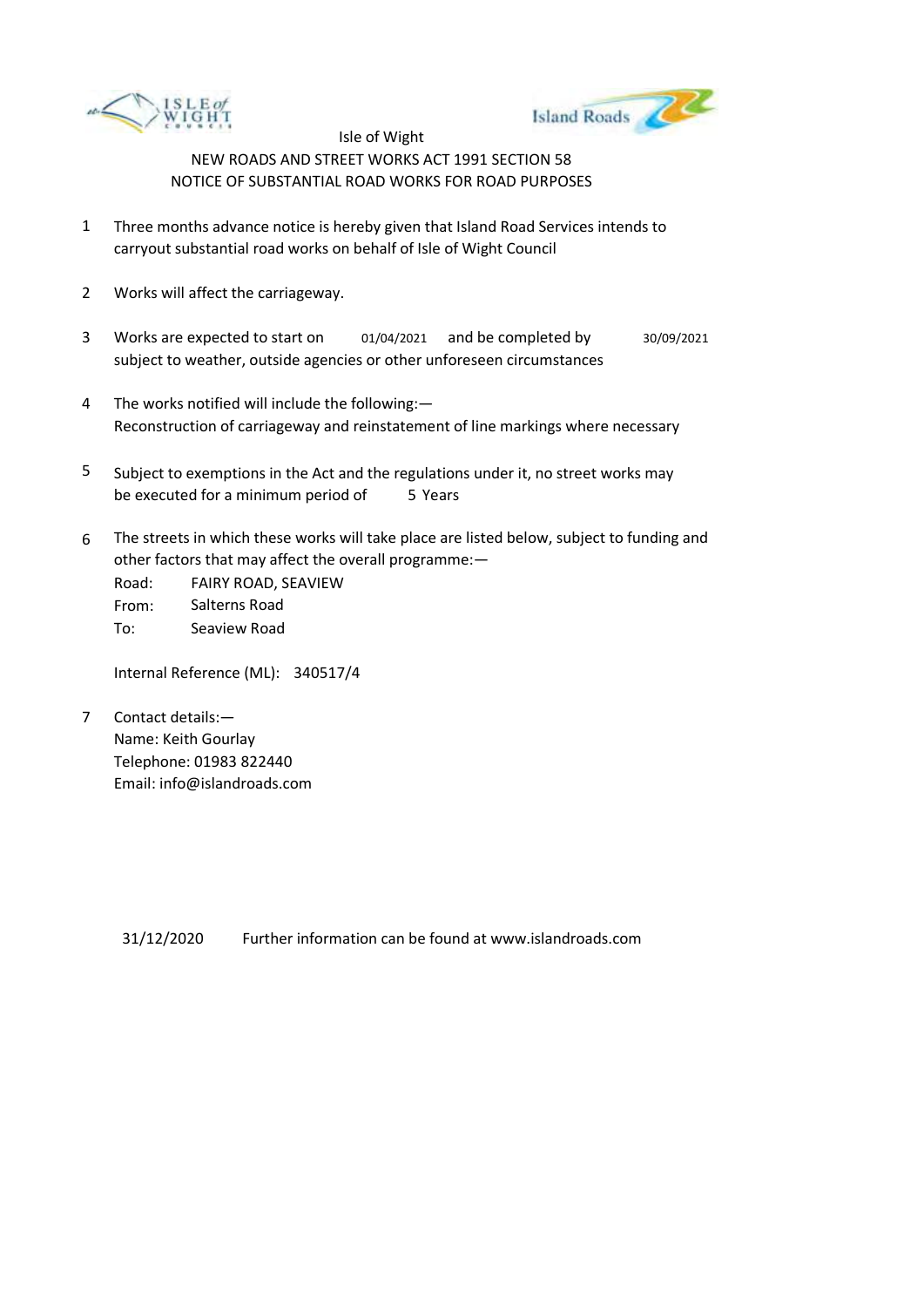



- 1 Three months advance notice is hereby given that Island Road Services intends to carryout substantial road works on behalf of Isle of Wight Council
- 2 Works will affect the carriageway.
- 3 Works are expected to start on subject to weather, outside agencies or other unforeseen circumstances 01/04/2021 and be completed by 30/09/2021
- 4 The works notified will include the following:— Reconstruction of carriageway and reinstatement of line markings where necessary
- 5 be executed for a minimum period of 5 Years Subject to exemptions in the Act and the regulations under it, no street works may
- 6 The streets in which these works will take place are listed below, subject to funding and other factors that may affect the overall programme:—

Road: From: To: PELL LANE, RYDE Pellhurst Road for its entire length

Internal Reference (ML): 340531

7 Contact details:— Name: Keith Gourlay Telephone: 01983 822440 Email: info@islandroads.com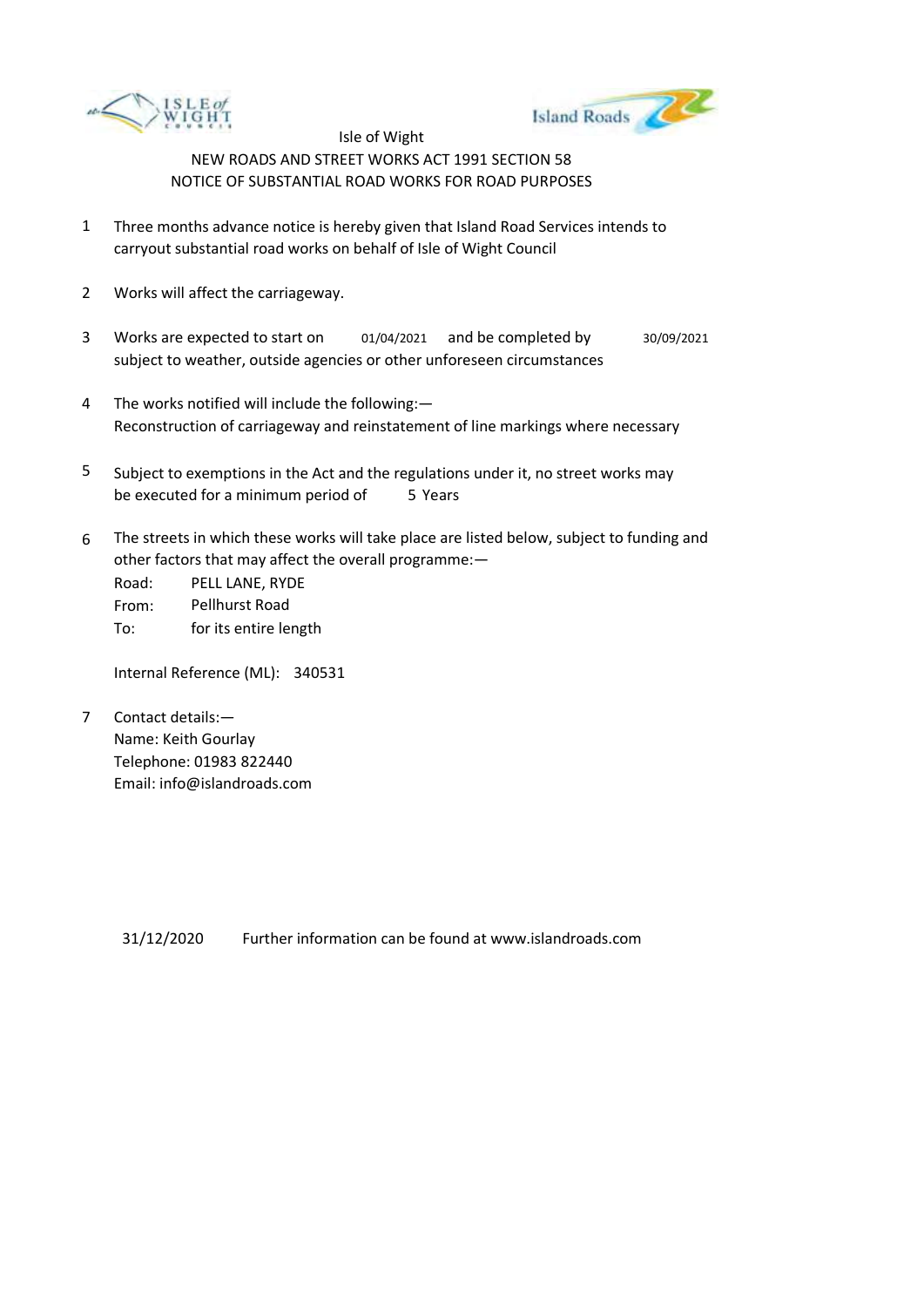



- 1 Three months advance notice is hereby given that Island Road Services intends to carryout substantial road works on behalf of Isle of Wight Council
- 2 Works will affect the carriageway.
- 3 Works are expected to start on subject to weather, outside agencies or other unforeseen circumstances 01/04/2021 and be completed by 30/09/2021
- 4 The works notified will include the following:— Reconstruction of carriageway and reinstatement of line markings where necessary
- 5 be executed for a minimum period of 5 Years Subject to exemptions in the Act and the regulations under it, no street works may
- 6 The streets in which these works will take place are listed below, subject to funding and other factors that may affect the overall programme:—

Road: From: To: RYDE ROAD, SEAVIEW Steyne Road for its entire length

Internal Reference (ML): 340550/1

7 Contact details:— Name: Keith Gourlay Telephone: 01983 822440 Email: info@islandroads.com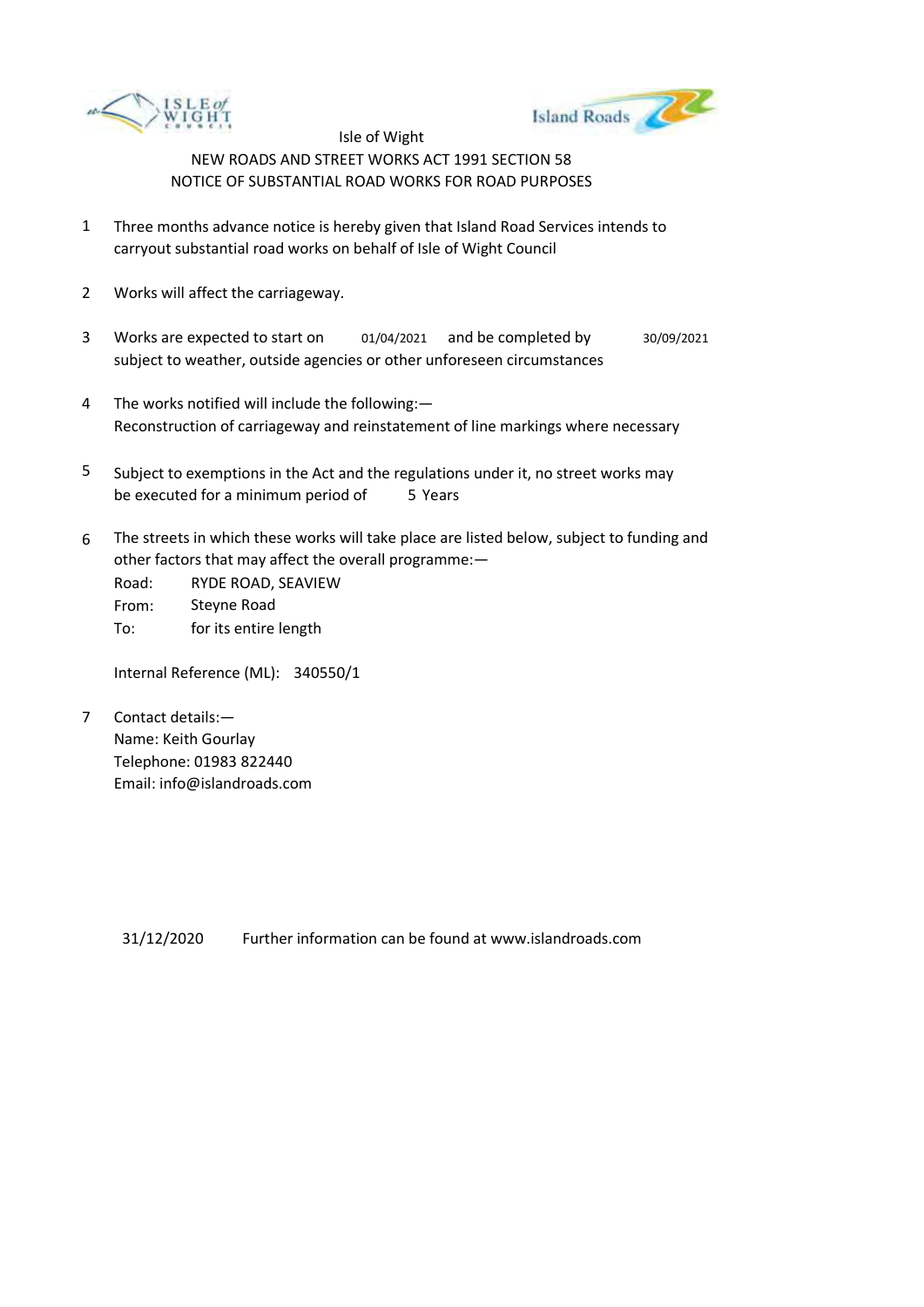



- 1 Three months advance notice is hereby given that Island Road Services intends to carryout substantial road works on behalf of Isle of Wight Council
- 2 Works will affect the carriageway.
- 3 Works are expected to start on subject to weather, outside agencies or other unforeseen circumstances 01/04/2021 and be completed by 30/09/2021
- 4 The works notified will include the following:— Reconstruction of carriageway and reinstatement of line markings where necessary
- 5 be executed for a minimum period of 5 Years Subject to exemptions in the Act and the regulations under it, no street works may
- 6 The streets in which these works will take place are listed below, subject to funding and other factors that may affect the overall programme:—

Road: From: To: PARK ROAD, RYDE Monkton Street Westhill Road

Internal Reference (ML): 340551/1

7 Contact details:— Name: Keith Gourlay Telephone: 01983 822440 Email: info@islandroads.com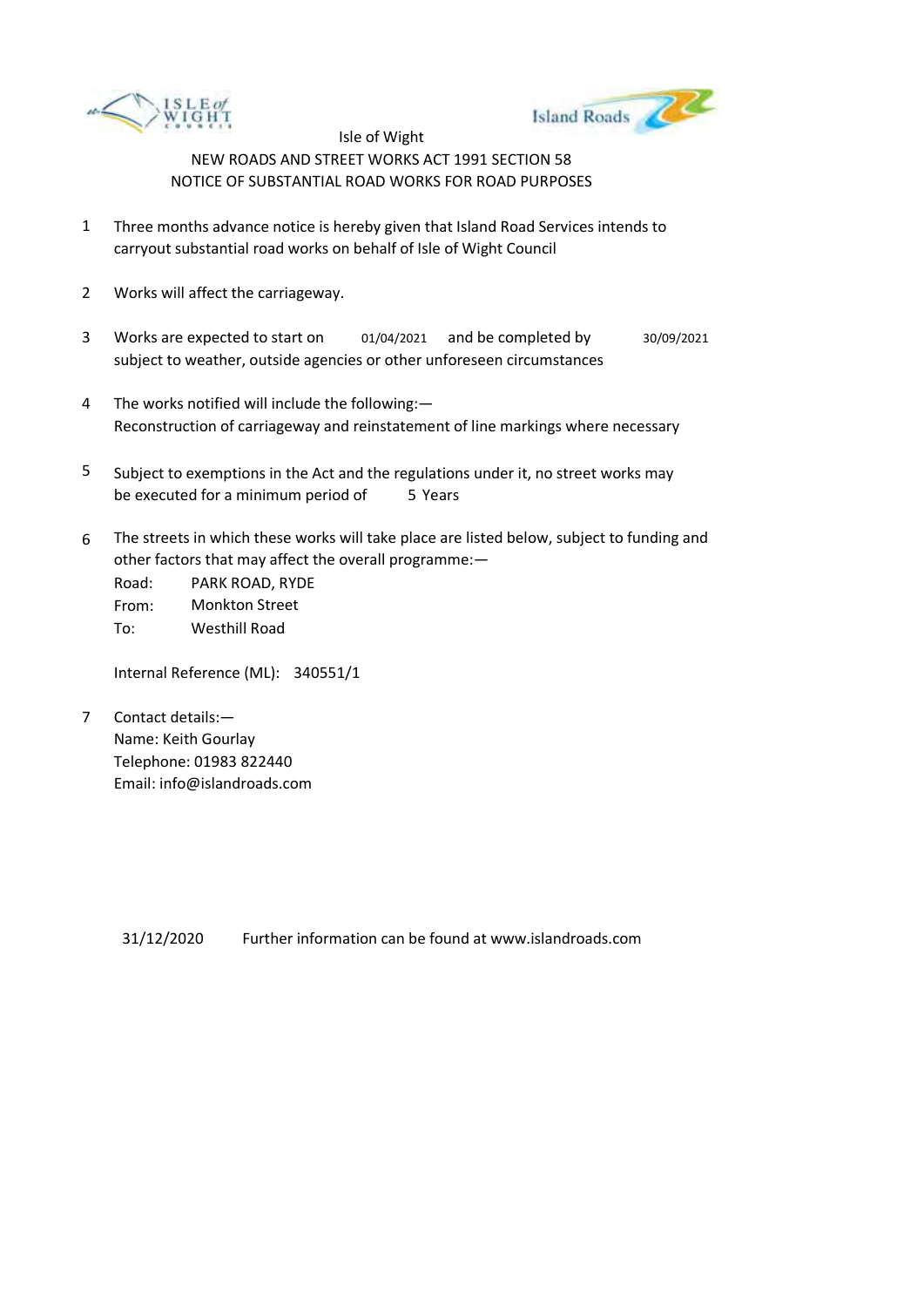



- 1 Three months advance notice is hereby given that Island Road Services intends to carryout substantial road works on behalf of Isle of Wight Council
- 2 Works will affect the carriageway.
- 3 Works are expected to start on subject to weather, outside agencies or other unforeseen circumstances 01/04/2021 and be completed by 30/09/2021
- 4 The works notified will include the following:— Reconstruction of carriageway and reinstatement of line markings where necessary
- 5 be executed for a minimum period of 5 Years Subject to exemptions in the Act and the regulations under it, no street works may
- 6 The streets in which these works will take place are listed below, subject to funding and other factors that may affect the overall programme:—
	- Road: From: To: UPPER HIGHLAND ROAD, RYDE St Johns Hill for its entire length

Internal Reference (ML): 340561/1

7 Contact details:— Name: Keith Gourlay Telephone: 01983 822440 Email: info@islandroads.com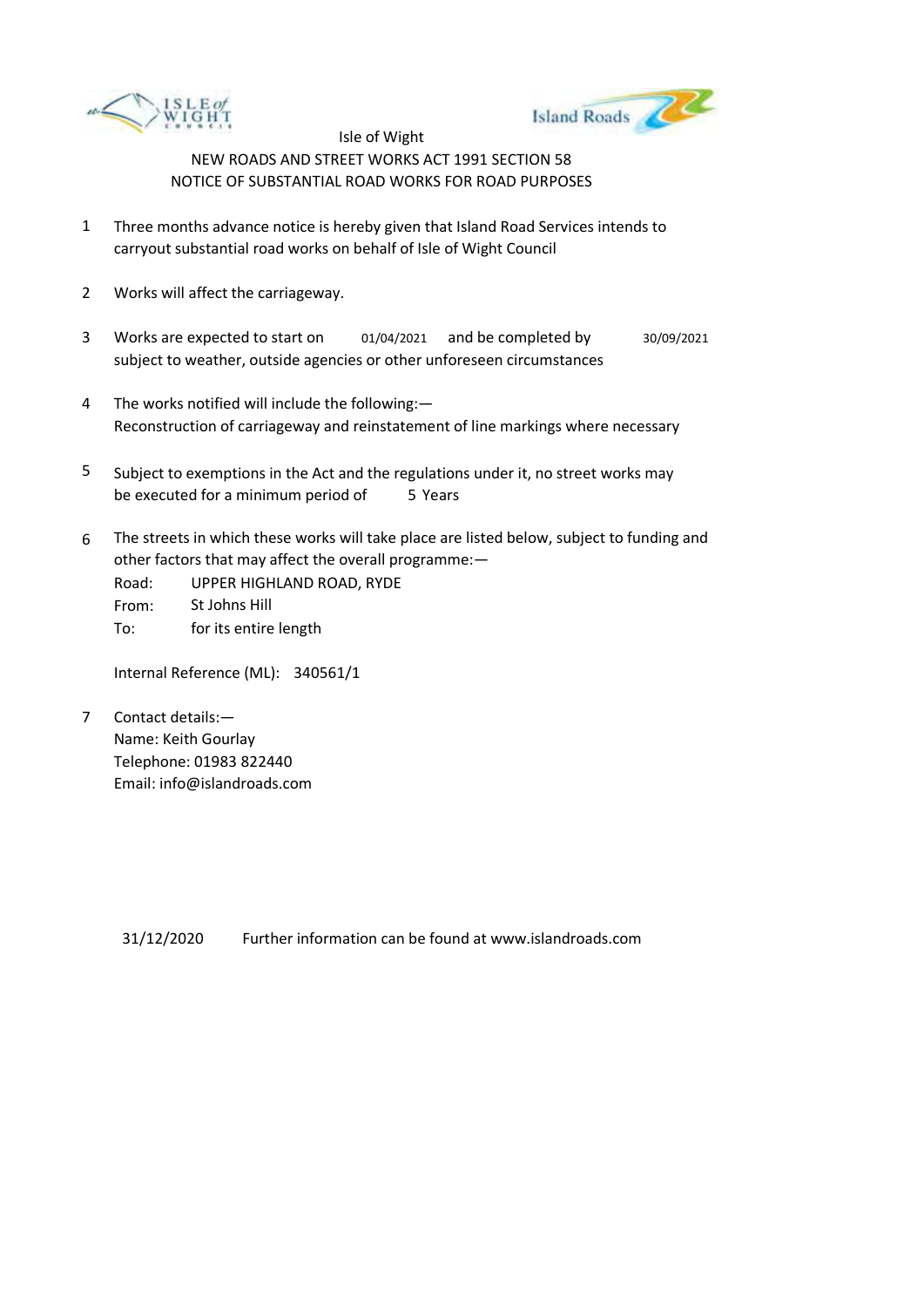



- 1 Three months advance notice is hereby given that Island Road Services intends to carryout substantial road works on behalf of Isle of Wight Council
- 2 Works will affect the carriageway.
- 3 Works are expected to start on subject to weather, outside agencies or other unforeseen circumstances 01/04/2021 and be completed by 30/09/2021
- 4 The works notified will include the following:— Reconstruction of carriageway and reinstatement of line markings where necessary
- 5 be executed for a minimum period of 5 Years Subject to exemptions in the Act and the regulations under it, no street works may
- 6 The streets in which these works will take place are listed below, subject to funding and other factors that may affect the overall programme:—

Road: From: To: SOUTHFIELD GARDENS, RYDE Bettesworth Road St Michaels Avenue

Internal Reference (ML): 340592/2

7 Contact details:— Name: Keith Gourlay Telephone: 01983 822440 Email: info@islandroads.com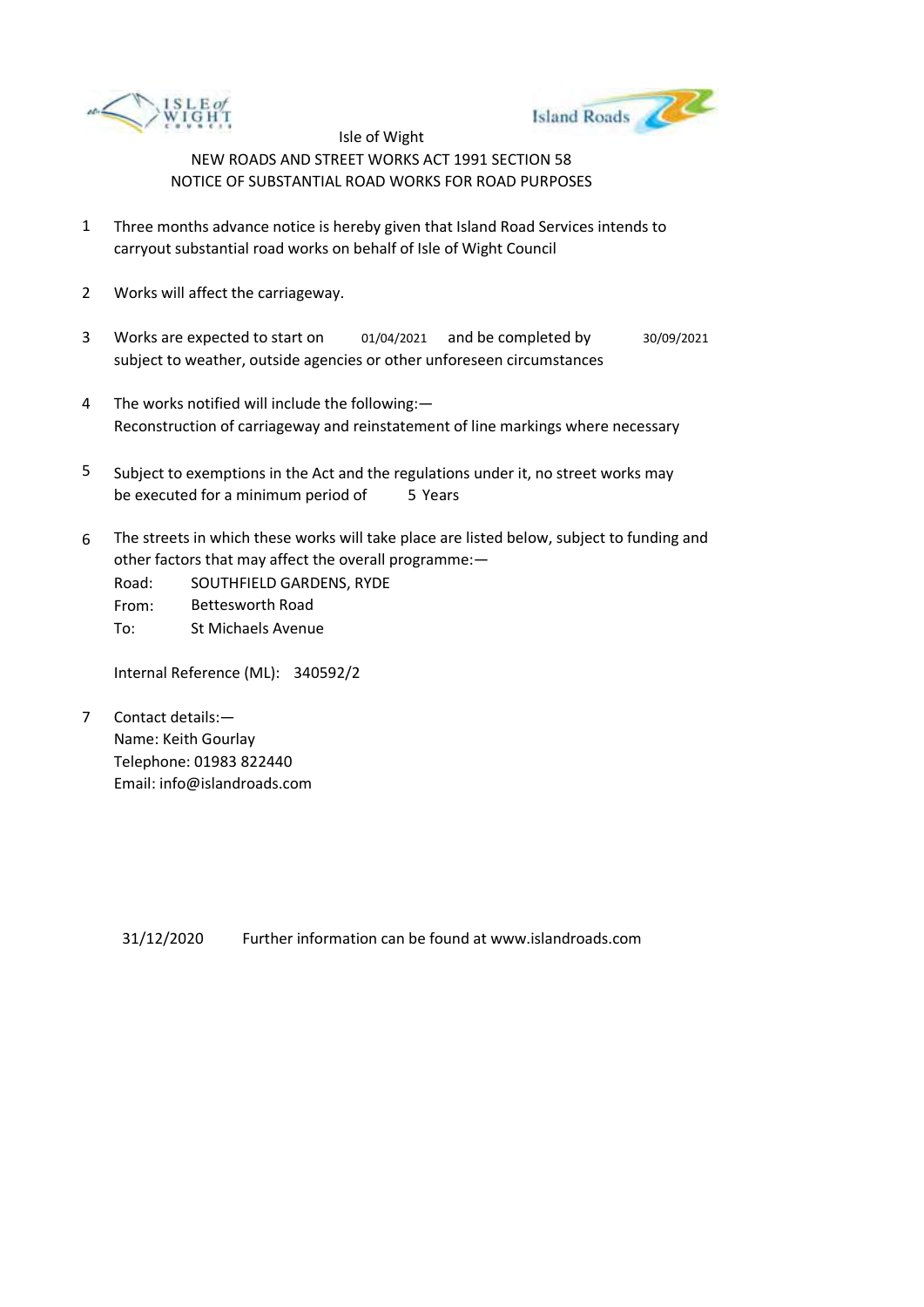



- 1 Three months advance notice is hereby given that Island Road Services intends to carryout substantial road works on behalf of Isle of Wight Council
- 2 Works will affect the carriageway.
- 3 Works are expected to start on subject to weather, outside agencies or other unforeseen circumstances 01/04/2021 and be completed by 30/09/2021
- 4 The works notified will include the following:— Reconstruction of carriageway and reinstatement of line markings where necessary
- 5 be executed for a minimum period of 5 Years Subject to exemptions in the Act and the regulations under it, no street works may
- 6 The streets in which these works will take place are listed below, subject to funding and other factors that may affect the overall programme:—

Road: From: To: WILLIAM STREET, RYDE Upton Road for its entire length

Internal Reference (ML): 340595/2

7 Contact details:— Name: Keith Gourlay Telephone: 01983 822440 Email: info@islandroads.com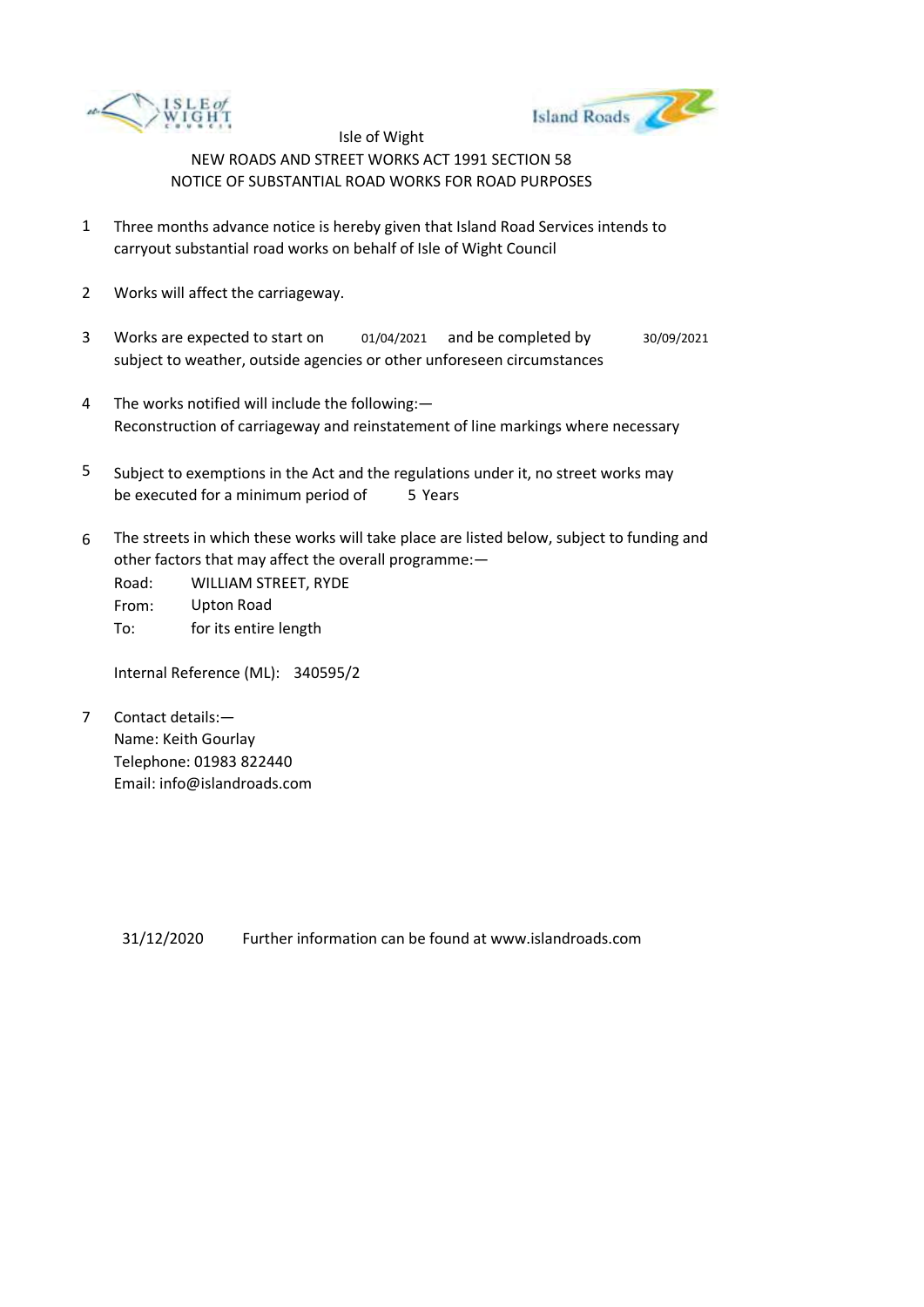



- 1 Three months advance notice is hereby given that Island Road Services intends to carryout substantial road works on behalf of Isle of Wight Council
- 2 Works will affect the carriageway.
- 3 Works are expected to start on subject to weather, outside agencies or other unforeseen circumstances 01/04/2021 and be completed by 30/09/2021
- 4 The works notified will include the following:— Reconstruction of carriageway and reinstatement of line markings where necessary
- 5 be executed for a minimum period of 5 Years Subject to exemptions in the Act and the regulations under it, no street works may
- 6 The streets in which these works will take place are listed below, subject to funding and other factors that may affect the overall programme:—
	- Road: From: To: PONDWELL CLOSE, NETTLESTONE Bullen Road for its entire length

Internal Reference (ML): 340598/1

7 Contact details:— Name: Keith Gourlay Telephone: 01983 822440 Email: info@islandroads.com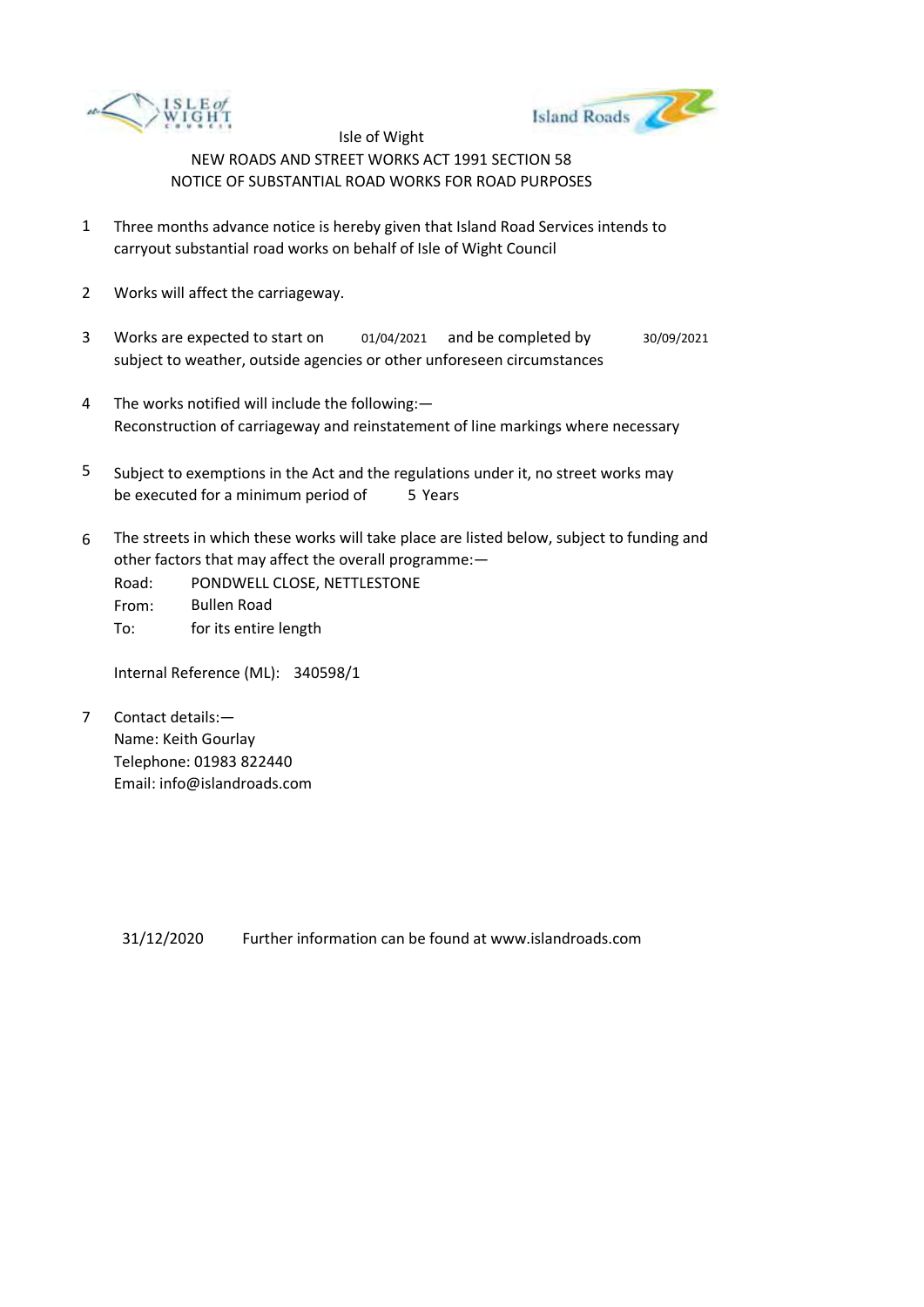



- 1 Three months advance notice is hereby given that Island Road Services intends to carryout substantial road works on behalf of Isle of Wight Council
- 2 Works will affect the carriageway.
- 3 Works are expected to start on subject to weather, outside agencies or other unforeseen circumstances 01/04/2021 and be completed by 30/09/2021
- 4 The works notified will include the following:— Reconstruction of carriageway and reinstatement of line markings where necessary
- 5 be executed for a minimum period of 5 Years Subject to exemptions in the Act and the regulations under it, no street works may
- 6 The streets in which these works will take place are listed below, subject to funding and other factors that may affect the overall programme:—

Road: From: To: RINK ROAD, RYDE Monkton Street Westhill Road

Internal Reference (ML): 340606/1

7 Contact details:— Name: Keith Gourlay Telephone: 01983 822440 Email: info@islandroads.com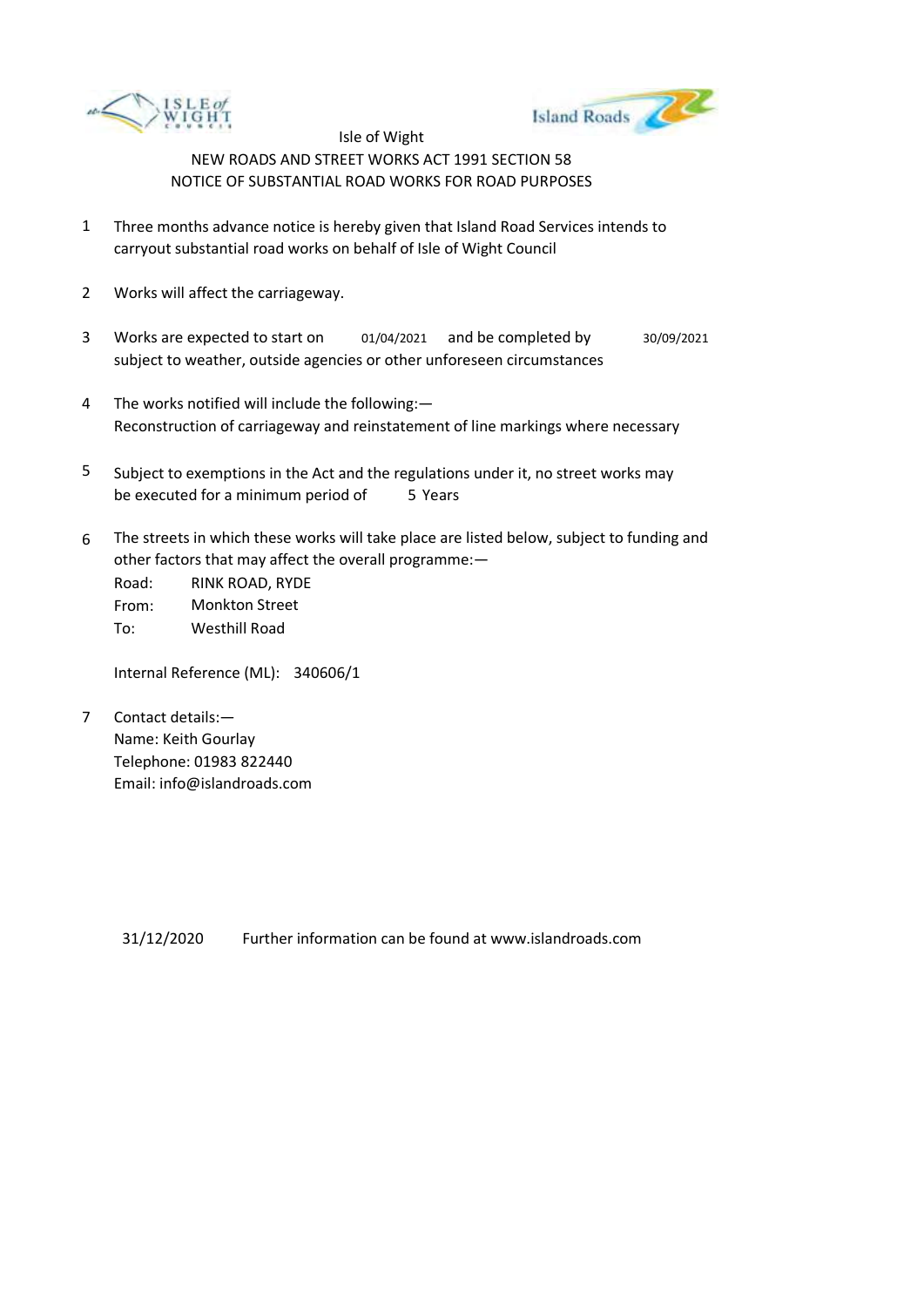



- 1 Three months advance notice is hereby given that Island Road Services intends to carryout substantial road works on behalf of Isle of Wight Council
- 2 Works will affect the carriageway.
- 3 Works are expected to start on subject to weather, outside agencies or other unforeseen circumstances 01/04/2021 and be completed by 30/09/2021
- 4 The works notified will include the following:— Reconstruction of carriageway and reinstatement of line markings where necessary
- 5 be executed for a minimum period of 5 Years Subject to exemptions in the Act and the regulations under it, no street works may
- 6 The streets in which these works will take place are listed below, subject to funding and other factors that may affect the overall programme:—

Road: From: To: SALTERS ROAD, RYDE Upton Road for its entire length

Internal Reference (ML): 340609

7 Contact details:— Name: Keith Gourlay Telephone: 01983 822440 Email: info@islandroads.com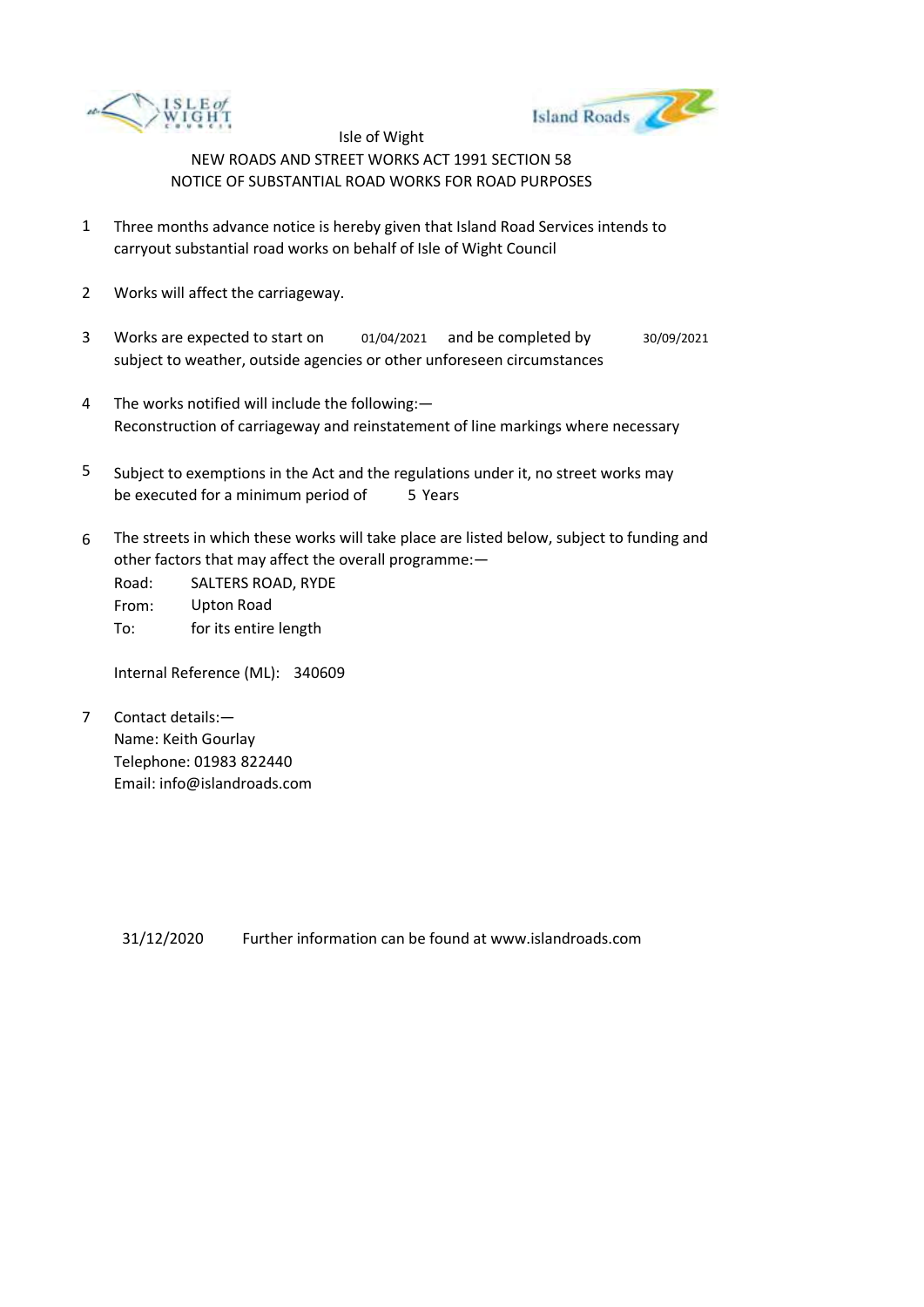



- 1 Three months advance notice is hereby given that Island Road Services intends to carryout substantial road works on behalf of Isle of Wight Council
- 2 Works will affect the carriageway.
- 3 Works are expected to start on subject to weather, outside agencies or other unforeseen circumstances 01/04/2021 and be completed by 30/09/2021
- 4 The works notified will include the following:— Reconstruction of carriageway and reinstatement of line markings where necessary
- 5 be executed for a minimum period of 5 Years Subject to exemptions in the Act and the regulations under it, no street works may
- 6 The streets in which these works will take place are listed below, subject to funding and other factors that may affect the overall programme:—

Road: From: To: SPENCER ROAD, RYDE Augusta Road Beech Grove

Internal Reference (ML): 340614/1

7 Contact details:— Name: Keith Gourlay Telephone: 01983 822440 Email: info@islandroads.com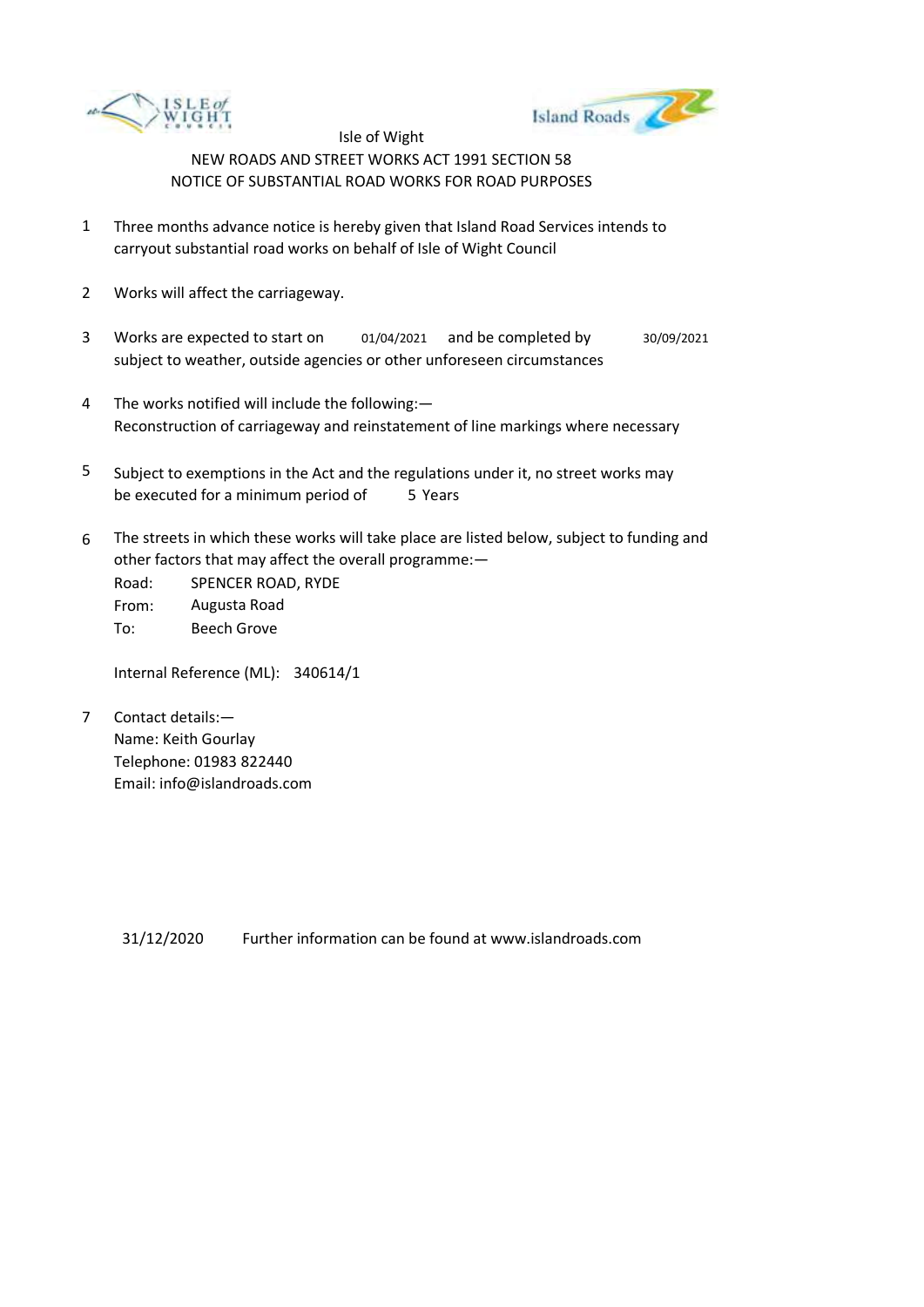



- 1 Three months advance notice is hereby given that Island Road Services intends to carryout substantial road works on behalf of Isle of Wight Council
- 2 Works will affect the carriageway.
- 3 Works are expected to start on subject to weather, outside agencies or other unforeseen circumstances 01/04/2021 and be completed by 30/09/2021
- 4 The works notified will include the following:— Reconstruction of carriageway and reinstatement of line markings where necessary
- 5 be executed for a minimum period of 5 Years Subject to exemptions in the Act and the regulations under it, no street works may
- 6 The streets in which these works will take place are listed below, subject to funding and other factors that may affect the overall programme:—

Road: From: To: SPENCER ROAD, RYDE Augusta Road West Street

Internal Reference (ML): 340615/1

7 Contact details:— Name: Keith Gourlay Telephone: 01983 822440 Email: info@islandroads.com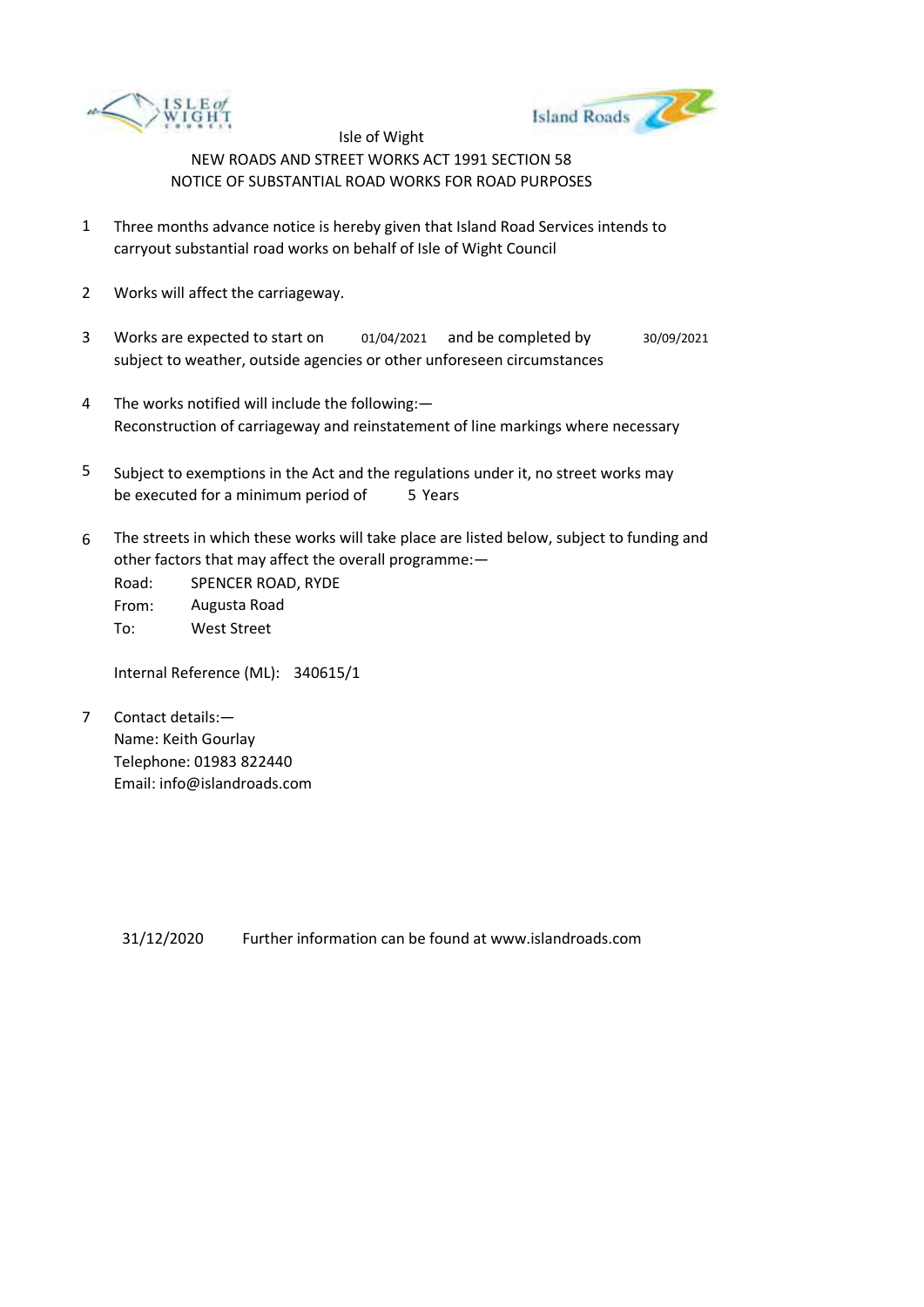



- 1 Three months advance notice is hereby given that Island Road Services intends to carryout substantial road works on behalf of Isle of Wight Council
- 2 Works will affect the carriageway.
- 3 Works are expected to start on subject to weather, outside agencies or other unforeseen circumstances 01/04/2021 and be completed by 30/09/2021
- 4 The works notified will include the following:— Reconstruction of carriageway and reinstatement of line markings where necessary
- 5 be executed for a minimum period of 5 Years Subject to exemptions in the Act and the regulations under it, no street works may
- 6 The streets in which these works will take place are listed below, subject to funding and other factors that may affect the overall programme:—

Road: From: To: WEST HILL ROAD, RYDE East Hill Road St Johns Avenue

Internal Reference (ML): 340619/1

7 Contact details:— Name: Keith Gourlay Telephone: 01983 822440 Email: info@islandroads.com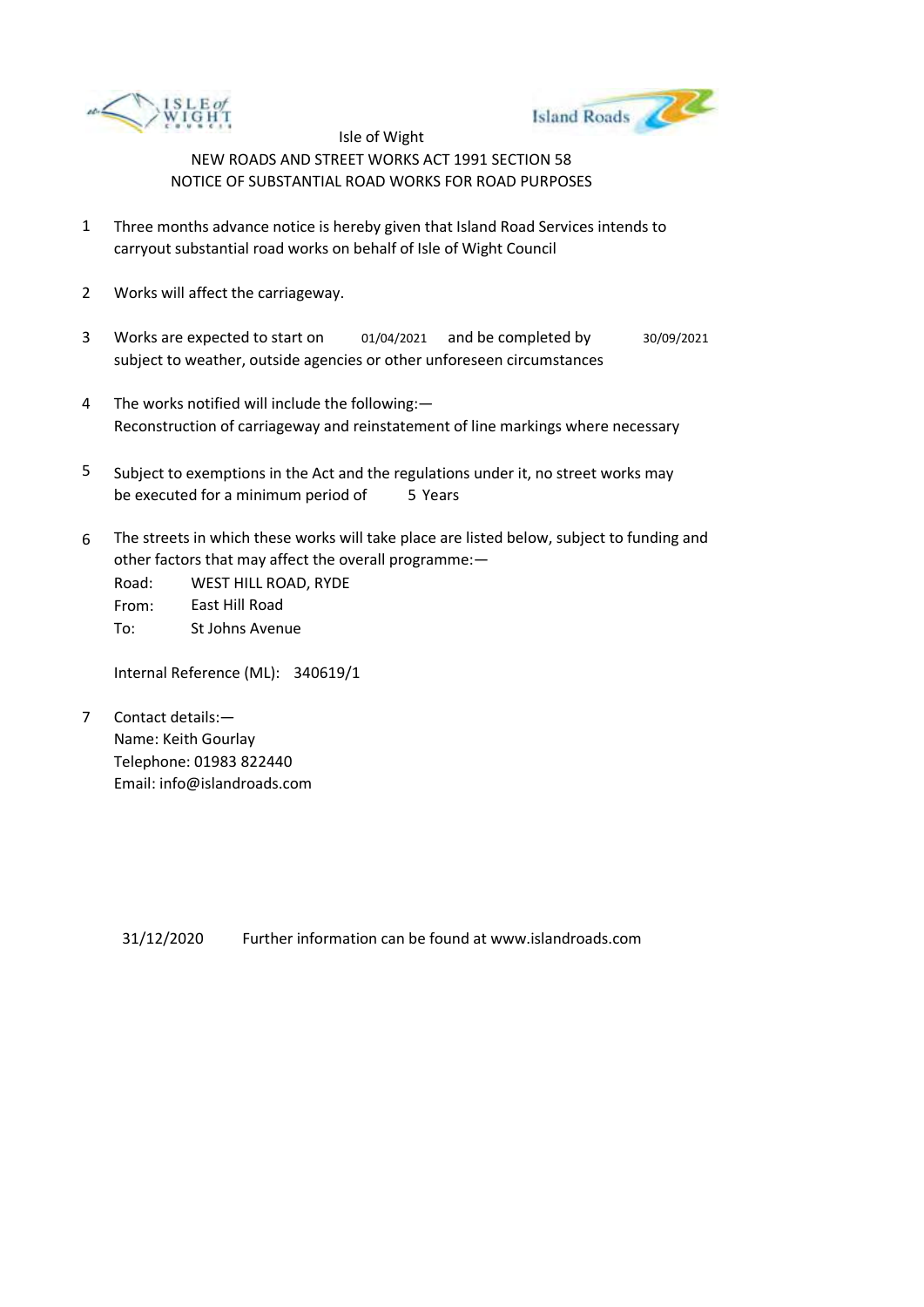



- 1 Three months advance notice is hereby given that Island Road Services intends to carryout substantial road works on behalf of Isle of Wight Council
- 2 Works will affect the carriageway.
- 3 Works are expected to start on subject to weather, outside agencies or other unforeseen circumstances 01/04/2021 and be completed by 30/09/2021
- 4 The works notified will include the following:— Reconstruction of carriageway and reinstatement of line markings where necessary
- 5 be executed for a minimum period of 5 Years Subject to exemptions in the Act and the regulations under it, no street works may
- 6 The streets in which these works will take place are listed below, subject to funding and other factors that may affect the overall programme:—

Road: From: To: WEST HILL ROAD, RYDE St Johns Avenue Park Road

Internal Reference (ML): 340620/1

7 Contact details:— Name: Keith Gourlay Telephone: 01983 822440 Email: info@islandroads.com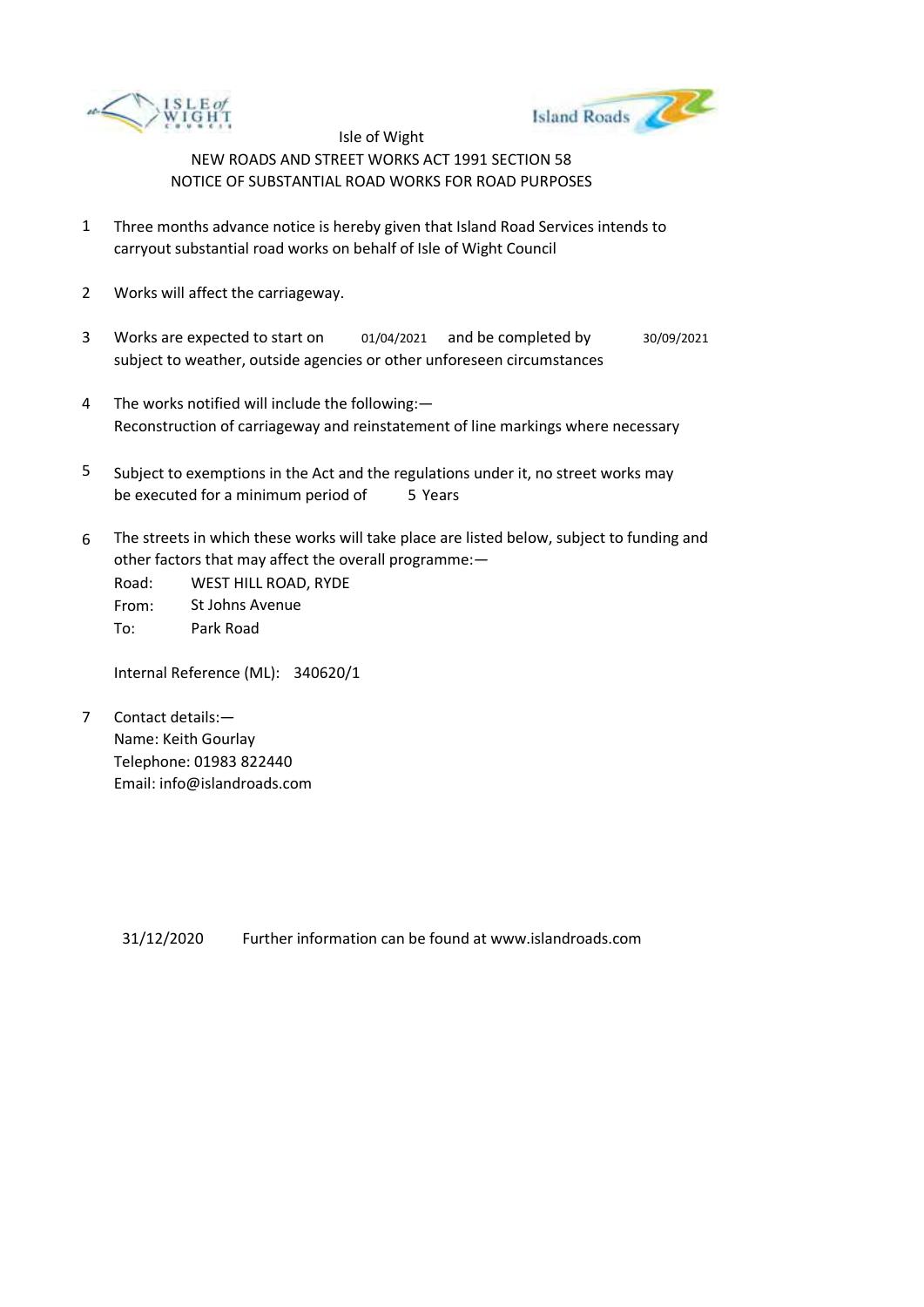



- 1 Three months advance notice is hereby given that Island Road Services intends to carryout substantial road works on behalf of Isle of Wight Council
- 2 Works will affect the carriageway.
- 3 Works are expected to start on subject to weather, outside agencies or other unforeseen circumstances 01/04/2021 and be completed by 30/09/2021
- 4 The works notified will include the following:— Reconstruction of carriageway and reinstatement of line markings where necessary
- 5 be executed for a minimum period of 5 Years Subject to exemptions in the Act and the regulations under it, no street works may
- 6 The streets in which these works will take place are listed below, subject to funding and other factors that may affect the overall programme:—

Road: From: To: WEST HILL ROAD, RYDE Park Road East Hill Road

Internal Reference (ML): 340621/1

7 Contact details:— Name: Keith Gourlay Telephone: 01983 822440 Email: info@islandroads.com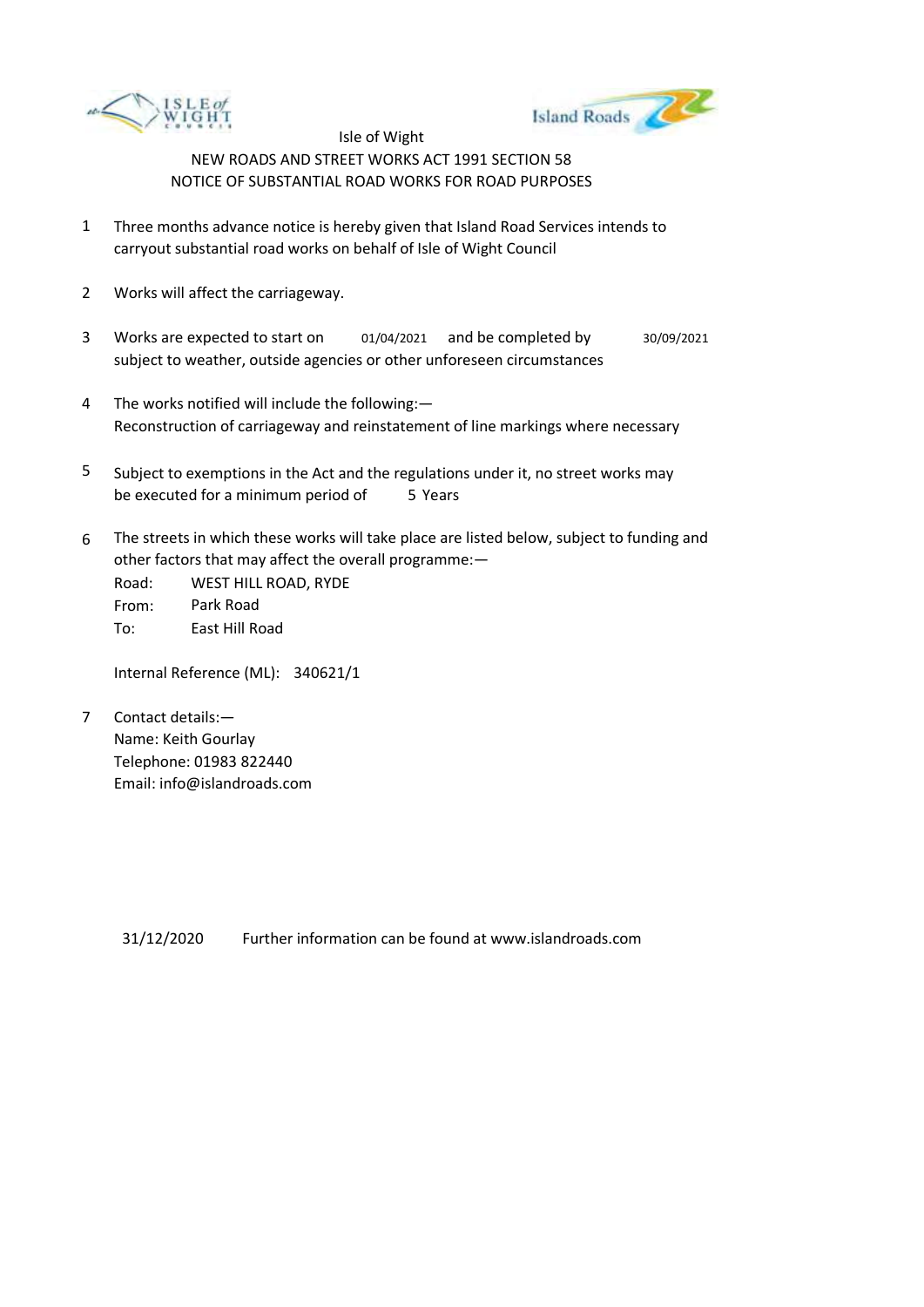



- 1 Three months advance notice is hereby given that Island Road Services intends to carryout substantial road works on behalf of Isle of Wight Council
- 2 Works will affect the carriageway.
- 3 Works are expected to start on subject to weather, outside agencies or other unforeseen circumstances 01/04/2021 and be completed by 30/09/2021
- 4 The works notified will include the following:— Reconstruction of carriageway and reinstatement of line markings where necessary
- 5 be executed for a minimum period of 5 Years Subject to exemptions in the Act and the regulations under it, no street works may
- 6 The streets in which these works will take place are listed below, subject to funding and other factors that may affect the overall programme:—

Road: From: To: SURREY STREET, RYDE St Johns Road for its entire length

Internal Reference (ML): 340624/1

7 Contact details:— Name: Keith Gourlay Telephone: 01983 822440 Email: info@islandroads.com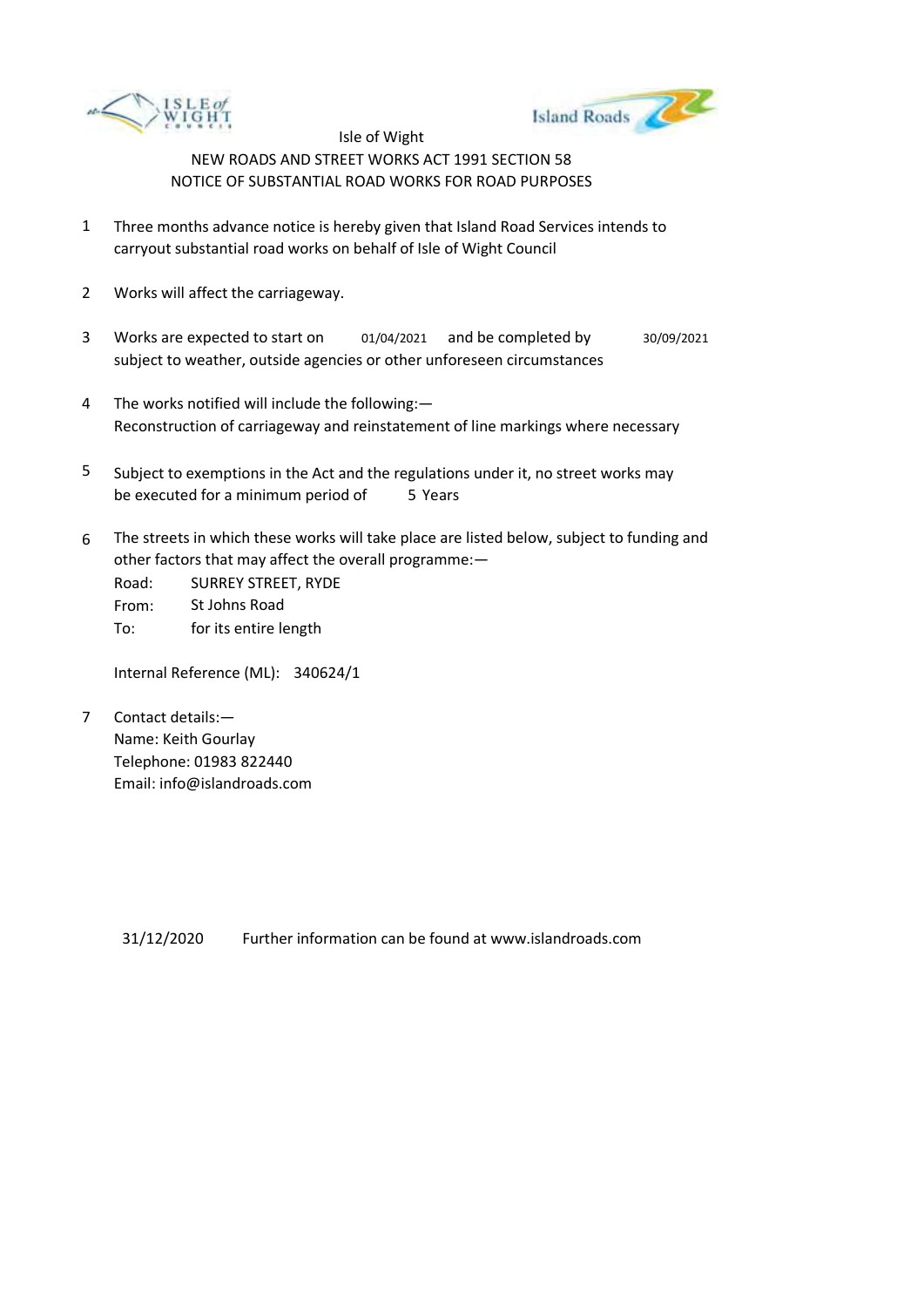



- 1 Three months advance notice is hereby given that Island Road Services intends to carryout substantial road works on behalf of Isle of Wight Council
- 2 Works will affect the carriageway.
- 3 Works are expected to start on subject to weather, outside agencies or other unforeseen circumstances 01/04/2021 and be completed by 30/09/2021
- 4 The works notified will include the following:— Reconstruction of carriageway and reinstatement of line markings where necessary
- 5 be executed for a minimum period of 5 Years Subject to exemptions in the Act and the regulations under it, no street works may
- 6 The streets in which these works will take place are listed below, subject to funding and other factors that may affect the overall programme:—

Road: From: To: STATION STREET, RYDE Green Street for its entire length

Internal Reference (ML): 340648

7 Contact details:— Name: Keith Gourlay Telephone: 01983 822440 Email: info@islandroads.com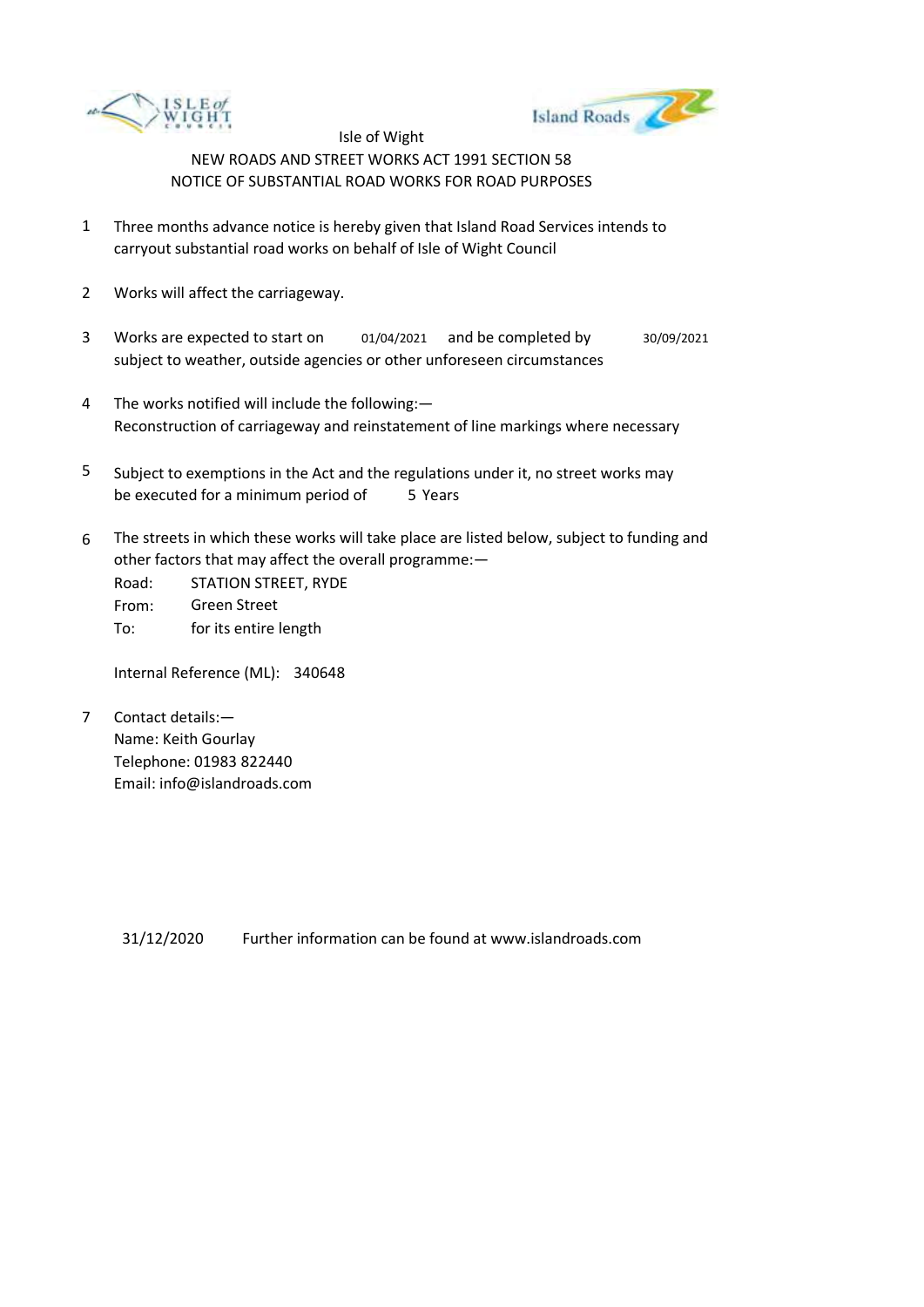



- 1 Three months advance notice is hereby given that Island Road Services intends to carryout substantial road works on behalf of Isle of Wight Council
- 2 Works will affect the carriageway.
- 3 Works are expected to start on subject to weather, outside agencies or other unforeseen circumstances 01/04/2021 and be completed by 30/09/2021
- 4 The works notified will include the following:— Reconstruction of carriageway and reinstatement of line markings where necessary
- 5 be executed for a minimum period of 5 Years Subject to exemptions in the Act and the regulations under it, no street works may
- 6 The streets in which these works will take place are listed below, subject to funding and other factors that may affect the overall programme:—

Road: From: To: MAIN ROAD, ALVERSTONE Alverstone Road Lower Road

Internal Reference (ML): 340144/2

7 Contact details:— Name: Keith Gourlay Telephone: 01983 822440 Email: info@islandroads.com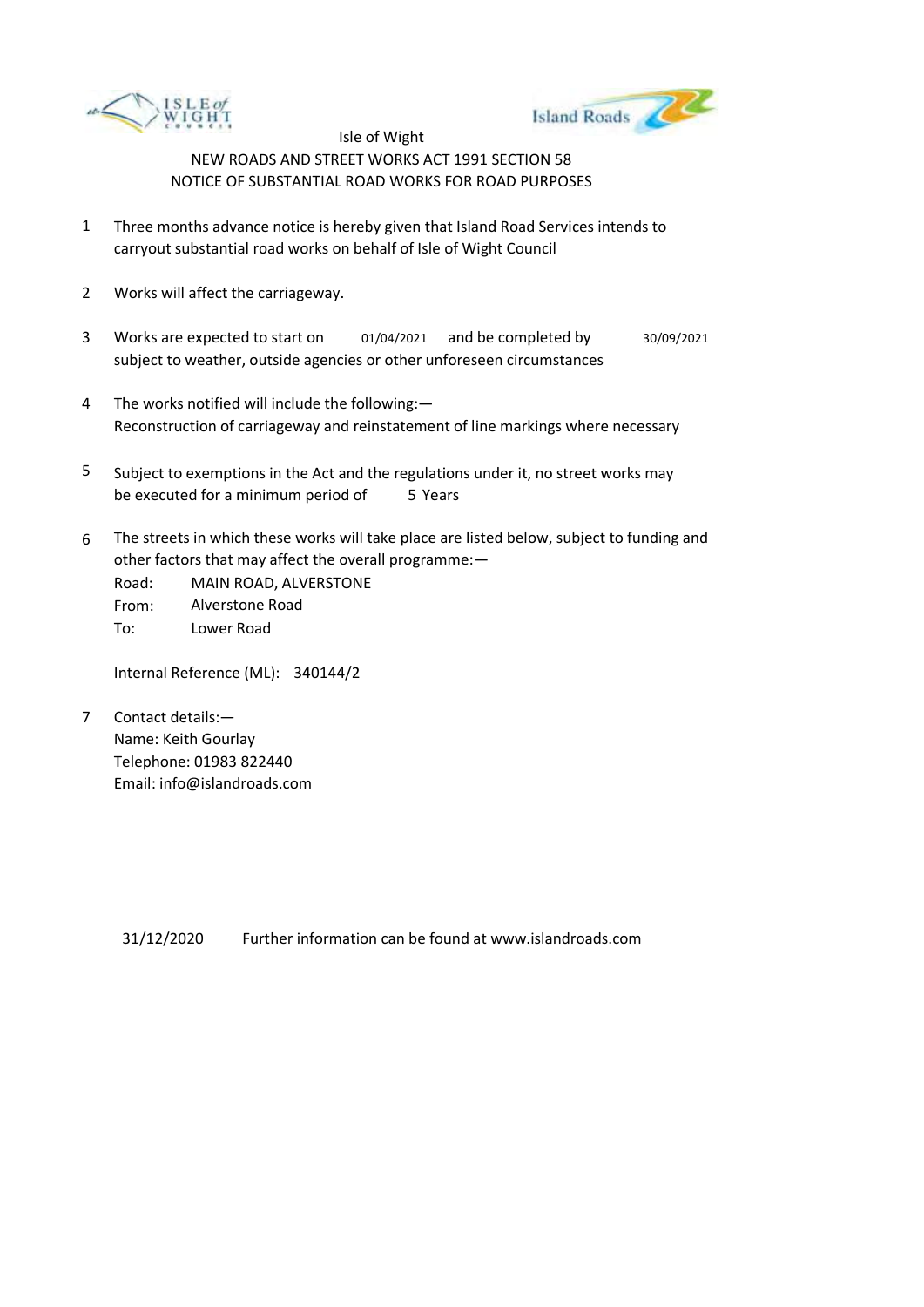



- 1 Three months advance notice is hereby given that Island Road Services intends to carryout substantial road works on behalf of Isle of Wight Council
- 2 Works will affect the carriageway.
- 3 Works are expected to start on subject to weather, outside agencies or other unforeseen circumstances 01/04/2021 and be completed by 30/09/2021
- 4 The works notified will include the following:— Reconstruction of carriageway and reinstatement of line markings where necessary
- 5 be executed for a minimum period of 5 Years Subject to exemptions in the Act and the regulations under it, no street works may
- 6 The streets in which these works will take place are listed below, subject to funding and other factors that may affect the overall programme:—

Road: From: To: CHAPEL ROAD, BINSTEAD Binstead Hill for its entire length

Internal Reference (ML): 341448/2

7 Contact details:— Name: Keith Gourlay Telephone: 01983 822440 Email: info@islandroads.com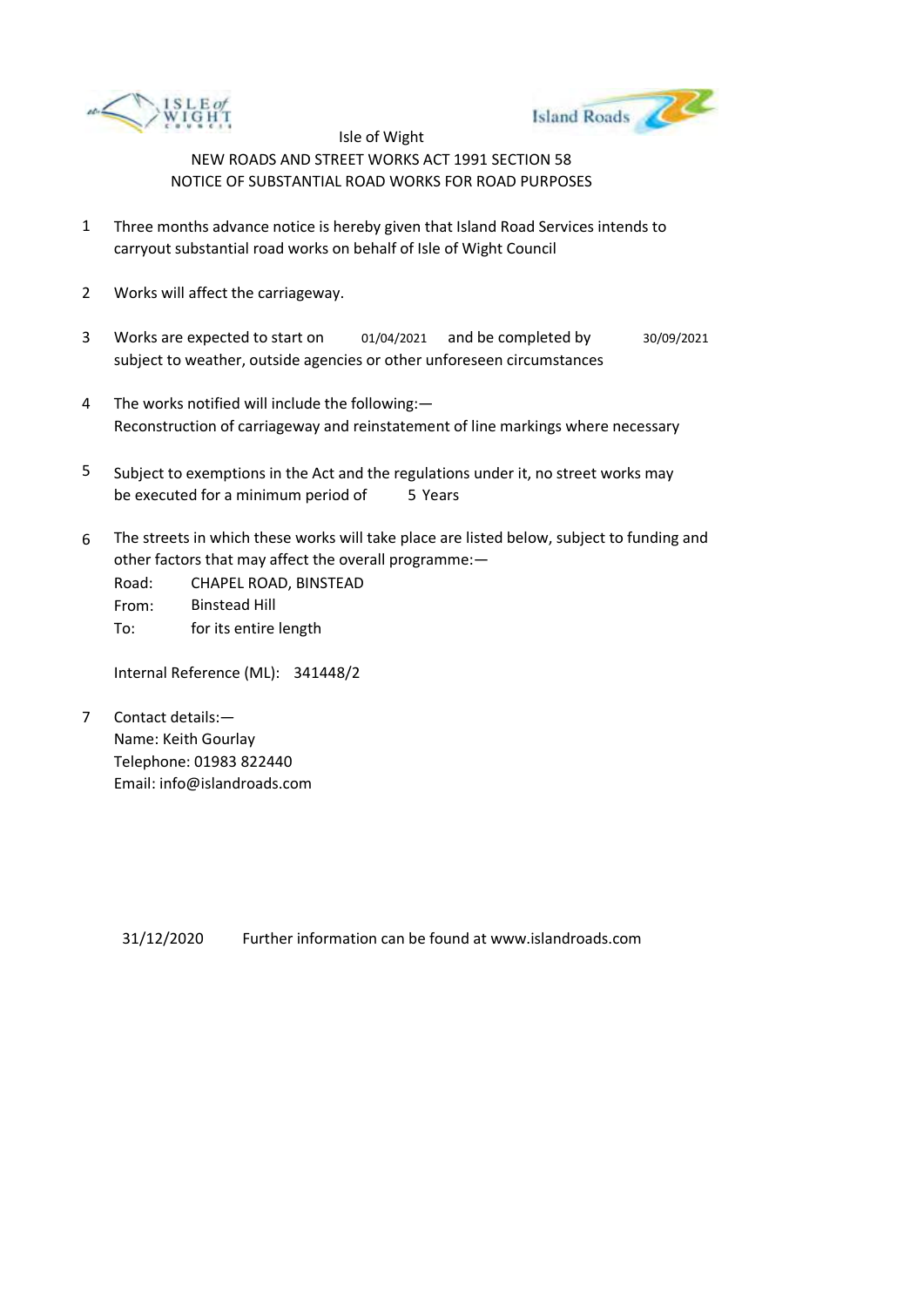



- 1 Three months advance notice is hereby given that Island Road Services intends to carryout substantial road works on behalf of Isle of Wight Council
- 2 Works will affect the carriageway.
- 3 Works are expected to start on subject to weather, outside agencies or other unforeseen circumstances 01/04/2021 and be completed by 30/09/2021
- 4 The works notified will include the following:— Reconstruction of carriageway and reinstatement of line markings where necessary
- 5 be executed for a minimum period of 5 Years Subject to exemptions in the Act and the regulations under it, no street works may
- 6 The streets in which these works will take place are listed below, subject to funding and other factors that may affect the overall programme:—

Road: From: To: BELLEVUE ROAD, RYDE Dover Street Monkton Street

Internal Reference (ML): 341470/2

7 Contact details:— Name: Keith Gourlay Telephone: 01983 822440 Email: info@islandroads.com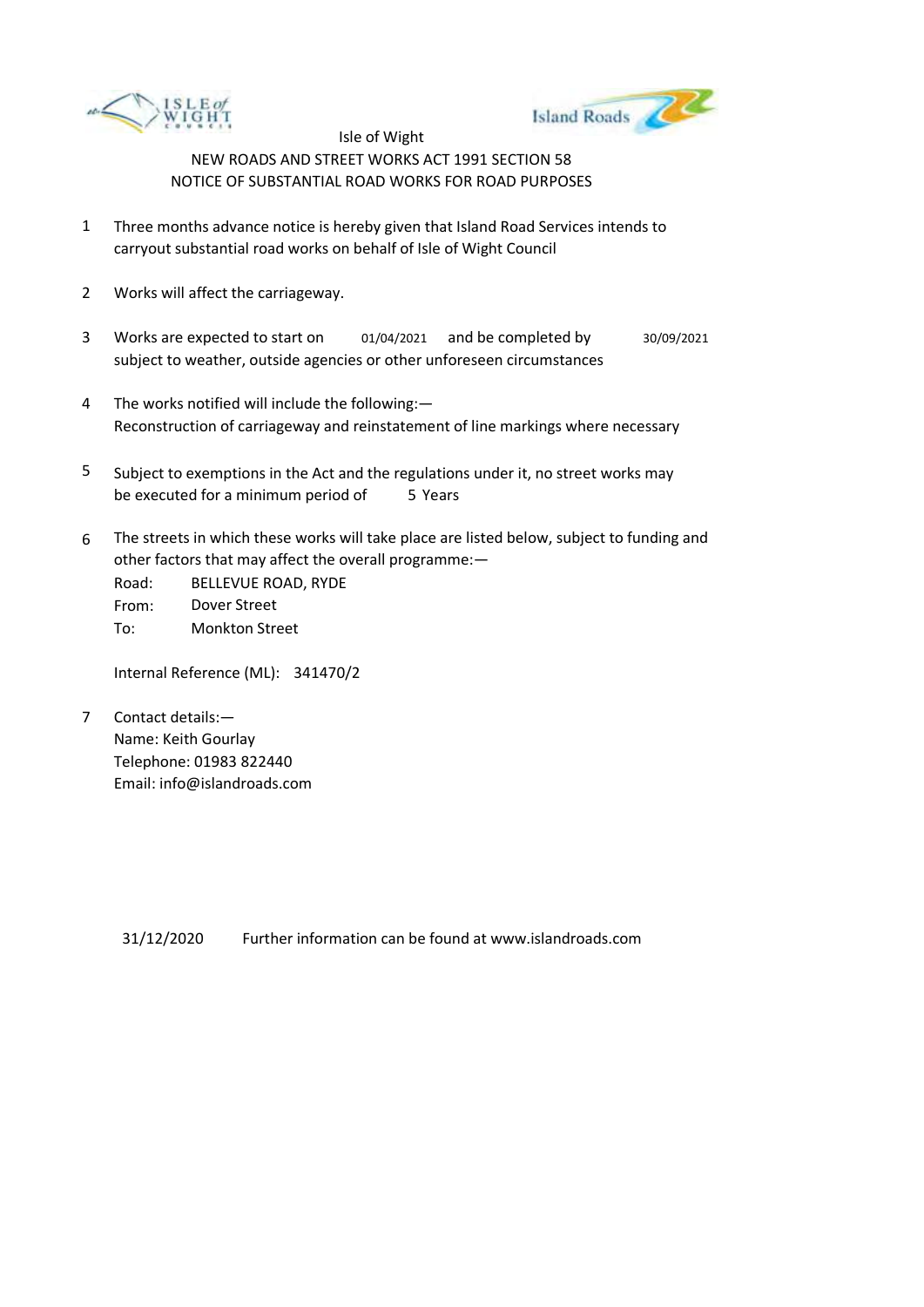



- 1 Three months advance notice is hereby given that Island Road Services intends to carryout substantial road works on behalf of Isle of Wight Council
- 2 Works will affect the carriageway.
- 3 Works are expected to start on subject to weather, outside agencies or other unforeseen circumstances 01/04/2021 and be completed by 30/09/2021
- 4 The works notified will include the following:— Reconstruction of carriageway and reinstatement of line markings where necessary
- 5 be executed for a minimum period of 5 Years Subject to exemptions in the Act and the regulations under it, no street works may
- 6 The streets in which these works will take place are listed below, subject to funding and other factors that may affect the overall programme:—

Road: From: To: ST JAMES STREET, RYDE Lind Street for its entire length

Internal Reference (ML): 341558

7 Contact details:— Name: Keith Gourlay Telephone: 01983 822440 Email: info@islandroads.com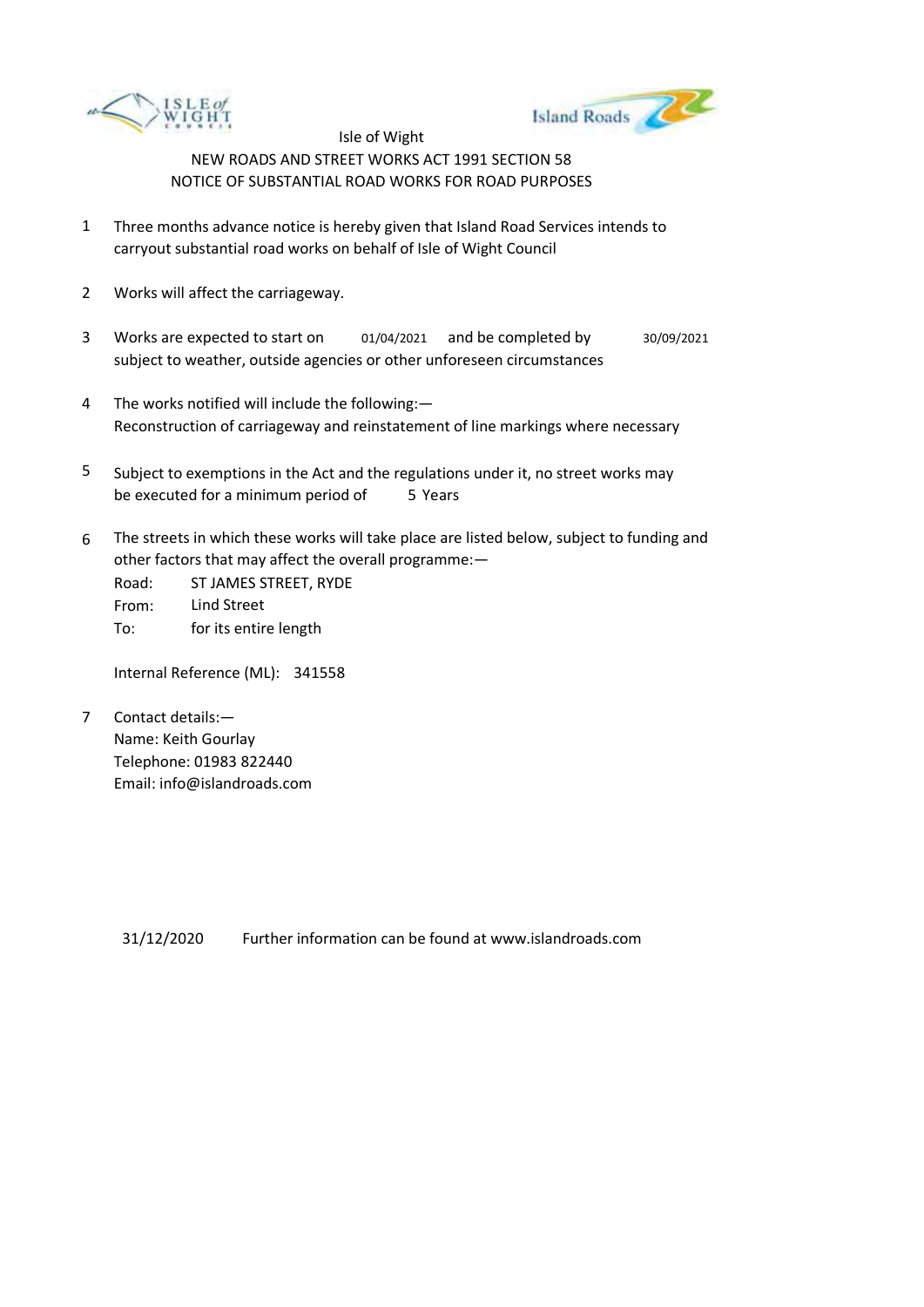



- 1 Three months advance notice is hereby given that Island Road Services intends to carryout substantial road works on behalf of Isle of Wight Council
- 2 Works will affect the carriageway.
- 3 Works are expected to start on subject to weather, outside agencies or other unforeseen circumstances 01/04/2021 and be completed by 30/09/2021
- 4 The works notified will include the following:— Reconstruction of carriageway and reinstatement of line markings where necessary
- 5 be executed for a minimum period of 5 Years Subject to exemptions in the Act and the regulations under it, no street works may
- 6 The streets in which these works will take place are listed below, subject to funding and other factors that may affect the overall programme:—

Road: From: To: SELDON AVENUE, RYDE Marina Avenue for its entire length

Internal Reference (ML): 340612

7 Contact details:— Name: Keith Gourlay Telephone: 01983 822440 Email: info@islandroads.com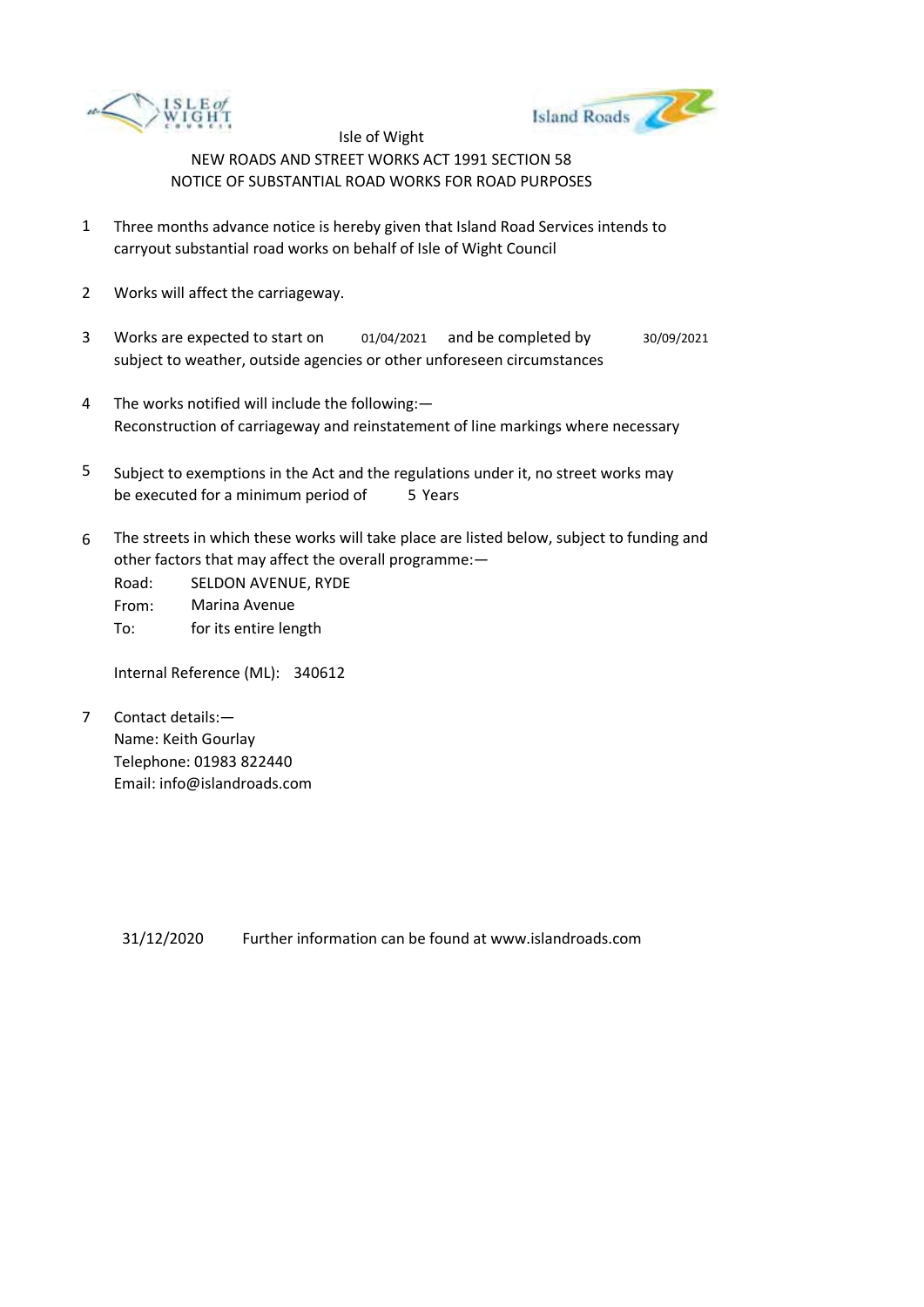



- 1 Three months advance notice is hereby given that Island Road Services intends to carryout substantial road works on behalf of Isle of Wight Council
- 2 Works will affect the carriageway.
- 3 Works are expected to start on subject to weather, outside agencies or other unforeseen circumstances 01/04/2021 and be completed by 30/09/2021
- 4 The works notified will include the following:— Reconstruction of carriageway and reinstatement of line markings where necessary
- 5 be executed for a minimum period of 5 Years Subject to exemptions in the Act and the regulations under it, no street works may
- 6 The streets in which these works will take place are listed below, subject to funding and other factors that may affect the overall programme:—

Road: From: To: QUEENS WALK, RYDE Marina Avenue for its entire length

Internal Reference (ML): 360670

7 Contact details:— Name: Keith Gourlay Telephone: 01983 822440 Email: info@islandroads.com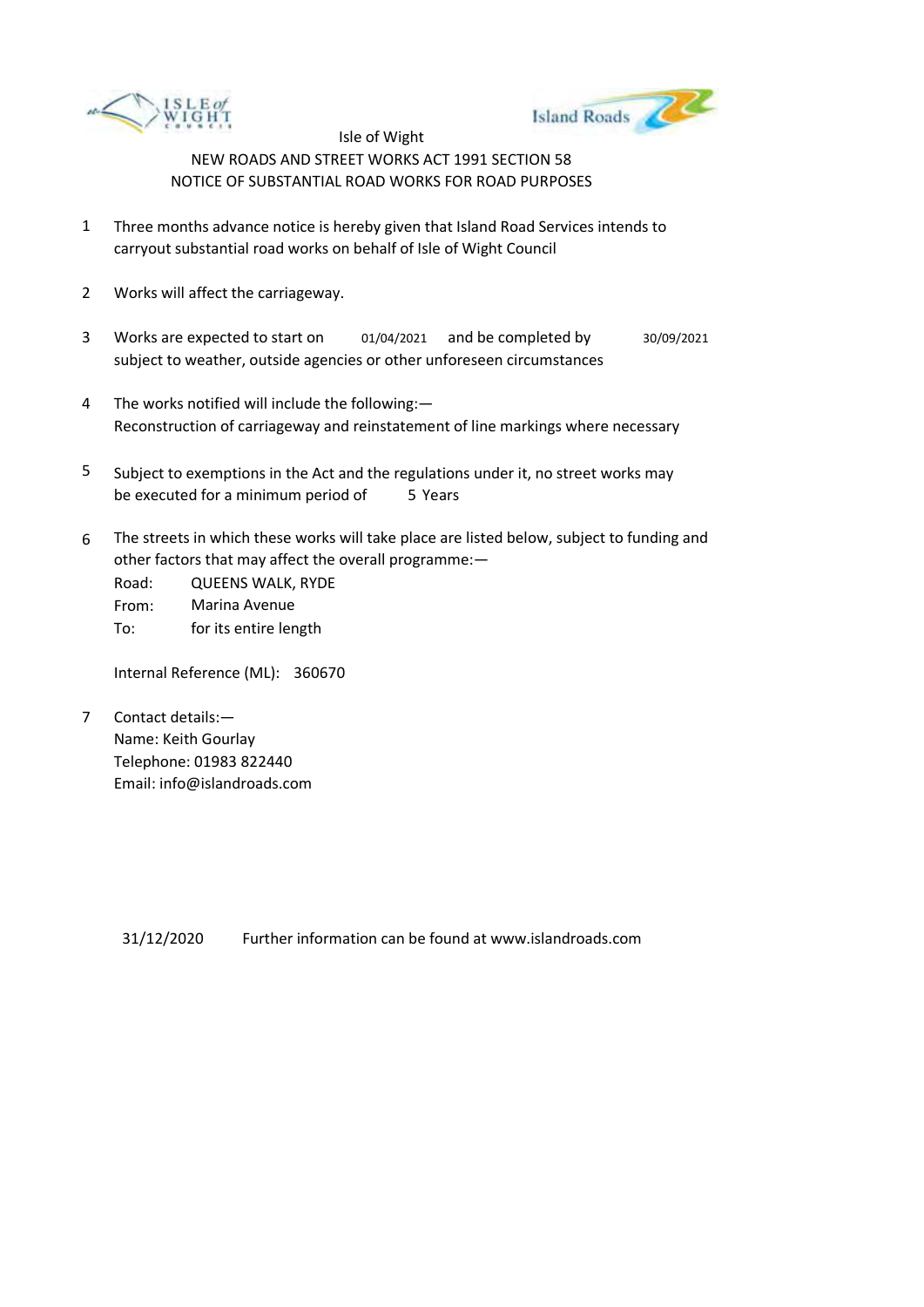



- 1 Three months advance notice is hereby given that Island Road Services intends to carryout substantial road works on behalf of Isle of Wight Council
- 2 Works will affect the carriageway.
- 3 Works are expected to start on subject to weather, outside agencies or other unforeseen circumstances 01/04/2021 and be completed by 30/09/2021
- 4 The works notified will include the following:— Reconstruction of carriageway and reinstatement of line markings where necessary
- 5 be executed for a minimum period of 5 Years Subject to exemptions in the Act and the regulations under it, no street works may
- 6 The streets in which these works will take place are listed below, subject to funding and other factors that may affect the overall programme:—

Road: From: To: SOLENT CLOSE, RYDE Marina Avenue for its entire length

Internal Reference (ML): 361499

7 Contact details:— Name: Keith Gourlay Telephone: 01983 822440 Email: info@islandroads.com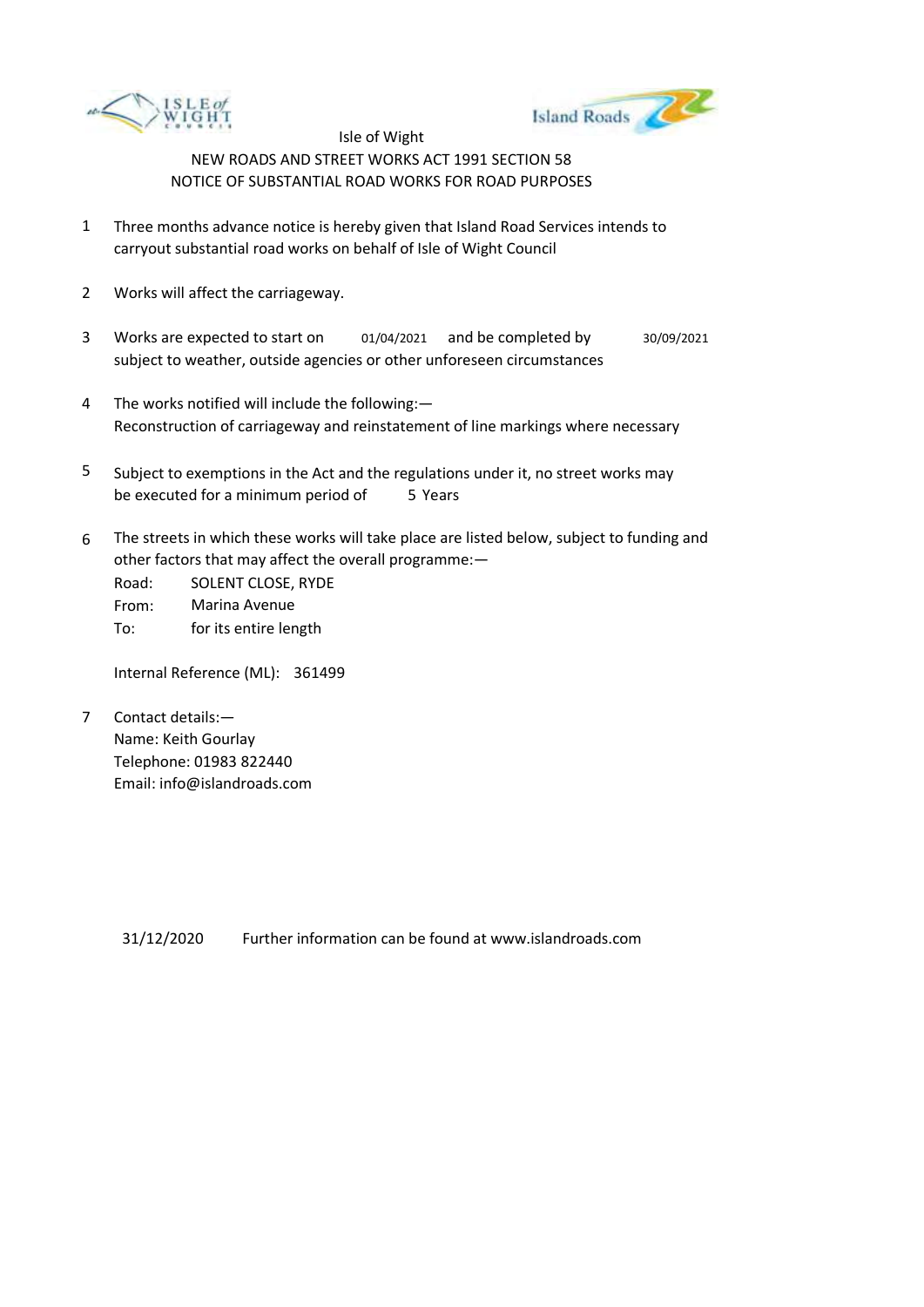



- 1 Three months advance notice is hereby given that Island Road Services intends to carryout substantial road works on behalf of Isle of Wight Council
- 2 Works will affect the carriageway.
- 3 Works are expected to start on subject to weather, outside agencies or other unforeseen circumstances 01/04/2021 and be completed by 30/09/2021
- 4 The works notified will include the following:— Reconstruction of carriageway and reinstatement of line markings where necessary
- 5 be executed for a minimum period of 5 Years Subject to exemptions in the Act and the regulations under it, no street works may
- 6 The streets in which these works will take place are listed below, subject to funding and other factors that may affect the overall programme:—

Road: From: To: ROYAL WALK, RYDE Marina Avenue for its entire length

Internal Reference (ML): 361500

7 Contact details:— Name: Keith Gourlay Telephone: 01983 822440 Email: info@islandroads.com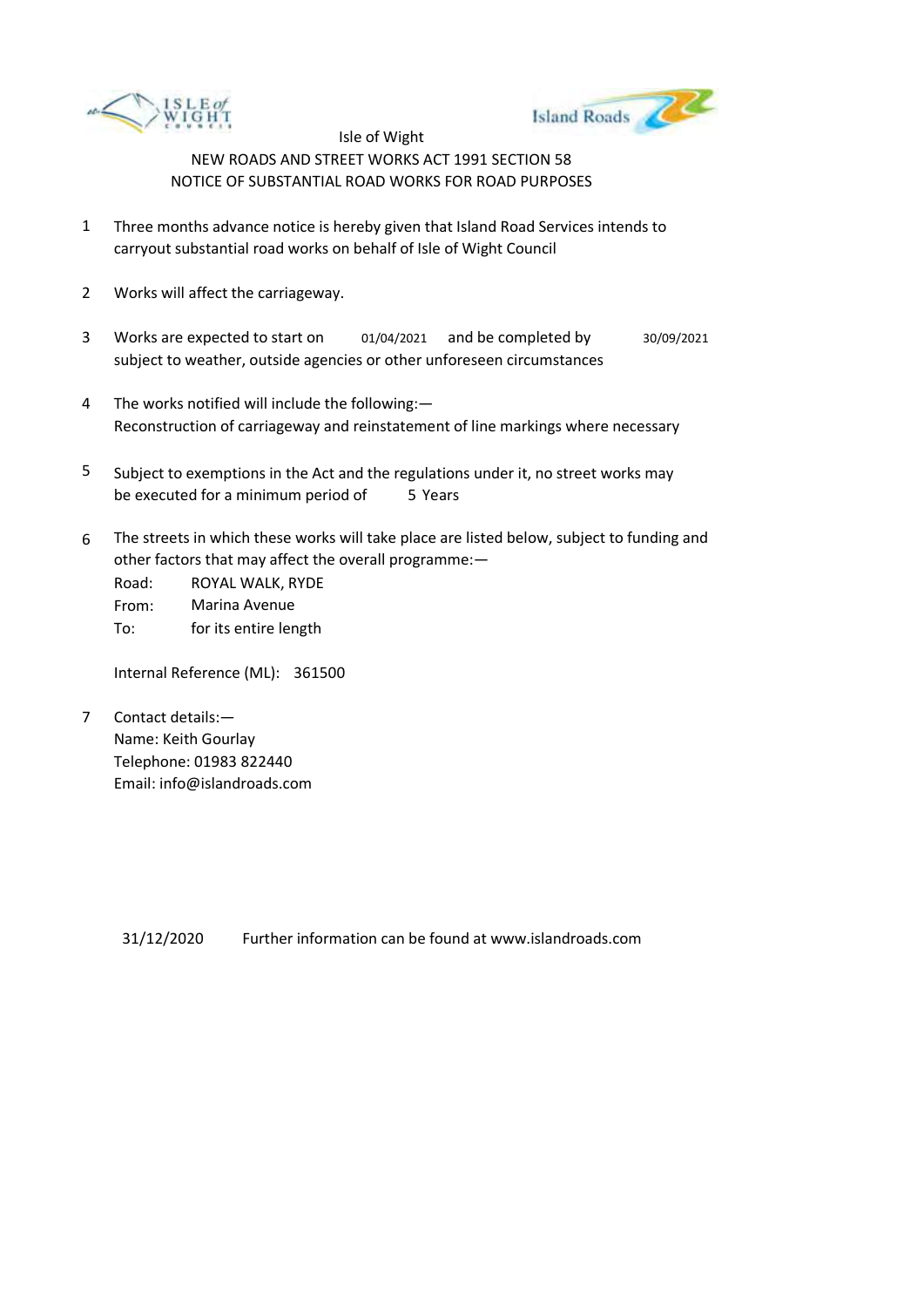



- 1 Three months advance notice is hereby given that Island Road Services intends to carryout substantial road works on behalf of Isle of Wight Council
- 2 Works will affect the carriageway.
- 3 Works are expected to start on subject to weather, outside agencies or other unforeseen circumstances 01/04/2021 and be completed by 30/09/2021
- 4 The works notified will include the following:— Reconstruction of carriageway and reinstatement of line markings where necessary
- 5 be executed for a minimum period of 5 Years Subject to exemptions in the Act and the regulations under it, no street works may
- 6 The streets in which these works will take place are listed below, subject to funding and other factors that may affect the overall programme:—
	- Road: From: To: GREGORY CLOSE, NETTLESTONE Gregory Avenue for its entire length

Internal Reference (ML): 361537/1

7 Contact details:— Name: Keith Gourlay Telephone: 01983 822440 Email: info@islandroads.com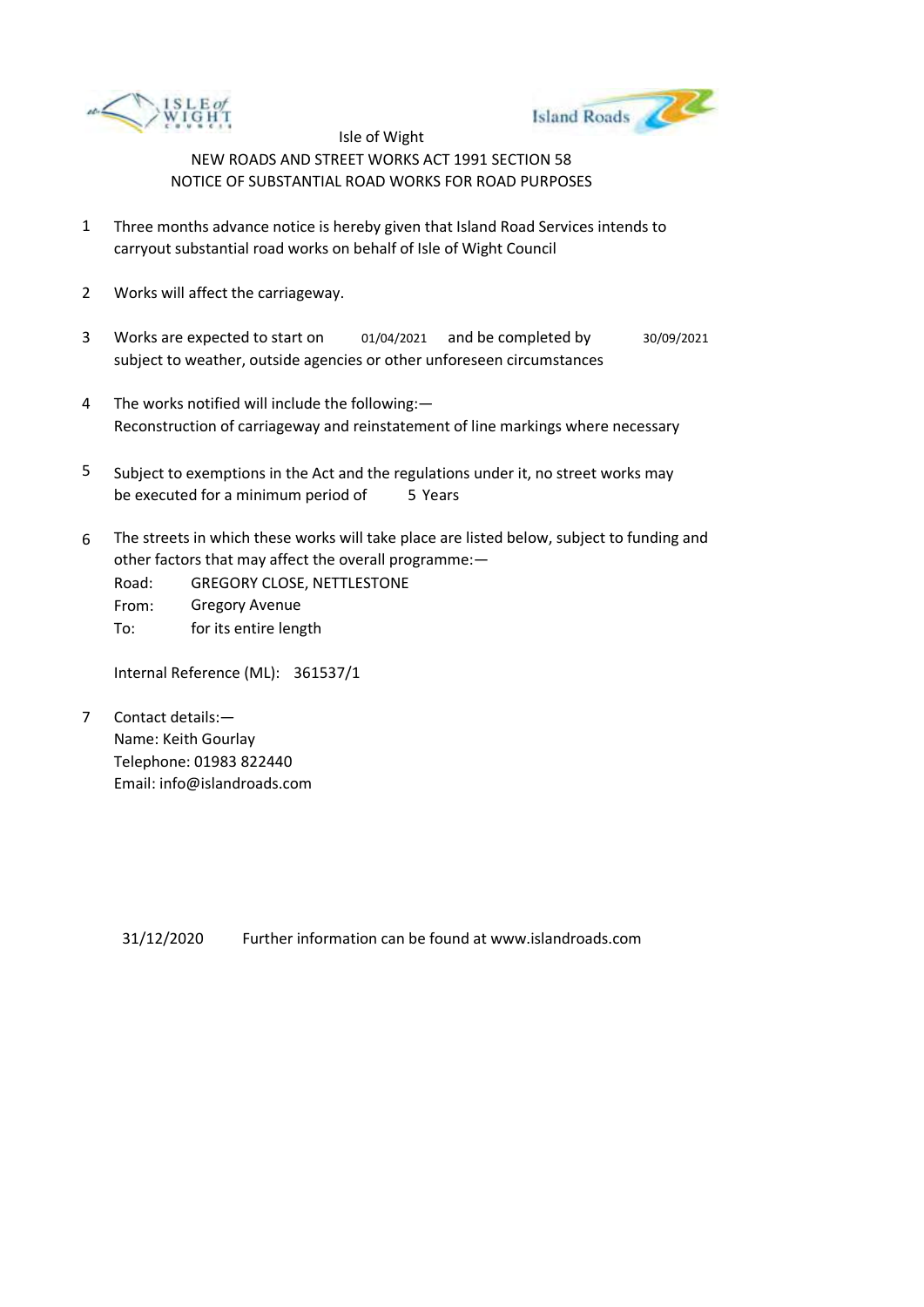



- 1 Three months advance notice is hereby given that Island Road Services intends to carryout substantial road works on behalf of Isle of Wight Council
- 2 Works will affect the carriageway.
- 3 Works are expected to start on subject to weather, outside agencies or other unforeseen circumstances 01/04/2021 and be completed by 30/09/2021
- 4 The works notified will include the following:— Reconstruction of carriageway and reinstatement of line markings where necessary
- 5 be executed for a minimum period of 5 Years Subject to exemptions in the Act and the regulations under it, no street works may
- 6 The streets in which these works will take place are listed below, subject to funding and other factors that may affect the overall programme:—
	- Road: From: To: THORNBOROUGH CLOSE, RYDE Binstead Road for its entire length

Internal Reference (ML): 362544

7 Contact details:— Name: Keith Gourlay Telephone: 01983 822440 Email: info@islandroads.com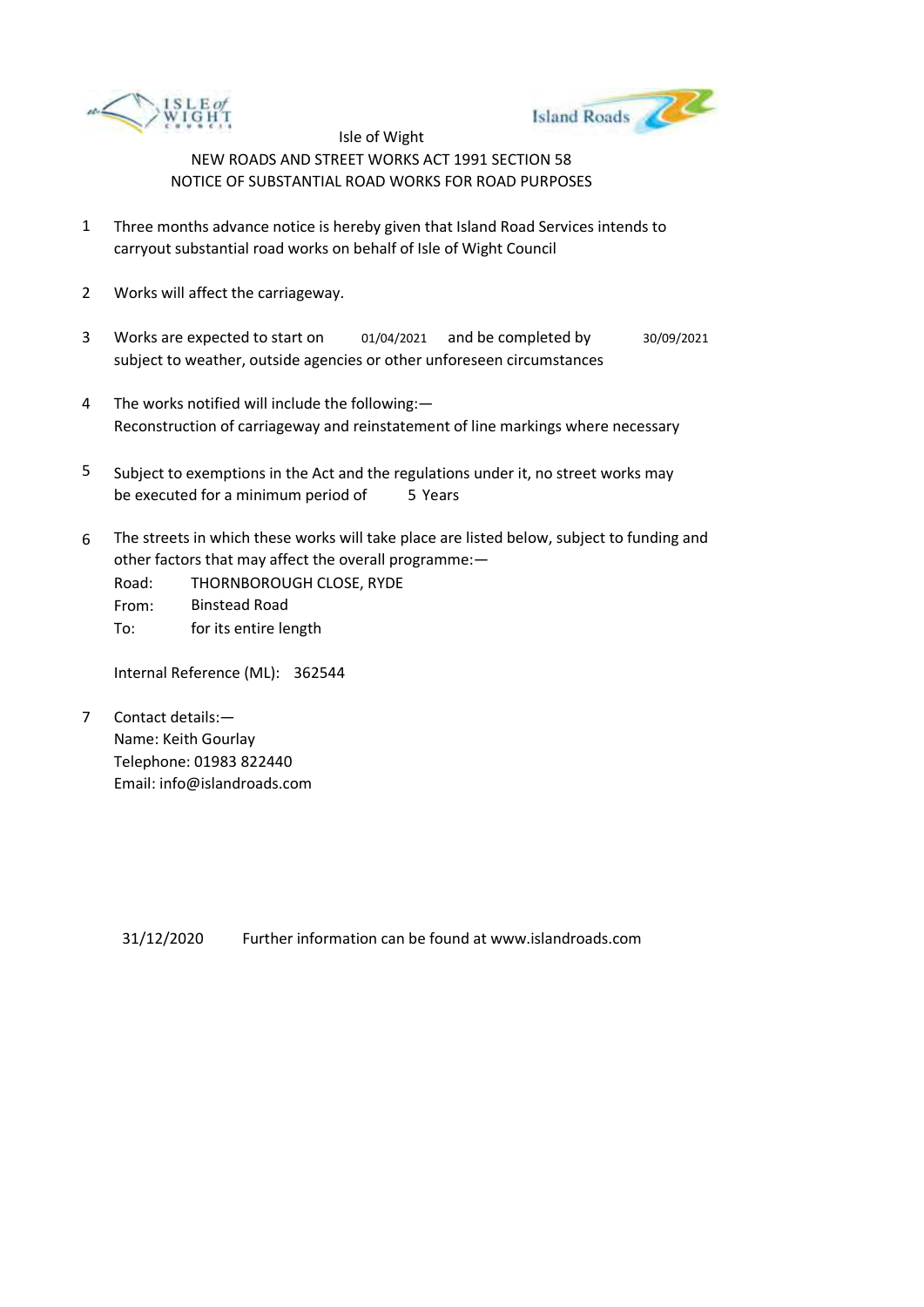



- 1 Three months advance notice is hereby given that Island Road Services intends to carryout substantial road works on behalf of Isle of Wight Council
- 2 Works will affect the carriageway.
- 3 Works are expected to start on subject to weather, outside agencies or other unforeseen circumstances 01/04/2021 and be completed by 30/09/2021
- 4 The works notified will include the following:— Reconstruction of carriageway and reinstatement of line markings where necessary
- 5 be executed for a minimum period of 5 Years Subject to exemptions in the Act and the regulations under it, no street works may
- 6 The streets in which these works will take place are listed below, subject to funding and other factors that may affect the overall programme:—

Road: From: To: QUEENS ROAD, SHANKLIN Palmerston Road Chine Avenue

Internal Reference (ML): 430089/3

7 Contact details:— Name: Keith Gourlay Telephone: 01983 822440 Email: info@islandroads.com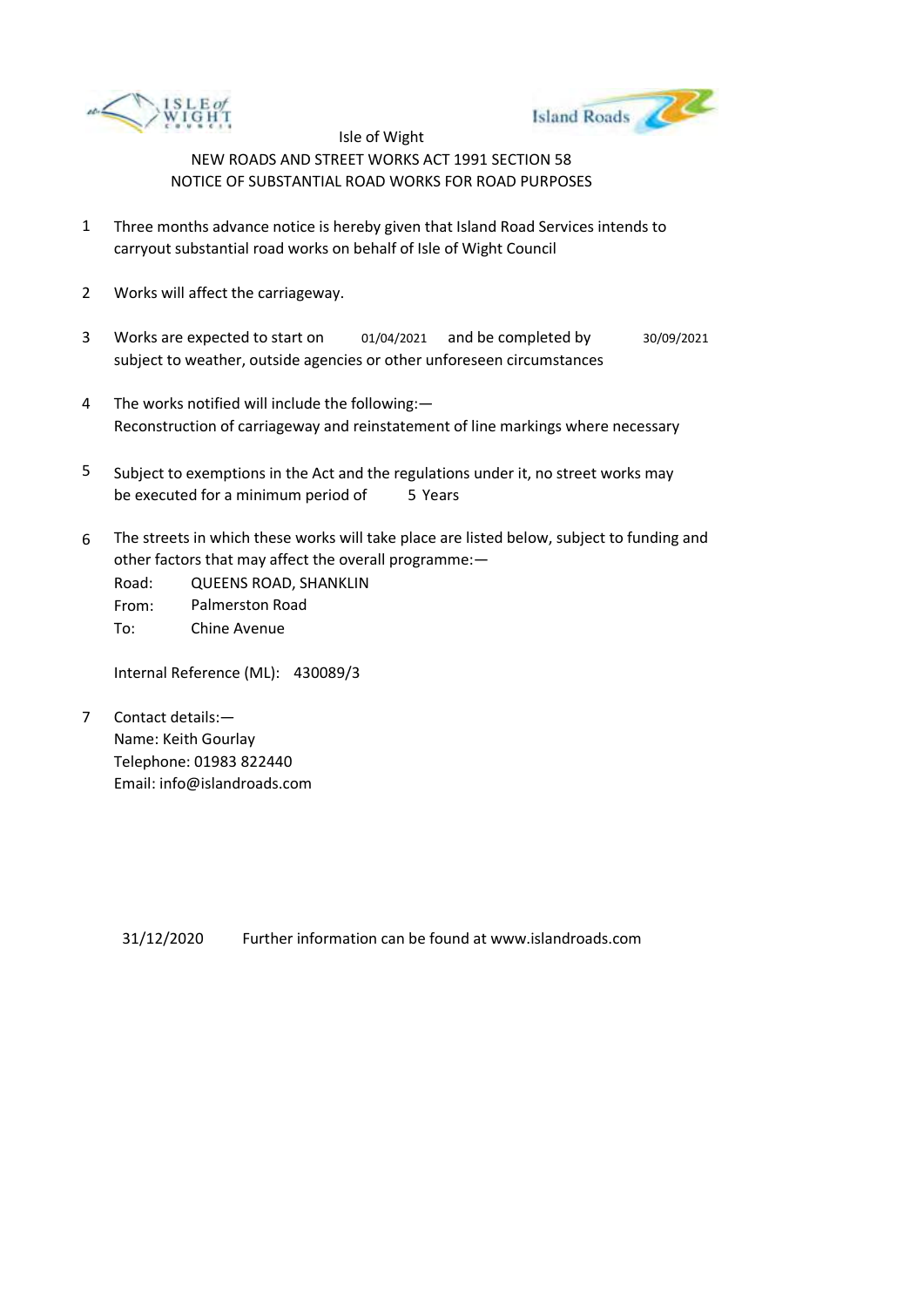



- 1 Three months advance notice is hereby given that Island Road Services intends to carryout substantial road works on behalf of Isle of Wight Council
- 2 Works will affect the carriageway.
- 3 Works are expected to start on subject to weather, outside agencies or other unforeseen circumstances 01/04/2021 and be completed by 30/09/2021
- 4 The works notified will include the following:— Reconstruction of carriageway and reinstatement of line markings where necessary
- 5 be executed for a minimum period of 5 Years Subject to exemptions in the Act and the regulations under it, no street works may
- 6 The streets in which these works will take place are listed below, subject to funding and other factors that may affect the overall programme:—
	- Road: From: HATHERTON ROAD, SHANKLIN Western Road
	- To: for its entire length

Internal Reference (ML): 440209/1

7 Contact details:— Name: Keith Gourlay Telephone: 01983 822440 Email: info@islandroads.com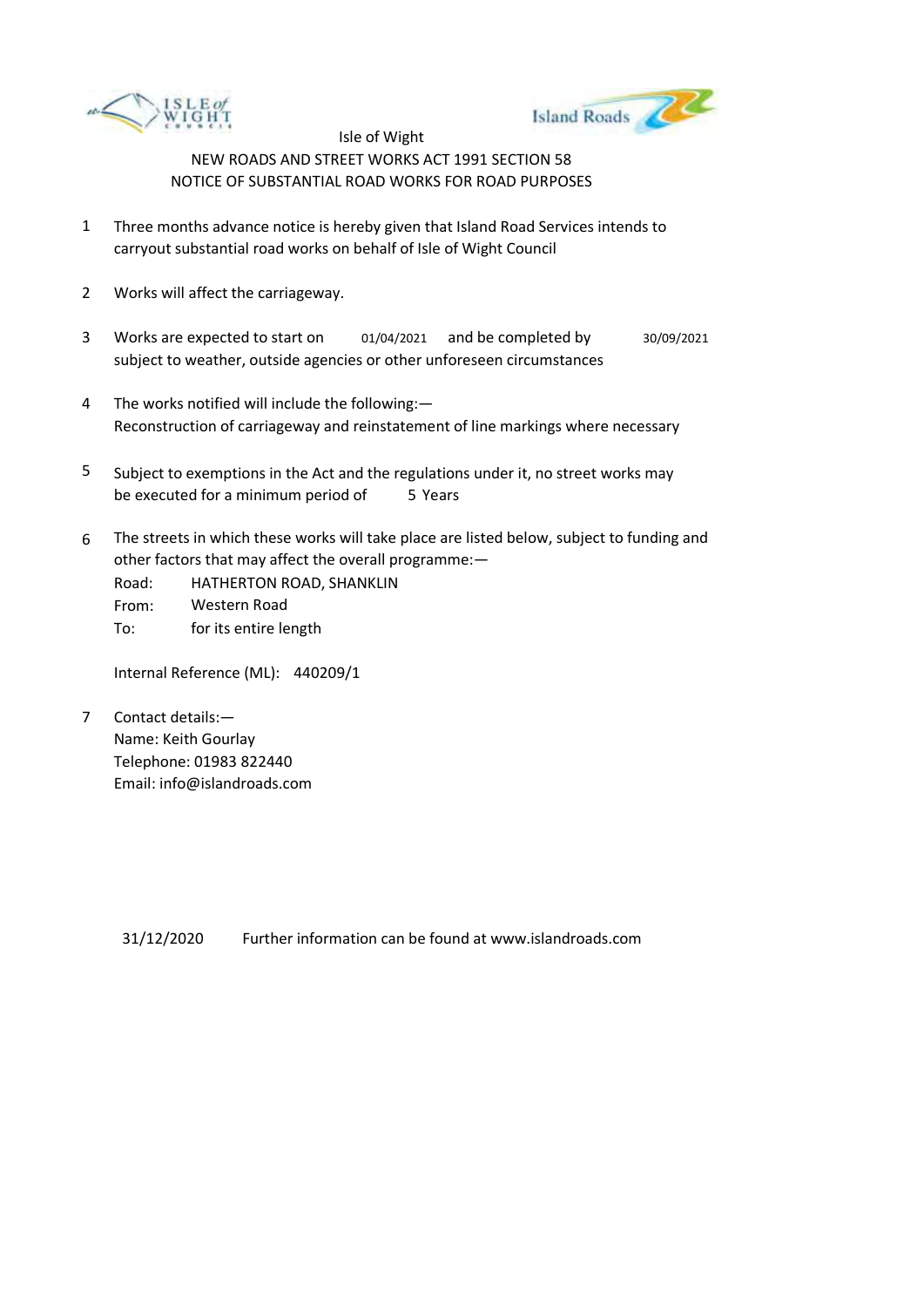



- 1 Three months advance notice is hereby given that Island Road Services intends to carryout substantial road works on behalf of Isle of Wight Council
- 2 Works will affect the carriageway.
- 3 Works are expected to start on subject to weather, outside agencies or other unforeseen circumstances 01/04/2021 and be completed by 30/09/2021
- 4 The works notified will include the following:— Reconstruction of carriageway and reinstatement of line markings where necessary
- 5 be executed for a minimum period of 5 Years Subject to exemptions in the Act and the regulations under it, no street works may
- 6 The streets in which these works will take place are listed below, subject to funding and other factors that may affect the overall programme:—

Road: From: To: ALBERT ROAD, SHANKLIN Garfield Road for its entire length

Internal Reference (ML): 440219/2

7 Contact details:— Name: Keith Gourlay Telephone: 01983 822440 Email: info@islandroads.com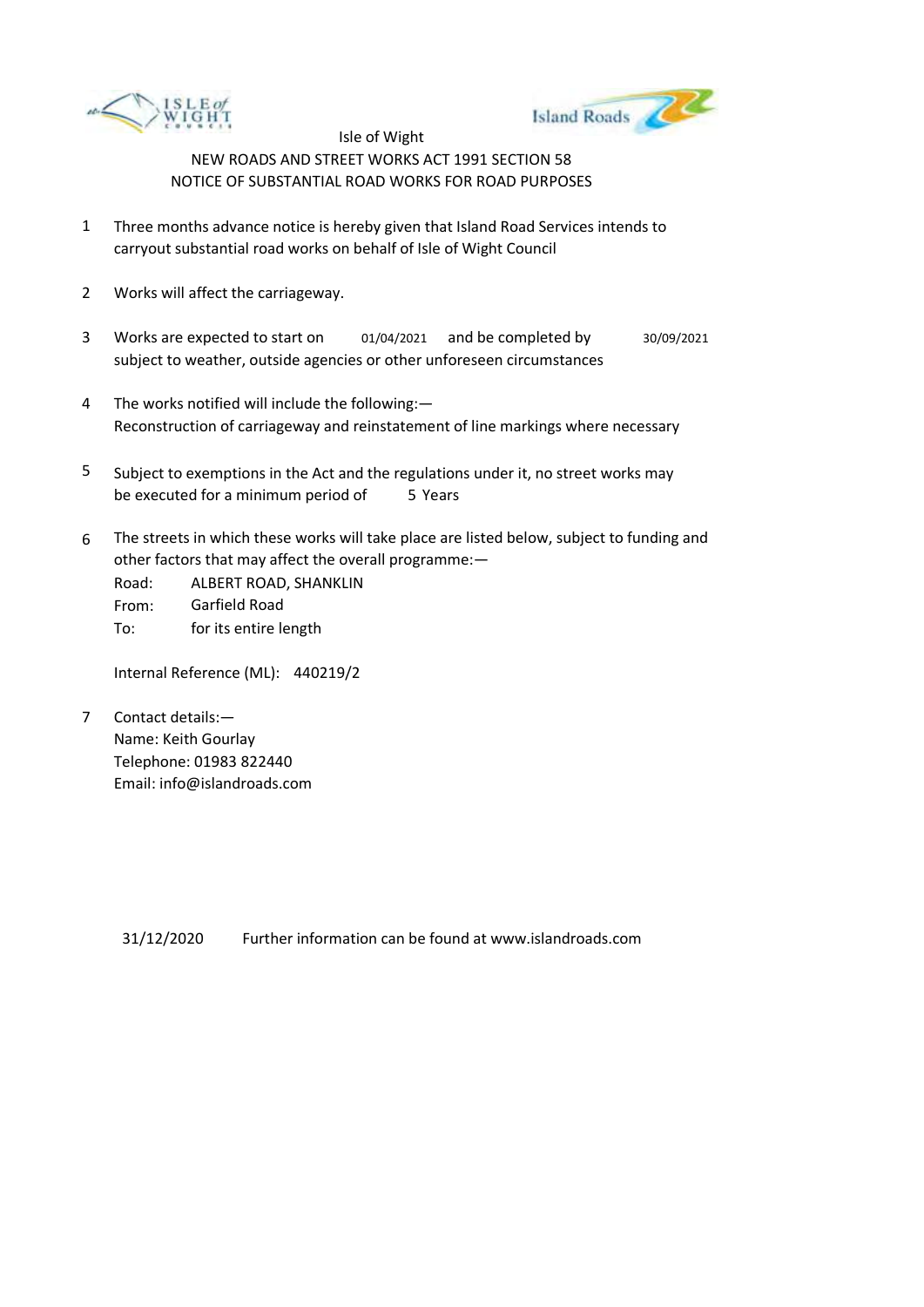



- 1 Three months advance notice is hereby given that Island Road Services intends to carryout substantial road works on behalf of Isle of Wight Council
- 2 Works will affect the carriageway.
- 3 Works are expected to start on subject to weather, outside agencies or other unforeseen circumstances 01/04/2021 and be completed by 30/09/2021
- 4 The works notified will include the following:— Reconstruction of carriageway and reinstatement of line markings where necessary
- 5 be executed for a minimum period of 5 Years Subject to exemptions in the Act and the regulations under it, no street works may
- 6 The streets in which these works will take place are listed below, subject to funding and other factors that may affect the overall programme:—

Road: From: To: WESTHILL ROAD, SHANKLIN Victoria Avenue Westhill Drive

Internal Reference (ML): 440308

7 Contact details:— Name: Keith Gourlay Telephone: 01983 822440 Email: info@islandroads.com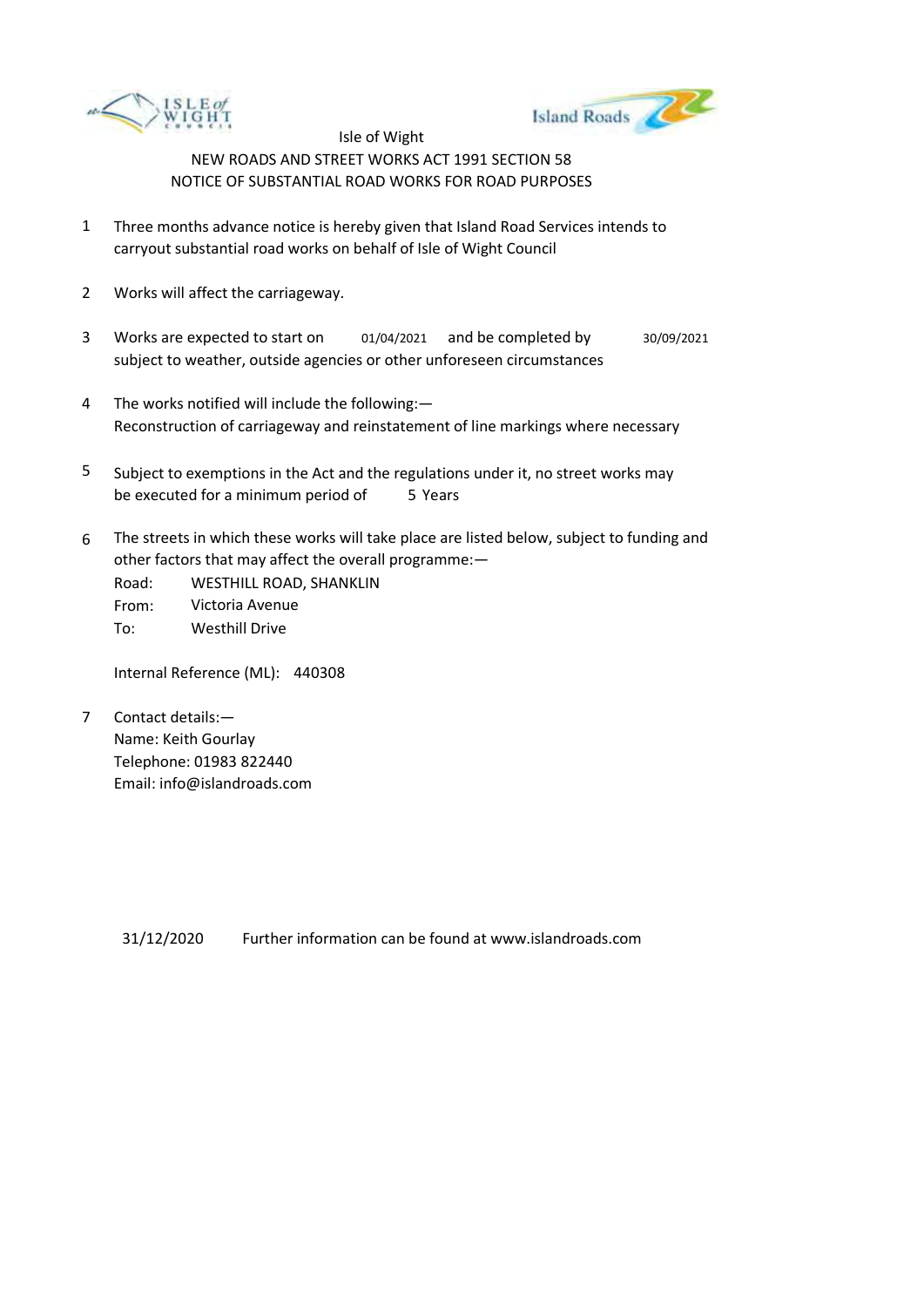



- 1 Three months advance notice is hereby given that Island Road Services intends to carryout substantial road works on behalf of Isle of Wight Council
- 2 Works will affect the carriageway.
- 3 Works are expected to start on subject to weather, outside agencies or other unforeseen circumstances 01/04/2021 and be completed by 30/09/2021
- 4 The works notified will include the following:— Reconstruction of carriageway and reinstatement of line markings where necessary
- 5 be executed for a minimum period of 5 Years Subject to exemptions in the Act and the regulations under it, no street works may
- 6 The streets in which these works will take place are listed below, subject to funding and other factors that may affect the overall programme:—
	- Road: From: To: WESTHILL ROAD, SHANKLIN Westhill Drive 207 metres west of Manor Road

Internal Reference (ML): 440309

7 Contact details:— Name: Keith Gourlay Telephone: 01983 822440 Email: info@islandroads.com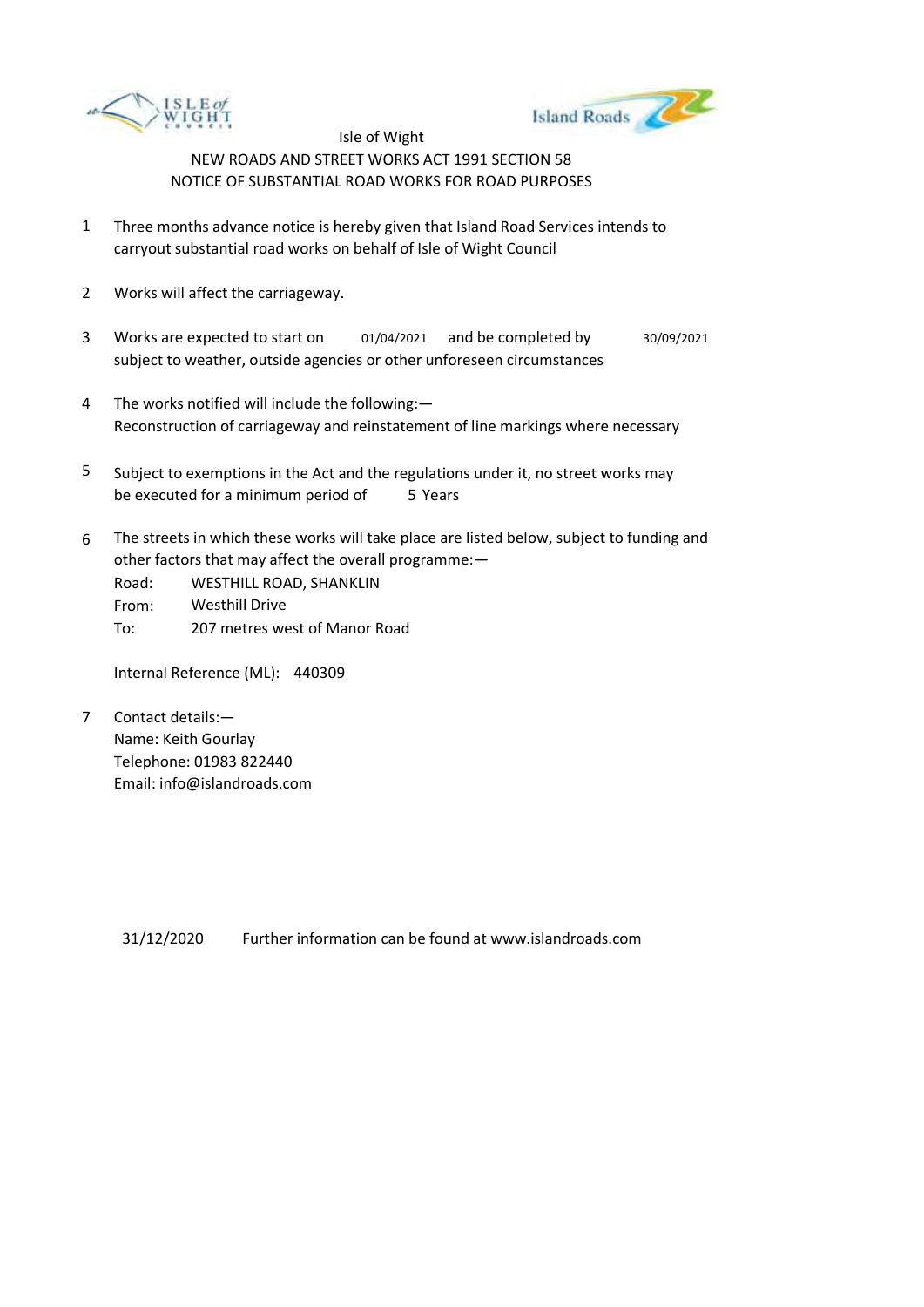



- 1 Three months advance notice is hereby given that Island Road Services intends to carryout substantial road works on behalf of Isle of Wight Council
- 2 Works will affect the carriageway.
- 3 Works are expected to start on subject to weather, outside agencies or other unforeseen circumstances 01/04/2021 and be completed by 30/09/2021
- 4 The works notified will include the following:— Reconstruction of carriageway and reinstatement of line markings where necessary
- 5 be executed for a minimum period of 5 Years Subject to exemptions in the Act and the regulations under it, no street works may
- 6 The streets in which these works will take place are listed below, subject to funding and other factors that may affect the overall programme:—

Road: From: To: WHEELER WAY, SHANKLIN Green Lane 117 metres south-west of Green Lane

Internal Reference (ML): 440311

7 Contact details:— Name: Keith Gourlay Telephone: 01983 822440 Email: info@islandroads.com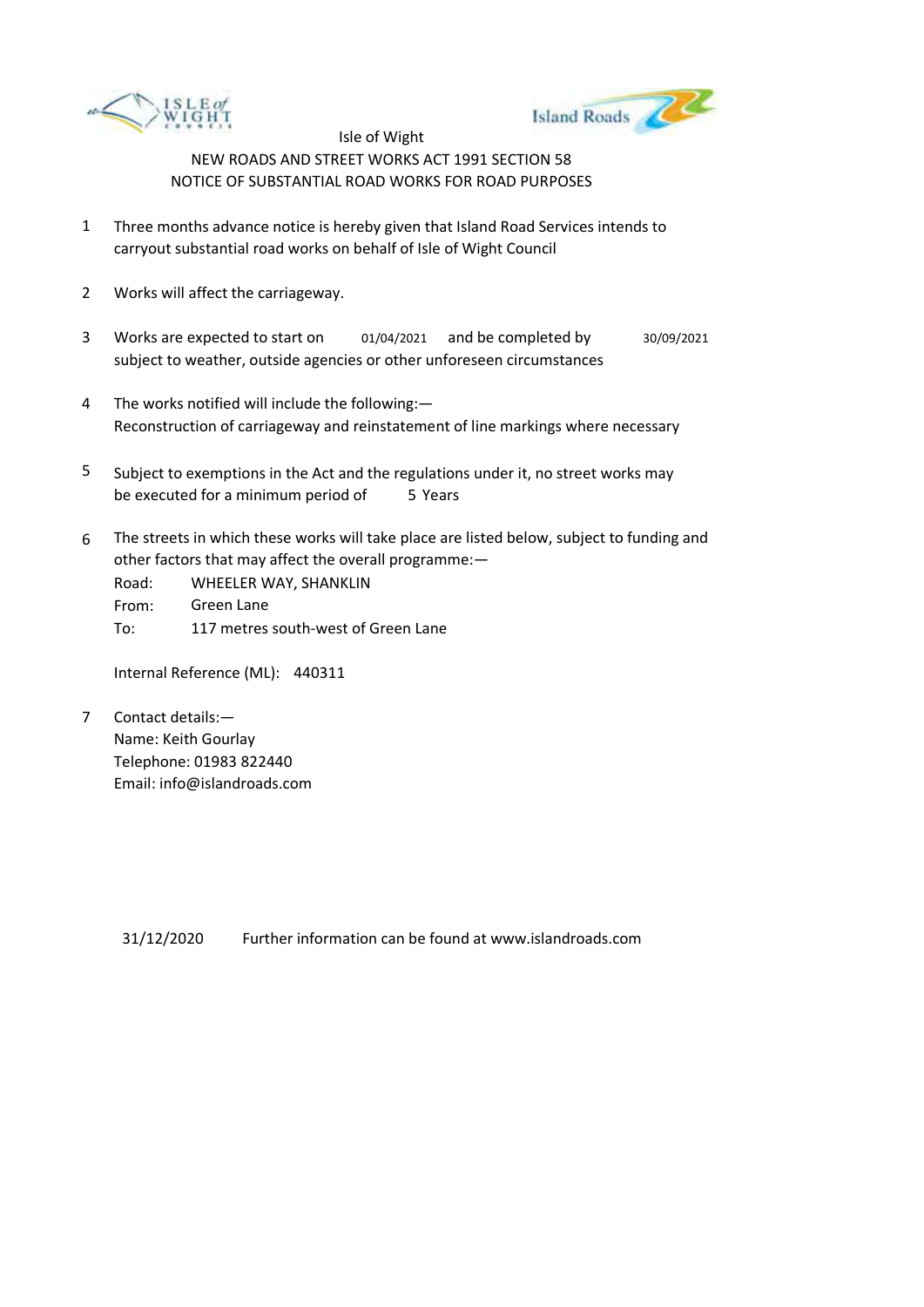



- 1 Three months advance notice is hereby given that Island Road Services intends to carryout substantial road works on behalf of Isle of Wight Council
- 2 Works will affect the carriageway.
- 3 Works are expected to start on subject to weather, outside agencies or other unforeseen circumstances 01/04/2021 and be completed by 30/09/2021
- 4 The works notified will include the following:— Reconstruction of carriageway and reinstatement of line markings where necessary
- 5 be executed for a minimum period of 5 Years Subject to exemptions in the Act and the regulations under it, no street works may
- 6 The streets in which these works will take place are listed below, subject to funding and other factors that may affect the overall programme:—
	- Road: From: To: NUNWELL STREET, SANDOWN Melville Street for its entire length

Internal Reference (ML): 440359

7 Contact details:— Name: Keith Gourlay Telephone: 01983 822440 Email: info@islandroads.com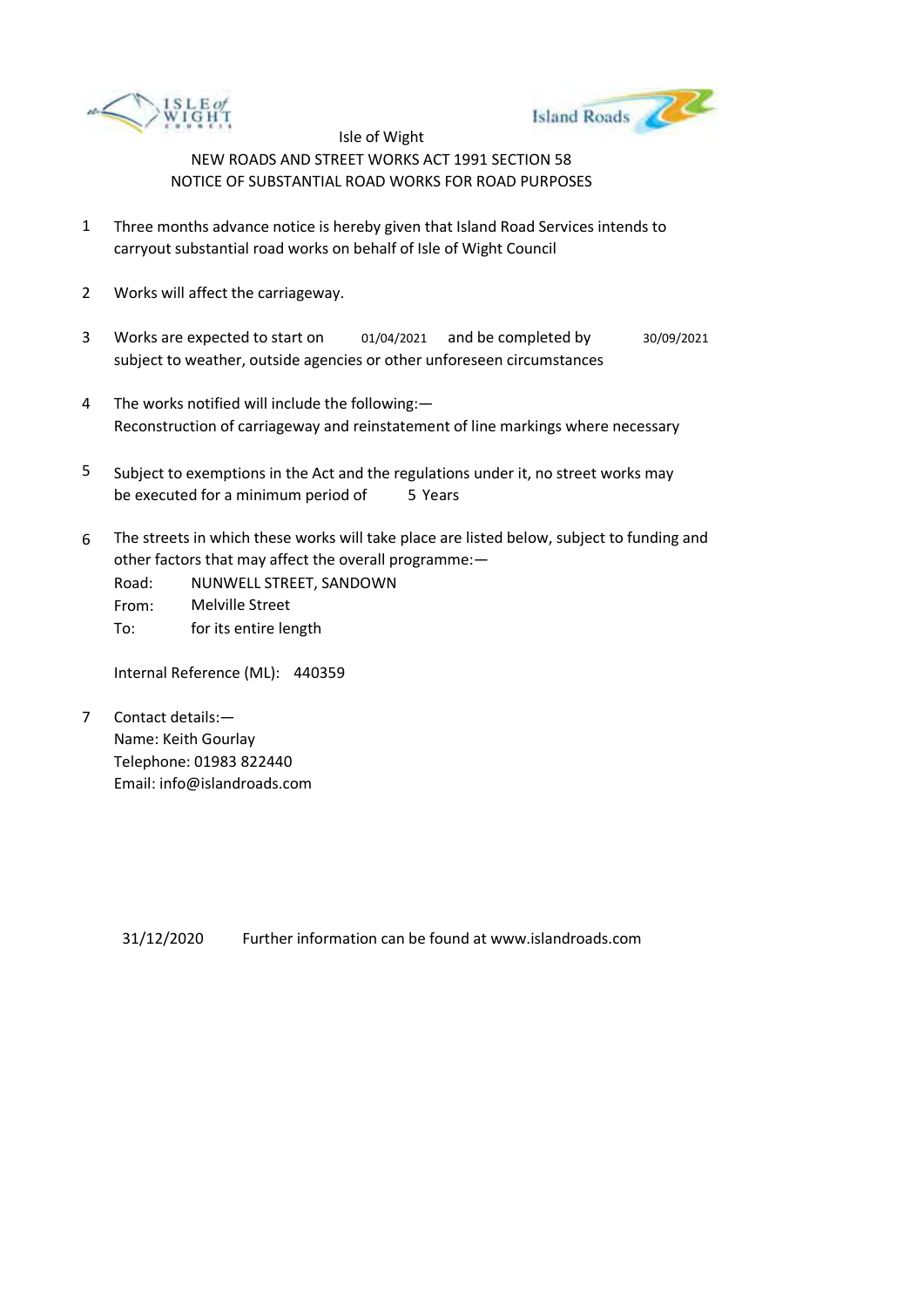



- 1 Three months advance notice is hereby given that Island Road Services intends to carryout substantial road works on behalf of Isle of Wight Council
- 2 Works will affect the carriageway.
- 3 Works are expected to start on subject to weather, outside agencies or other unforeseen circumstances 01/04/2021 and be completed by 30/09/2021
- 4 The works notified will include the following:— Reconstruction of carriageway and reinstatement of line markings where necessary
- 5 be executed for a minimum period of 5 Years Subject to exemptions in the Act and the regulations under it, no street works may
- 6 The streets in which these works will take place are listed below, subject to funding and other factors that may affect the overall programme:—
	- Road: From: To: PARSONAGE ROAD, SANDOWN Broadway for its entire length

Internal Reference (ML): 440362/1

7 Contact details:— Name: Keith Gourlay Telephone: 01983 822440 Email: info@islandroads.com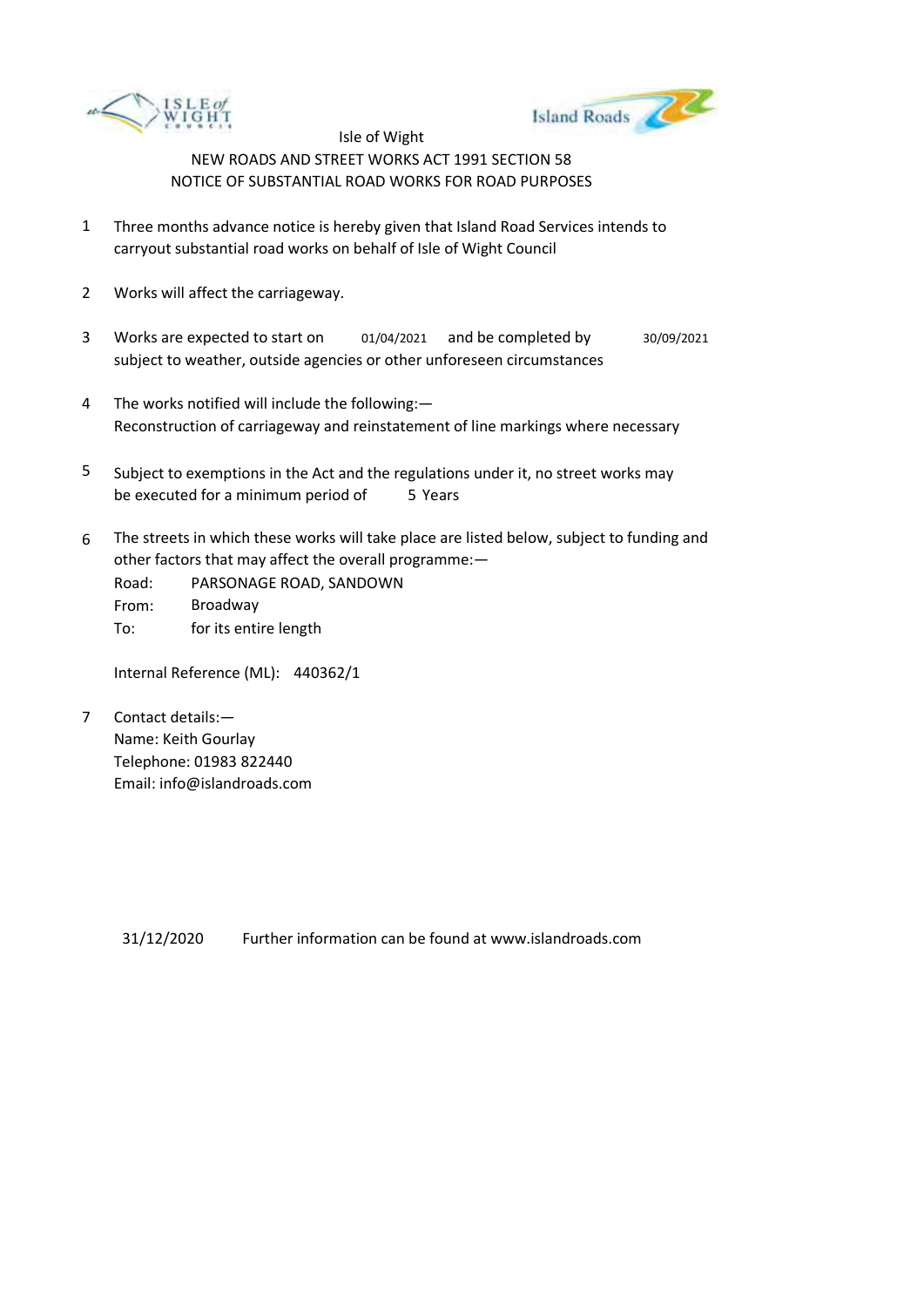



- 1 Three months advance notice is hereby given that Island Road Services intends to carryout substantial road works on behalf of Isle of Wight Council
- 2 Works will affect the carriageway.
- 3 Works are expected to start on subject to weather, outside agencies or other unforeseen circumstances 01/04/2021 and be completed by 30/09/2021
- 4 The works notified will include the following:— Reconstruction of carriageway and reinstatement of line markings where necessary
- 5 be executed for a minimum period of 5 Years Subject to exemptions in the Act and the regulations under it, no street works may
- 6 The streets in which these works will take place are listed below, subject to funding and other factors that may affect the overall programme:—
	- Road: From: To: ST JOHNS CRESCENT, SANDOWN Carter Street for its entire length

Internal Reference (ML): 440371

7 Contact details:— Name: Keith Gourlay Telephone: 01983 822440 Email: info@islandroads.com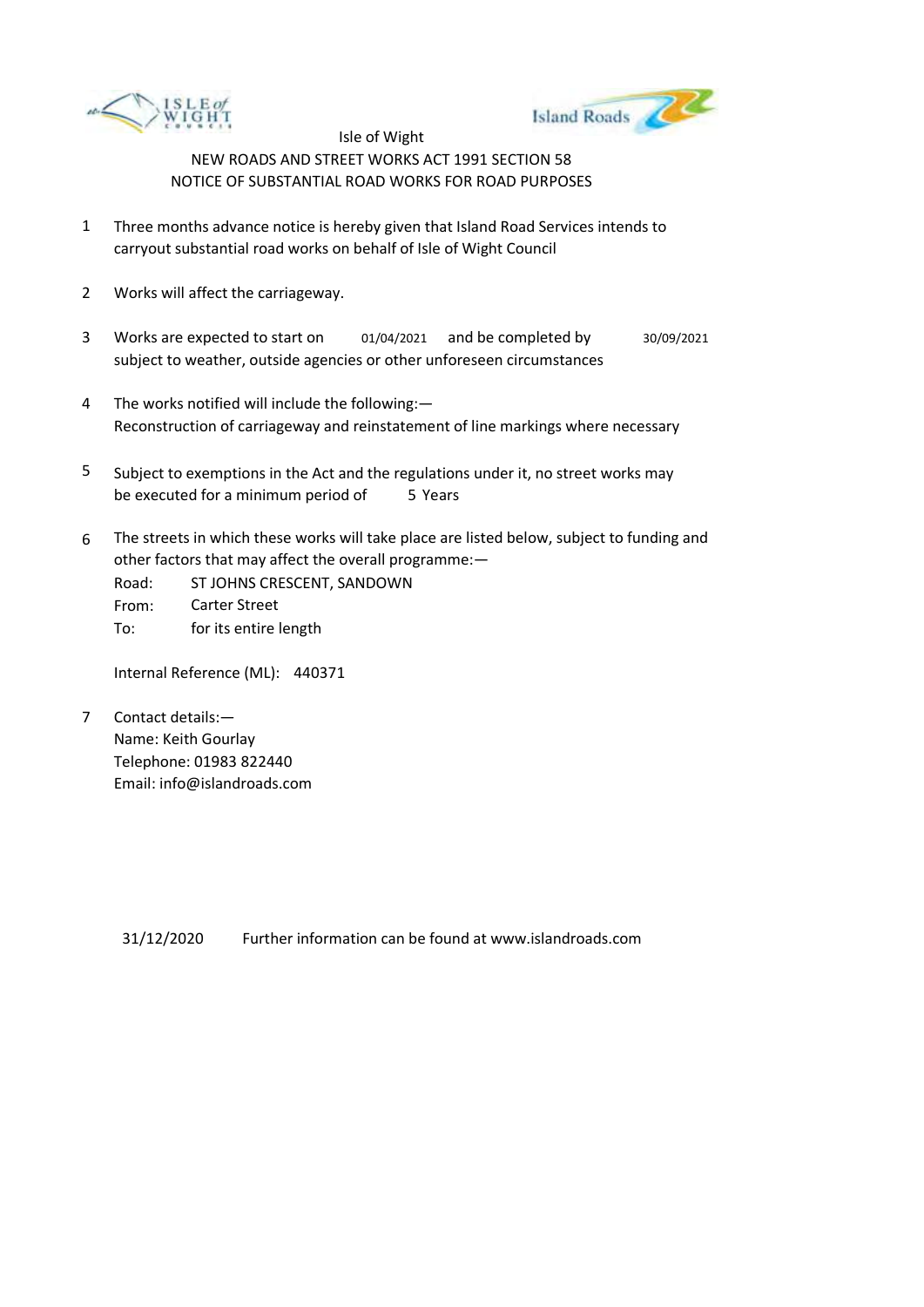



- 1 Three months advance notice is hereby given that Island Road Services intends to carryout substantial road works on behalf of Isle of Wight Council
- 2 Works will affect the carriageway.
- 3 Works are expected to start on subject to weather, outside agencies or other unforeseen circumstances 01/04/2021 and be completed by 30/09/2021
- 4 The works notified will include the following:— Reconstruction of carriageway and reinstatement of line markings where necessary
- 5 be executed for a minimum period of 5 Years Subject to exemptions in the Act and the regulations under it, no street works may
- 6 The streets in which these works will take place are listed below, subject to funding and other factors that may affect the overall programme:—
	- Road: From: To: STATION LANE, SANDOWN Broadway for its entire length

Internal Reference (ML): 440375/1

7 Contact details:— Name: Keith Gourlay Telephone: 01983 822440 Email: info@islandroads.com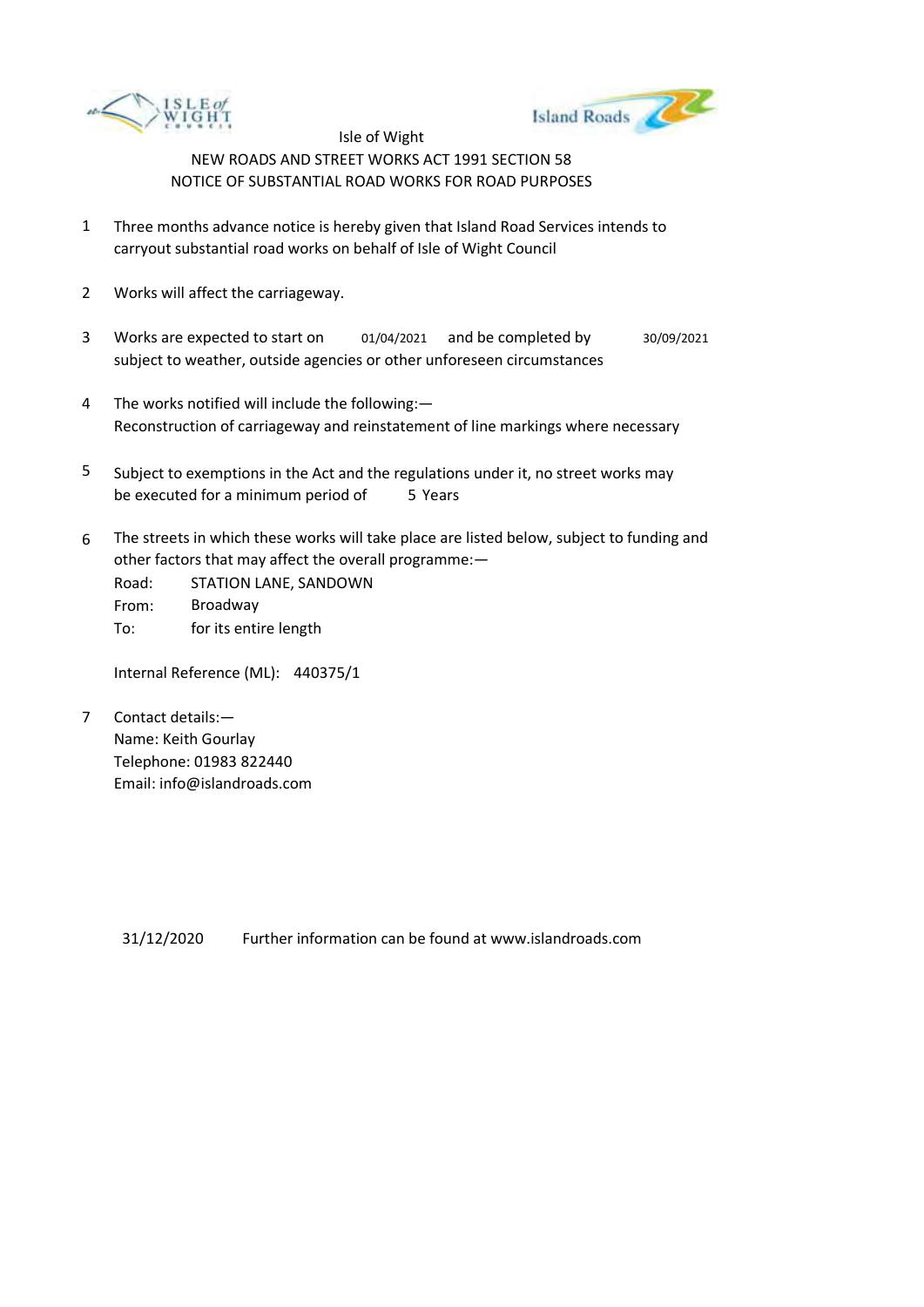



- 1 Three months advance notice is hereby given that Island Road Services intends to carryout substantial road works on behalf of Isle of Wight Council
- 2 Works will affect the carriageway.
- 3 Works are expected to start on subject to weather, outside agencies or other unforeseen circumstances 01/04/2021 and be completed by 30/09/2021
- 4 The works notified will include the following:— Reconstruction of carriageway and reinstatement of line markings where necessary
- 5 be executed for a minimum period of 5 Years Subject to exemptions in the Act and the regulations under it, no street works may
- 6 The streets in which these works will take place are listed below, subject to funding and other factors that may affect the overall programme:—

Road: From: To: CHERRY SIDE, LAKE West Avenue for its entire length

Internal Reference (ML): 440389/1

7 Contact details:— Name: Keith Gourlay Telephone: 01983 822440 Email: info@islandroads.com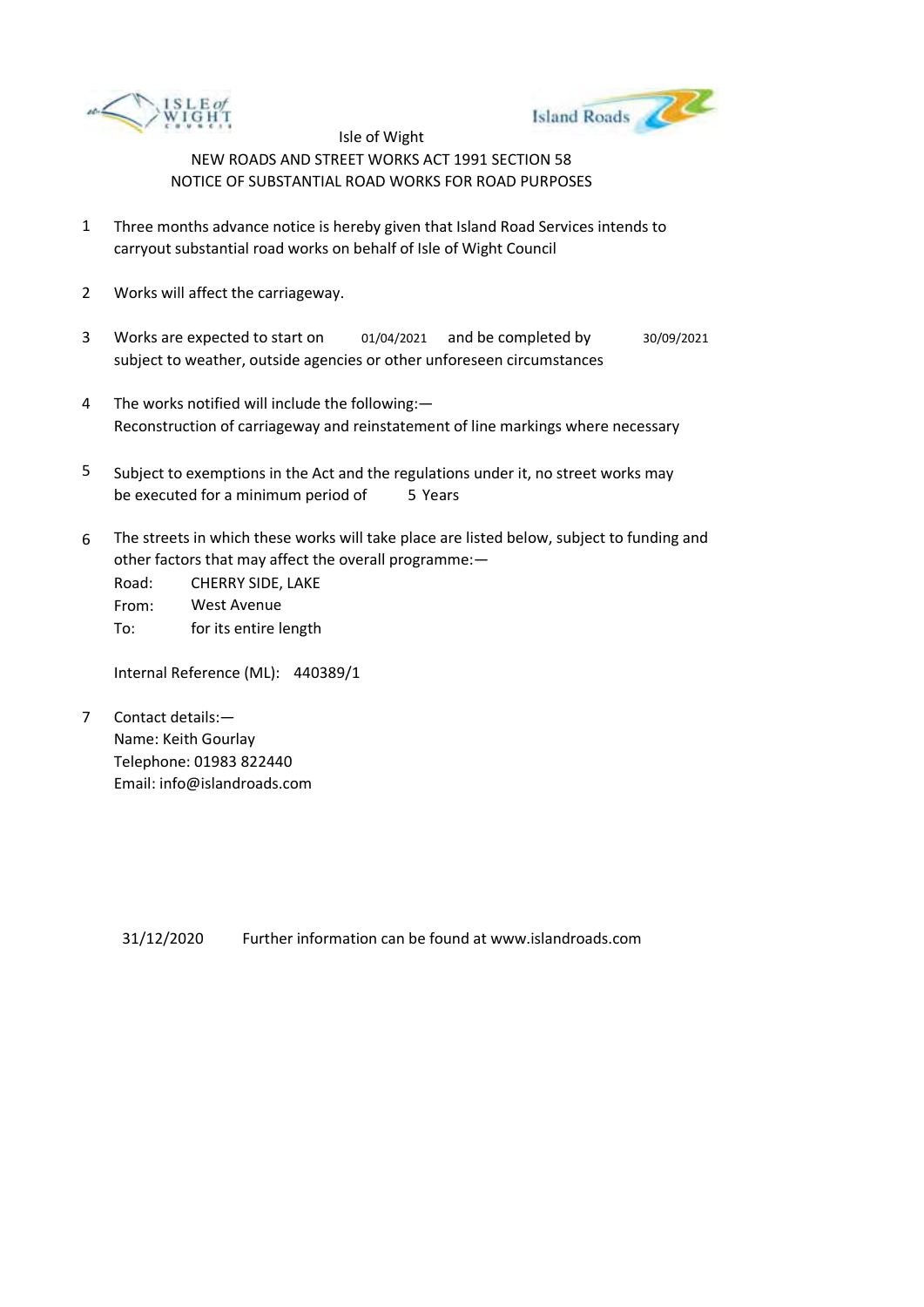



- 1 Three months advance notice is hereby given that Island Road Services intends to carryout substantial road works on behalf of Isle of Wight Council
- 2 Works will affect the carriageway.
- 3 Works are expected to start on subject to weather, outside agencies or other unforeseen circumstances 01/04/2021 and be completed by 30/09/2021
- 4 The works notified will include the following:— Reconstruction of carriageway and reinstatement of line markings where necessary
- 5 be executed for a minimum period of 5 Years Subject to exemptions in the Act and the regulations under it, no street works may
- 6 The streets in which these works will take place are listed below, subject to funding and other factors that may affect the overall programme:—

Road: From: To: WEST AVENUE, LAKE Lamorby Road for its entire length

Internal Reference (ML): 440389/2

7 Contact details:— Name: Keith Gourlay Telephone: 01983 822440 Email: info@islandroads.com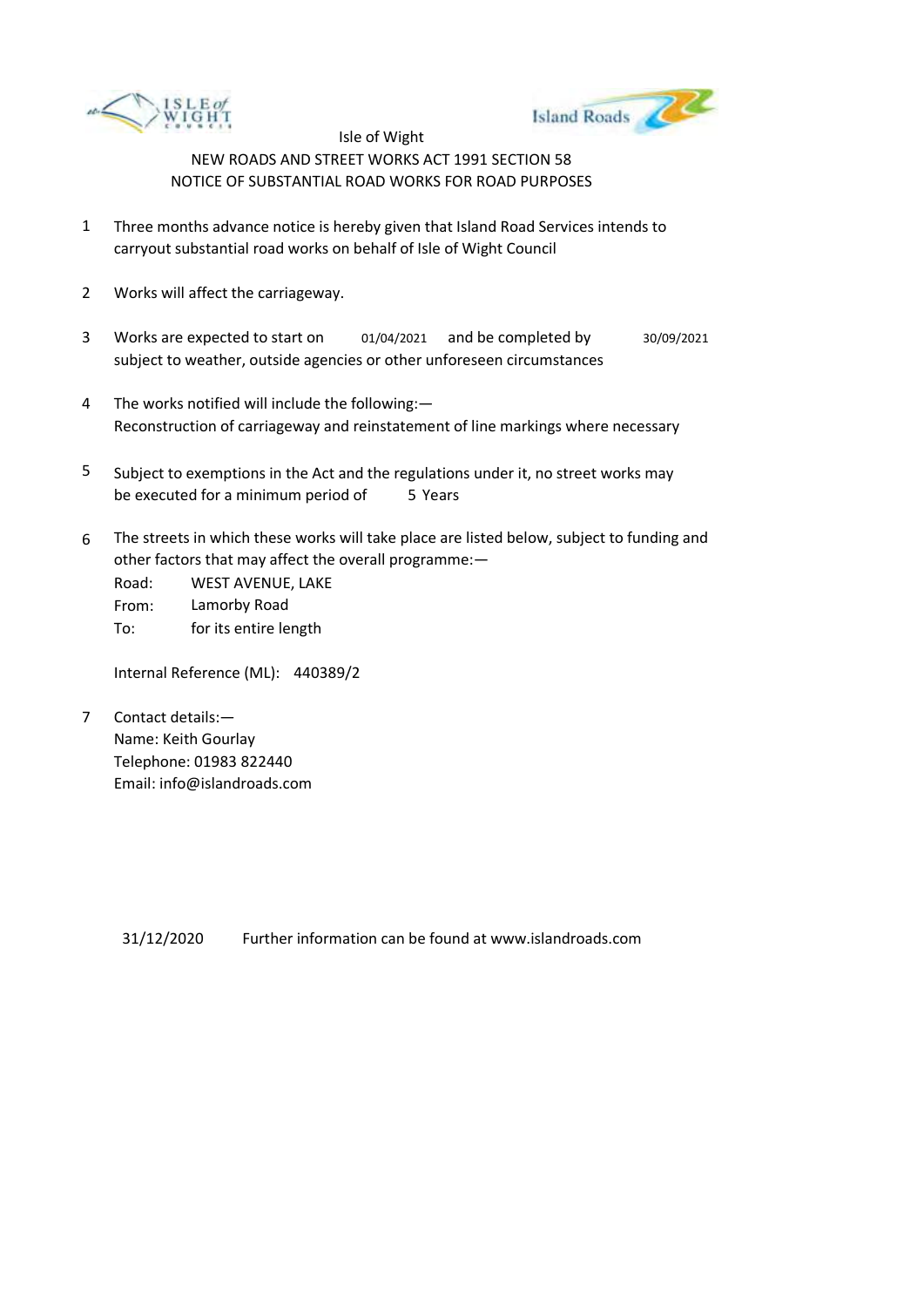



- 1 Three months advance notice is hereby given that Island Road Services intends to carryout substantial road works on behalf of Isle of Wight Council
- 2 Works will affect the carriageway.
- 3 Works are expected to start on subject to weather, outside agencies or other unforeseen circumstances 01/04/2021 and be completed by 30/09/2021
- 4 The works notified will include the following:— Reconstruction of carriageway and reinstatement of line markings where necessary
- 5 be executed for a minimum period of 5 Years Subject to exemptions in the Act and the regulations under it, no street works may
- 6 The streets in which these works will take place are listed below, subject to funding and other factors that may affect the overall programme:—

Road: From: To: CLIFF WAY, LAKE (INC SPUR ROAD) Araluen Way Ranalagh Road

Internal Reference (ML): 440391/2

7 Contact details:— Name: Keith Gourlay Telephone: 01983 822440 Email: info@islandroads.com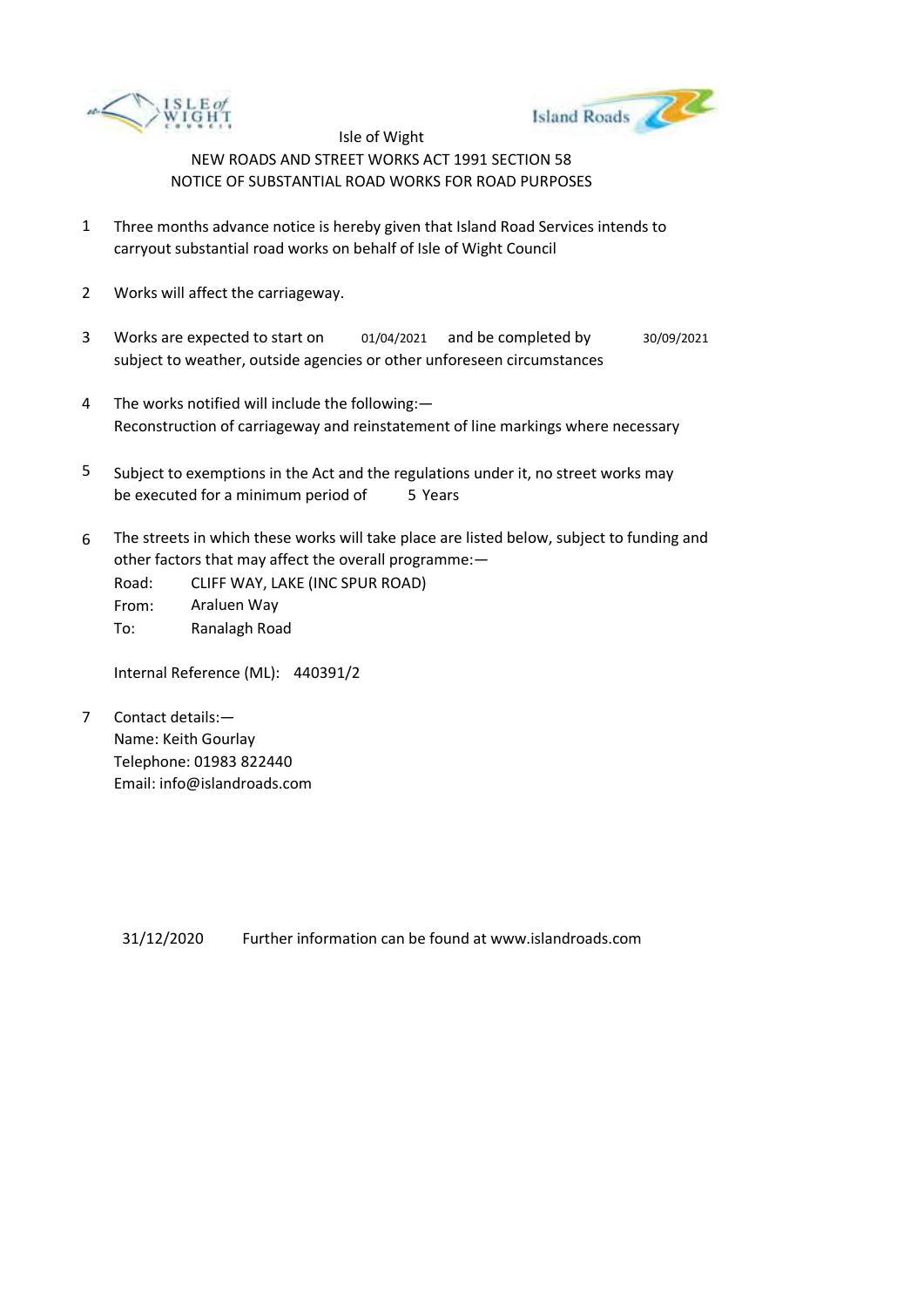



- 1 Three months advance notice is hereby given that Island Road Services intends to carryout substantial road works on behalf of Isle of Wight Council
- 2 Works will affect the carriageway.
- 3 Works are expected to start on subject to weather, outside agencies or other unforeseen circumstances 01/04/2021 and be completed by 30/09/2021
- 4 The works notified will include the following:— Reconstruction of carriageway and reinstatement of line markings where necessary
- 5 be executed for a minimum period of 5 Years Subject to exemptions in the Act and the regulations under it, no street works may
- 6 The streets in which these works will take place are listed below, subject to funding and other factors that may affect the overall programme:—

Road: From: To: LAKE GREEN ROAD, LAKE Sandown Road Lake Common Road

Internal Reference (ML): 440403

7 Contact details:— Name: Keith Gourlay Telephone: 01983 822440 Email: info@islandroads.com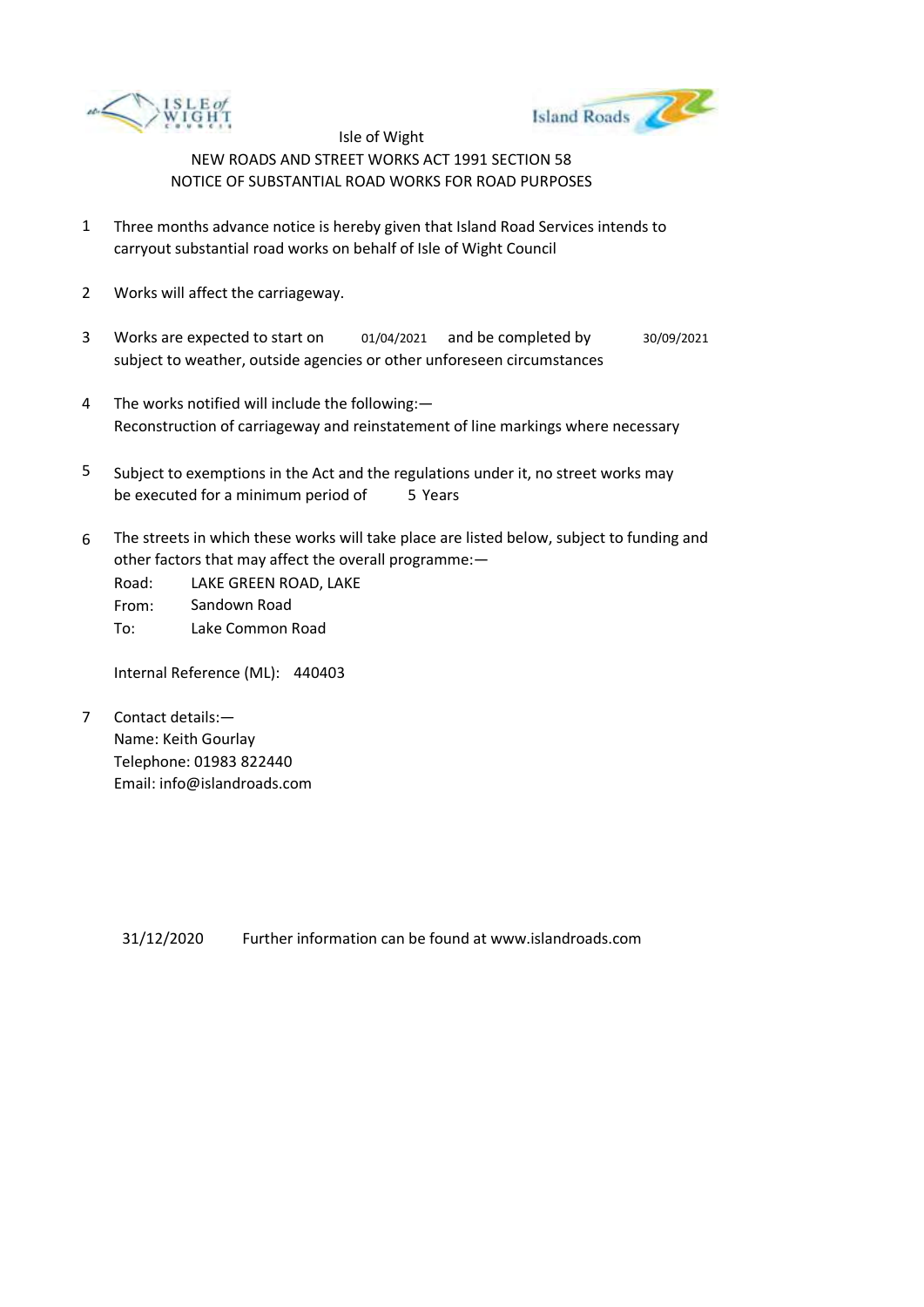



- 1 Three months advance notice is hereby given that Island Road Services intends to carryout substantial road works on behalf of Isle of Wight Council
- 2 Works will affect the carriageway.
- 3 Works are expected to start on subject to weather, outside agencies or other unforeseen circumstances 01/04/2021 and be completed by 30/09/2021
- 4 The works notified will include the following:— Reconstruction of carriageway and reinstatement of line markings where necessary
- 5 be executed for a minimum period of 5 Years Subject to exemptions in the Act and the regulations under it, no street works may
- 6 The streets in which these works will take place are listed below, subject to funding and other factors that may affect the overall programme:—

| Road: | MEDEWAY, LAKE                           |
|-------|-----------------------------------------|
| From: | The Fairway                             |
| To:   | to a point 289 metres northwest thereof |

Internal Reference (ML): 440409

7 Contact details:— Name: Keith Gourlay Telephone: 01983 822440 Email: info@islandroads.com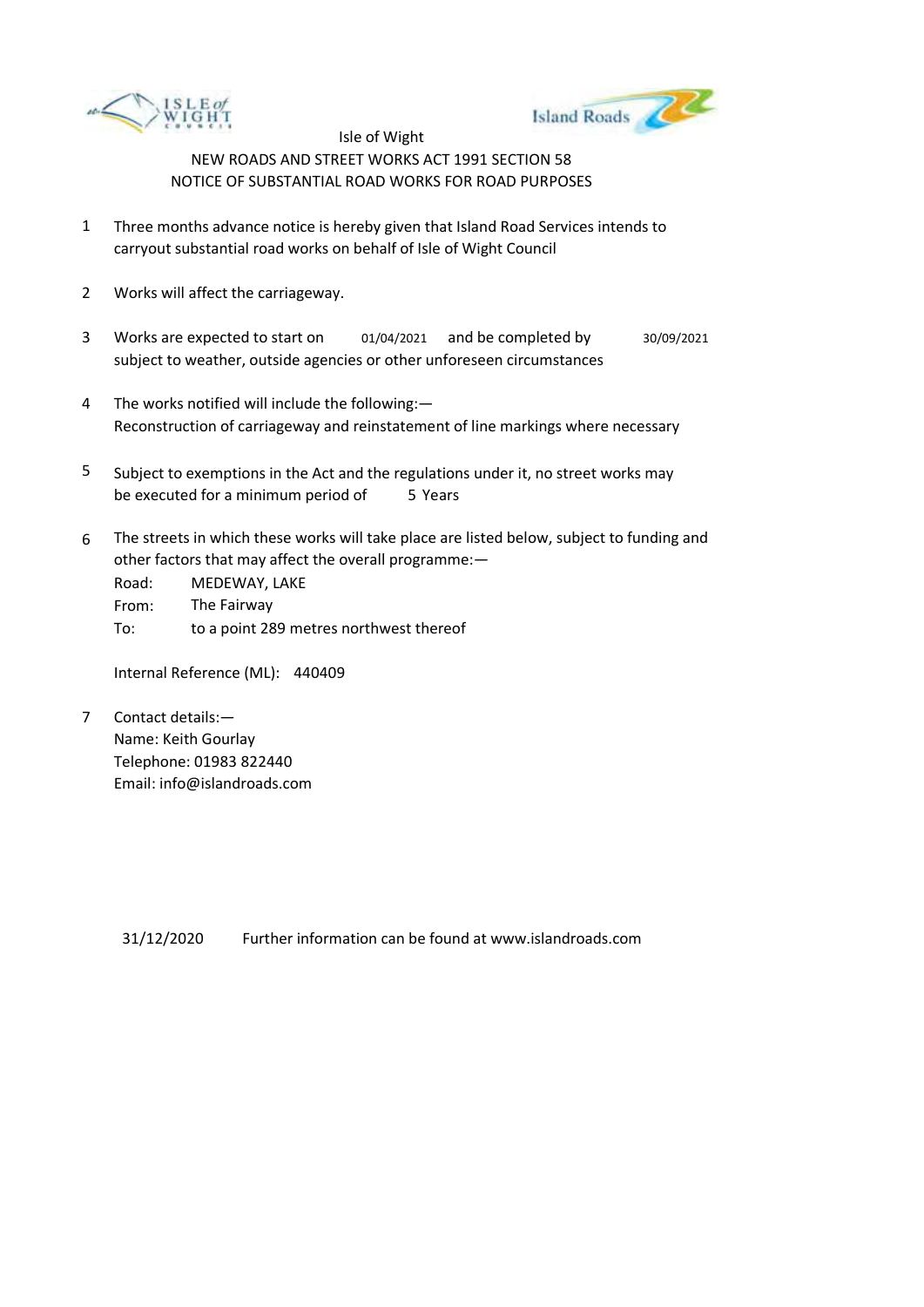



- 1 Three months advance notice is hereby given that Island Road Services intends to carryout substantial road works on behalf of Isle of Wight Council
- 2 Works will affect the carriageway.
- 3 Works are expected to start on subject to weather, outside agencies or other unforeseen circumstances 01/04/2021 and be completed by 30/09/2021
- 4 The works notified will include the following:— Reconstruction of carriageway and reinstatement of line markings where necessary
- 5 be executed for a minimum period of 5 Years Subject to exemptions in the Act and the regulations under it, no street works may
- 6 The streets in which these works will take place are listed below, subject to funding and other factors that may affect the overall programme:—

Road: From: To: RANELAGH ROAD, LAKE Lake Hill for its entire length

Internal Reference (ML): 440419/2

7 Contact details:— Name: Keith Gourlay Telephone: 01983 822440 Email: info@islandroads.com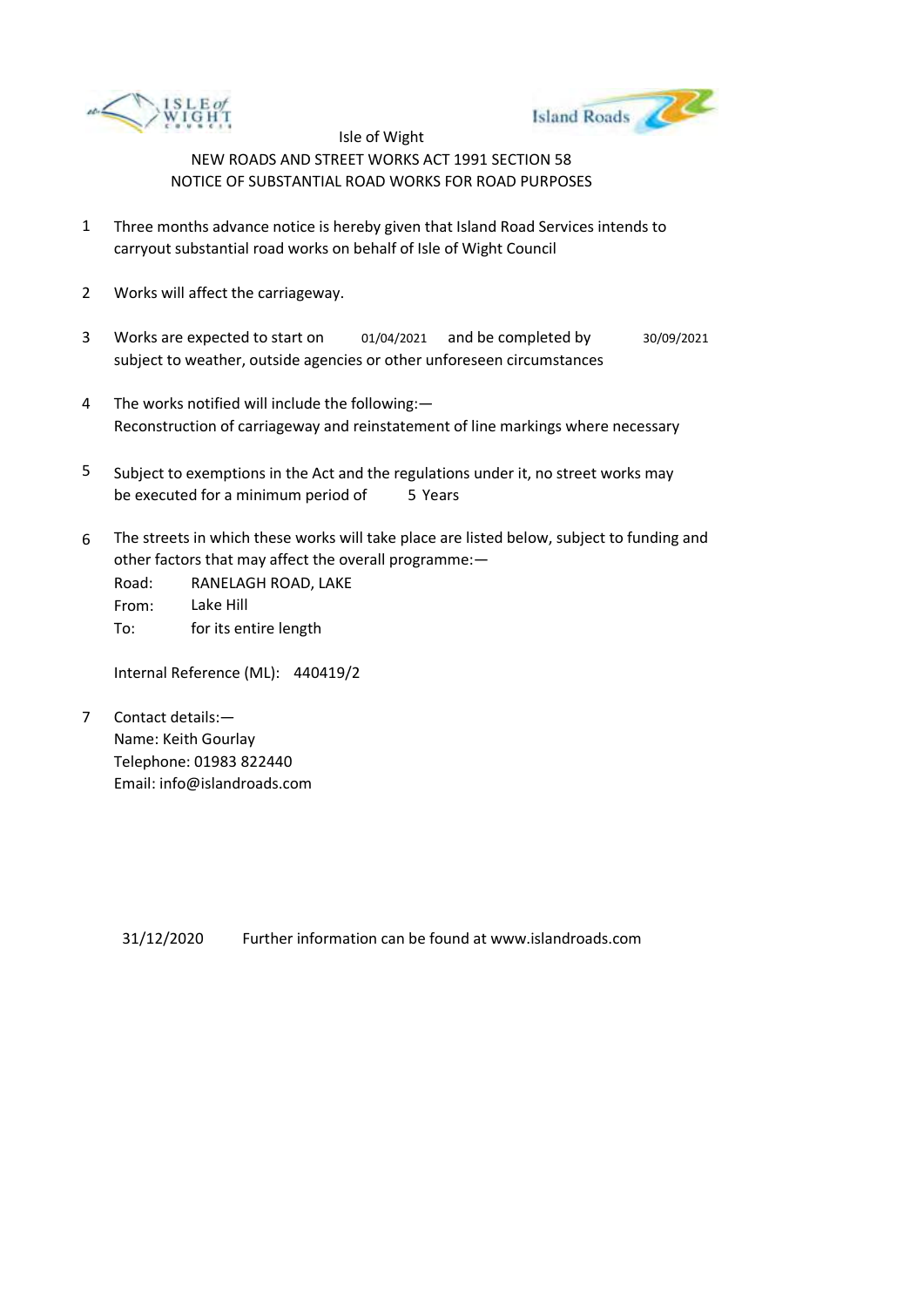



- 1 Three months advance notice is hereby given that Island Road Services intends to carryout substantial road works on behalf of Isle of Wight Council
- 2 Works will affect the carriageway.
- 3 Works are expected to start on subject to weather, outside agencies or other unforeseen circumstances 01/04/2021 and be completed by 30/09/2021
- 4 The works notified will include the following:— Reconstruction of carriageway and reinstatement of line markings where necessary
- 5 be executed for a minimum period of 5 Years Subject to exemptions in the Act and the regulations under it, no street works may
- 6 The streets in which these works will take place are listed below, subject to funding and other factors that may affect the overall programme:—
	- Road: From: To: EAST MOUNT ROAD, SHANKLIN Clarendon Road for its entire length

Internal Reference (ML): 441245

7 Contact details:— Name: Keith Gourlay Telephone: 01983 822440 Email: info@islandroads.com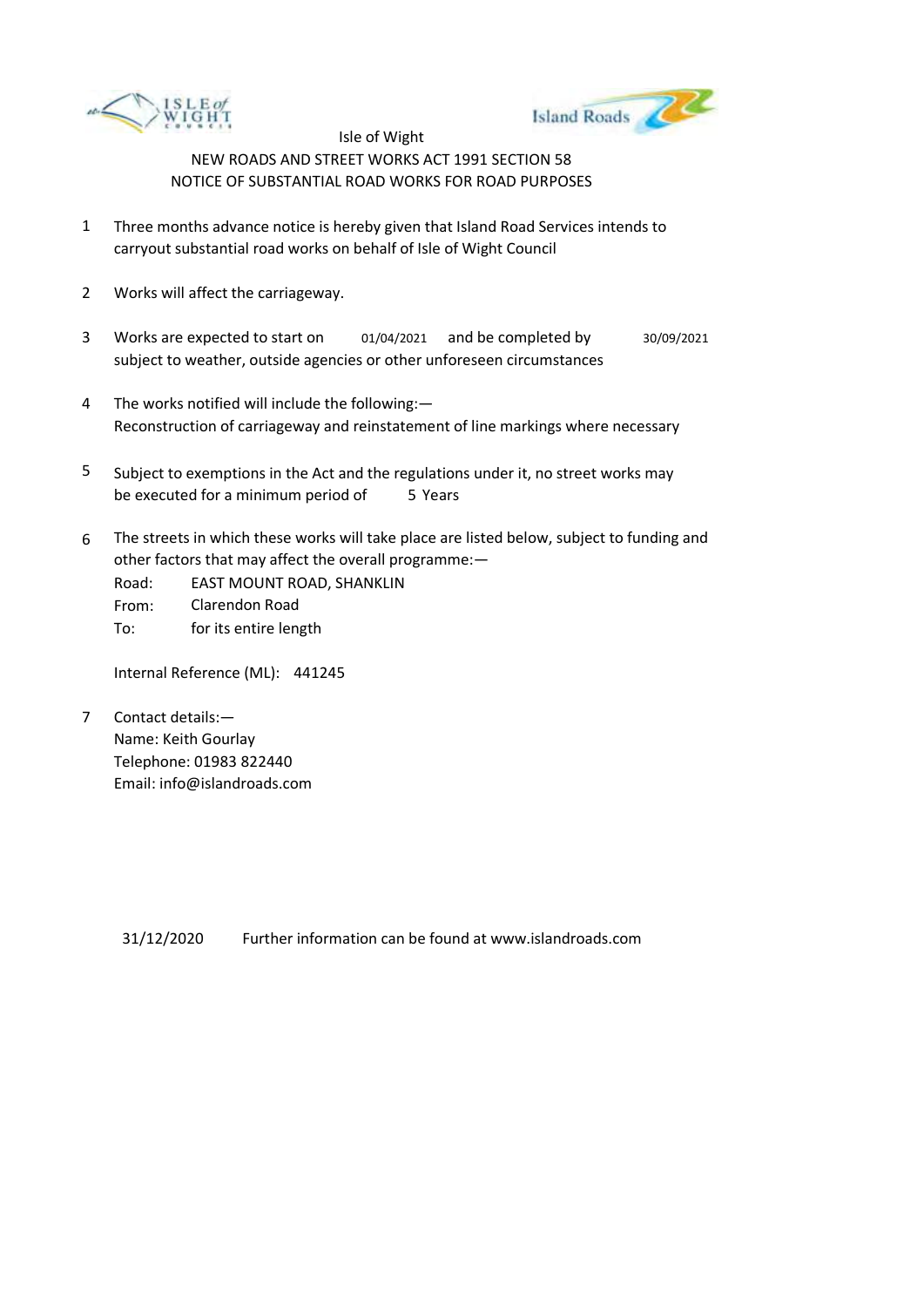



- 1 Three months advance notice is hereby given that Island Road Services intends to carryout substantial road works on behalf of Isle of Wight Council
- 2 Works will affect the carriageway.
- 3 Works are expected to start on subject to weather, outside agencies or other unforeseen circumstances 01/04/2021 and be completed by 30/09/2021
- 4 The works notified will include the following:— Reconstruction of carriageway and reinstatement of line markings where necessary
- 5 be executed for a minimum period of 5 Years Subject to exemptions in the Act and the regulations under it, no street works may
- 6 The streets in which these works will take place are listed below, subject to funding and other factors that may affect the overall programme:—

Road: From: To: WHEELER WAY, SHANKLIN Green Lane 79 metres south-east of Green Lane

Internal Reference (ML): 441311

7 Contact details:— Name: Keith Gourlay Telephone: 01983 822440 Email: info@islandroads.com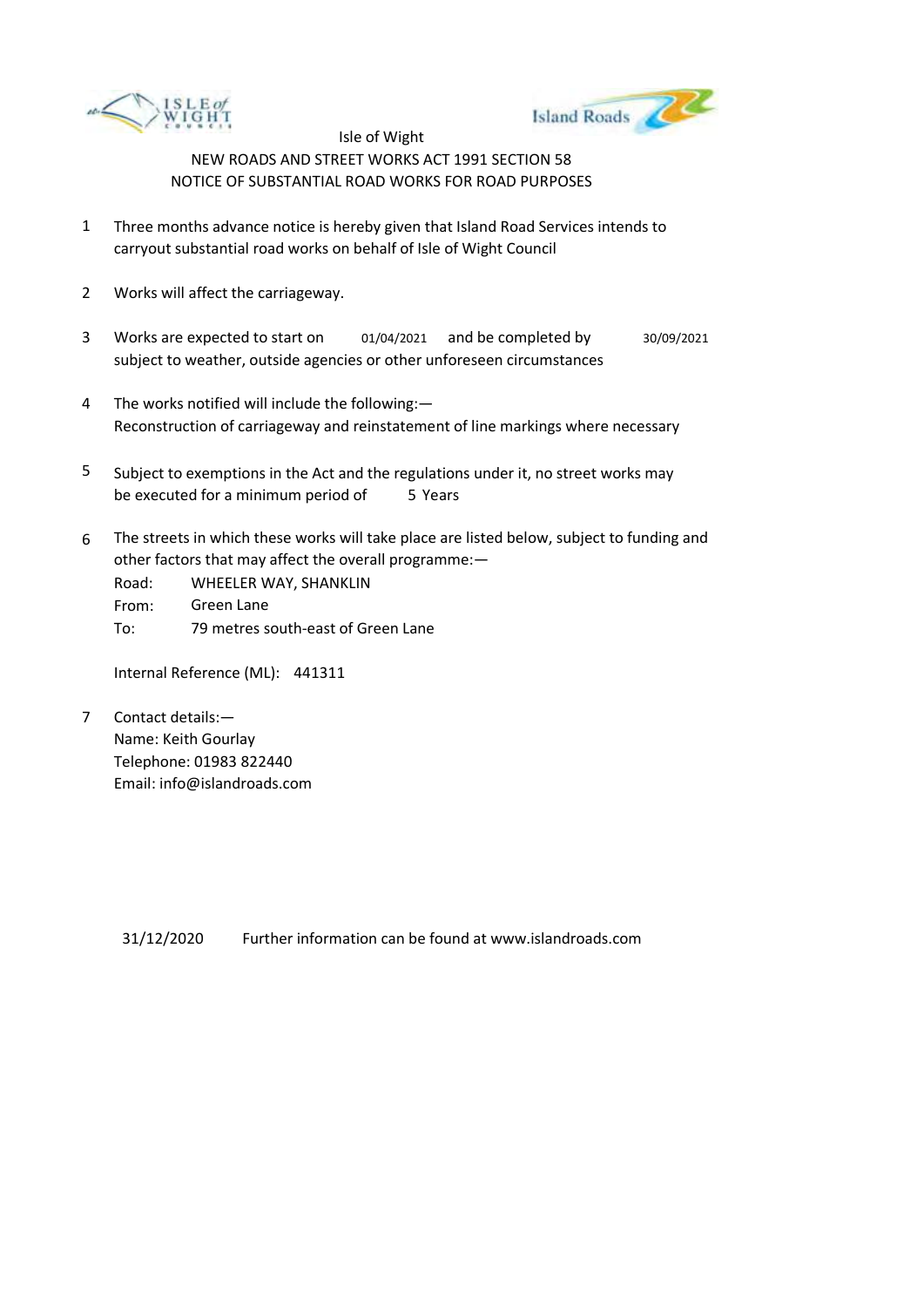



- 1 Three months advance notice is hereby given that Island Road Services intends to carryout substantial road works on behalf of Isle of Wight Council
- 2 Works will affect the carriageway.
- 3 Works are expected to start on subject to weather, outside agencies or other unforeseen circumstances 01/04/2021 and be completed by 30/09/2021
- 4 The works notified will include the following:— Reconstruction of carriageway and reinstatement of line markings where necessary
- 5 be executed for a minimum period of 5 Years Subject to exemptions in the Act and the regulations under it, no street works may
- 6 The streets in which these works will take place are listed below, subject to funding and other factors that may affect the overall programme:—
	- Road: From: SCOTCHELLS CLOSE, SHANKLIN Whitecross Lane
	- To: for its entire length

Internal Reference (ML): 460294

7 Contact details:— Name: Keith Gourlay Telephone: 01983 822440 Email: info@islandroads.com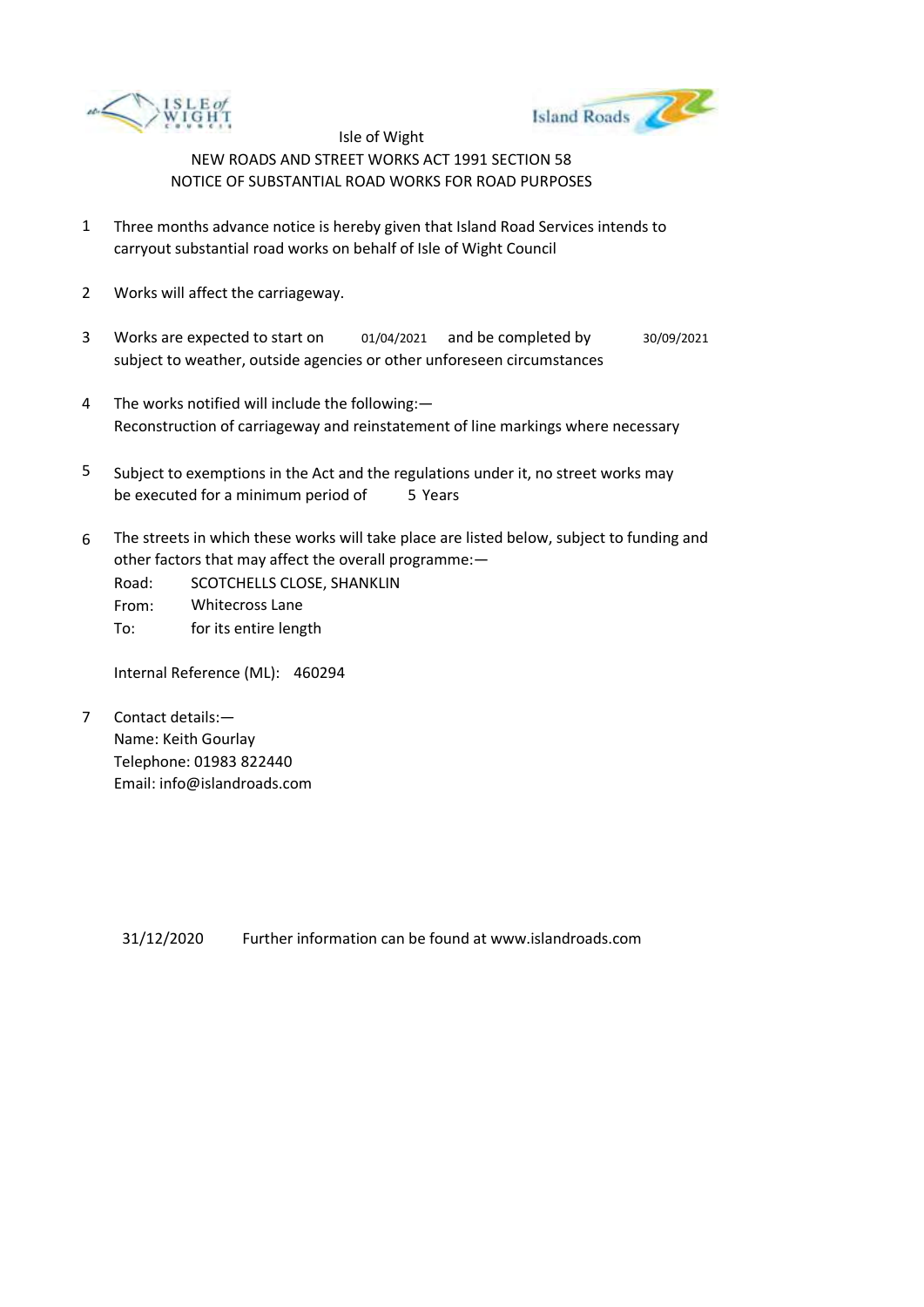



- 1 Three months advance notice is hereby given that Island Road Services intends to carryout substantial road works on behalf of Isle of Wight Council
- 2 Works will affect the carriageway.
- 3 Works are expected to start on subject to weather, outside agencies or other unforeseen circumstances 01/04/2021 and be completed by 30/09/2021
- 4 The works notified will include the following:— Reconstruction of carriageway and reinstatement of line markings where necessary
- 5 be executed for a minimum period of 5 Years Subject to exemptions in the Act and the regulations under it, no street works may
- 6 The streets in which these works will take place are listed below, subject to funding and other factors that may affect the overall programme:—

Road: UNDERCLIFF DRIVE, NITON

From: 770 metres east of St Catherines Road

To: 1066 metres east of St Catherines Road

Internal Reference (ML): 530040

7 Contact details:— Name: Keith Gourlay Telephone: 01983 822440 Email: info@islandroads.com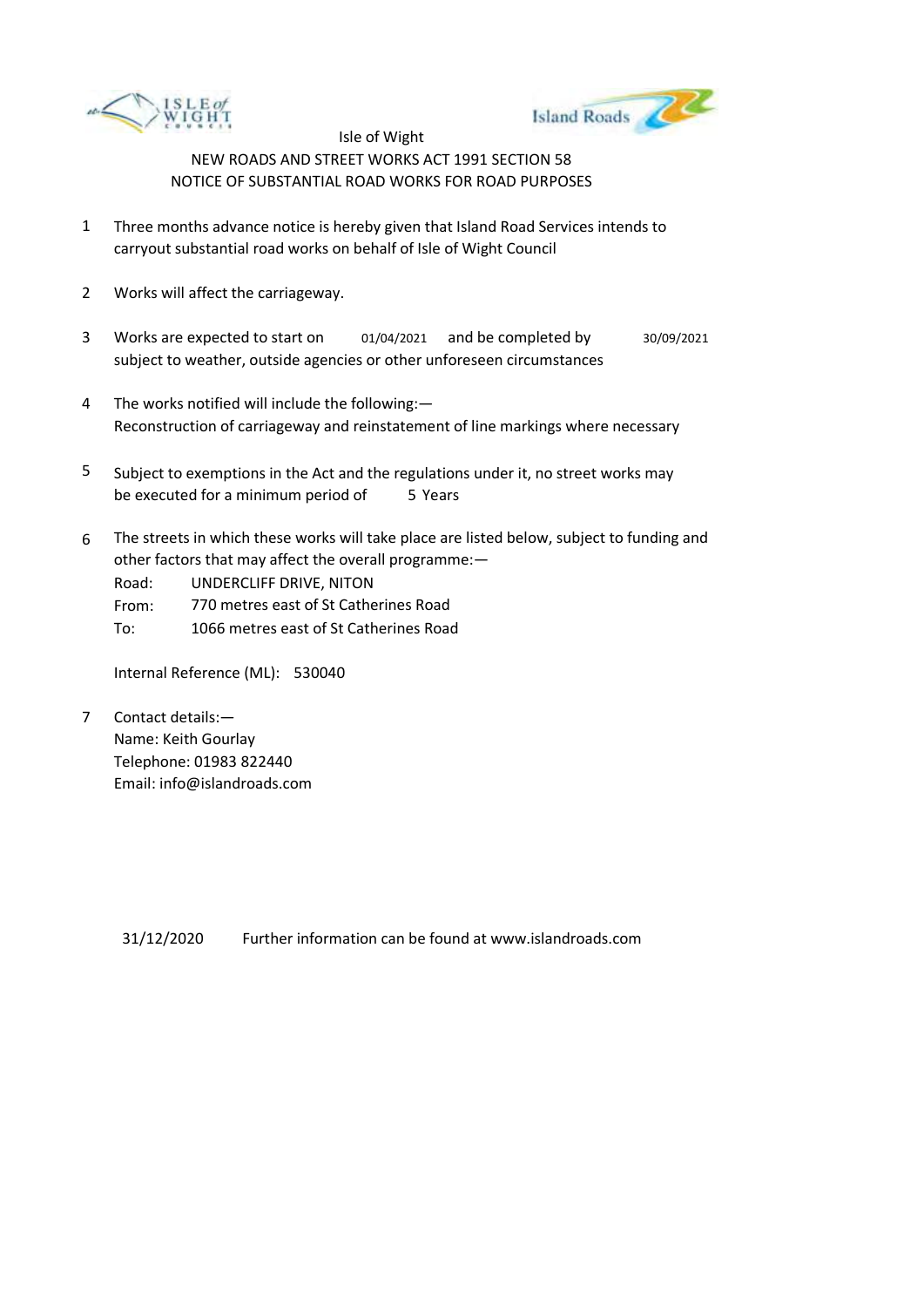



- 1 Three months advance notice is hereby given that Island Road Services intends to carryout substantial road works on behalf of Isle of Wight Council
- 2 Works will affect the carriageway.
- 3 Works are expected to start on subject to weather, outside agencies or other unforeseen circumstances 01/04/2021 and be completed by 30/09/2021
- 4 The works notified will include the following:— Reconstruction of carriageway and reinstatement of line markings where necessary
- 5 be executed for a minimum period of 5 Years Subject to exemptions in the Act and the regulations under it, no street works may
- 6 The streets in which these works will take place are listed below, subject to funding and other factors that may affect the overall programme:—
	- Road: From: UNDERCLIFF DRIVE, VENTNOR Seven Sisters Road
	- To: Spindlers Road

Internal Reference (ML): 530046

7 Contact details:— Name: Keith Gourlay Telephone: 01983 822440 Email: info@islandroads.com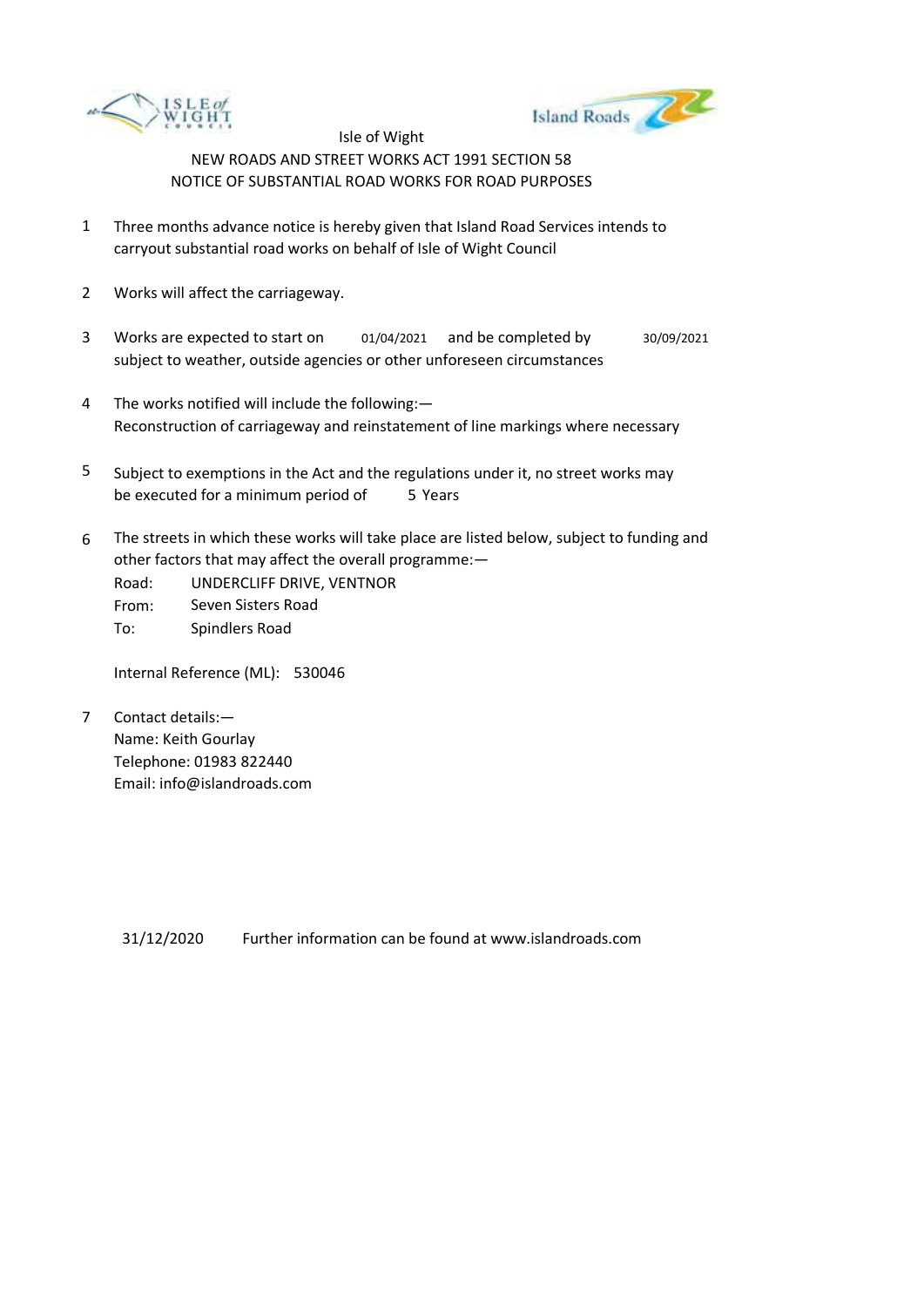



- 1 Three months advance notice is hereby given that Island Road Services intends to carryout substantial road works on behalf of Isle of Wight Council
- 2 Works will affect the carriageway.
- 3 Works are expected to start on subject to weather, outside agencies or other unforeseen circumstances 01/04/2021 and be completed by 30/09/2021
- 4 The works notified will include the following:— Reconstruction of carriageway and reinstatement of line markings where necessary
- 5 be executed for a minimum period of 5 Years Subject to exemptions in the Act and the regulations under it, no street works may
- 6 The streets in which these works will take place are listed below, subject to funding and other factors that may affect the overall programme:—

Road: From: To: UNDERCLIFF DRIVE, VENTNOR Spindlers Road Wolverton Road

Internal Reference (ML): 530047

7 Contact details:— Name: Keith Gourlay Telephone: 01983 822440 Email: info@islandroads.com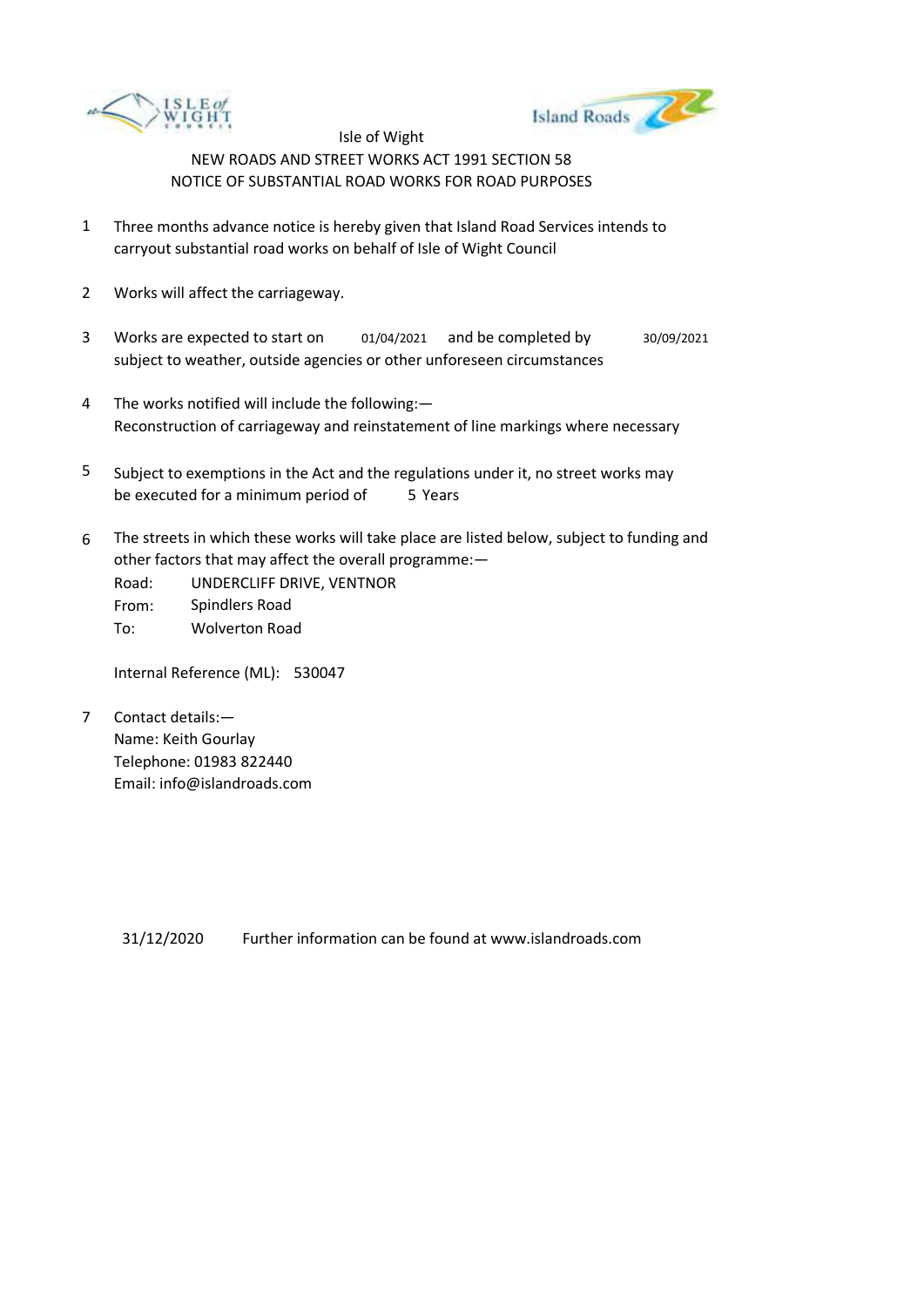



- 1 Three months advance notice is hereby given that Island Road Services intends to carryout substantial road works on behalf of Isle of Wight Council
- 2 Works will affect the carriageway.
- 3 Works are expected to start on 01/04/2021 and be completed by 30/09/2021 subject to weather, outside agencies or other unforeseen circumstances
- 4 The works notified will include the following:— Reconstruction of carriageway and reinstatement of line markings where necessary
- 5 be executed for a minimum period of 5 Years Subject to exemptions in the Act and the regulations under it, no street works may
- 6 The streets in which these works will take place are listed below, subject to funding and other factors that may affect the overall programme:—

Road: From: ALPINE ROAD / ZIG ZAG ROAD, VENTNOR Belgrave Road

To: 87 metres north-west of The Grove

Internal Reference (ML): 530055/3

7 Contact details:— Name: Keith Gourlay Telephone: 01983 822440 Email: info@islandroads.com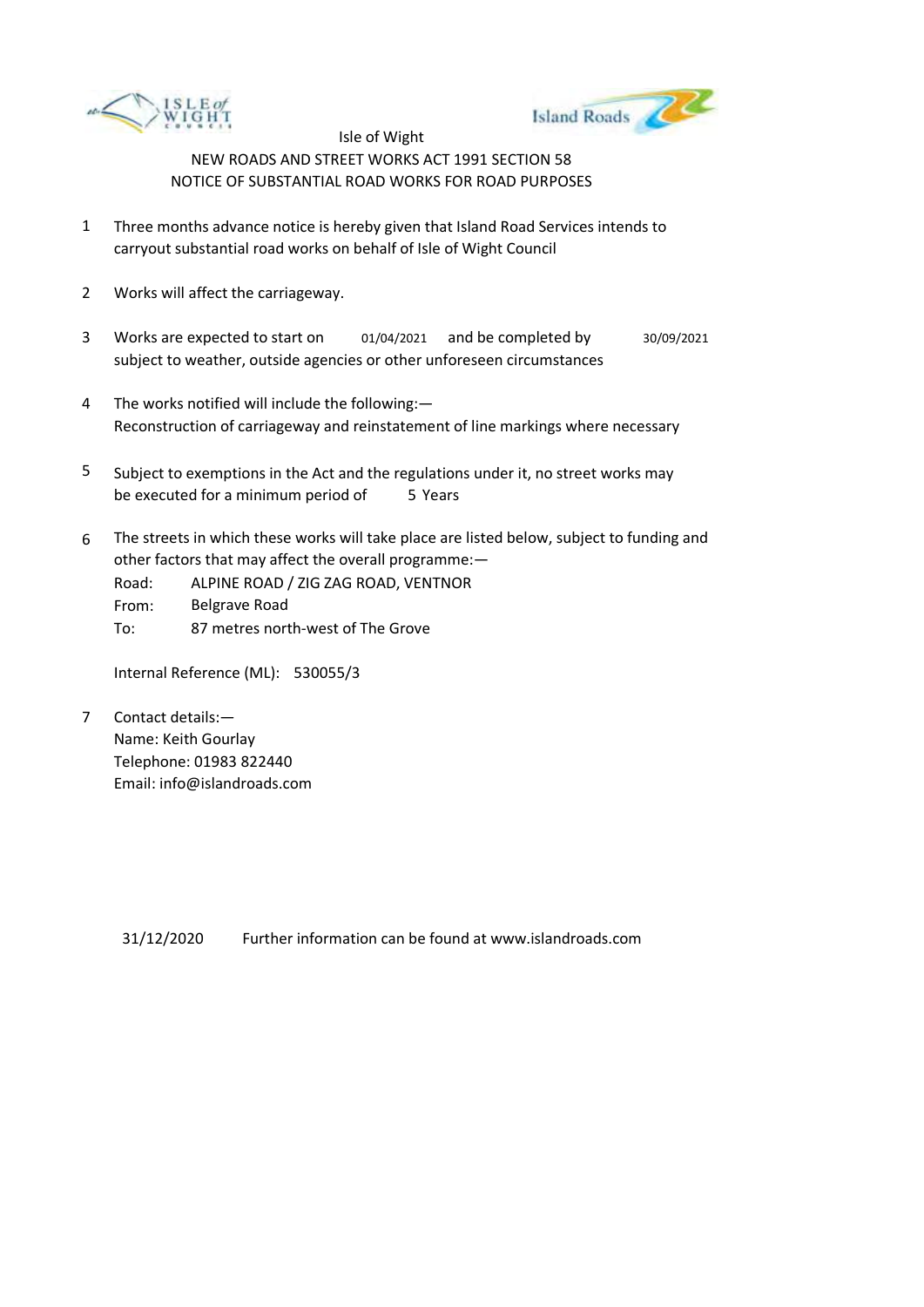



- 1 Three months advance notice is hereby given that Island Road Services intends to carryout substantial road works on behalf of Isle of Wight Council
- 2 Works will affect the carriageway.
- 3 Works are expected to start on subject to weather, outside agencies or other unforeseen circumstances 01/04/2021 and be completed by 30/09/2021
- 4 The works notified will include the following:— Reconstruction of carriageway and reinstatement of line markings where necessary
- 5 be executed for a minimum period of 5 Years Subject to exemptions in the Act and the regulations under it, no street works may
- 6 The streets in which these works will take place are listed below, subject to funding and other factors that may affect the overall programme:—
	- Road: ALPINE ROAD / CHURCH STREET, VENTNOR
	- From: 87 metres north-west of The Grove
	- To: Pier Street

Internal Reference (ML): 530056

7 Contact details:— Name: Keith Gourlay Telephone: 01983 822440 Email: info@islandroads.com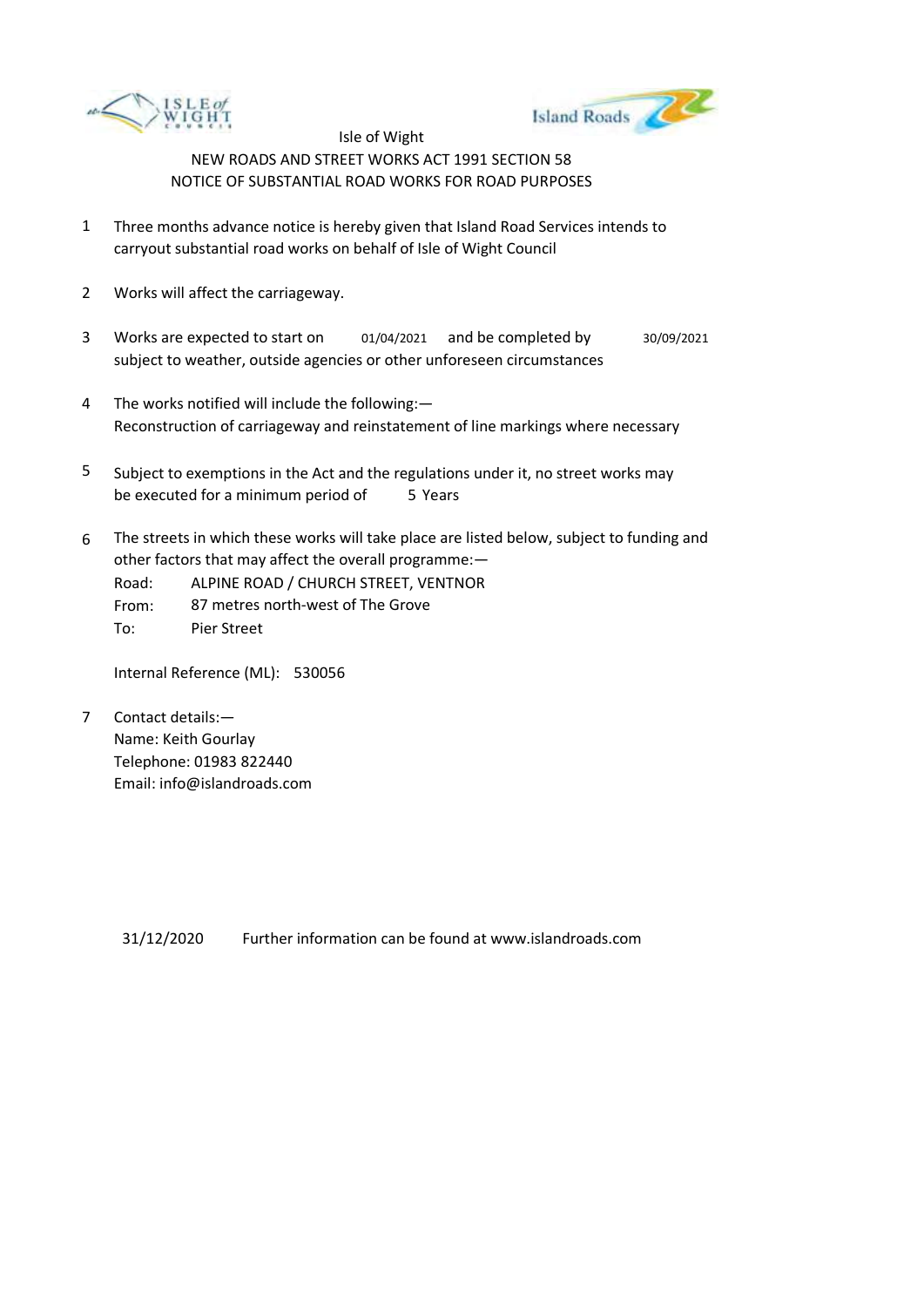



- 1 Three months advance notice is hereby given that Island Road Services intends to carryout substantial road works on behalf of Isle of Wight Council
- 2 Works will affect the carriageway.
- 3 Works are expected to start on subject to weather, outside agencies or other unforeseen circumstances 01/04/2021 and be completed by 30/09/2021
- 4 The works notified will include the following:— Reconstruction of carriageway and reinstatement of line markings where necessary
- 5 be executed for a minimum period of 5 Years Subject to exemptions in the Act and the regulations under it, no street works may
- 6 The streets in which these works will take place are listed below, subject to funding and other factors that may affect the overall programme:—

Road: From: To: TRINITY ROAD, VENTNOR St Boniface Road Madeira Road

Internal Reference (ML): 530060/2

7 Contact details:— Name: Keith Gourlay Telephone: 01983 822440 Email: info@islandroads.com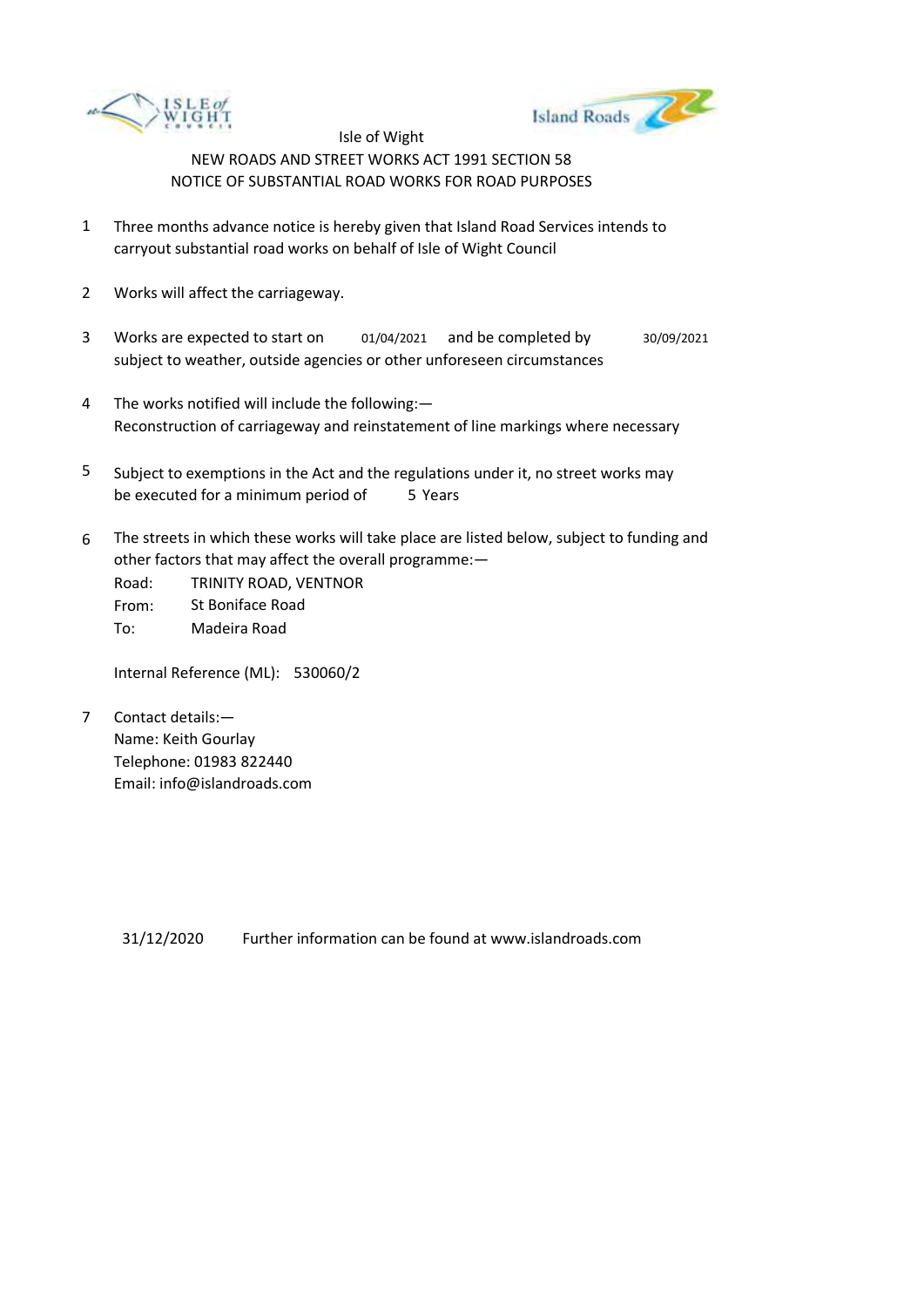



- 1 Three months advance notice is hereby given that Island Road Services intends to carryout substantial road works on behalf of Isle of Wight Council
- 2 Works will affect the carriageway.
- 3 Works are expected to start on subject to weather, outside agencies or other unforeseen circumstances 01/04/2021 and be completed by 30/09/2021
- 4 The works notified will include the following:— Reconstruction of carriageway and reinstatement of line markings where necessary
- 5 be executed for a minimum period of 5 Years Subject to exemptions in the Act and the regulations under it, no street works may
- 6 The streets in which these works will take place are listed below, subject to funding and other factors that may affect the overall programme:—

Road: From: To: NEWPORT ROAD, NITON Southford Lane Aprox 313 metres south of Southford Lane

Internal Reference (ML): 530099/1

7 Contact details:— Name: Keith Gourlay Telephone: 01983 822440 Email: info@islandroads.com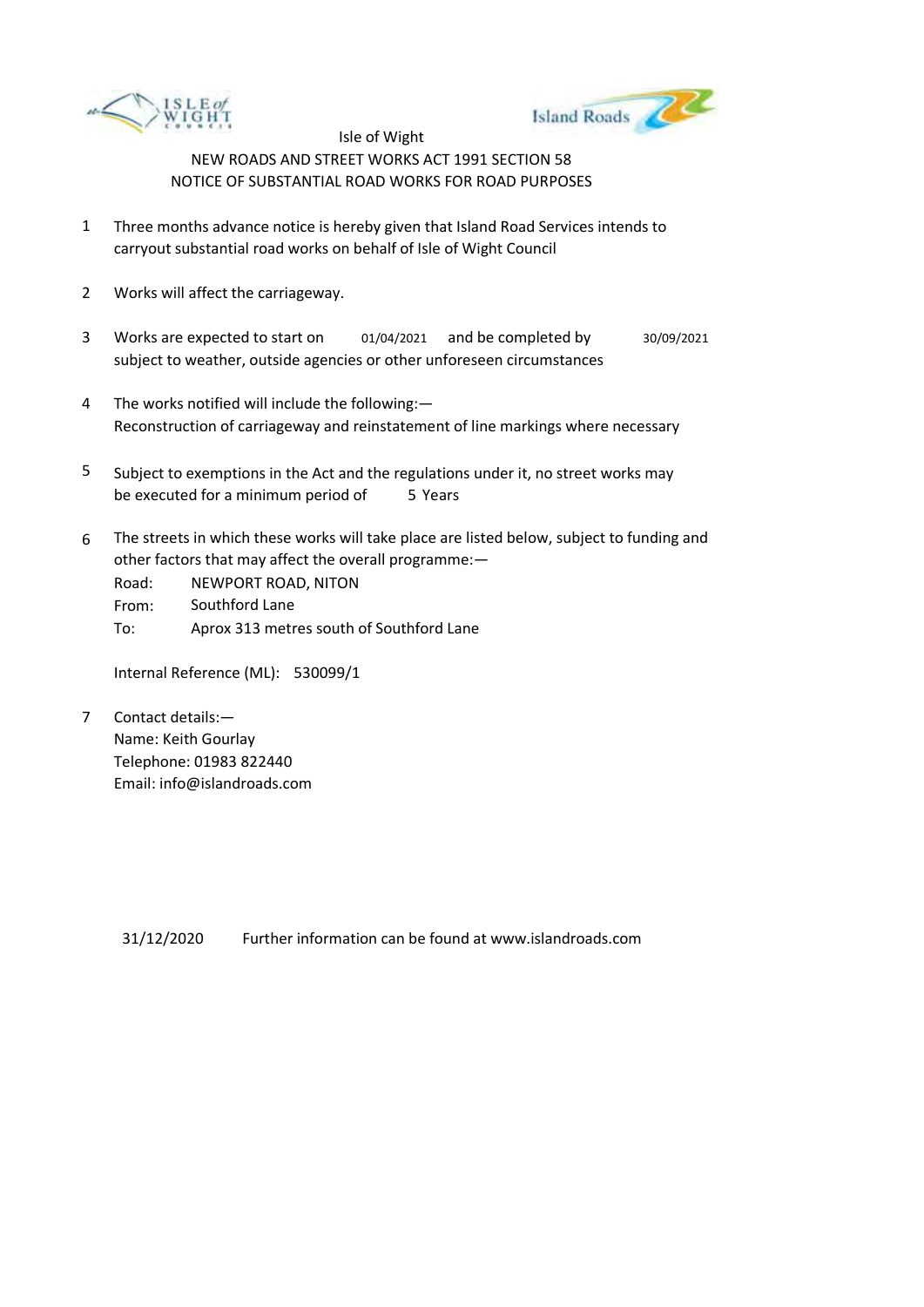



- 1 Three months advance notice is hereby given that Island Road Services intends to carryout substantial road works on behalf of Isle of Wight Council
- 2 Works will affect the carriageway.
- 3 Works are expected to start on subject to weather, outside agencies or other unforeseen circumstances 01/04/2021 and be completed by 30/09/2021
- 4 The works notified will include the following:— Reconstruction of carriageway and reinstatement of line markings where necessary
- 5 be executed for a minimum period of 5 Years Subject to exemptions in the Act and the regulations under it, no street works may
- 6 The streets in which these works will take place are listed below, subject to funding and other factors that may affect the overall programme:—

Road: From: To: NEWPORT ROAD, NITON Southford Lane approx 446 metres north of Southford Lane

Internal Reference (ML): 530100/1

7 Contact details:— Name: Keith Gourlay Telephone: 01983 822440 Email: info@islandroads.com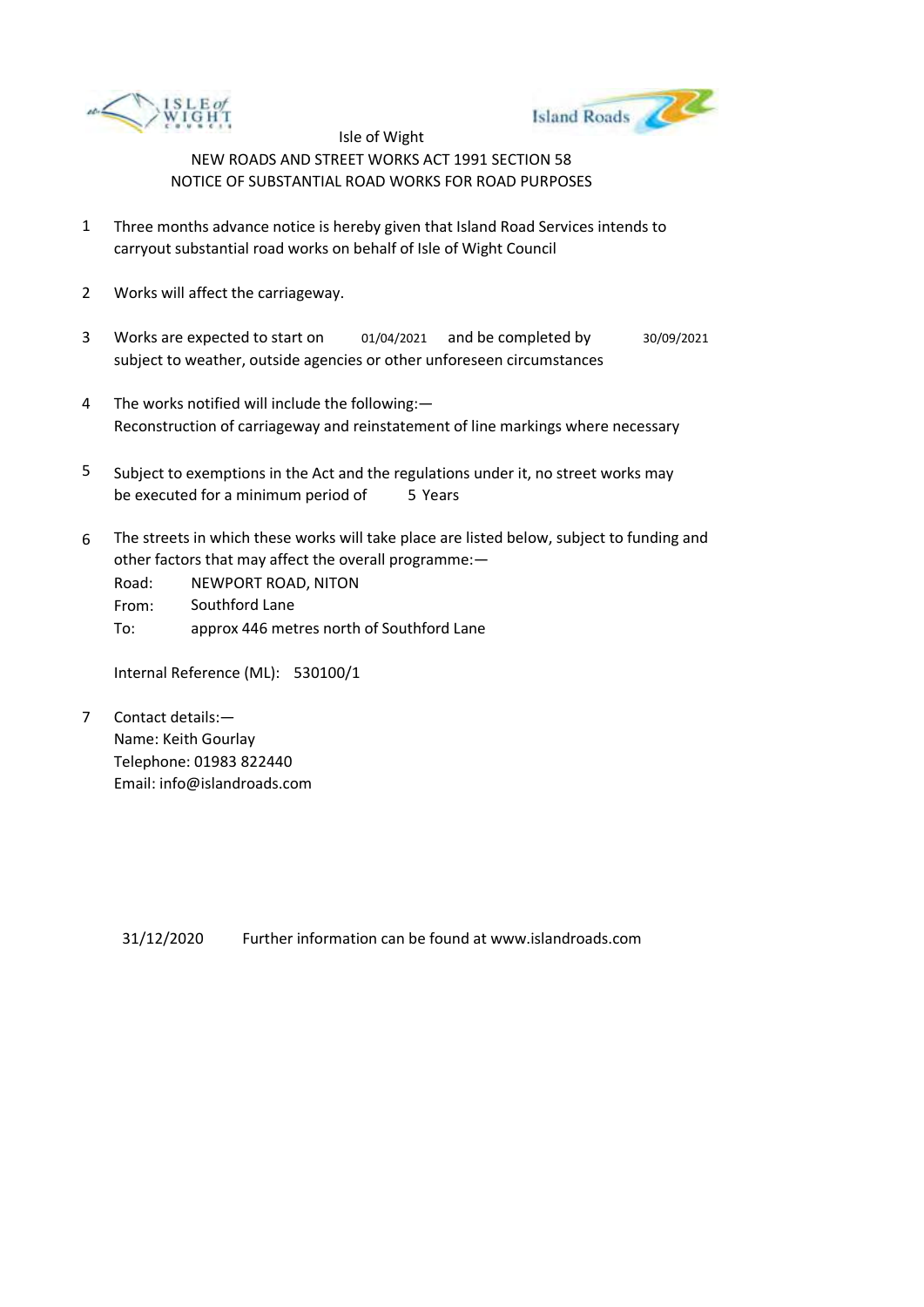



- 1 Three months advance notice is hereby given that Island Road Services intends to carryout substantial road works on behalf of Isle of Wight Council
- 2 Works will affect the carriageway.
- 3 Works are expected to start on 01/04/2021 and be completed by 30/09/2021 subject to weather, outside agencies or other unforeseen circumstances
- 4 The works notified will include the following:— Reconstruction of carriageway and reinstatement of line markings where necessary
- 5 be executed for a minimum period of 5 Years Subject to exemptions in the Act and the regulations under it, no street works may
- 6 The streets in which these works will take place are listed below, subject to funding and other factors that may affect the overall programme:—

Road: NEWPORT ROAD, NITON

From: approx 446 metres north of Southford Lane

To: 240m north of Shinybrocks Lane

Internal Reference (ML): 530101/1

7 Contact details:— Name: Keith Gourlay Telephone: 01983 822440 Email: info@islandroads.com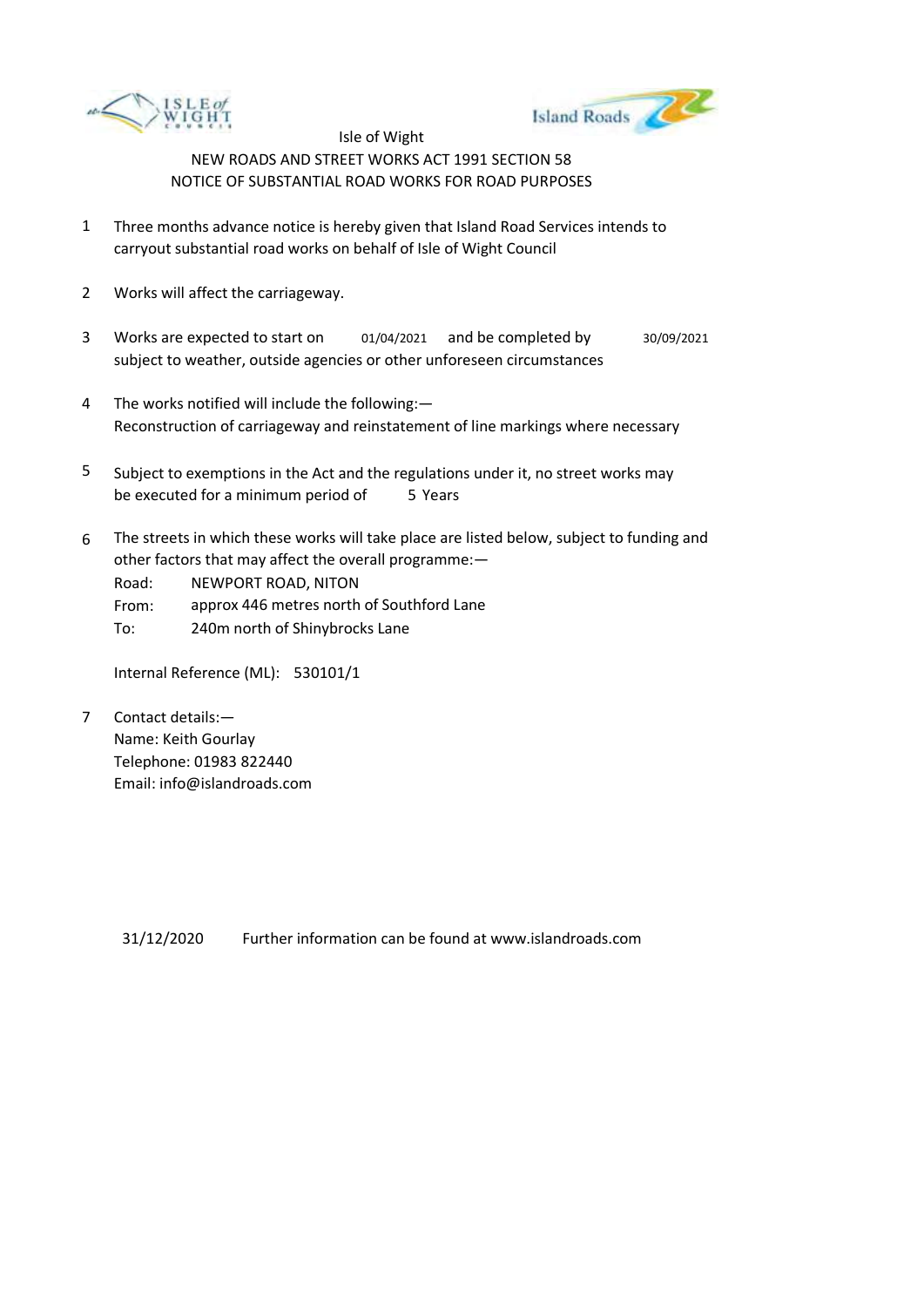



- 1 Three months advance notice is hereby given that Island Road Services intends to carryout substantial road works on behalf of Isle of Wight Council
- 2 Works will affect the carriageway.
- 3 Works are expected to start on 01/04/2021 and be completed by 30/09/2021 subject to weather, outside agencies or other unforeseen circumstances
- 4 The works notified will include the following:— Reconstruction of carriageway and reinstatement of line markings where necessary
- 5 be executed for a minimum period of 5 Years Subject to exemptions in the Act and the regulations under it, no street works may
- 6 The streets in which these works will take place are listed below, subject to funding and other factors that may affect the overall programme:—

Road: NITON ROAD, GODSHILL

From: 240m north of Shinybrocks Lane

To: 430 metres south of Beacon Alley

Internal Reference (ML): 530102/1

7 Contact details:— Name: Keith Gourlay Telephone: 01983 822440 Email: info@islandroads.com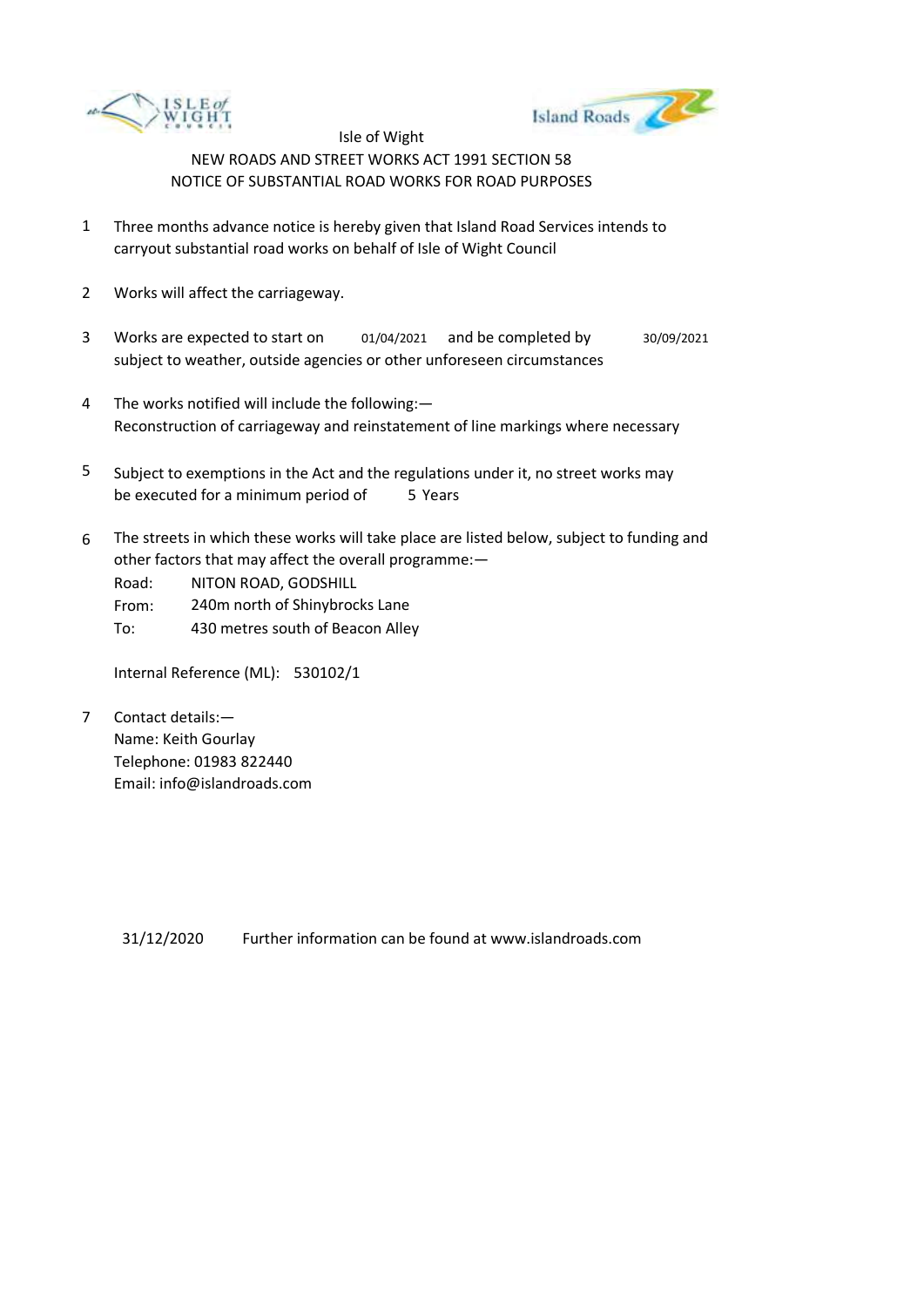



- 1 Three months advance notice is hereby given that Island Road Services intends to carryout substantial road works on behalf of Isle of Wight Council
- 2 Works will affect the carriageway.
- 3 Works are expected to start on subject to weather, outside agencies or other unforeseen circumstances 01/04/2021 and be completed by 30/09/2021
- 4 The works notified will include the following:— Reconstruction of carriageway and reinstatement of line markings where necessary
- 5 be executed for a minimum period of 5 Years Subject to exemptions in the Act and the regulations under it, no street works may
- 6 The streets in which these works will take place are listed below, subject to funding and other factors that may affect the overall programme:—

Road: From: NITON ROAD, GODSHILL 430 metres south of Beacon Alley

To: Beacon Alley

Internal Reference (ML): 530103/1

7 Contact details:— Name: Keith Gourlay Telephone: 01983 822440 Email: info@islandroads.com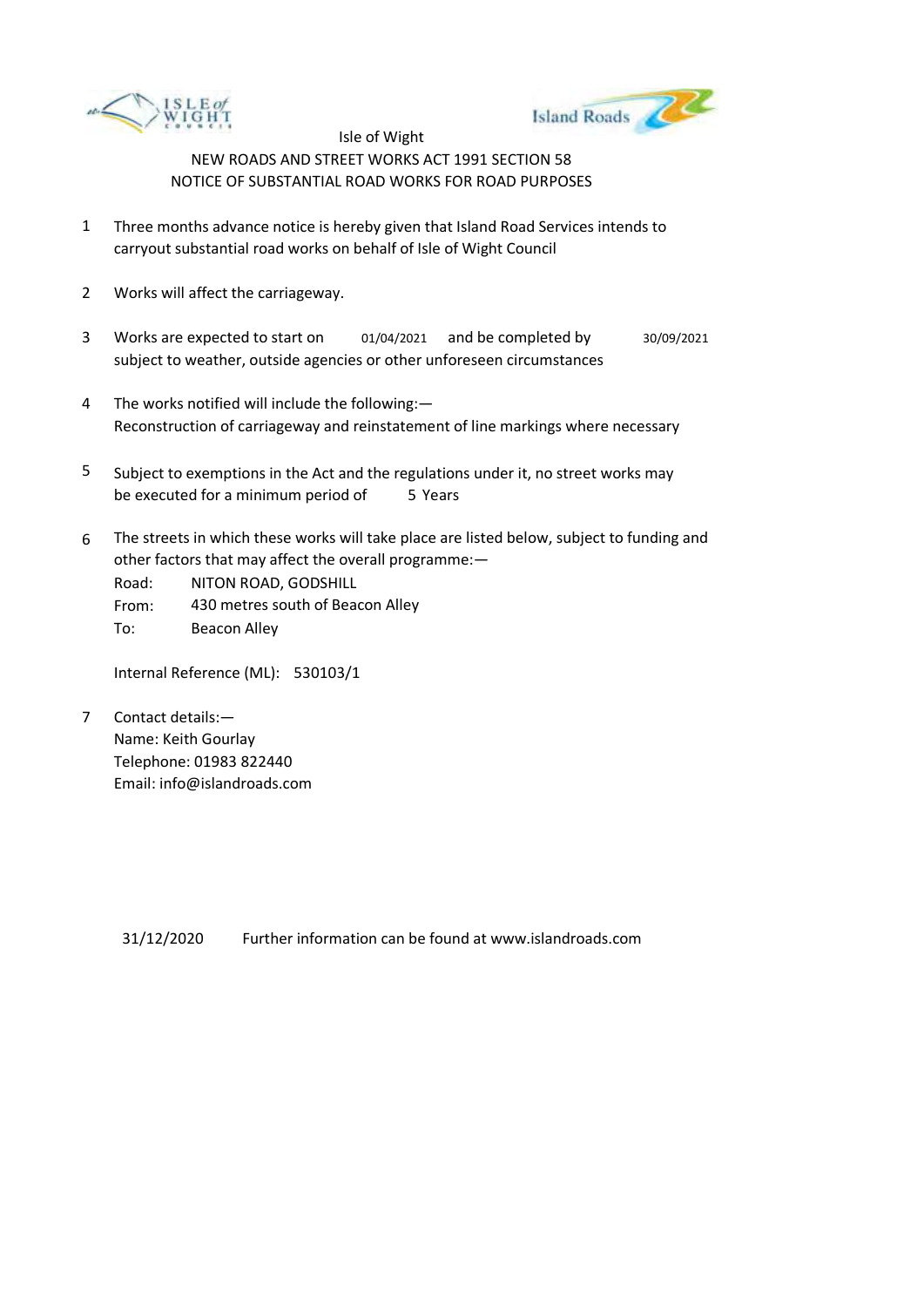



- 1 Three months advance notice is hereby given that Island Road Services intends to carryout substantial road works on behalf of Isle of Wight Council
- 2 Works will affect the carriageway.
- 3 Works are expected to start on subject to weather, outside agencies or other unforeseen circumstances 01/04/2021 and be completed by 30/09/2021
- 4 The works notified will include the following:— Reconstruction of carriageway and reinstatement of line markings where necessary
- 5 be executed for a minimum period of 5 Years Subject to exemptions in the Act and the regulations under it, no street works may
- 6 The streets in which these works will take place are listed below, subject to funding and other factors that may affect the overall programme:—

Road: From: To: NITON ROAD, ROOKLEY Beacon Alley 660 metres north-east of Beacon Alley

Internal Reference (ML): 530104/1

7 Contact details:— Name: Keith Gourlay Telephone: 01983 822440 Email: info@islandroads.com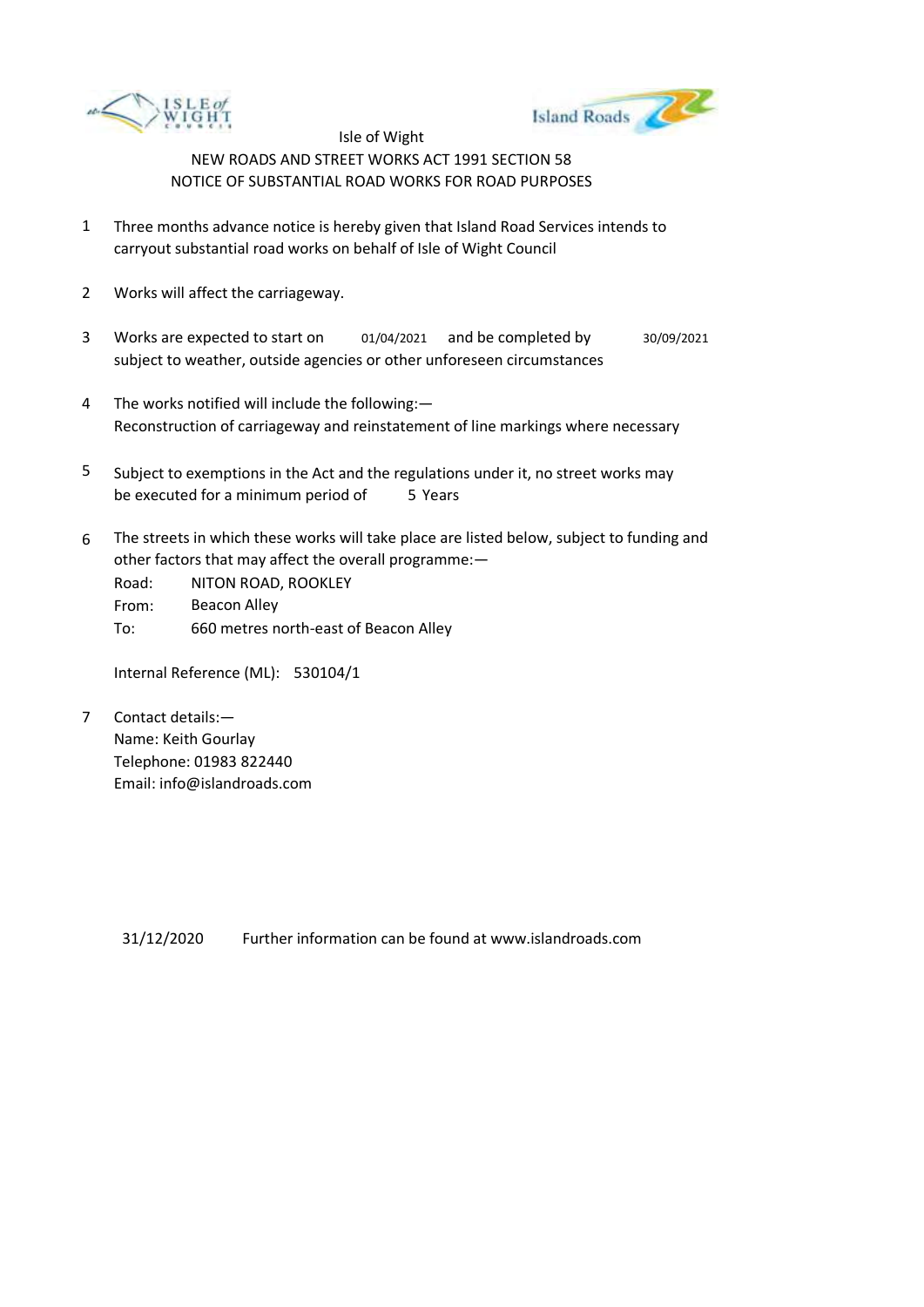



- 1 Three months advance notice is hereby given that Island Road Services intends to carryout substantial road works on behalf of Isle of Wight Council
- 2 Works will affect the carriageway.
- 3 Works are expected to start on 01/04/2021 and be completed by 30/09/2021 subject to weather, outside agencies or other unforeseen circumstances
- 4 The works notified will include the following:— Reconstruction of carriageway and reinstatement of line markings where necessary
- 5 be executed for a minimum period of 5 Years Subject to exemptions in the Act and the regulations under it, no street works may
- 6 The streets in which these works will take place are listed below, subject to funding and other factors that may affect the overall programme:—

Road: NITON ROAD, ROOKLEY

From: 660 metres north-east of Beacon Alley

To: 1,212 metres south of Chequeur Inn Road

Internal Reference (ML): 530105

7 Contact details:— Name: Keith Gourlay Telephone: 01983 822440 Email: info@islandroads.com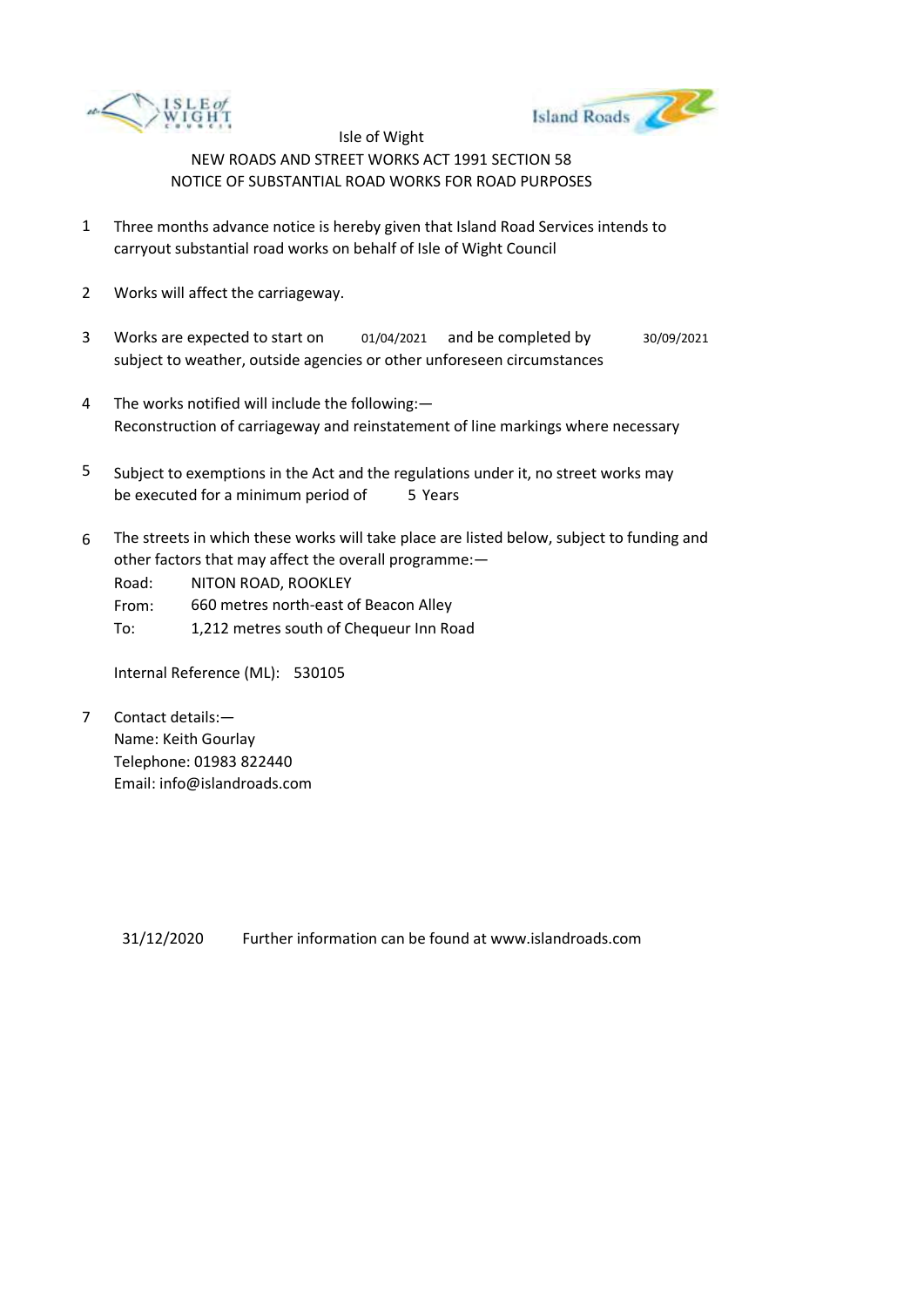



- 1 Three months advance notice is hereby given that Island Road Services intends to carryout substantial road works on behalf of Isle of Wight Council
- 2 Works will affect the carriageway.
- 3 Works are expected to start on 01/04/2021 and be completed by 30/09/2021 subject to weather, outside agencies or other unforeseen circumstances
- 4 The works notified will include the following:— Reconstruction of carriageway and reinstatement of line markings where necessary
- 5 be executed for a minimum period of 5 Years Subject to exemptions in the Act and the regulations under it, no street works may
- 6 The streets in which these works will take place are listed below, subject to funding and other factors that may affect the overall programme:—

Road: NITON ROAD, ROOKLEY

From: 1,212 metres south of Chequeur Inn Road

To: 739 metres south of Chequeur Inn Road

Internal Reference (ML): 530106/1

7 Contact details:— Name: Keith Gourlay Telephone: 01983 822440 Email: info@islandroads.com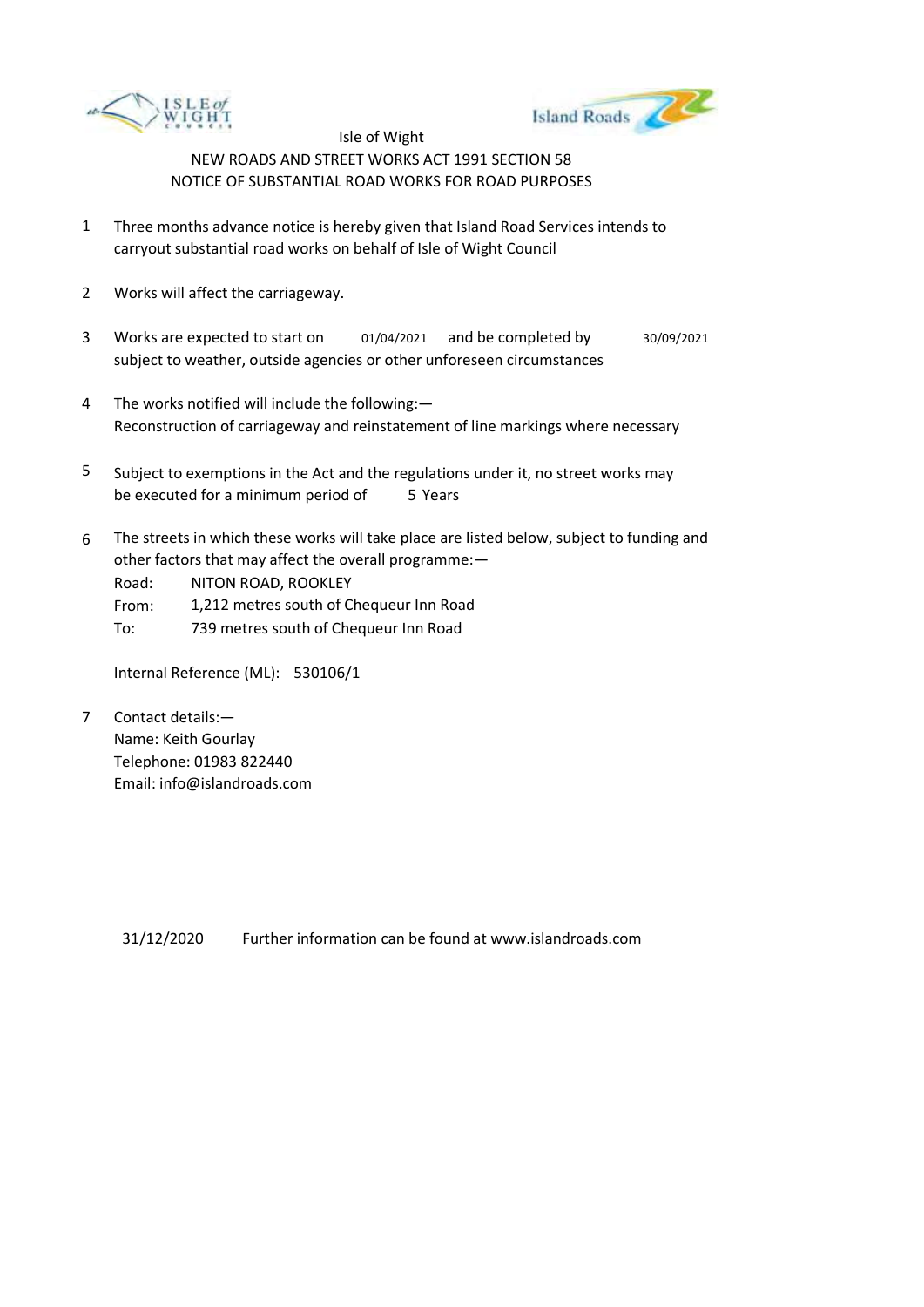



- 1 Three months advance notice is hereby given that Island Road Services intends to carryout substantial road works on behalf of Isle of Wight Council
- 2 Works will affect the carriageway.
- 3 Works are expected to start on 01/04/2021 and be completed by 30/09/2021 subject to weather, outside agencies or other unforeseen circumstances
- 4 The works notified will include the following:— Reconstruction of carriageway and reinstatement of line markings where necessary
- 5 be executed for a minimum period of 5 Years Subject to exemptions in the Act and the regulations under it, no street works may
- 6 The streets in which these works will take place are listed below, subject to funding and other factors that may affect the overall programme:—

Road: NITON ROAD, ROOKLEY

From: 739 metres south of Chequeur Inn Road

To: 296 metres south of Chequeur Inn Road

Internal Reference (ML): 530107/1

7 Contact details:— Name: Keith Gourlay Telephone: 01983 822440 Email: info@islandroads.com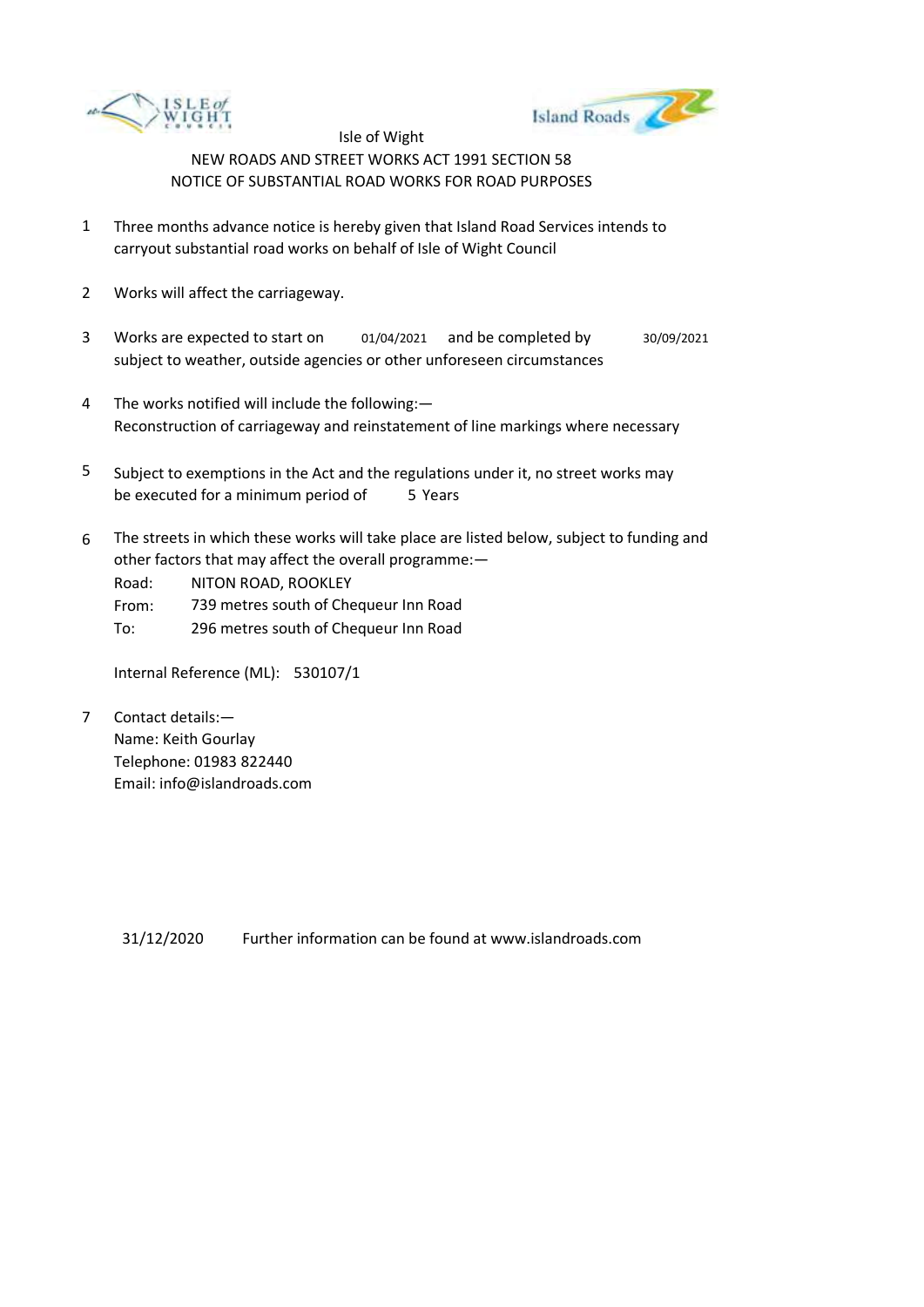



- 1 Three months advance notice is hereby given that Island Road Services intends to carryout substantial road works on behalf of Isle of Wight Council
- 2 Works will affect the carriageway.
- 3 Works are expected to start on subject to weather, outside agencies or other unforeseen circumstances 01/04/2021 and be completed by 30/09/2021
- 4 The works notified will include the following:— Reconstruction of carriageway and reinstatement of line markings where necessary
- 5 be executed for a minimum period of 5 Years Subject to exemptions in the Act and the regulations under it, no street works may
- 6 The streets in which these works will take place are listed below, subject to funding and other factors that may affect the overall programme:—

Road: From: NITON ROAD, ROOKLEY 296 metres south of Chequeur Inn Road

To: Chequers Inn Road

Internal Reference (ML): 530108/1

7 Contact details:— Name: Keith Gourlay Telephone: 01983 822440 Email: info@islandroads.com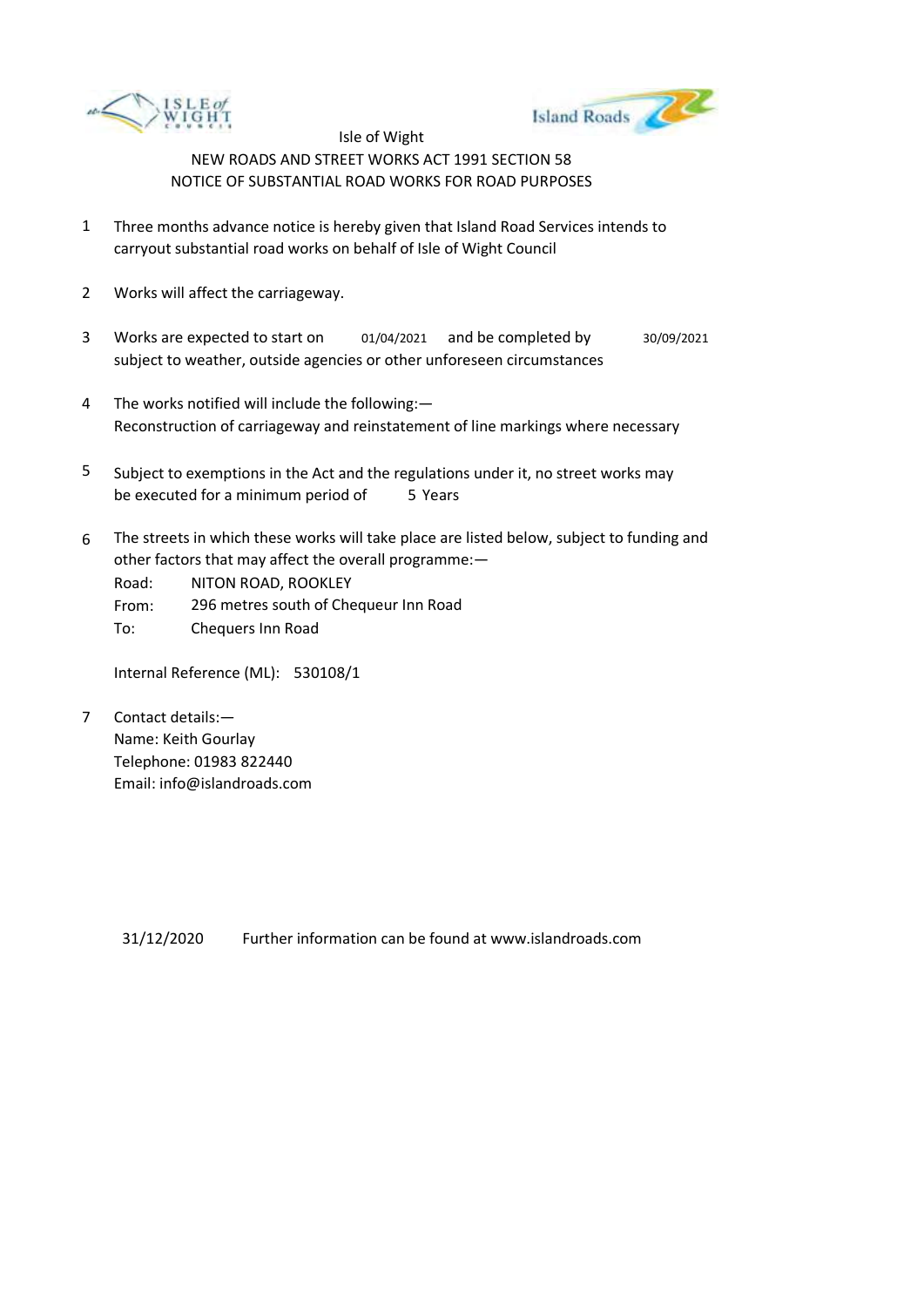



- 1 Three months advance notice is hereby given that Island Road Services intends to carryout substantial road works on behalf of Isle of Wight Council
- 2 Works will affect the carriageway.
- 3 Works are expected to start on subject to weather, outside agencies or other unforeseen circumstances 01/04/2021 and be completed by 30/09/2021
- 4 The works notified will include the following:— Reconstruction of carriageway and reinstatement of line markings where necessary
- 5 be executed for a minimum period of 5 Years Subject to exemptions in the Act and the regulations under it, no street works may
- 6 The streets in which these works will take place are listed below, subject to funding and other factors that may affect the overall programme:—

Road: From: To: ZIG ZAG ROAD, VENTNOR Alpine Road Castle Road

Internal Reference (ML): 530125/4

7 Contact details:— Name: Keith Gourlay Telephone: 01983 822440 Email: info@islandroads.com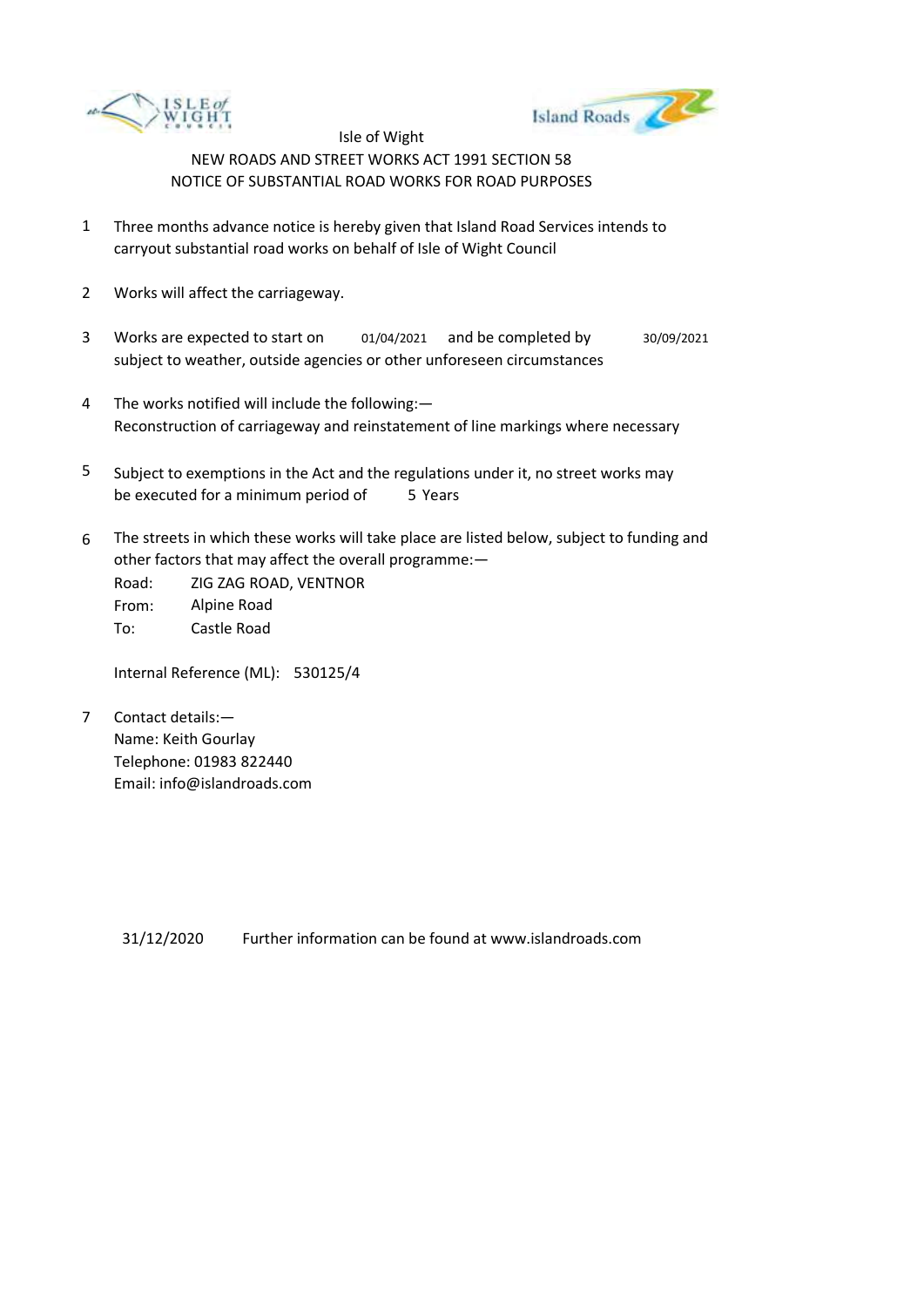



- 1 Three months advance notice is hereby given that Island Road Services intends to carryout substantial road works on behalf of Isle of Wight Council
- 2 Works will affect the carriageway.
- 3 Works are expected to start on subject to weather, outside agencies or other unforeseen circumstances 01/04/2021 and be completed by 30/09/2021
- 4 The works notified will include the following:— Reconstruction of carriageway and reinstatement of line markings where necessary
- 5 be executed for a minimum period of 5 Years Subject to exemptions in the Act and the regulations under it, no street works may
- 6 The streets in which these works will take place are listed below, subject to funding and other factors that may affect the overall programme:—

Road: From: To: CASTLE ROAD, VENTNOR Gills Cliff Road Zig Zag Road

Internal Reference (ML): 530125/6

7 Contact details:— Name: Keith Gourlay Telephone: 01983 822440 Email: info@islandroads.com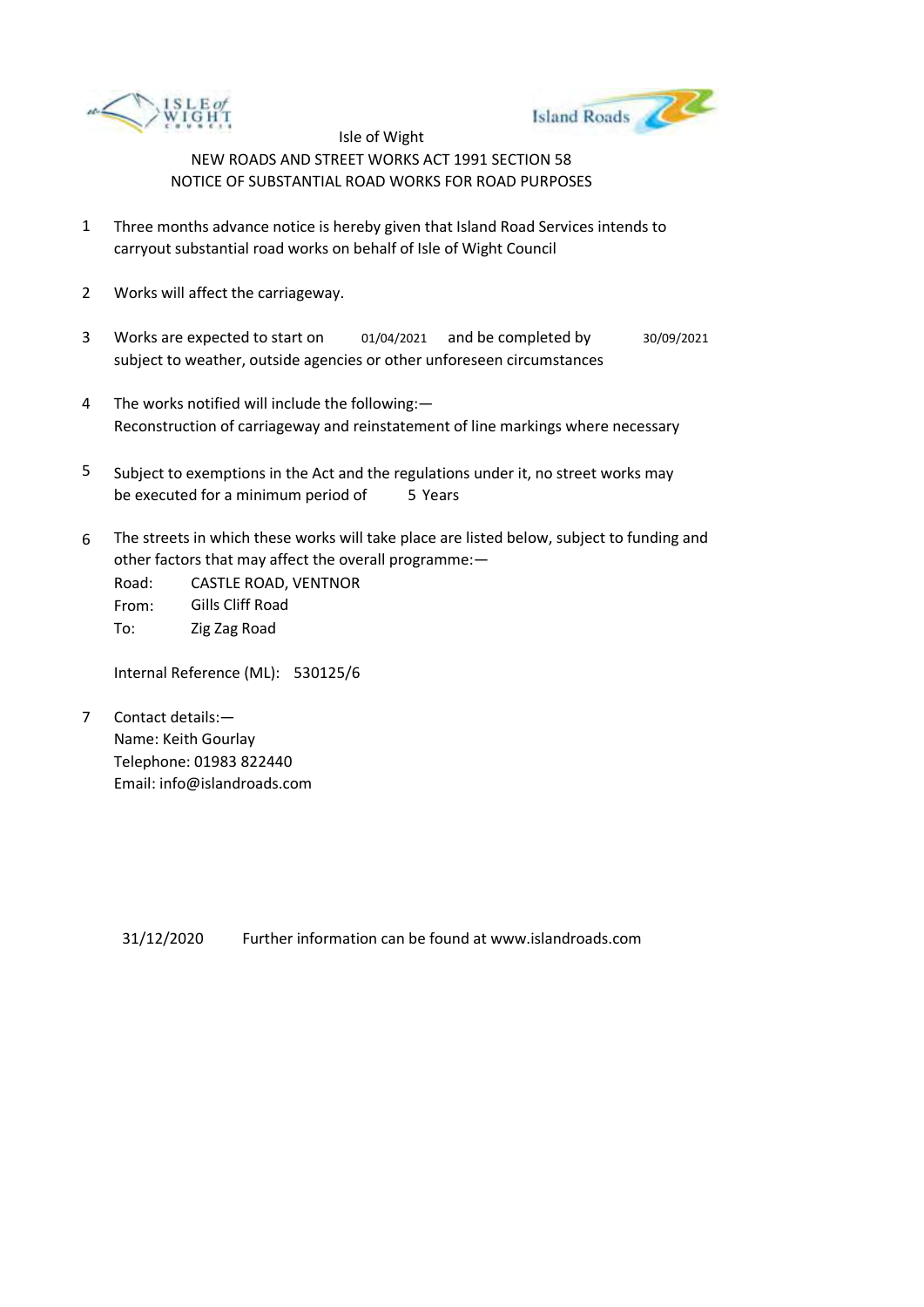



- 1 Three months advance notice is hereby given that Island Road Services intends to carryout substantial road works on behalf of Isle of Wight Council
- 2 Works will affect the carriageway.
- 3 Works are expected to start on subject to weather, outside agencies or other unforeseen circumstances 01/04/2021 and be completed by 30/09/2021
- 4 The works notified will include the following:— Reconstruction of carriageway and reinstatement of line markings where necessary
- 5 be executed for a minimum period of 5 Years Subject to exemptions in the Act and the regulations under it, no street works may
- 6 The streets in which these works will take place are listed below, subject to funding and other factors that may affect the overall programme:—
	- Road: From: GODSHILL ROAD, WHITWELL Southford Lane
	- To: 206 metres north of Bannock Road

Internal Reference (ML): 530138/1

7 Contact details:— Name: Keith Gourlay Telephone: 01983 822440 Email: info@islandroads.com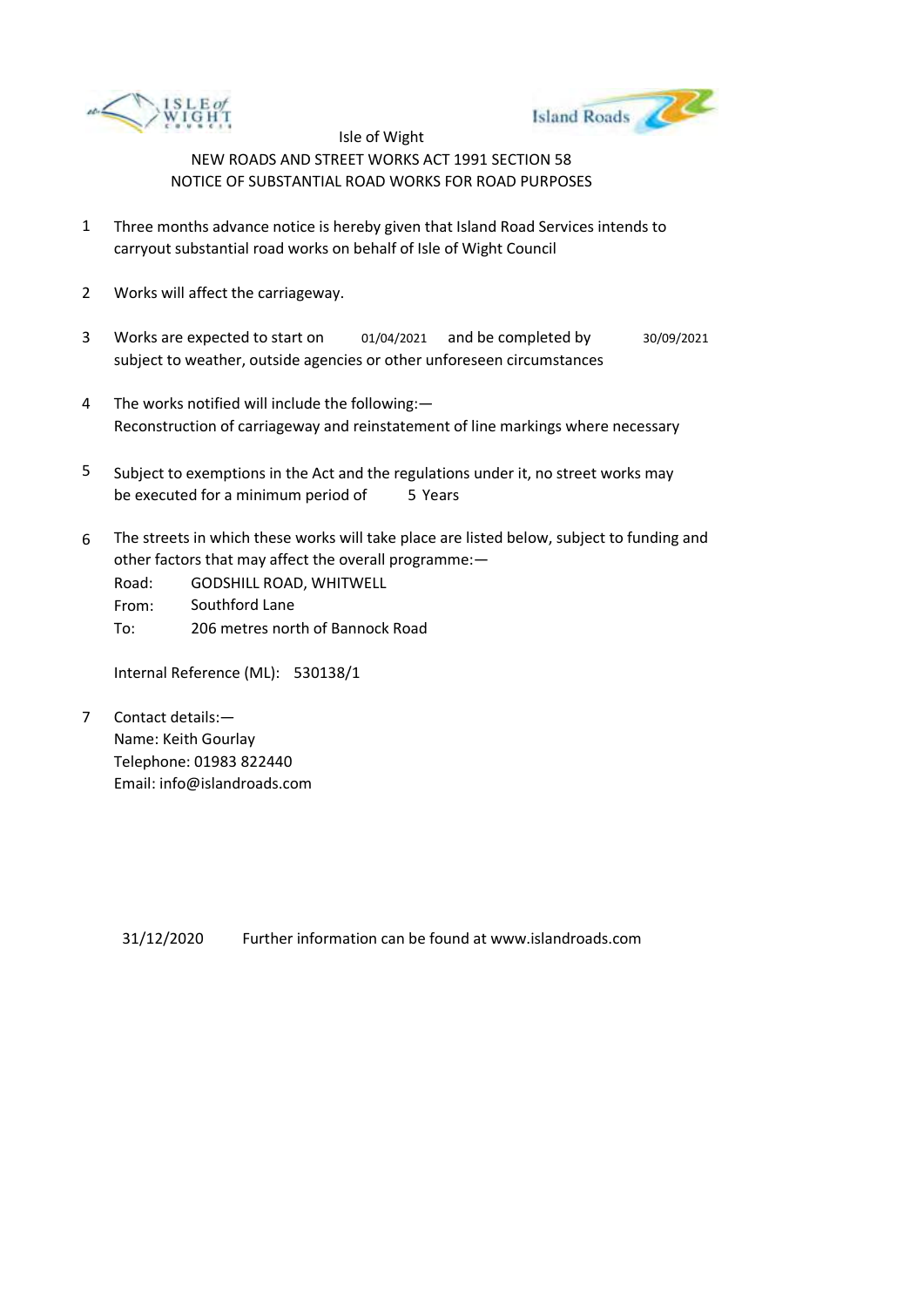



- 1 Three months advance notice is hereby given that Island Road Services intends to carryout substantial road works on behalf of Isle of Wight Council
- 2 Works will affect the carriageway.
- 3 Works are expected to start on subject to weather, outside agencies or other unforeseen circumstances 01/04/2021 and be completed by 30/09/2021
- 4 The works notified will include the following:— Reconstruction of carriageway and reinstatement of line markings where necessary
- 5 be executed for a minimum period of 5 Years Subject to exemptions in the Act and the regulations under it, no street works may
- 6 The streets in which these works will take place are listed below, subject to funding and other factors that may affect the overall programme:—

Road: From: To: GODSHILL ROAD, WHITWELL Southford Lane 1617 metres north of Southford Lane

Internal Reference (ML): 530139/1

7 Contact details:— Name: Keith Gourlay Telephone: 01983 822440 Email: info@islandroads.com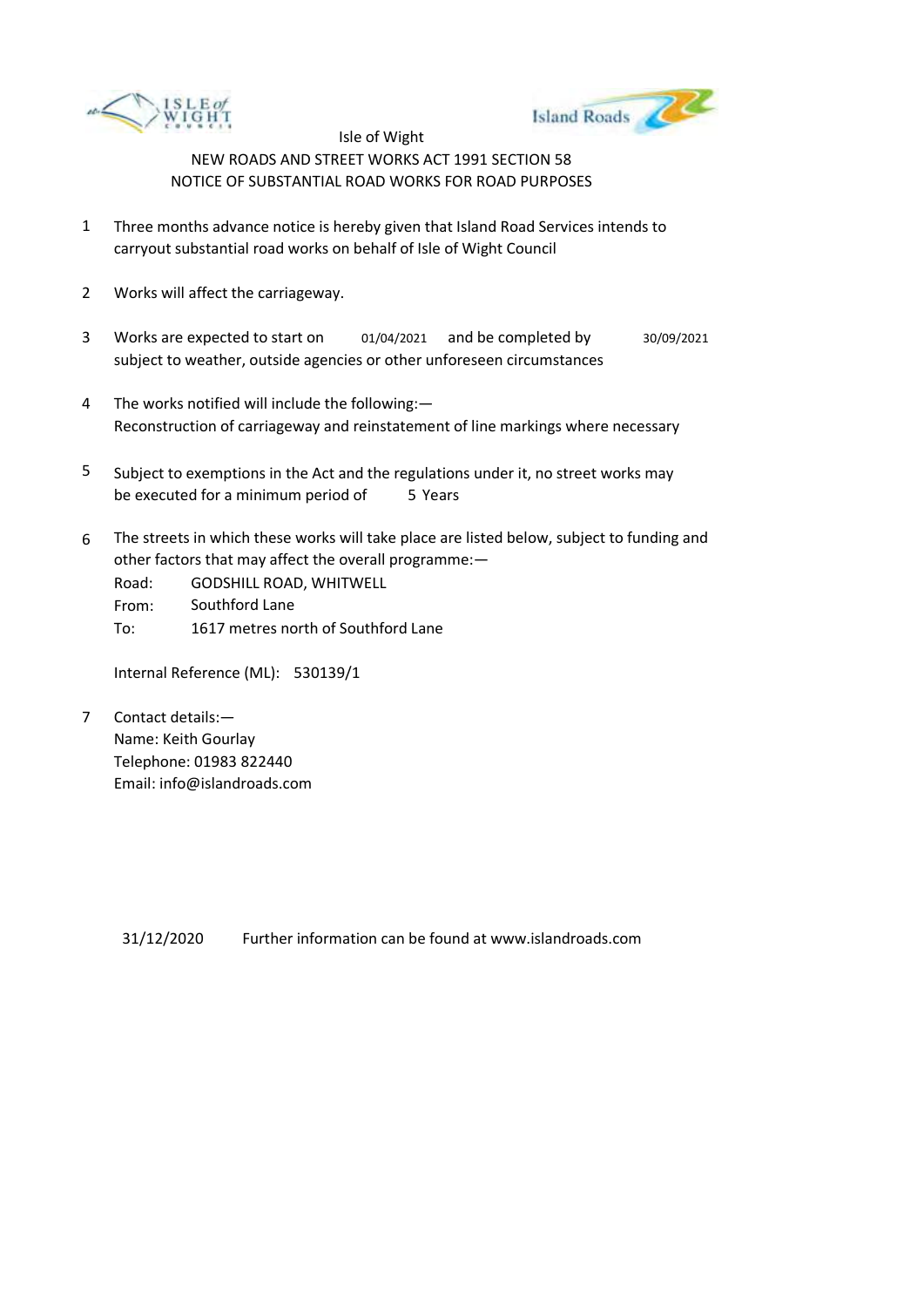



- 1 Three months advance notice is hereby given that Island Road Services intends to carryout substantial road works on behalf of Isle of Wight Council
- 2 Works will affect the carriageway.
- 3 Works are expected to start on subject to weather, outside agencies or other unforeseen circumstances 01/04/2021 and be completed by 30/09/2021
- 4 The works notified will include the following:— Reconstruction of carriageway and reinstatement of line markings where necessary
- 5 be executed for a minimum period of 5 Years Subject to exemptions in the Act and the regulations under it, no street works may
- 6 The streets in which these works will take place are listed below, subject to funding and other factors that may affect the overall programme:—

Road: GODSHILL ROAD, WHITWELL

From: 1617 metres north of Southford Lane

To: Sheepwash Lane

Internal Reference (ML): 530140

7 Contact details:— Name: Keith Gourlay Telephone: 01983 822440 Email: info@islandroads.com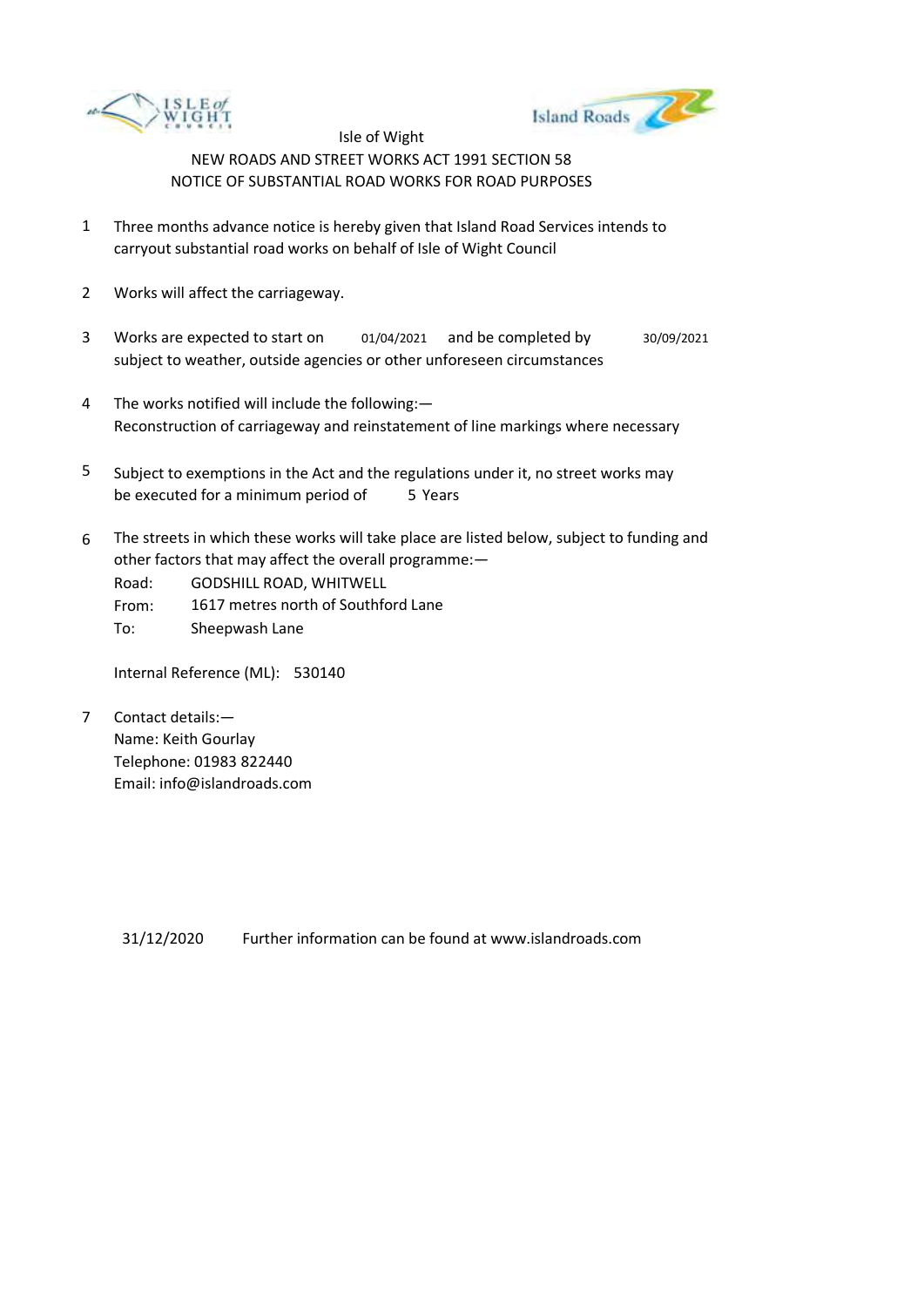



- 1 Three months advance notice is hereby given that Island Road Services intends to carryout substantial road works on behalf of Isle of Wight Council
- 2 Works will affect the carriageway.
- 3 Works are expected to start on subject to weather, outside agencies or other unforeseen circumstances 01/04/2021 and be completed by 30/09/2021
- 4 The works notified will include the following:— Reconstruction of carriageway and reinstatement of line markings where necessary
- 5 be executed for a minimum period of 5 Years Subject to exemptions in the Act and the regulations under it, no street works may
- 6 The streets in which these works will take place are listed below, subject to funding and other factors that may affect the overall programme:—

Road: From: To: WHITWELL ROAD, GODSHILL Sheepwash Lane Roud Road

Internal Reference (ML): 530141/1

7 Contact details:— Name: Keith Gourlay Telephone: 01983 822440 Email: info@islandroads.com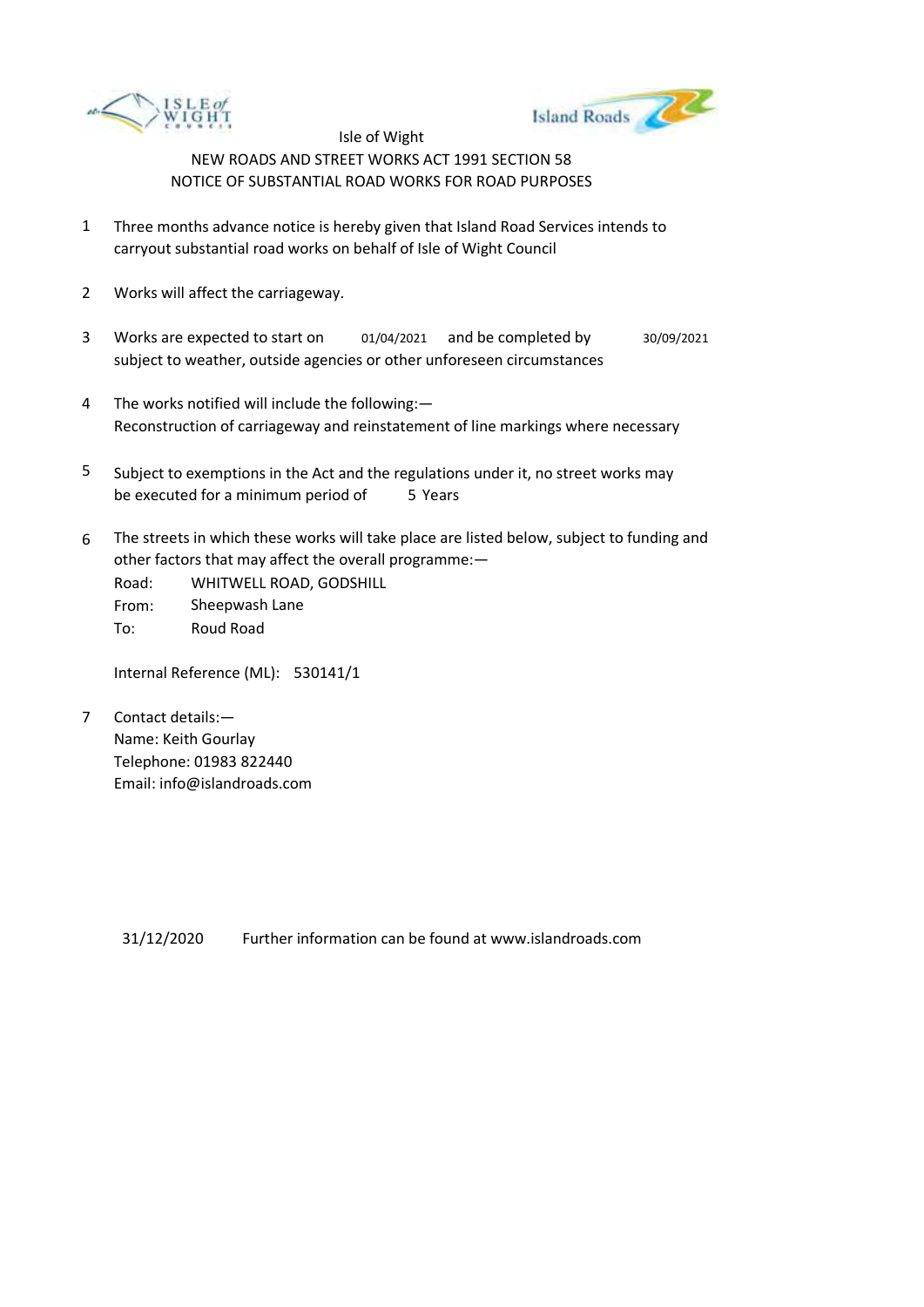



- 1 Three months advance notice is hereby given that Island Road Services intends to carryout substantial road works on behalf of Isle of Wight Council
- 2 Works will affect the carriageway.
- 3 Works are expected to start on subject to weather, outside agencies or other unforeseen circumstances 01/04/2021 and be completed by 30/09/2021
- 4 The works notified will include the following:— Reconstruction of carriageway and reinstatement of line markings where necessary
- 5 be executed for a minimum period of 5 Years Subject to exemptions in the Act and the regulations under it, no street works may
- 6 The streets in which these works will take place are listed below, subject to funding and other factors that may affect the overall programme:—

Road: From: To: ZIG ZAG ROAD, VENTNOR Castle Road Ocean View Road

Internal Reference (ML): 540124/2

7 Contact details:— Name: Keith Gourlay Telephone: 01983 822440 Email: info@islandroads.com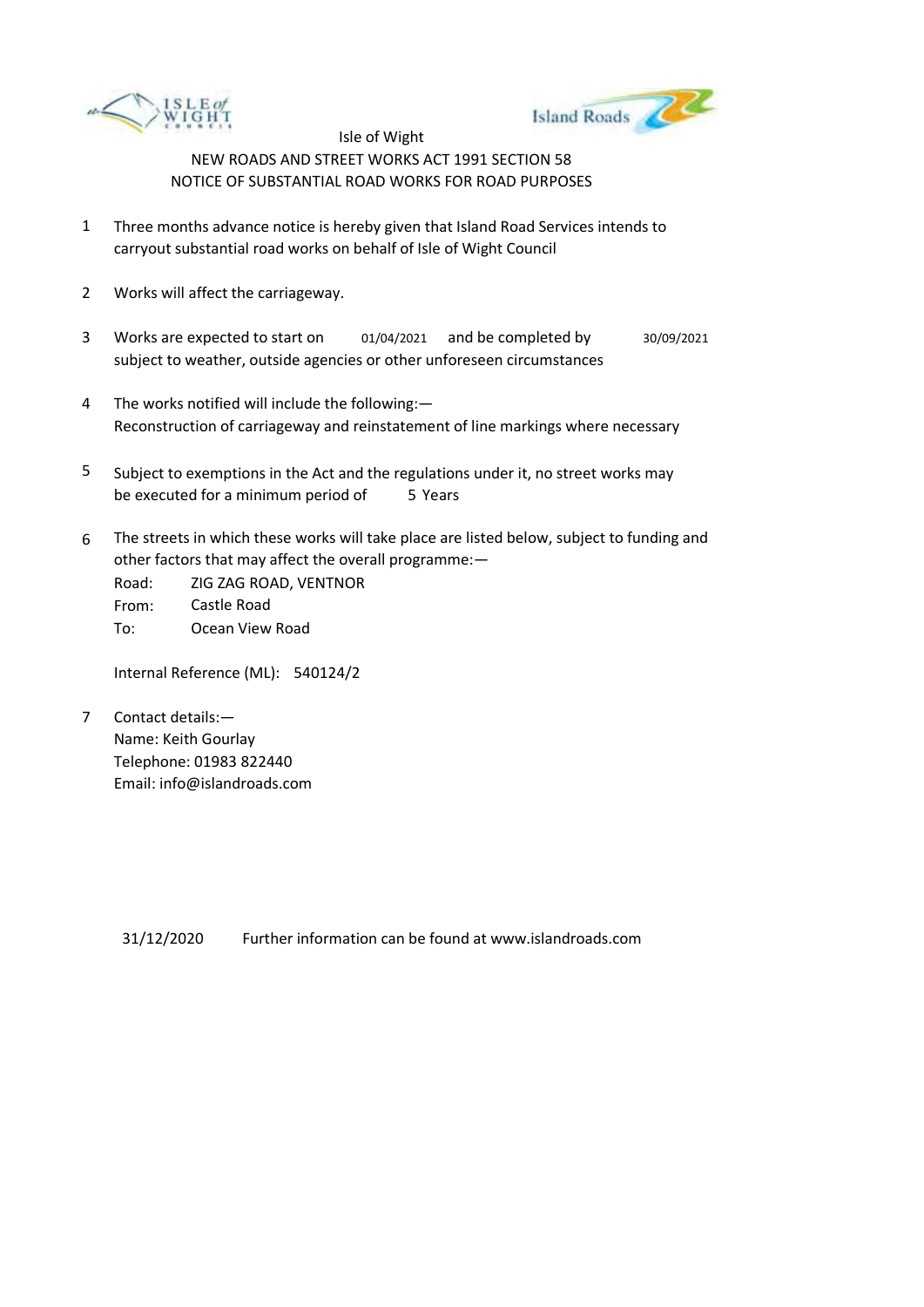



- 1 Three months advance notice is hereby given that Island Road Services intends to carryout substantial road works on behalf of Isle of Wight Council
- 2 Works will affect the carriageway.
- 3 Works are expected to start on subject to weather, outside agencies or other unforeseen circumstances 01/04/2021 and be completed by 30/09/2021
- 4 The works notified will include the following:— Reconstruction of carriageway and reinstatement of line markings where necessary
- 5 be executed for a minimum period of 5 Years Subject to exemptions in the Act and the regulations under it, no street works may
- 6 The streets in which these works will take place are listed below, subject to funding and other factors that may affect the overall programme:—
	- Road: From: To: YARBOROUGH ROAD, WROXALL Castle Road for its entire length

Internal Reference (ML): 540178/1

7 Contact details:— Name: Keith Gourlay Telephone: 01983 822440 Email: info@islandroads.com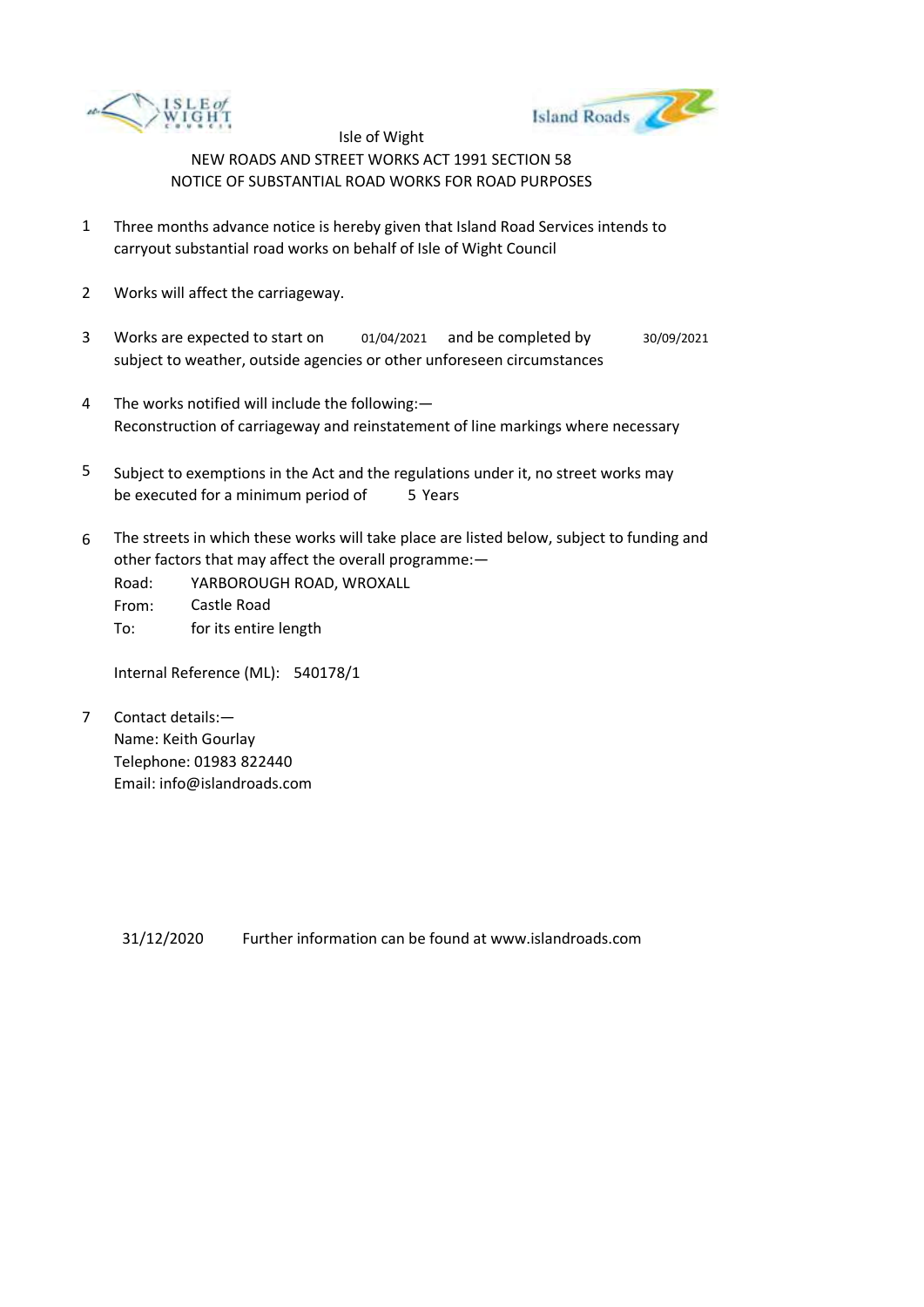



- 1 Three months advance notice is hereby given that Island Road Services intends to carryout substantial road works on behalf of Isle of Wight Council
- 2 Works will affect the carriageway.
- 3 Works are expected to start on subject to weather, outside agencies or other unforeseen circumstances 01/04/2021 and be completed by 30/09/2021
- 4 The works notified will include the following:— Reconstruction of carriageway and reinstatement of line markings where necessary
- 5 be executed for a minimum period of 5 Years Subject to exemptions in the Act and the regulations under it, no street works may
- 6 The streets in which these works will take place are listed below, subject to funding and other factors that may affect the overall programme:—

Road: From: To: SHORE ROAD, VENTNOR Bonchurch Village Road Grangeside

Internal Reference (ML): 540181/1

7 Contact details:— Name: Keith Gourlay Telephone: 01983 822440 Email: info@islandroads.com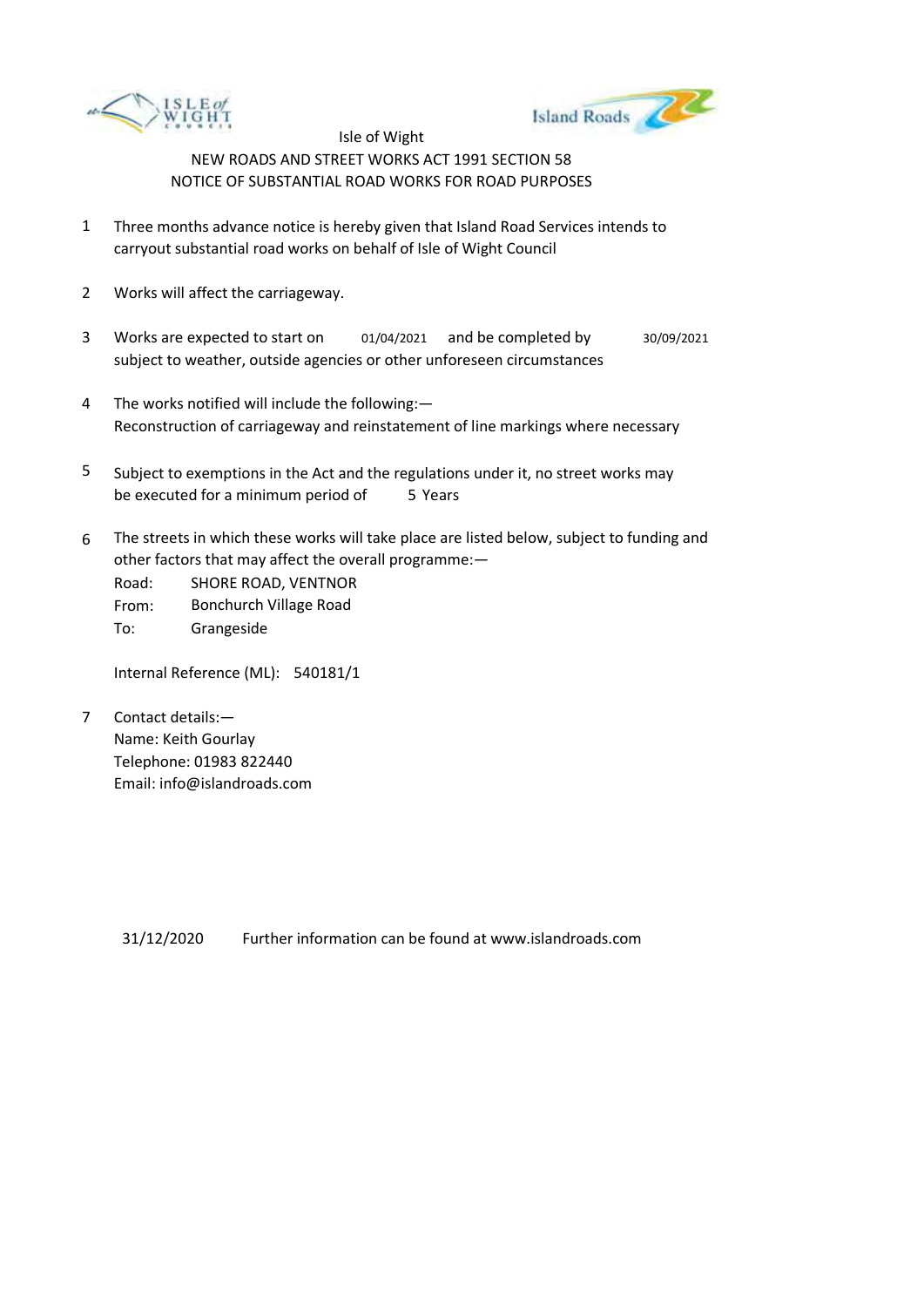



- 1 Three months advance notice is hereby given that Island Road Services intends to carryout substantial road works on behalf of Isle of Wight Council
- 2 Works will affect the carriageway.
- 3 Works are expected to start on subject to weather, outside agencies or other unforeseen circumstances 01/04/2021 and be completed by 30/09/2021
- 4 The works notified will include the following:— Reconstruction of carriageway and reinstatement of line markings where necessary
- 5 be executed for a minimum period of 5 Years Subject to exemptions in the Act and the regulations under it, no street works may
- 6 The streets in which these works will take place are listed below, subject to funding and other factors that may affect the overall programme:—

Road: From: To: SHORE ROAD, VENTNOR Grangeside end of highway

Internal Reference (ML): 540182/2

7 Contact details:— Name: Keith Gourlay Telephone: 01983 822440 Email: info@islandroads.com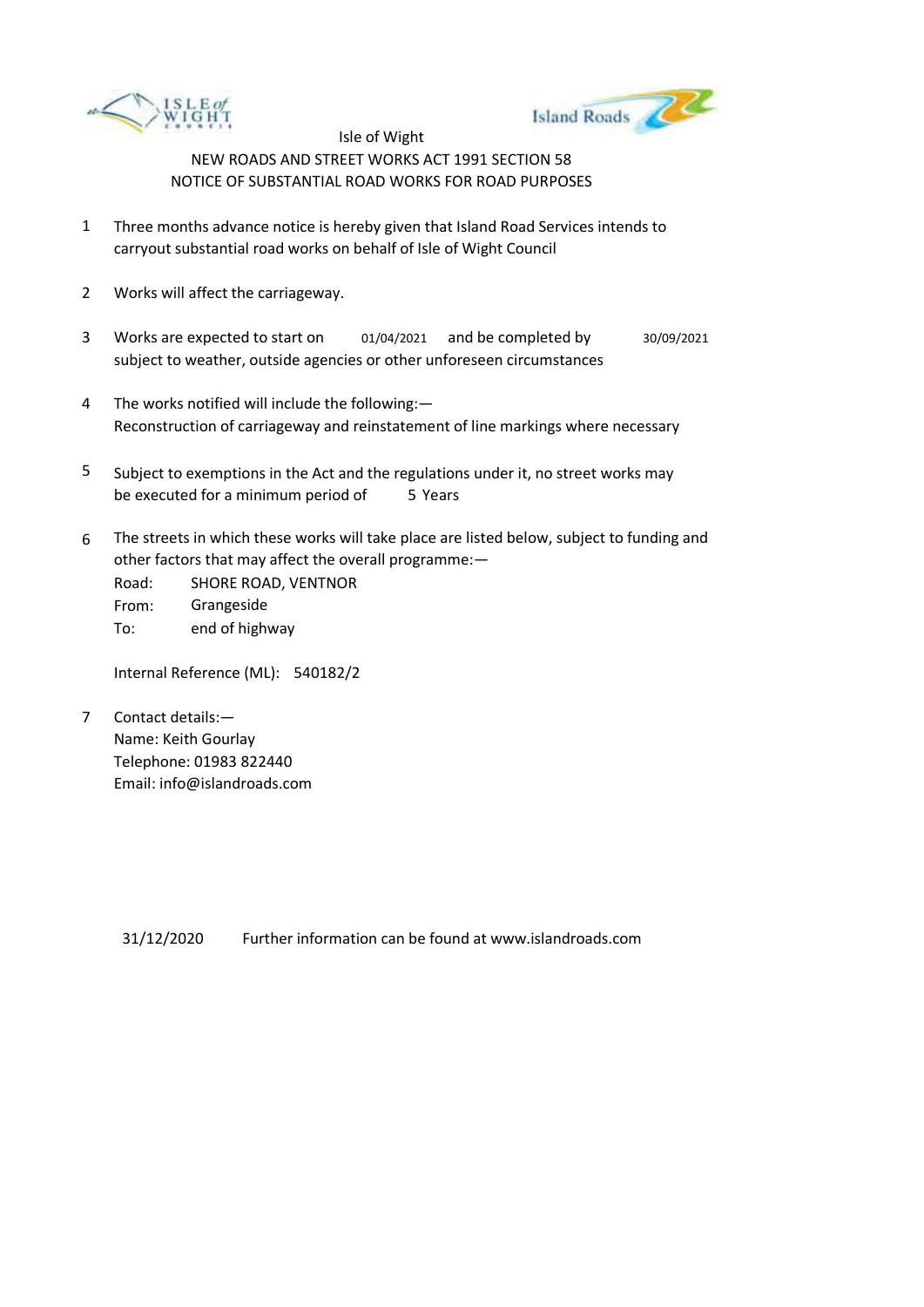



- 1 Three months advance notice is hereby given that Island Road Services intends to carryout substantial road works on behalf of Isle of Wight Council
- 2 Works will affect the carriageway.
- 3 Works are expected to start on subject to weather, outside agencies or other unforeseen circumstances 01/04/2021 and be completed by 30/09/2021
- 4 The works notified will include the following:— Reconstruction of carriageway and reinstatement of line markings where necessary
- 5 be executed for a minimum period of 5 Years Subject to exemptions in the Act and the regulations under it, no street works may
- 6 The streets in which these works will take place are listed below, subject to funding and other factors that may affect the overall programme:—

Road: From: To: CHURCH HILL, GODSHILL School Road Church Hollow

Internal Reference (ML): 540193/2

7 Contact details:— Name: Keith Gourlay Telephone: 01983 822440 Email: info@islandroads.com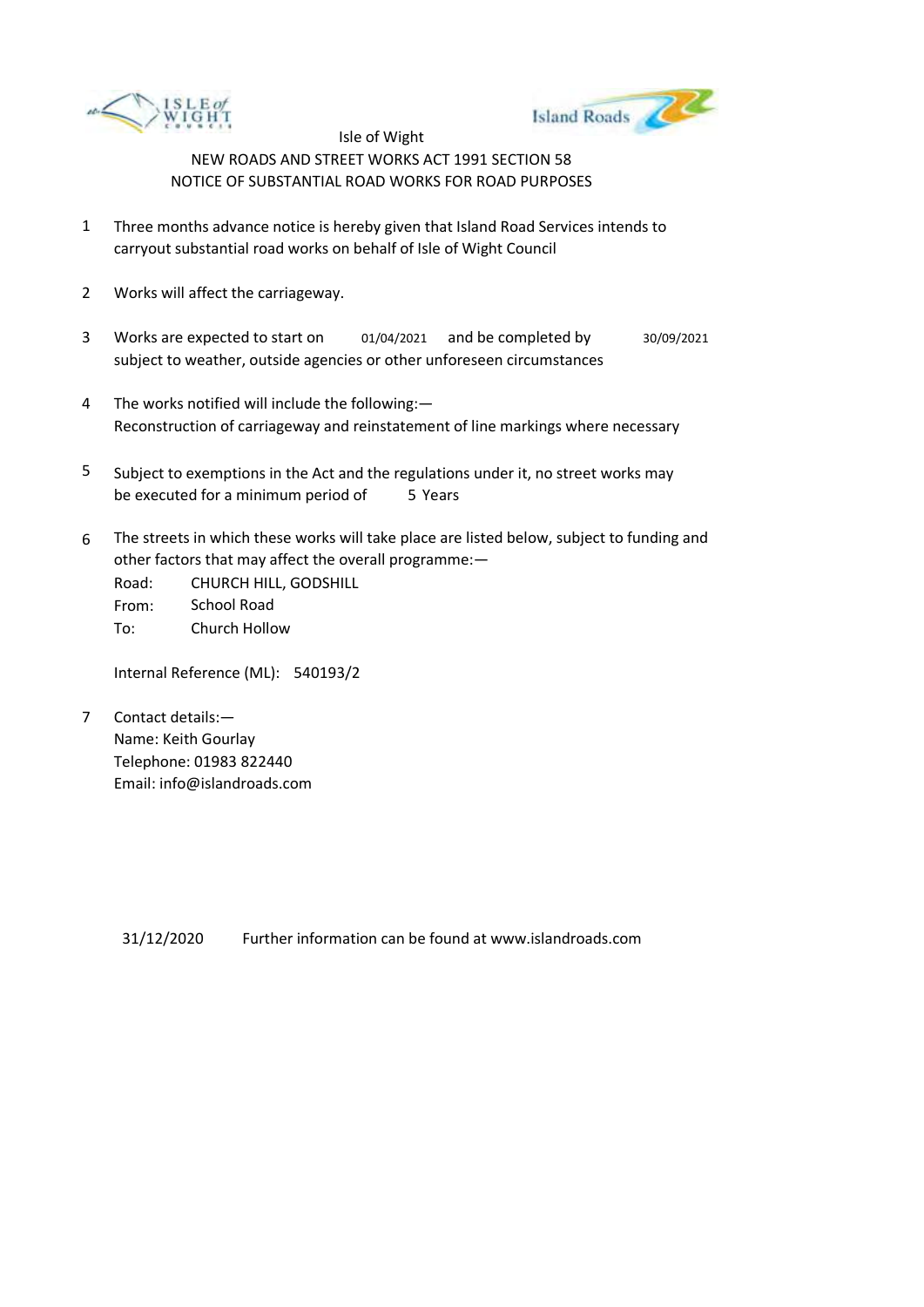



- 1 Three months advance notice is hereby given that Island Road Services intends to carryout substantial road works on behalf of Isle of Wight Council
- 2 Works will affect the carriageway.
- 3 Works are expected to start on subject to weather, outside agencies or other unforeseen circumstances 01/04/2021 and be completed by 30/09/2021
- 4 The works notified will include the following:— Reconstruction of carriageway and reinstatement of line markings where necessary
- 5 be executed for a minimum period of 5 Years Subject to exemptions in the Act and the regulations under it, no street works may
- 6 The streets in which these works will take place are listed below, subject to funding and other factors that may affect the overall programme:—

Road: From: To: STENBURY VIEW, WROXALL Manor Road 203 metres south-west of Manor Road

Internal Reference (ML): 540238

7 Contact details:— Name: Keith Gourlay Telephone: 01983 822440 Email: info@islandroads.com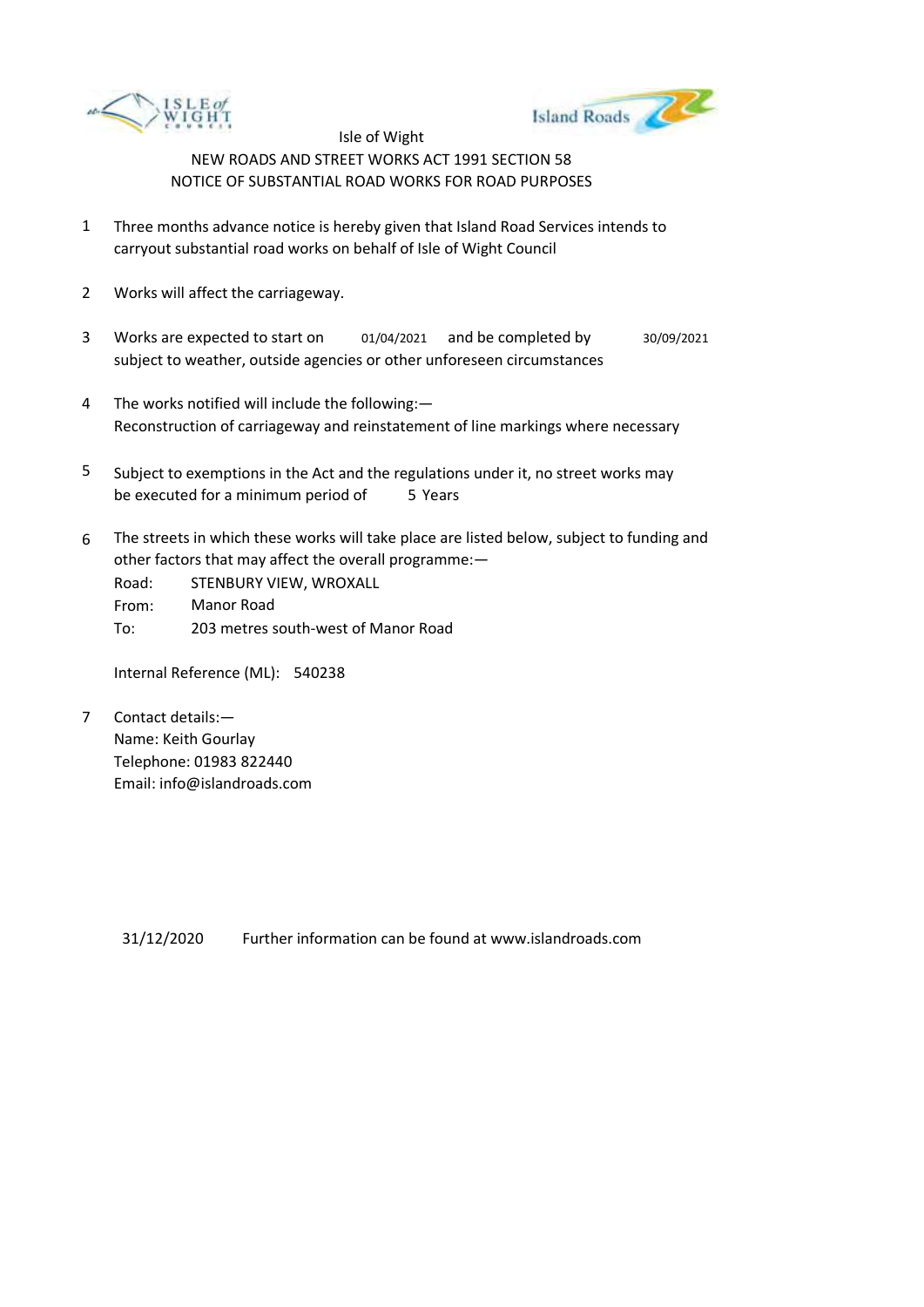



- 1 Three months advance notice is hereby given that Island Road Services intends to carryout substantial road works on behalf of Isle of Wight Council
- 2 Works will affect the carriageway.
- 3 Works are expected to start on subject to weather, outside agencies or other unforeseen circumstances 01/04/2021 and be completed by 30/09/2021
- 4 The works notified will include the following:— Reconstruction of carriageway and reinstatement of line markings where necessary
- 5 be executed for a minimum period of 5 Years Subject to exemptions in the Act and the regulations under it, no street works may
- 6 The streets in which these works will take place are listed below, subject to funding and other factors that may affect the overall programme:—

Road: From: To: LACEYS LANE, NITON Rectory Road for its entire length

Internal Reference (ML): 540240

7 Contact details:— Name: Keith Gourlay Telephone: 01983 822440 Email: info@islandroads.com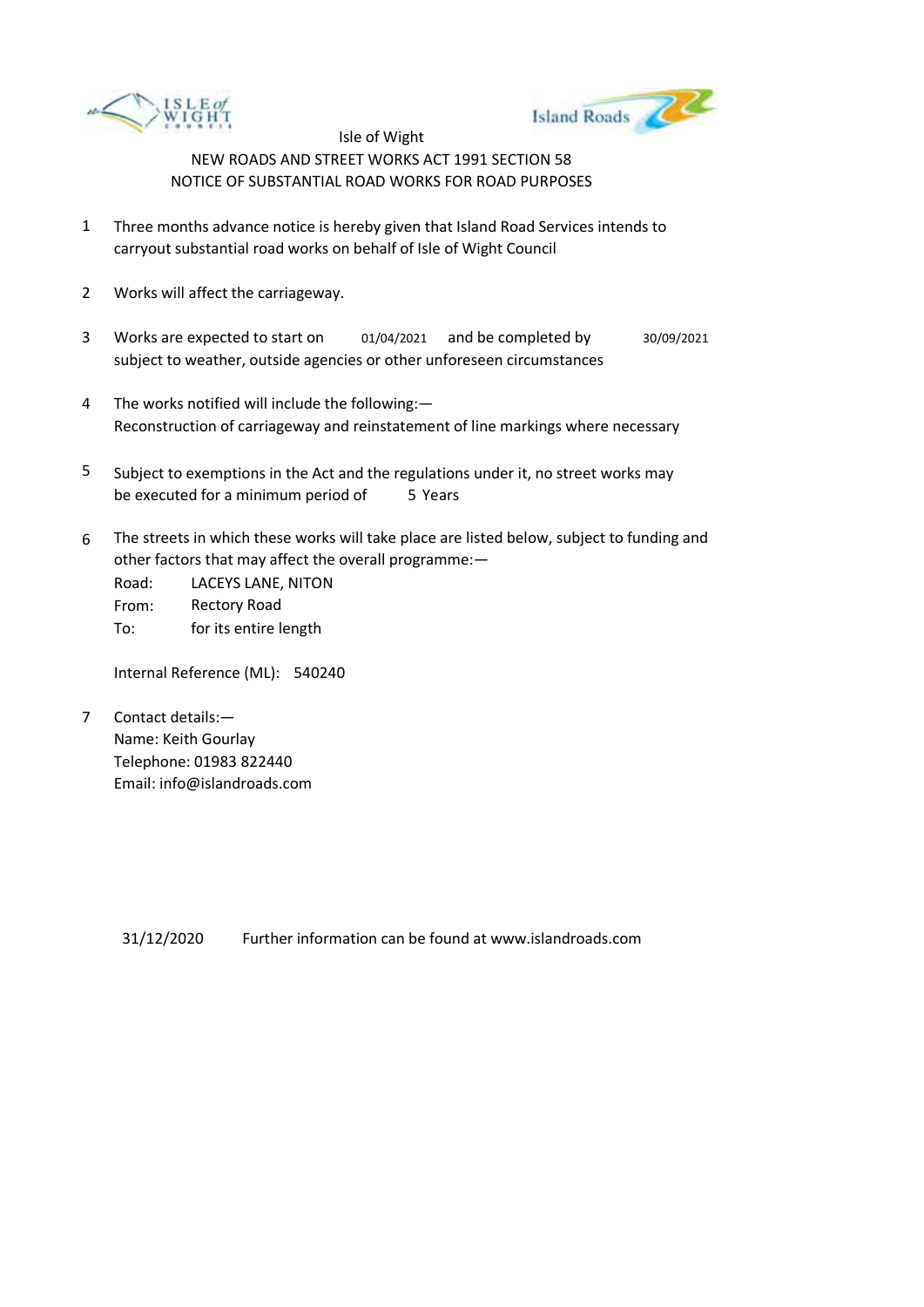



- 1 Three months advance notice is hereby given that Island Road Services intends to carryout substantial road works on behalf of Isle of Wight Council
- 2 Works will affect the carriageway.
- 3 Works are expected to start on subject to weather, outside agencies or other unforeseen circumstances 01/04/2021 and be completed by 30/09/2021
- 4 The works notified will include the following:— Reconstruction of carriageway and reinstatement of line markings where necessary
- 5 be executed for a minimum period of 5 Years Subject to exemptions in the Act and the regulations under it, no street works may
- 6 The streets in which these works will take place are listed below, subject to funding and other factors that may affect the overall programme:—

Road: From: To: VICTORIA STREET, VENTNOR High Street Albert Street

Internal Reference (ML): 540264/2

7 Contact details:— Name: Keith Gourlay Telephone: 01983 822440 Email: info@islandroads.com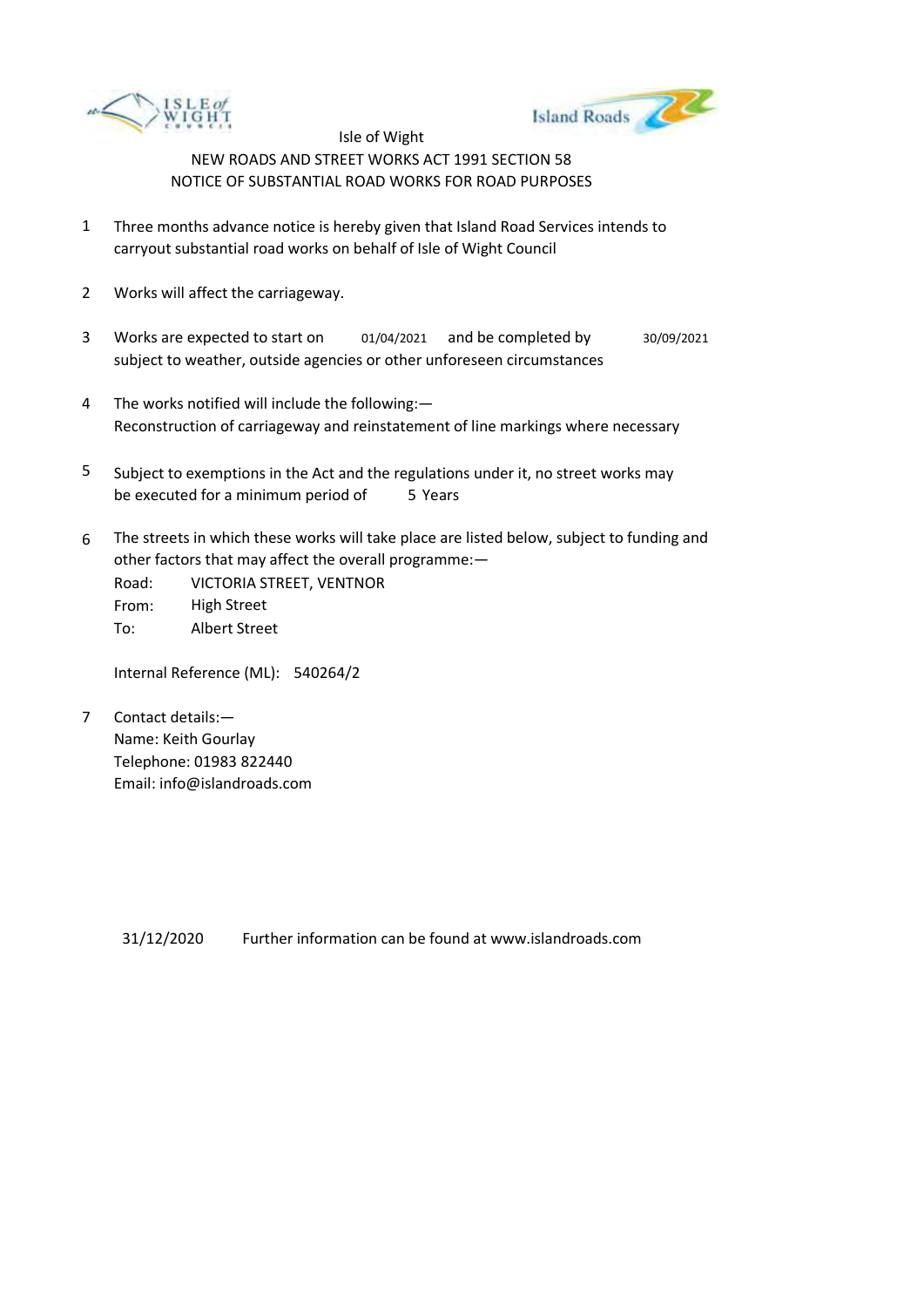



- 1 Three months advance notice is hereby given that Island Road Services intends to carryout substantial road works on behalf of Isle of Wight Council
- 2 Works will affect the carriageway.
- 3 Works are expected to start on subject to weather, outside agencies or other unforeseen circumstances 01/04/2021 and be completed by 30/09/2021
- 4 The works notified will include the following:— Reconstruction of carriageway and reinstatement of line markings where necessary
- 5 be executed for a minimum period of 5 Years Subject to exemptions in the Act and the regulations under it, no street works may
- 6 The streets in which these works will take place are listed below, subject to funding and other factors that may affect the overall programme:—

Road: From: To: VICTORIA STREET, VENTNOR Albert Street Dudley Road

Internal Reference (ML): 540264a/1

7 Contact details:— Name: Keith Gourlay Telephone: 01983 822440 Email: info@islandroads.com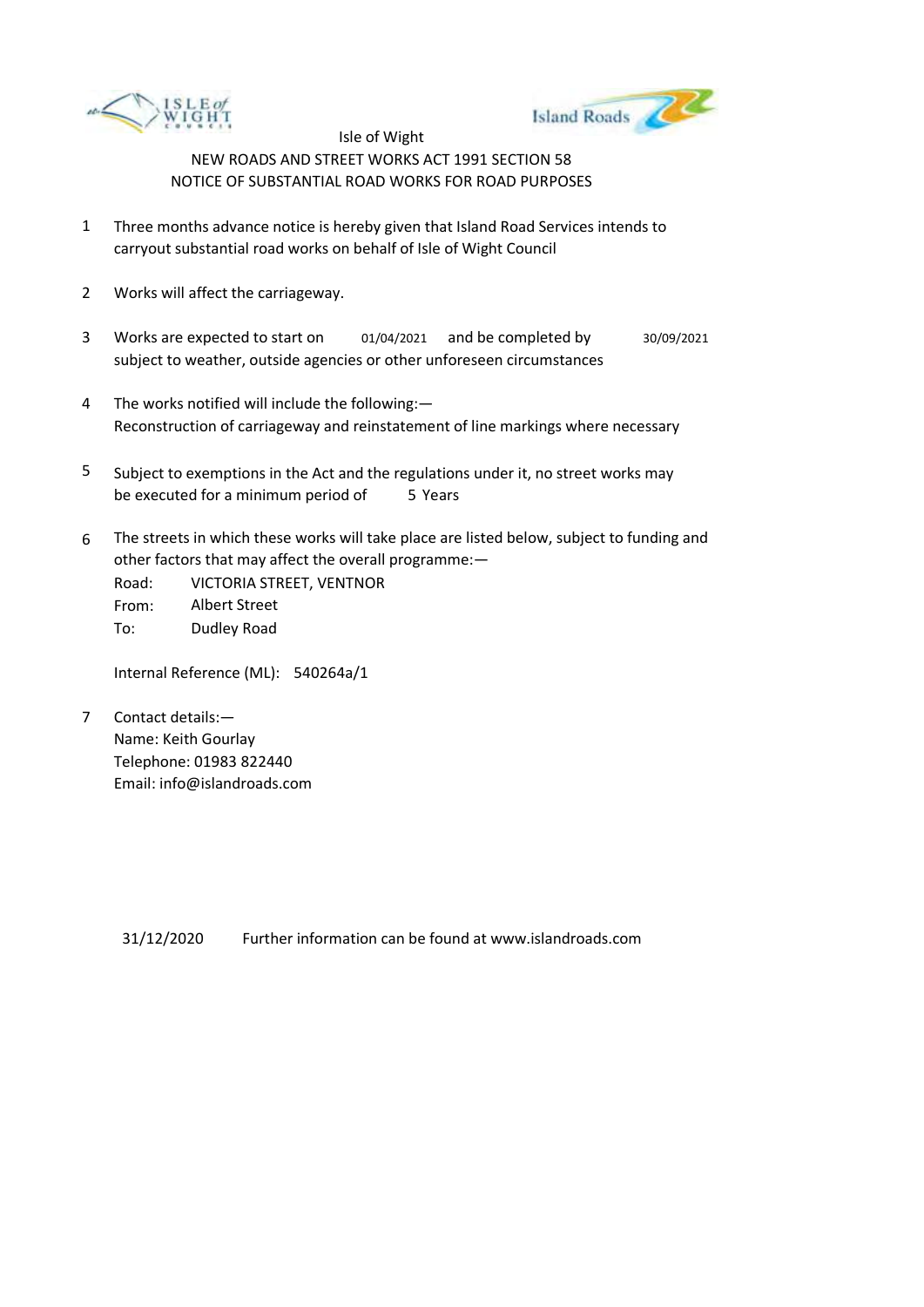



- 1 Three months advance notice is hereby given that Island Road Services intends to carryout substantial road works on behalf of Isle of Wight Council
- 2 Works will affect the carriageway.
- 3 Works are expected to start on subject to weather, outside agencies or other unforeseen circumstances 01/04/2021 and be completed by 30/09/2021
- 4 The works notified will include the following:— Reconstruction of carriageway and reinstatement of line markings where necessary
- 5 be executed for a minimum period of 5 Years Subject to exemptions in the Act and the regulations under it, no street works may
- 6 The streets in which these works will take place are listed below, subject to funding and other factors that may affect the overall programme:—
	- Road: From: To: SOUTHGROVE ROAD, VENTNOR Grove Road for its entire length

Internal Reference (ML): 540273/3

7 Contact details:— Name: Keith Gourlay Telephone: 01983 822440 Email: info@islandroads.com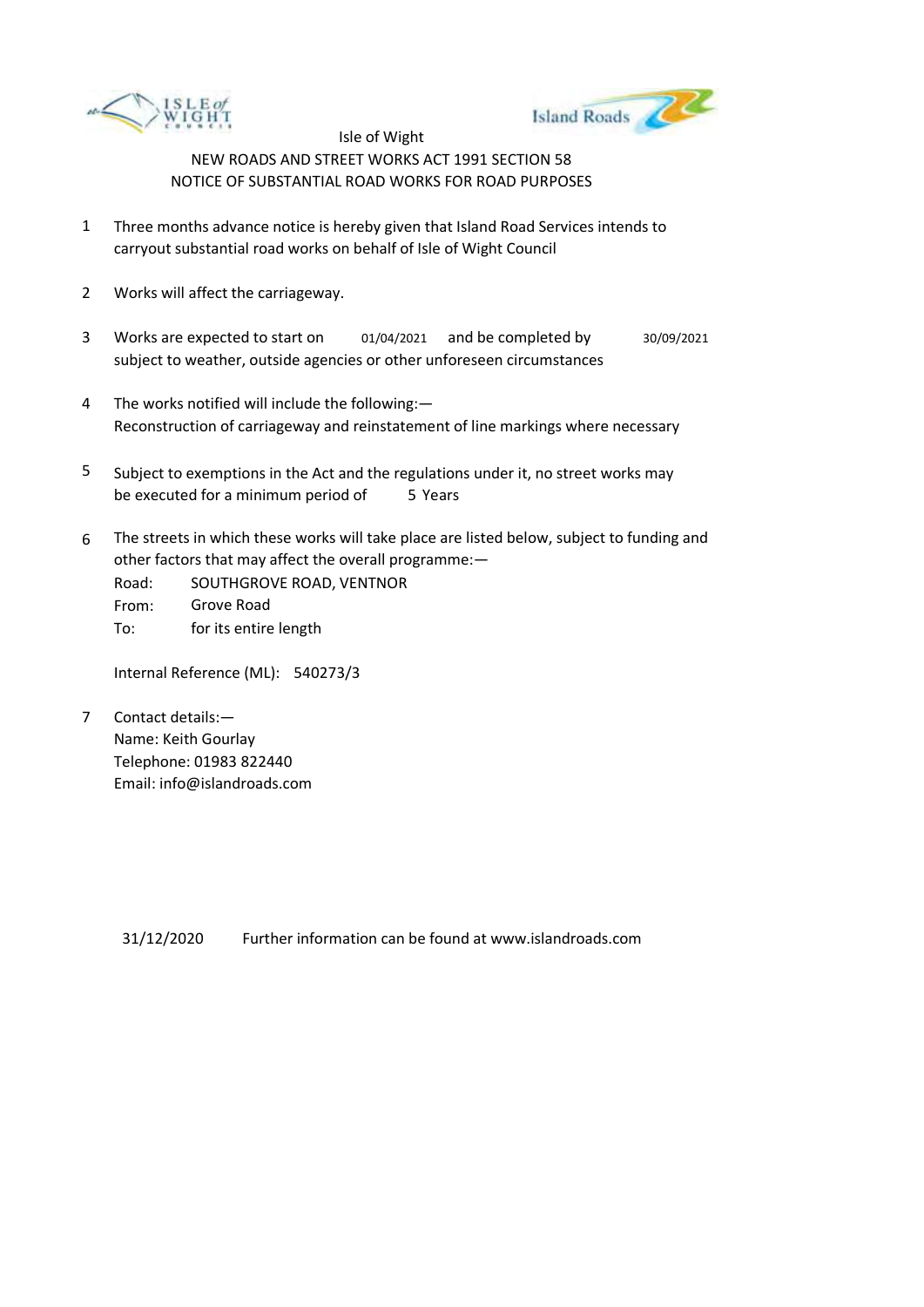



- 1 Three months advance notice is hereby given that Island Road Services intends to carryout substantial road works on behalf of Isle of Wight Council
- 2 Works will affect the carriageway.
- 3 Works are expected to start on subject to weather, outside agencies or other unforeseen circumstances 01/04/2021 and be completed by 30/09/2021
- 4 The works notified will include the following:— Reconstruction of carriageway and reinstatement of line markings where necessary
- 5 be executed for a minimum period of 5 Years Subject to exemptions in the Act and the regulations under it, no street works may
- 6 The streets in which these works will take place are listed below, subject to funding and other factors that may affect the overall programme:—

Road: From: To: STEEPHILL COURT ROAD, VENTNOR Pelham Road Undercliff Drive

Internal Reference (ML): 540311/2

7 Contact details:— Name: Keith Gourlay Telephone: 01983 822440 Email: info@islandroads.com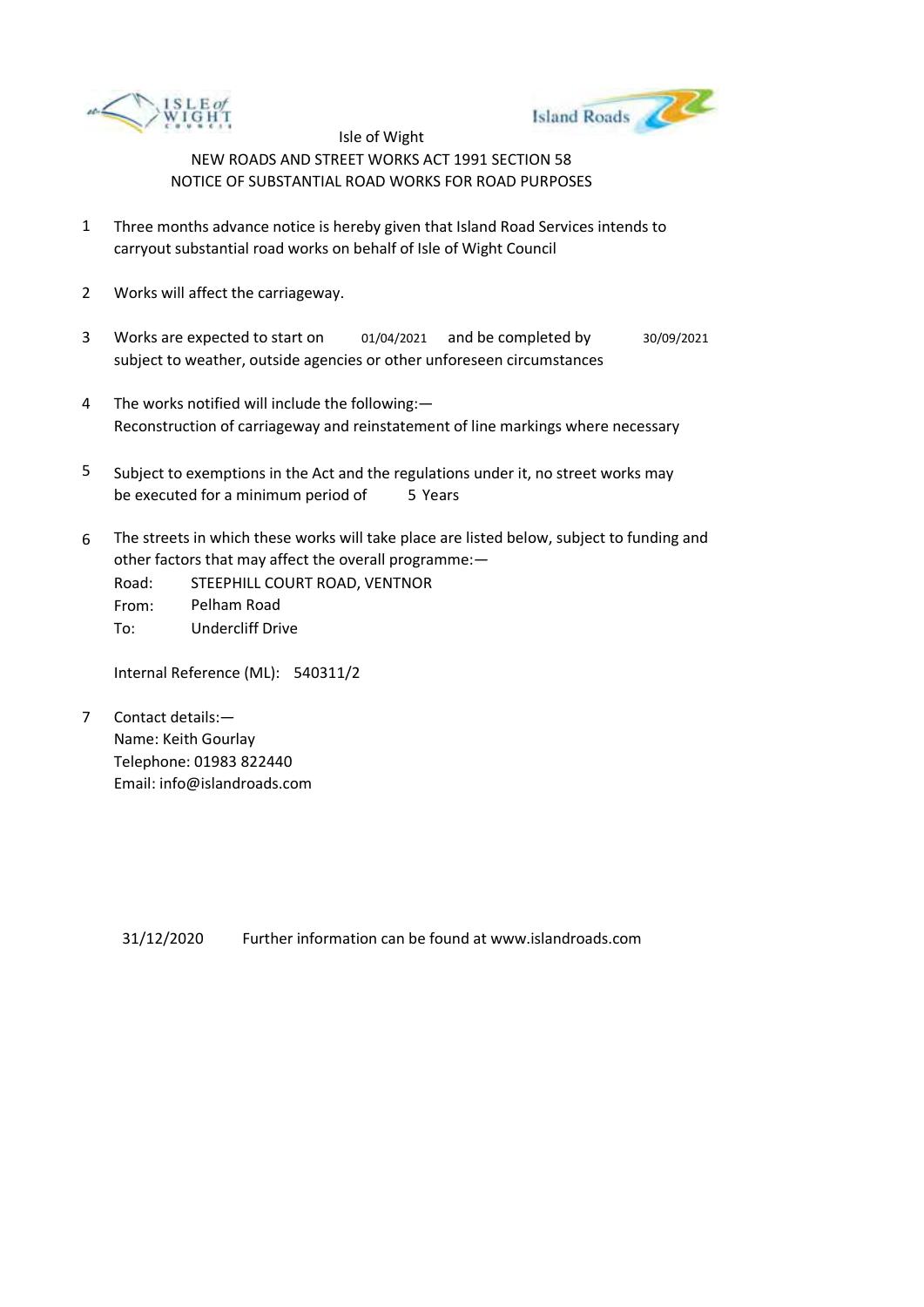



- 1 Three months advance notice is hereby given that Island Road Services intends to carryout substantial road works on behalf of Isle of Wight Council
- 2 Works will affect the carriageway.
- 3 Works are expected to start on subject to weather, outside agencies or other unforeseen circumstances 01/04/2021 and be completed by 30/09/2021
- 4 The works notified will include the following:— Reconstruction of carriageway and reinstatement of line markings where necessary
- 5 be executed for a minimum period of 5 Years Subject to exemptions in the Act and the regulations under it, no street works may
- 6 The streets in which these works will take place are listed below, subject to funding and other factors that may affect the overall programme:—

Road: From: To: PIER STREET, VENTNOR Hamborough Road Albert Street

Internal Reference (ML): 541171/2

7 Contact details:— Name: Keith Gourlay Telephone: 01983 822440 Email: info@islandroads.com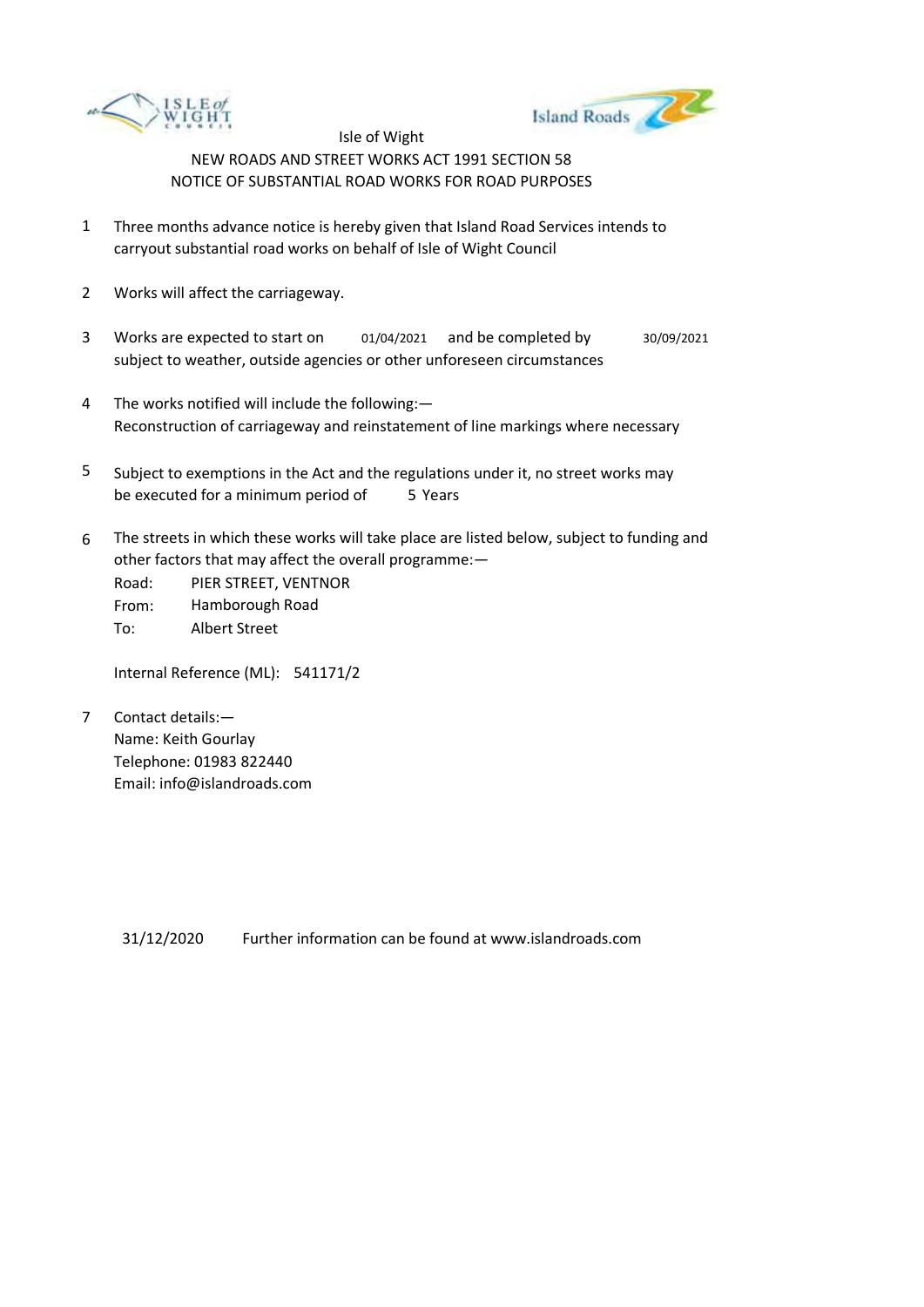



- 1 Three months advance notice is hereby given that Island Road Services intends to carryout substantial road works on behalf of Isle of Wight Council
- 2 Works will affect the carriageway.
- 3 Works are expected to start on subject to weather, outside agencies or other unforeseen circumstances 01/04/2021 and be completed by 30/09/2021
- 4 The works notified will include the following:— Reconstruction of carriageway and reinstatement of line markings where necessary
- 5 be executed for a minimum period of 5 Years Subject to exemptions in the Act and the regulations under it, no street works may
- 6 The streets in which these works will take place are listed below, subject to funding and other factors that may affect the overall programme:—
	- Road: From: To: LITTLE WHITEHOUSE ROAD, CALBOURNE Rolls Hill Whitehouse Road

Internal Reference (ML): 630186/1

7 Contact details:— Name: Keith Gourlay Telephone: 01983 822440 Email: info@islandroads.com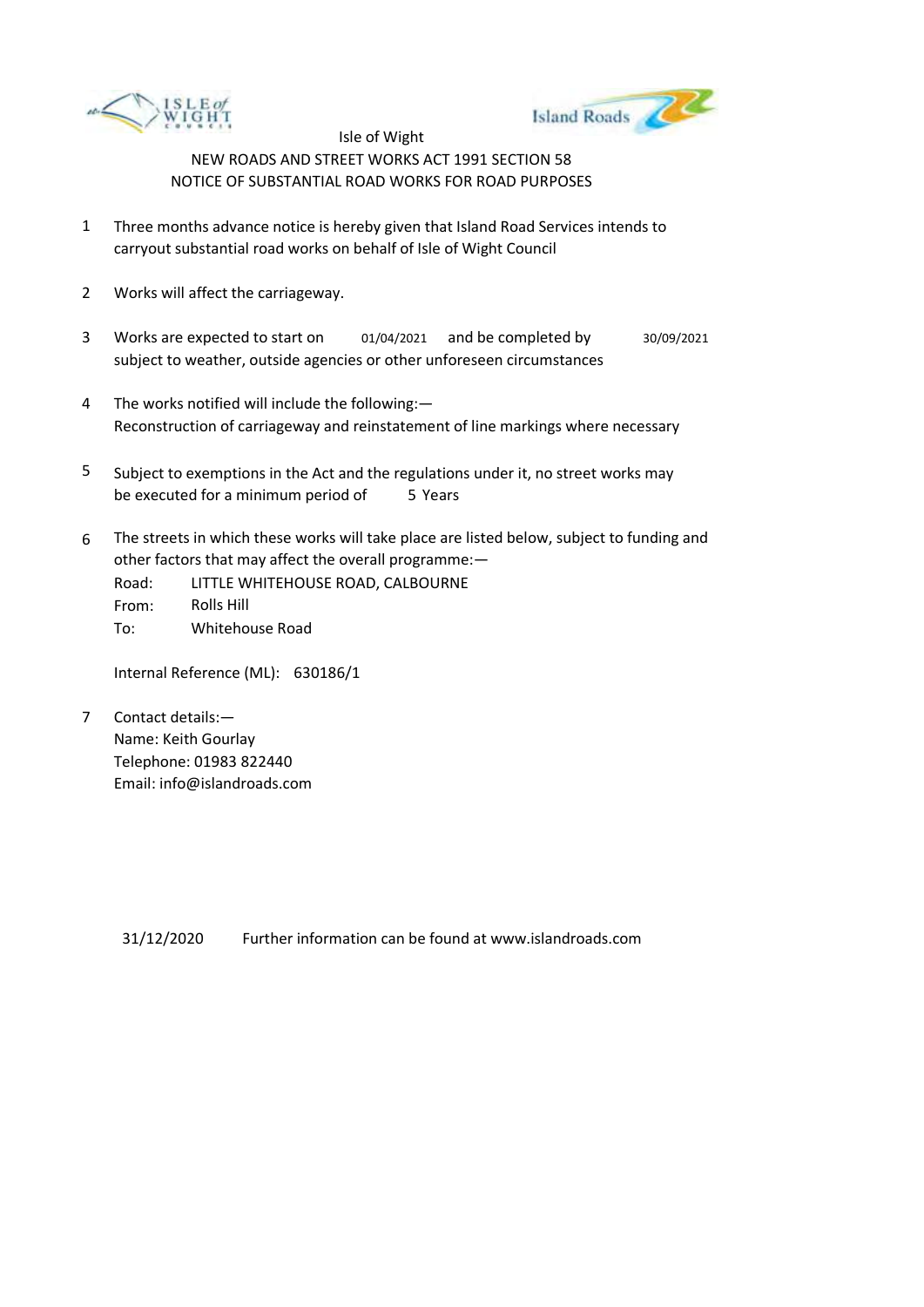



- 1 Three months advance notice is hereby given that Island Road Services intends to carryout substantial road works on behalf of Isle of Wight Council
- 2 Works will affect the carriageway.
- 3 Works are expected to start on subject to weather, outside agencies or other unforeseen circumstances 01/04/2021 and be completed by 30/09/2021
- 4 The works notified will include the following:— Reconstruction of carriageway and reinstatement of line markings where necessary
- 5 be executed for a minimum period of 5 Years Subject to exemptions in the Act and the regulations under it, no street works may
- 6 The streets in which these works will take place are listed below, subject to funding and other factors that may affect the overall programme:—

Road: From: To: ROLLS HILL, PORCHFIELD Little Whitehouse Road Rollsbridge Cottage

Internal Reference (ML): 630187/1

7 Contact details:— Name: Keith Gourlay Telephone: 01983 822440 Email: info@islandroads.com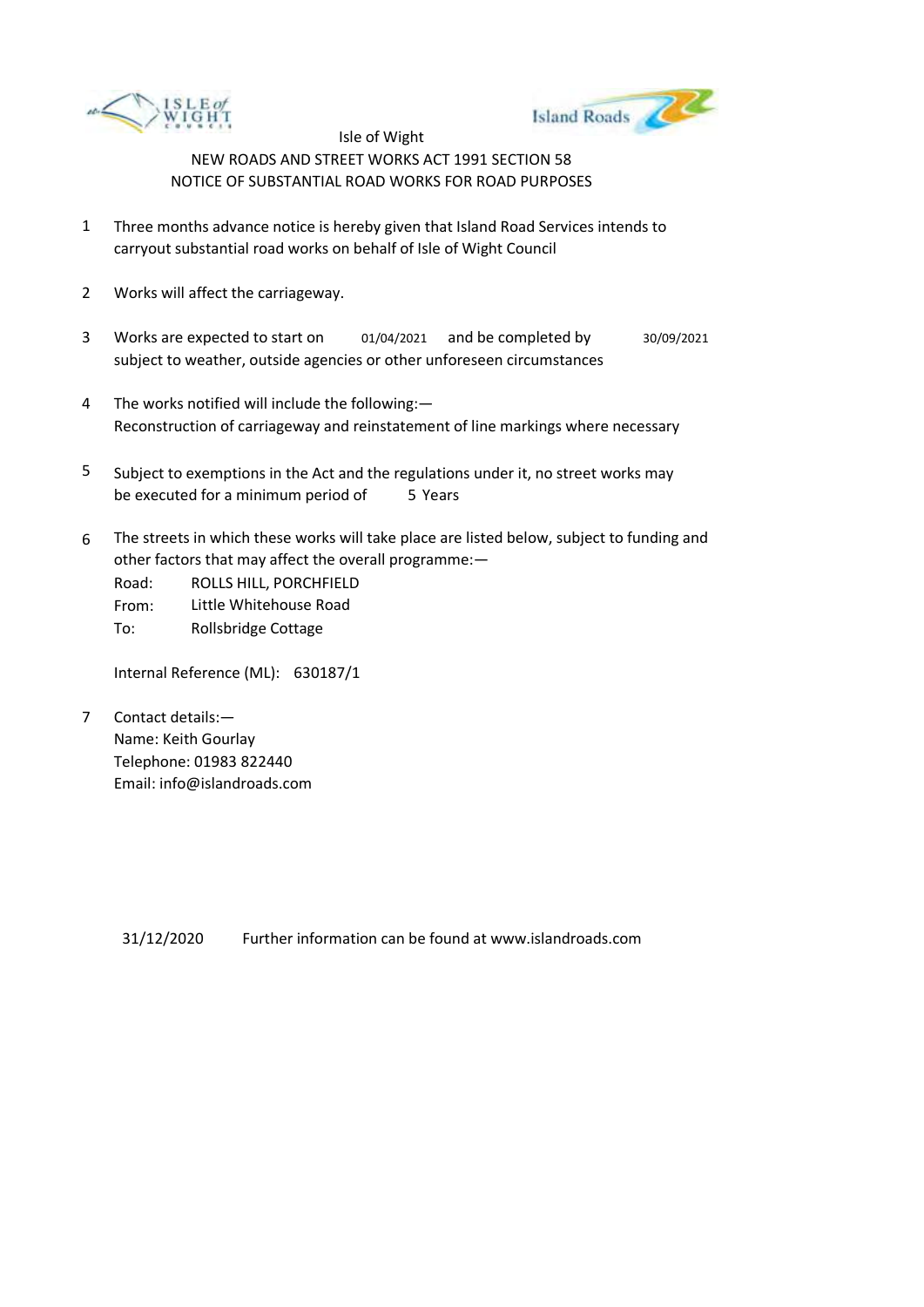



- 1 Three months advance notice is hereby given that Island Road Services intends to carryout substantial road works on behalf of Isle of Wight Council
- 2 Works will affect the carriageway.
- 3 Works are expected to start on subject to weather, outside agencies or other unforeseen circumstances 01/04/2021 and be completed by 30/09/2021
- 4 The works notified will include the following:— Reconstruction of carriageway and reinstatement of line markings where necessary
- 5 be executed for a minimum period of 5 Years Subject to exemptions in the Act and the regulations under it, no street works may
- 6 The streets in which these works will take place are listed below, subject to funding and other factors that may affect the overall programme:—

Road: From: To: ROLLS HILL, PORCHFIELD Rollsbridge Cottage approx 500 metres northeast thereof

Internal Reference (ML): 630188/1

7 Contact details:— Name: Keith Gourlay Telephone: 01983 822440 Email: info@islandroads.com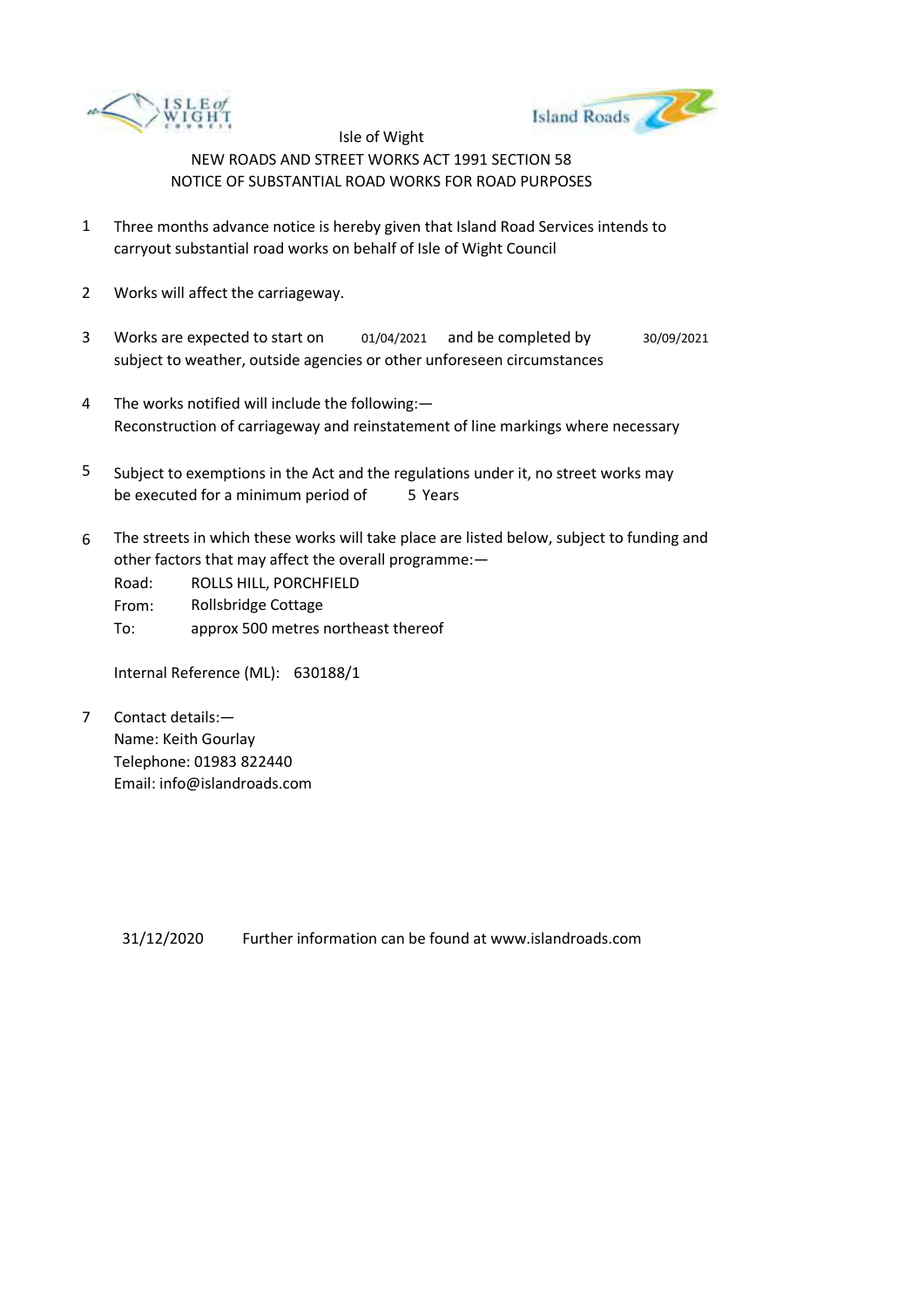



- 1 Three months advance notice is hereby given that Island Road Services intends to carryout substantial road works on behalf of Isle of Wight Council
- 2 Works will affect the carriageway.
- 3 Works are expected to start on subject to weather, outside agencies or other unforeseen circumstances 01/04/2021 and be completed by 30/09/2021
- 4 The works notified will include the following:— Reconstruction of carriageway and reinstatement of line markings where necessary
- 5 be executed for a minimum period of 5 Years Subject to exemptions in the Act and the regulations under it, no street works may
- 6 The streets in which these works will take place are listed below, subject to funding and other factors that may affect the overall programme:—

Road: ROLLS HILL, PORCHFIELD

From: Approx 500 metres northeast of Rollsbridge Cottage

To: Hillis Gate Road

Internal Reference (ML): 630189

7 Contact details:— Name: Keith Gourlay Telephone: 01983 822440 Email: info@islandroads.com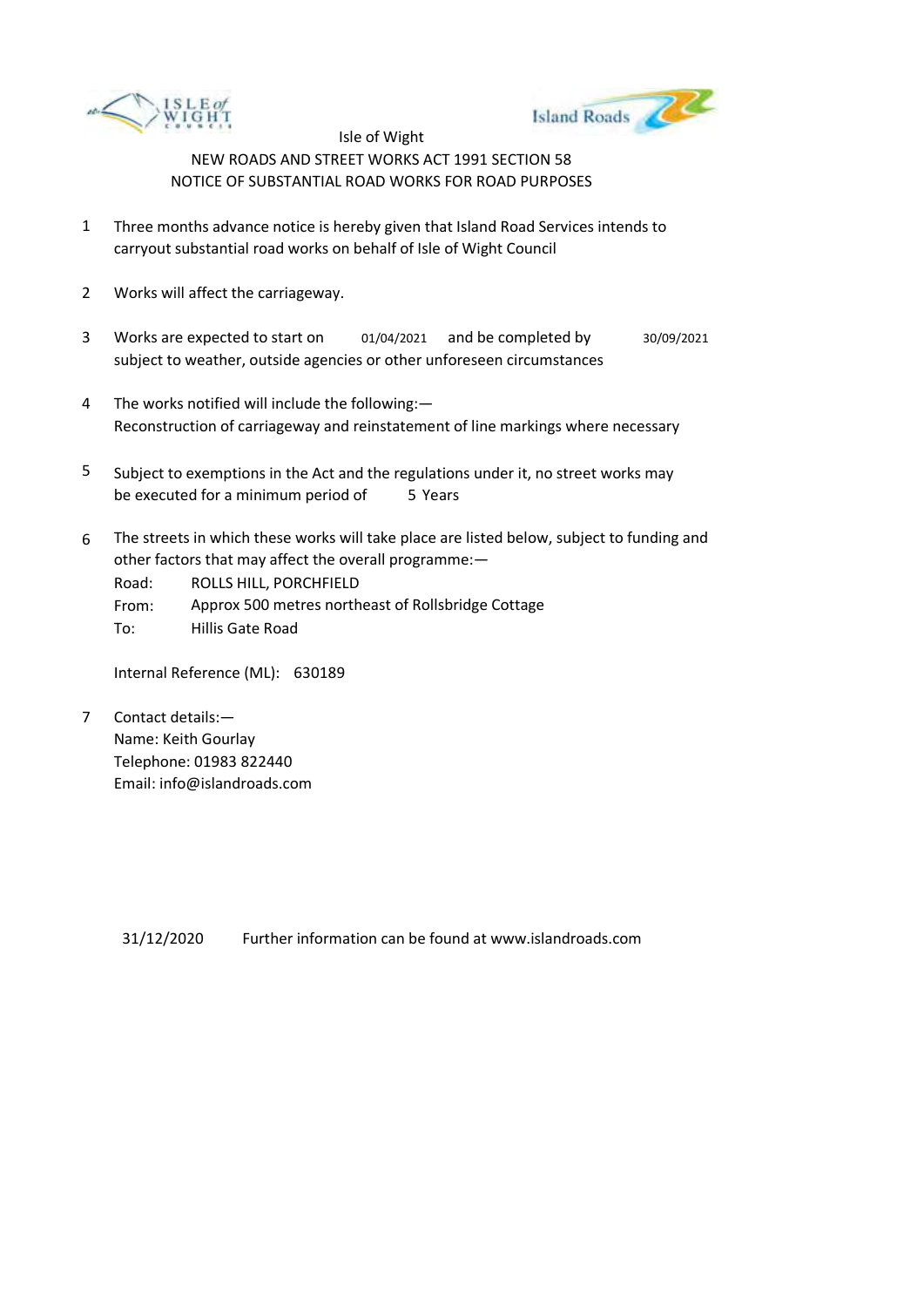



- 1 Three months advance notice is hereby given that Island Road Services intends to carryout substantial road works on behalf of Isle of Wight Council
- 2 Works will affect the carriageway.
- 3 Works are expected to start on subject to weather, outside agencies or other unforeseen circumstances 01/04/2021 and be completed by 30/09/2021
- 4 The works notified will include the following:— Reconstruction of carriageway and reinstatement of line markings where necessary
- 5 be executed for a minimum period of 5 Years Subject to exemptions in the Act and the regulations under it, no street works may
- 6 The streets in which these works will take place are listed below, subject to funding and other factors that may affect the overall programme:—

Road: MOONS HILL, TOTLAND

- From: 82 metres south-west of Middleton
- To: 453 metres south-west of Middleton

Internal Reference (ML): 630204

7 Contact details:— Name: Keith Gourlay Telephone: 01983 822440 Email: info@islandroads.com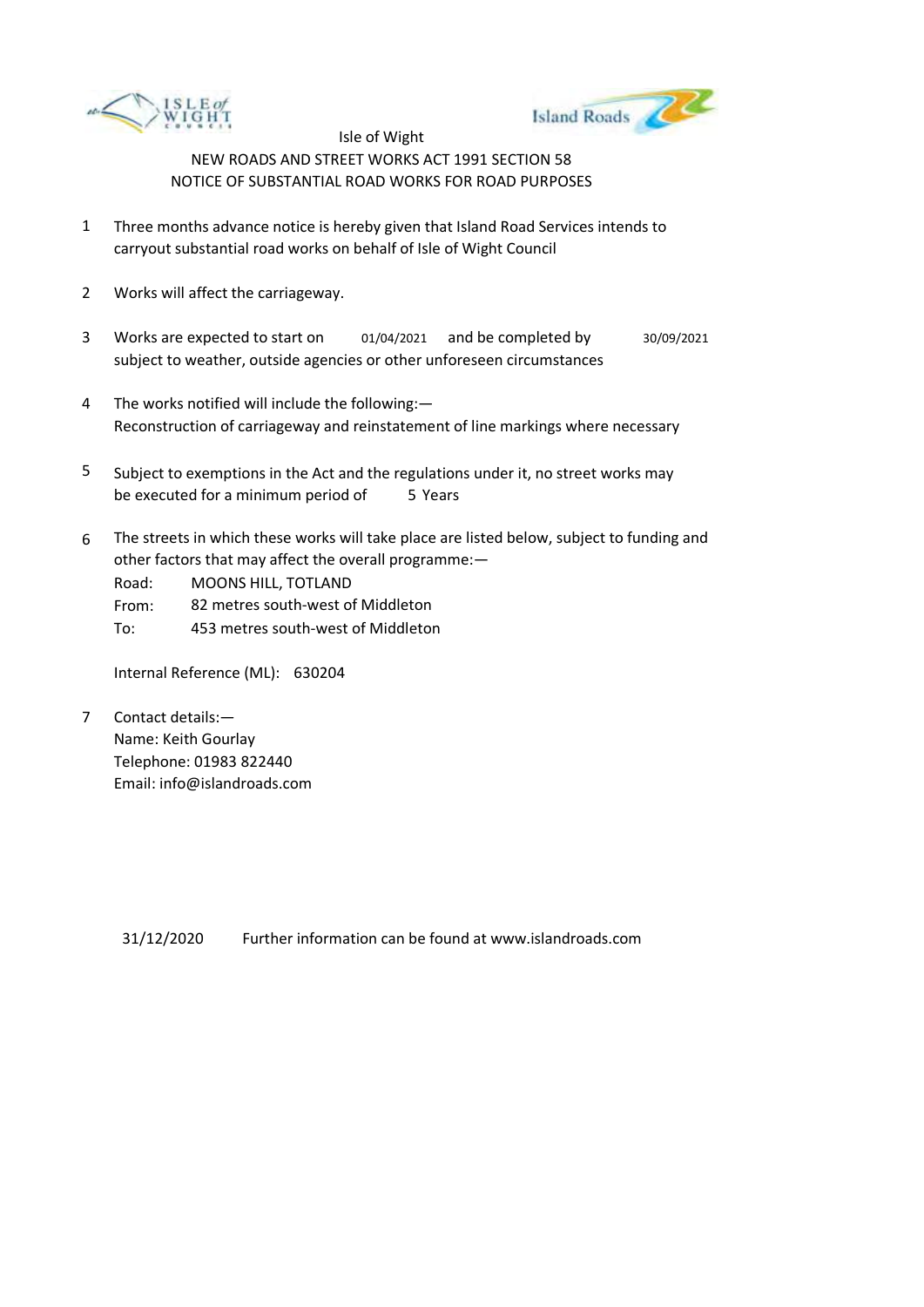



- 1 Three months advance notice is hereby given that Island Road Services intends to carryout substantial road works on behalf of Isle of Wight Council
- 2 Works will affect the carriageway.
- 3 Works are expected to start on subject to weather, outside agencies or other unforeseen circumstances 01/04/2021 and be completed by 30/09/2021
- 4 The works notified will include the following:— Reconstruction of carriageway and reinstatement of line markings where necessary
- 5 be executed for a minimum period of 5 Years Subject to exemptions in the Act and the regulations under it, no street works may
- 6 The streets in which these works will take place are listed below, subject to funding and other factors that may affect the overall programme:—
	- Road: From: To: BEDBURY LANE, FRESHWATER Middleton Queens Road

Internal Reference (ML): 630205/5

7 Contact details:— Name: Keith Gourlay Telephone: 01983 822440 Email: info@islandroads.com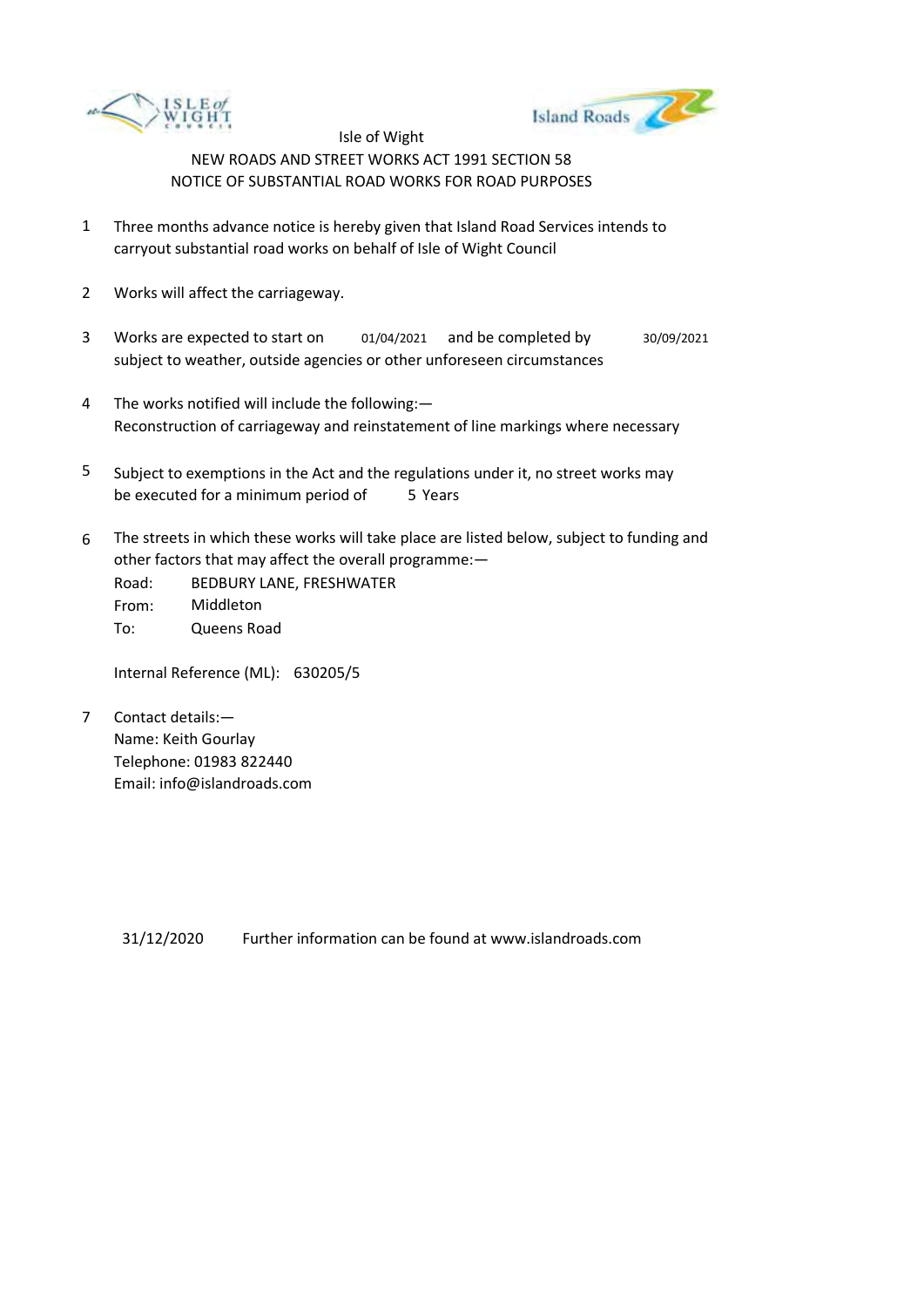



- 1 Three months advance notice is hereby given that Island Road Services intends to carryout substantial road works on behalf of Isle of Wight Council
- 2 Works will affect the carriageway.
- 3 Works are expected to start on subject to weather, outside agencies or other unforeseen circumstances 01/04/2021 and be completed by 30/09/2021
- 4 The works notified will include the following:— Reconstruction of carriageway and reinstatement of line markings where necessary
- 5 be executed for a minimum period of 5 Years Subject to exemptions in the Act and the regulations under it, no street works may
- 6 The streets in which these works will take place are listed below, subject to funding and other factors that may affect the overall programme:—

Road: From: To: GATE LANE, FRESHWATER Victoria Road The Square

Internal Reference (ML): 630208

7 Contact details:— Name: Keith Gourlay Telephone: 01983 822440 Email: info@islandroads.com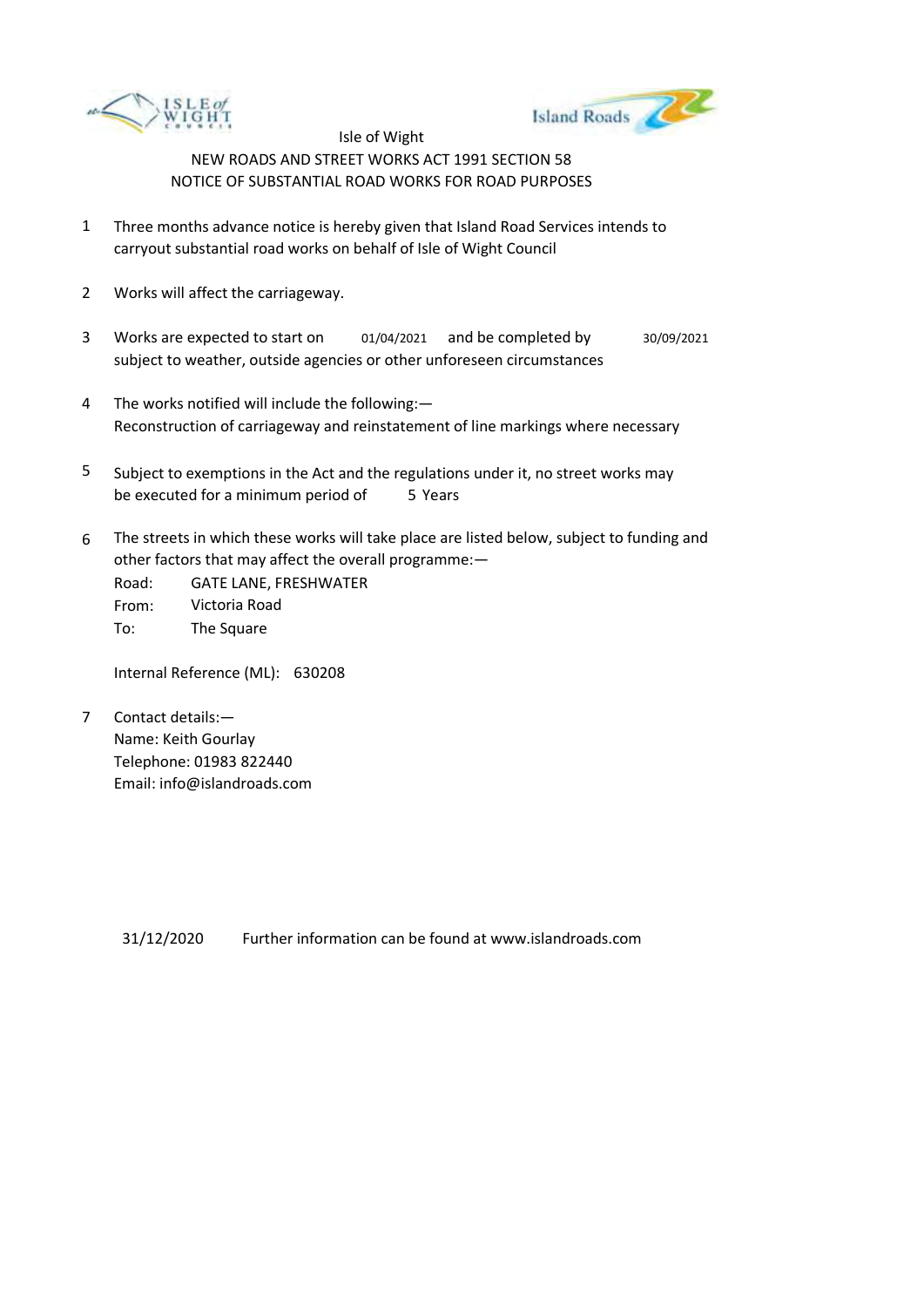



- 1 Three months advance notice is hereby given that Island Road Services intends to carryout substantial road works on behalf of Isle of Wight Council
- 2 Works will affect the carriageway.
- 3 Works are expected to start on subject to weather, outside agencies or other unforeseen circumstances 01/04/2021 and be completed by 30/09/2021
- 4 The works notified will include the following:— Reconstruction of carriageway and reinstatement of line markings where necessary
- 5 be executed for a minimum period of 5 Years Subject to exemptions in the Act and the regulations under it, no street works may
- 6 The streets in which these works will take place are listed below, subject to funding and other factors that may affect the overall programme:—

Road: From: To: GATE LANE, FRESHWATER The Square Bay Road

Internal Reference (ML): 630209

7 Contact details:— Name: Keith Gourlay Telephone: 01983 822440 Email: info@islandroads.com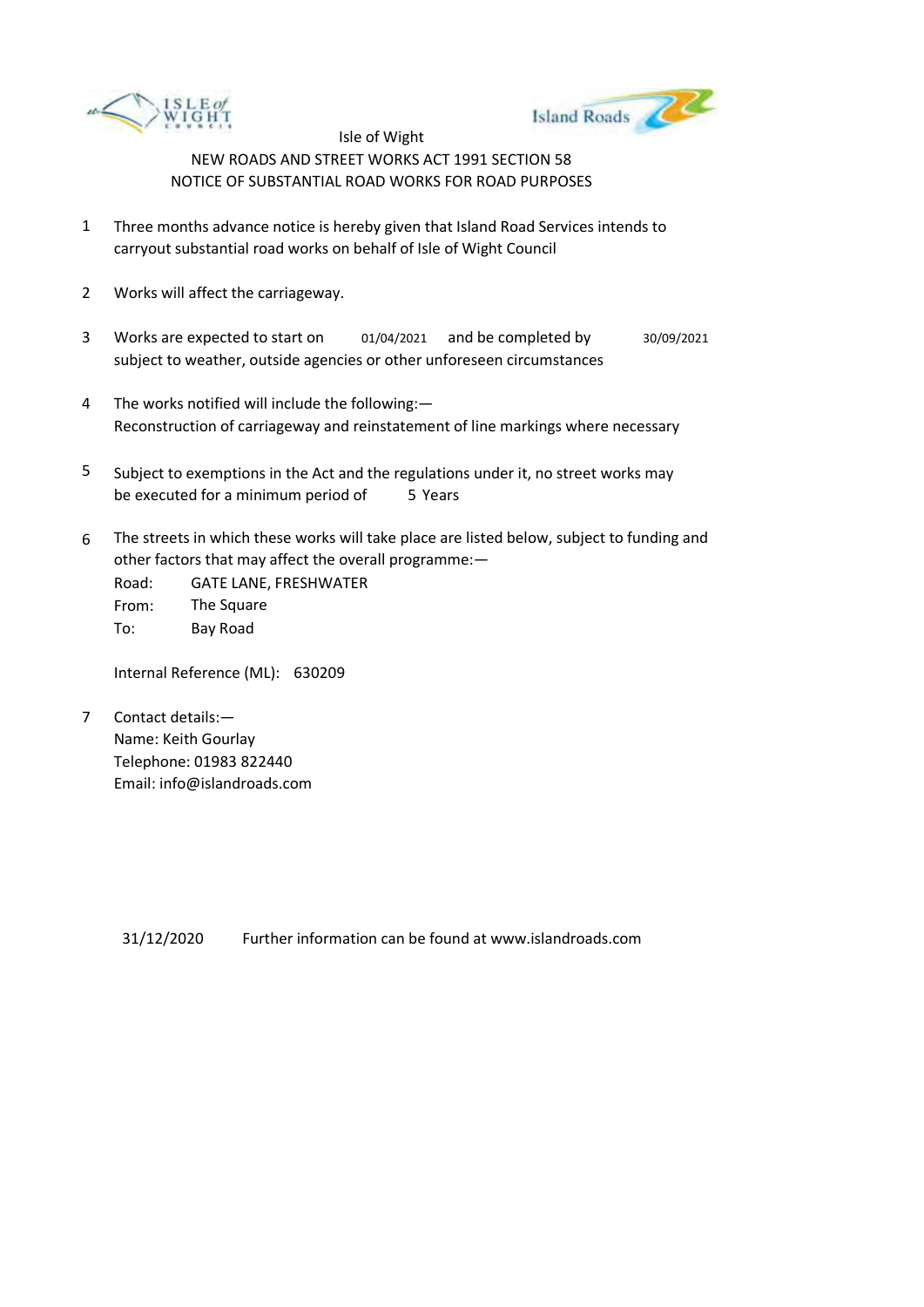



- 1 Three months advance notice is hereby given that Island Road Services intends to carryout substantial road works on behalf of Isle of Wight Council
- 2 Works will affect the carriageway.
- 3 Works are expected to start on subject to weather, outside agencies or other unforeseen circumstances 01/04/2021 and be completed by 30/09/2021
- 4 The works notified will include the following:— Reconstruction of carriageway and reinstatement of line markings where necessary
- 5 be executed for a minimum period of 5 Years Subject to exemptions in the Act and the regulations under it, no street works may
- 6 The streets in which these works will take place are listed below, subject to funding and other factors that may affect the overall programme:—

Road: From: To: GATE LANE, FRESHWATER Bay Road Afton Road

Internal Reference (ML): 630210

7 Contact details:— Name: Keith Gourlay Telephone: 01983 822440 Email: info@islandroads.com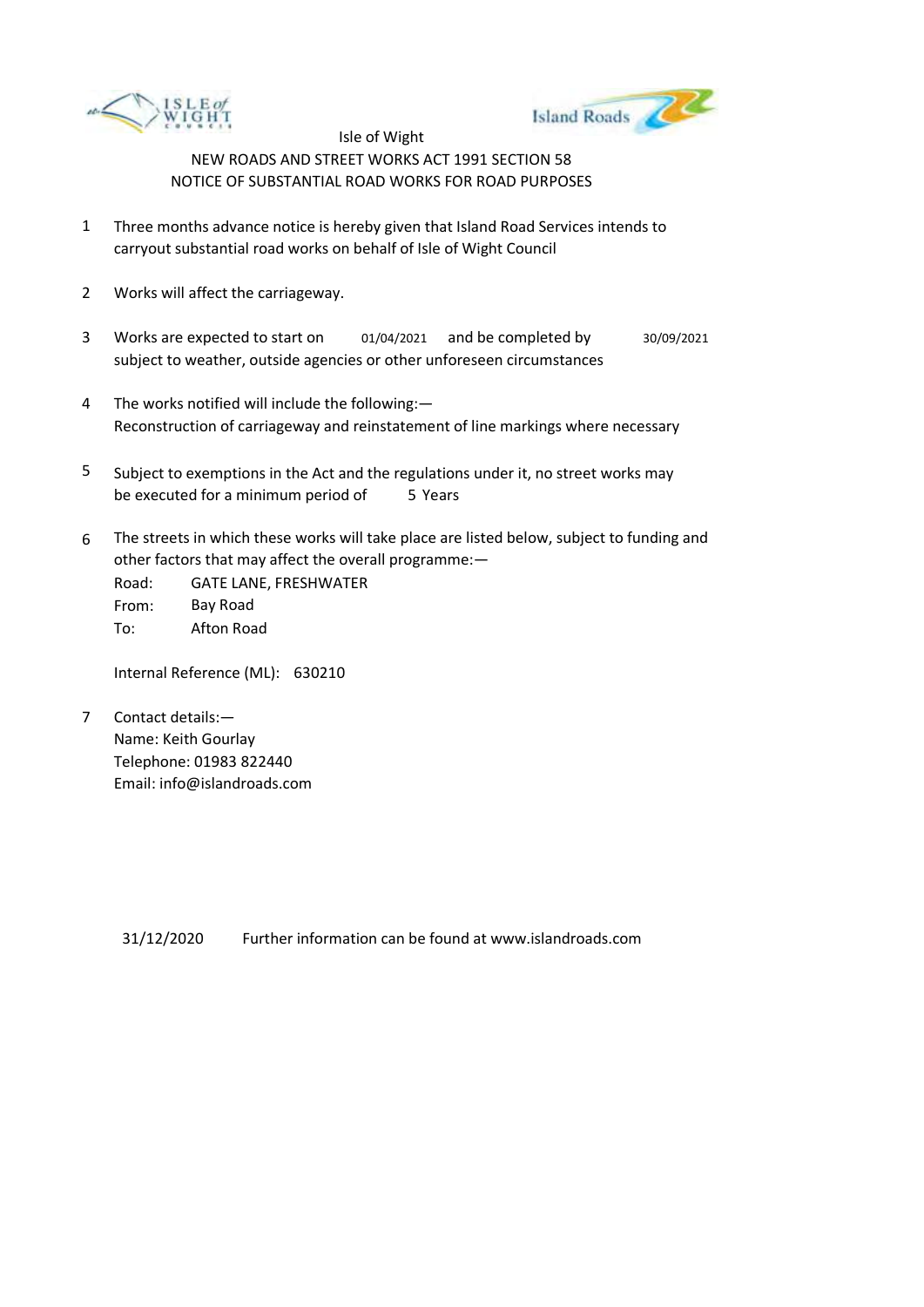



- 1 Three months advance notice is hereby given that Island Road Services intends to carryout substantial road works on behalf of Isle of Wight Council
- 2 Works will affect the carriageway.
- 3 Works are expected to start on subject to weather, outside agencies or other unforeseen circumstances 01/04/2021 and be completed by 30/09/2021
- 4 The works notified will include the following:— Reconstruction of carriageway and reinstatement of line markings where necessary
- 5 be executed for a minimum period of 5 Years Subject to exemptions in the Act and the regulations under it, no street works may
- 6 The streets in which these works will take place are listed below, subject to funding and other factors that may affect the overall programme:—

Road: From: To: HIGH STREET, FRESHWATER Avenue Road Golden Ridge

Internal Reference (ML): 630211

7 Contact details:— Name: Keith Gourlay Telephone: 01983 822440 Email: info@islandroads.com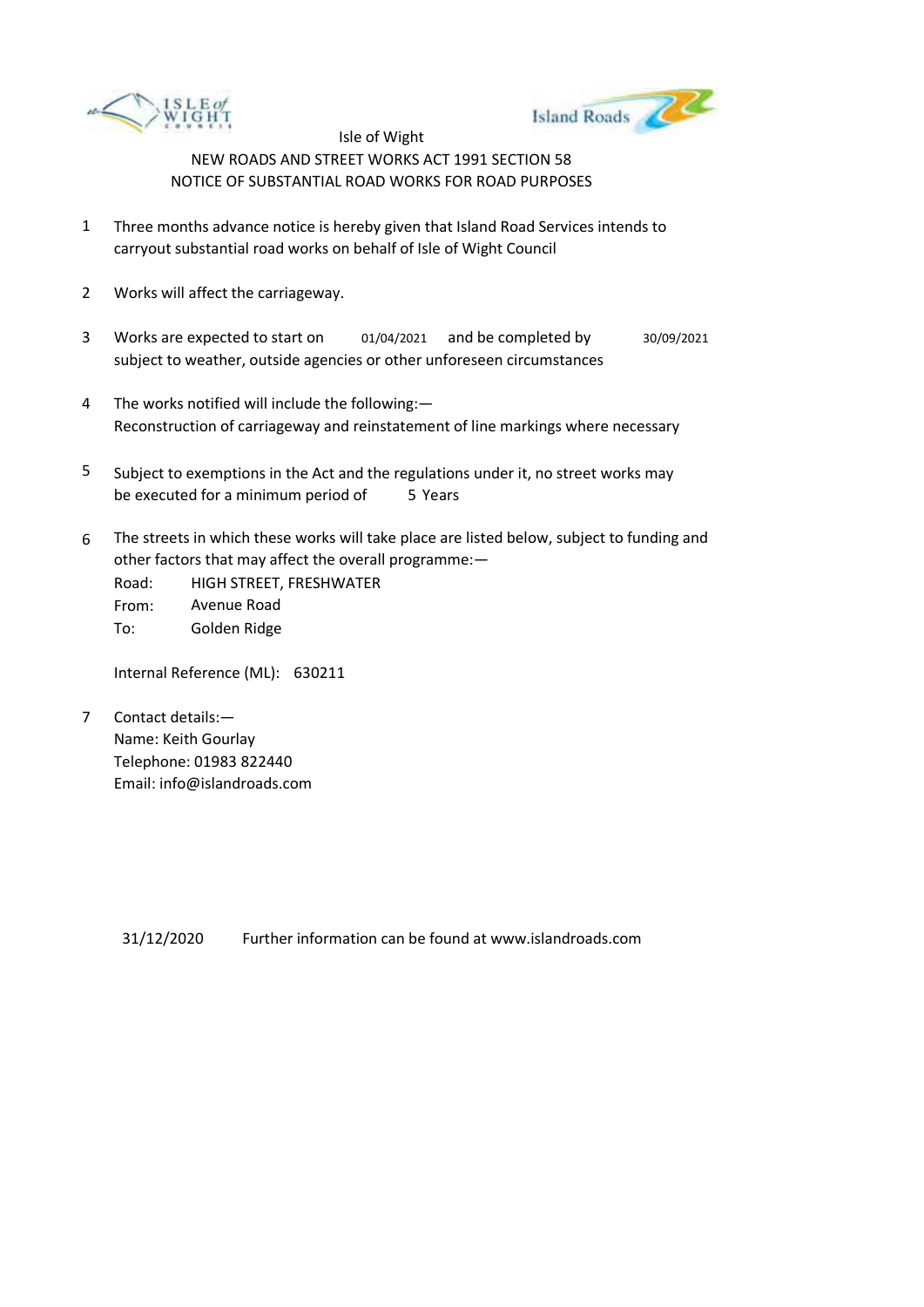



- 1 Three months advance notice is hereby given that Island Road Services intends to carryout substantial road works on behalf of Isle of Wight Council
- 2 Works will affect the carriageway.
- 3 Works are expected to start on subject to weather, outside agencies or other unforeseen circumstances 01/04/2021 and be completed by 30/09/2021
- 4 The works notified will include the following:— Reconstruction of carriageway and reinstatement of line markings where necessary
- 5 be executed for a minimum period of 5 Years Subject to exemptions in the Act and the regulations under it, no street works may
- 6 The streets in which these works will take place are listed below, subject to funding and other factors that may affect the overall programme:—

Road: From: To: HEATHFIELD ROAD, FRESHWATER Silcombe Lane The Sheilings

Internal Reference (ML): 630212

7 Contact details:— Name: Keith Gourlay Telephone: 01983 822440 Email: info@islandroads.com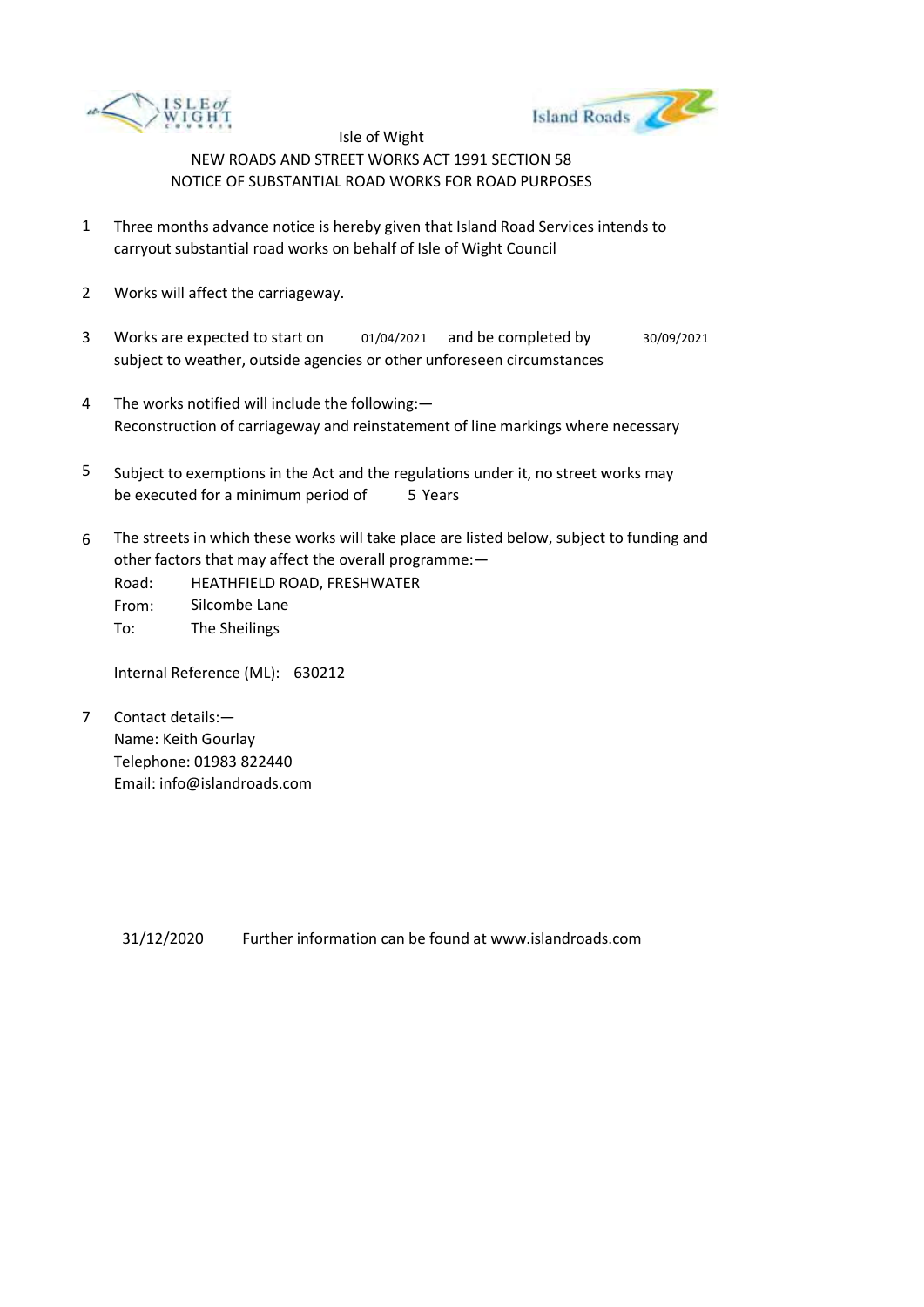



- 1 Three months advance notice is hereby given that Island Road Services intends to carryout substantial road works on behalf of Isle of Wight Council
- 2 Works will affect the carriageway.
- 3 Works are expected to start on subject to weather, outside agencies or other unforeseen circumstances 01/04/2021 and be completed by 30/09/2021
- 4 The works notified will include the following:— Reconstruction of carriageway and reinstatement of line markings where necessary
- 5 be executed for a minimum period of 5 Years Subject to exemptions in the Act and the regulations under it, no street works may
- 6 The streets in which these works will take place are listed below, subject to funding and other factors that may affect the overall programme:—
	- Road: From: To: HEATHFIELD ROAD, FRESHWATER The Sheilings Heathfield Close

Internal Reference (ML): 630213

7 Contact details:— Name: Keith Gourlay Telephone: 01983 822440 Email: info@islandroads.com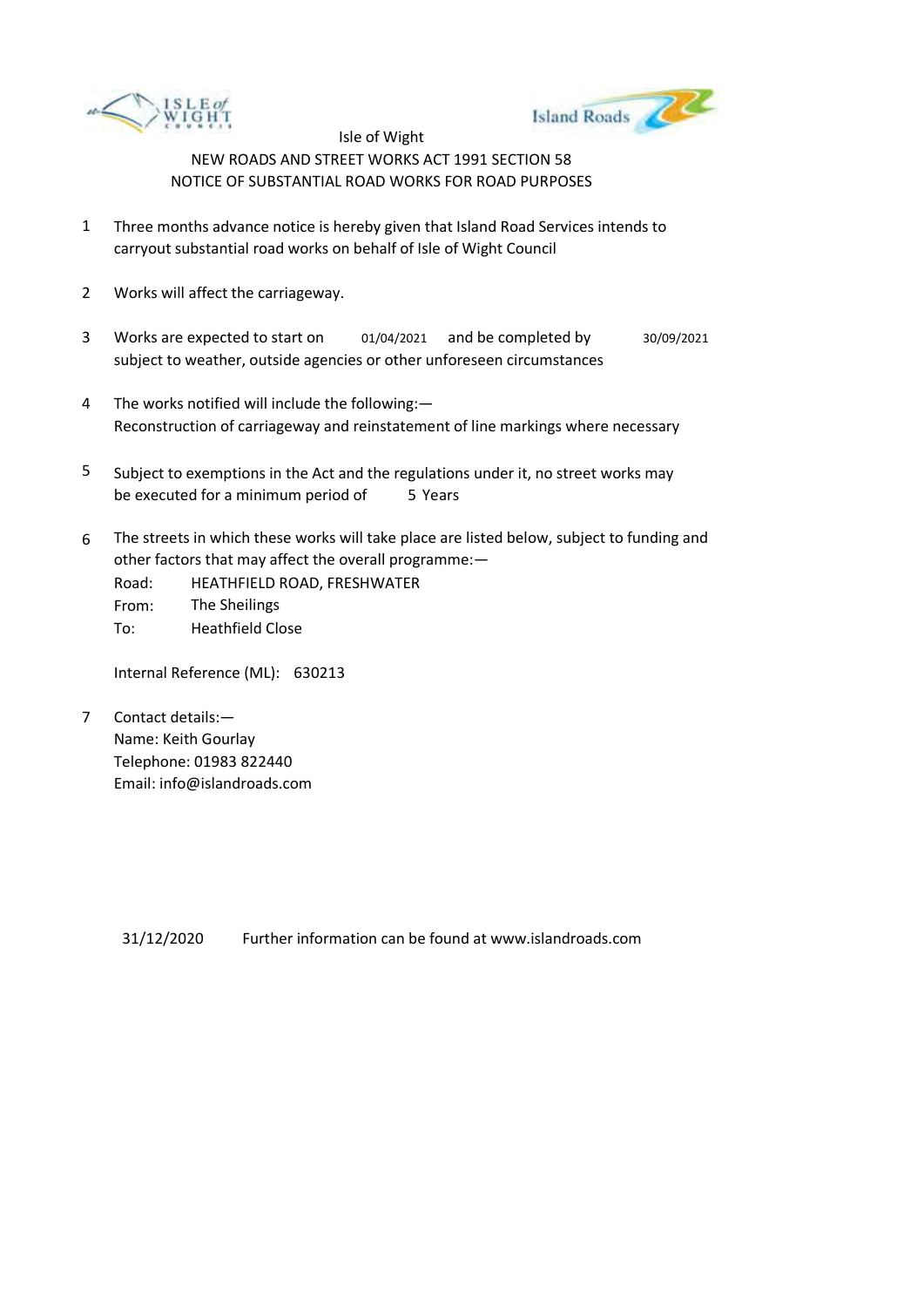



- 1 Three months advance notice is hereby given that Island Road Services intends to carryout substantial road works on behalf of Isle of Wight Council
- 2 Works will affect the carriageway.
- 3 Works are expected to start on subject to weather, outside agencies or other unforeseen circumstances 01/04/2021 and be completed by 30/09/2021
- 4 The works notified will include the following:— Reconstruction of carriageway and reinstatement of line markings where necessary
- 5 be executed for a minimum period of 5 Years Subject to exemptions in the Act and the regulations under it, no street works may
- 6 The streets in which these works will take place are listed below, subject to funding and other factors that may affect the overall programme:—
	- Road: From: To: HEATHFIELD ROAD, FRESHWATER Heathfield Close Colwell Road

Internal Reference (ML): 630214

7 Contact details:— Name: Keith Gourlay Telephone: 01983 822440 Email: info@islandroads.com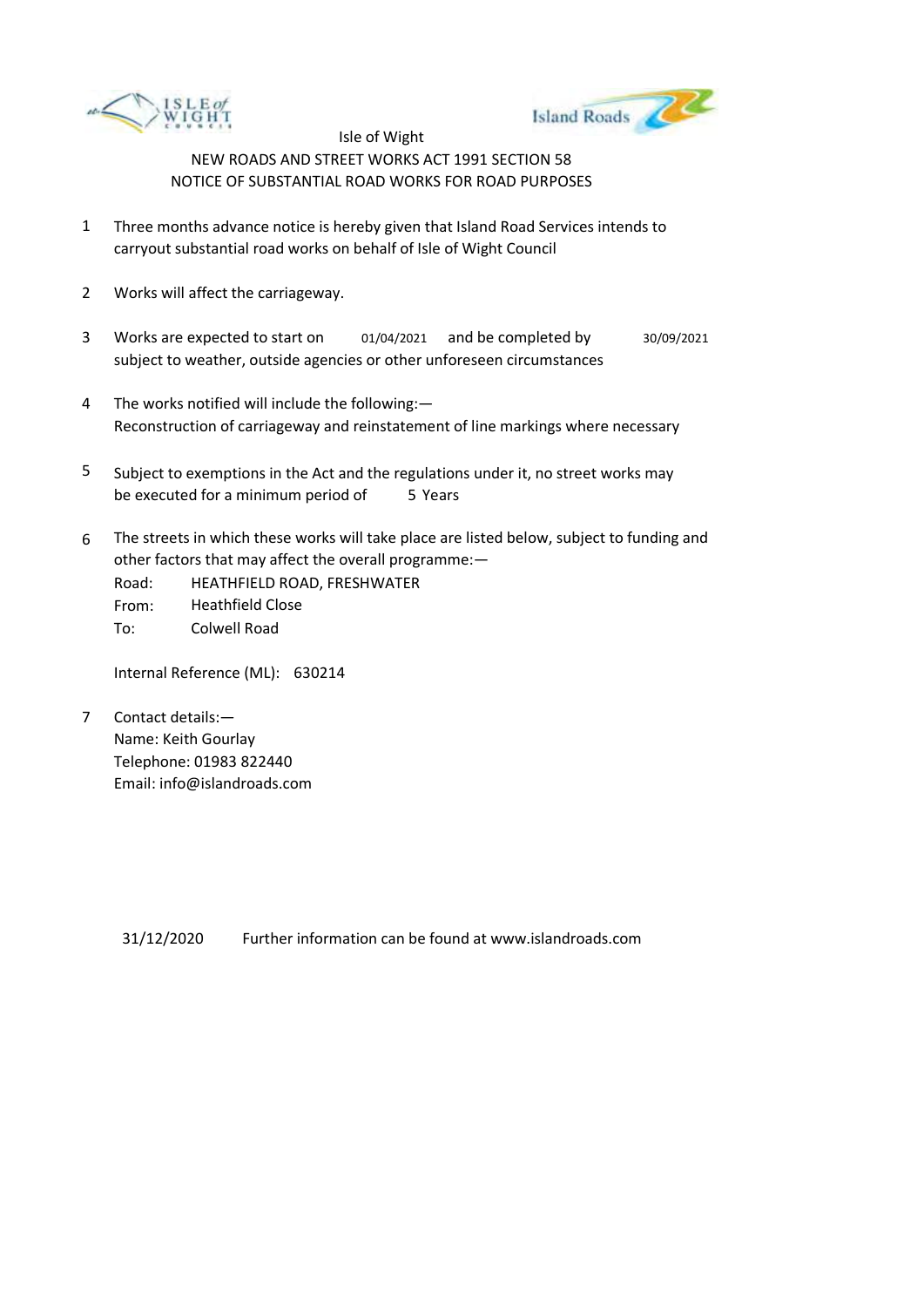



- 1 Three months advance notice is hereby given that Island Road Services intends to carryout substantial road works on behalf of Isle of Wight Council
- 2 Works will affect the carriageway.
- 3 Works are expected to start on subject to weather, outside agencies or other unforeseen circumstances 01/04/2021 and be completed by 30/09/2021
- 4 The works notified will include the following:— Reconstruction of carriageway and reinstatement of line markings where necessary
- 5 be executed for a minimum period of 5 Years Subject to exemptions in the Act and the regulations under it, no street works may
- 6 The streets in which these works will take place are listed below, subject to funding and other factors that may affect the overall programme:—

Road: From: To: QUEENS ROAD, FRESHWATER Windmill Lane Camp Road

Internal Reference (ML): 640219

7 Contact details:— Name: Keith Gourlay Telephone: 01983 822440 Email: info@islandroads.com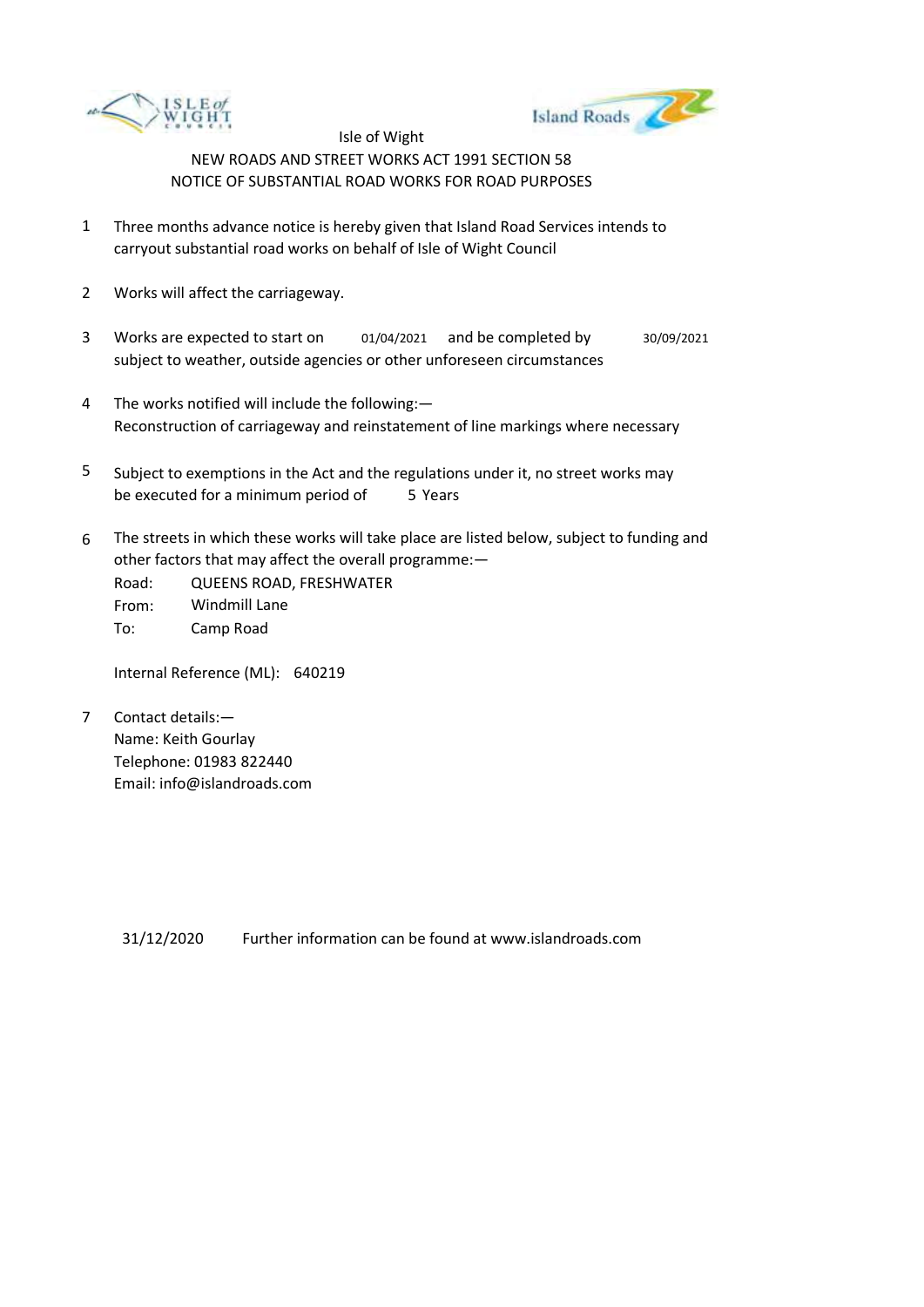



- 1 Three months advance notice is hereby given that Island Road Services intends to carryout substantial road works on behalf of Isle of Wight Council
- 2 Works will affect the carriageway.
- 3 Works are expected to start on subject to weather, outside agencies or other unforeseen circumstances 01/04/2021 and be completed by 30/09/2021
- 4 The works notified will include the following:— Reconstruction of carriageway and reinstatement of line markings where necessary
- 5 be executed for a minimum period of 5 Years Subject to exemptions in the Act and the regulations under it, no street works may
- 6 The streets in which these works will take place are listed below, subject to funding and other factors that may affect the overall programme:—
	- Road: From: To: QUEENS ROAD, FRESHWATER Windmill Lane School Green Road

Internal Reference (ML): 640220

7 Contact details:— Name: Keith Gourlay Telephone: 01983 822440 Email: info@islandroads.com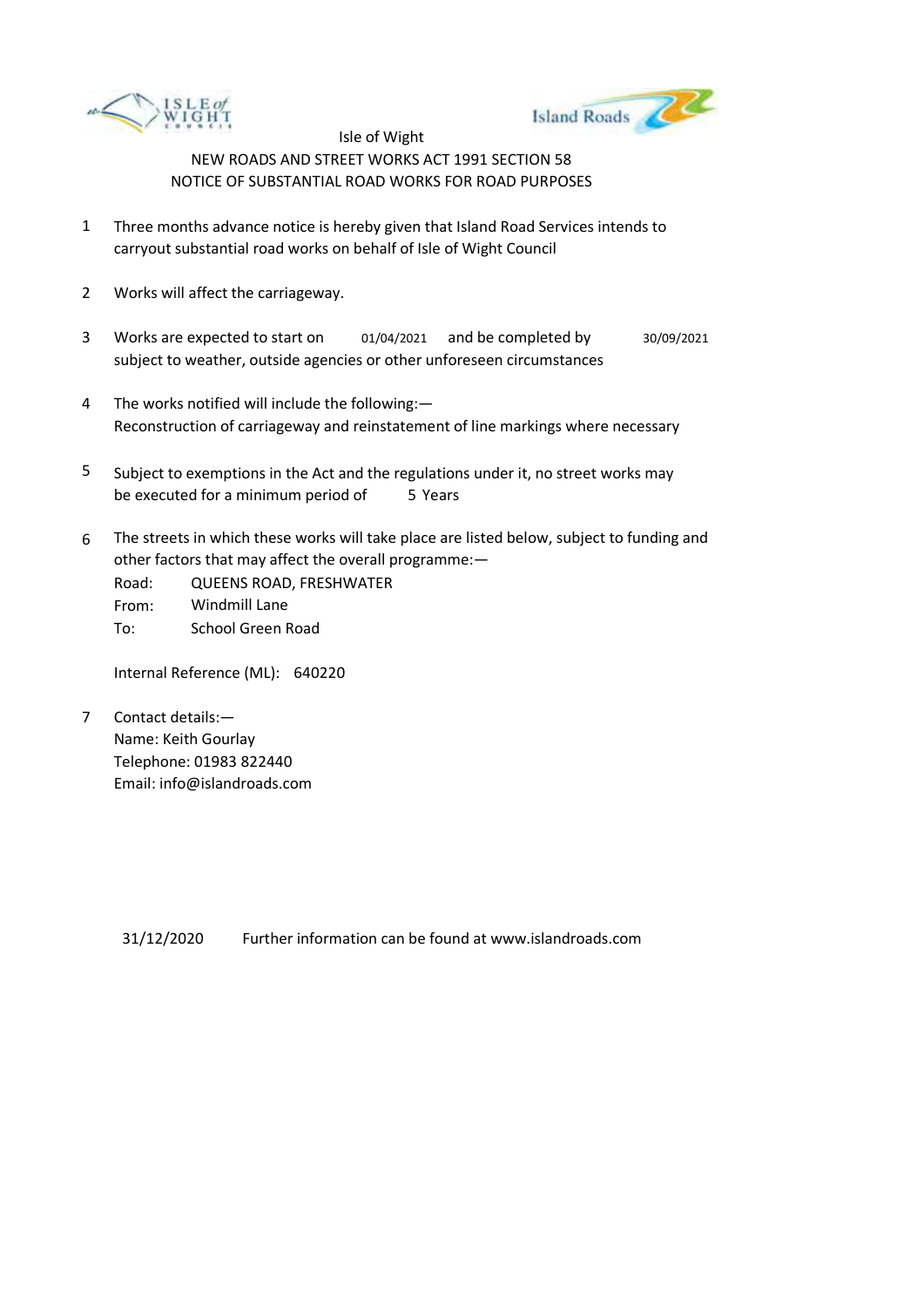



- 1 Three months advance notice is hereby given that Island Road Services intends to carryout substantial road works on behalf of Isle of Wight Council
- 2 Works will affect the carriageway.
- 3 Works are expected to start on subject to weather, outside agencies or other unforeseen circumstances 01/04/2021 and be completed by 30/09/2021
- 4 The works notified will include the following:— Reconstruction of carriageway and reinstatement of line markings where necessary
- 5 be executed for a minimum period of 5 Years Subject to exemptions in the Act and the regulations under it, no street works may
- 6 The streets in which these works will take place are listed below, subject to funding and other factors that may affect the overall programme:—

Road: From: To: VICTORIA ROAD, FRESHWATER Stroud Road Easton Lane

Internal Reference (ML): 640275

7 Contact details:— Name: Keith Gourlay Telephone: 01983 822440 Email: info@islandroads.com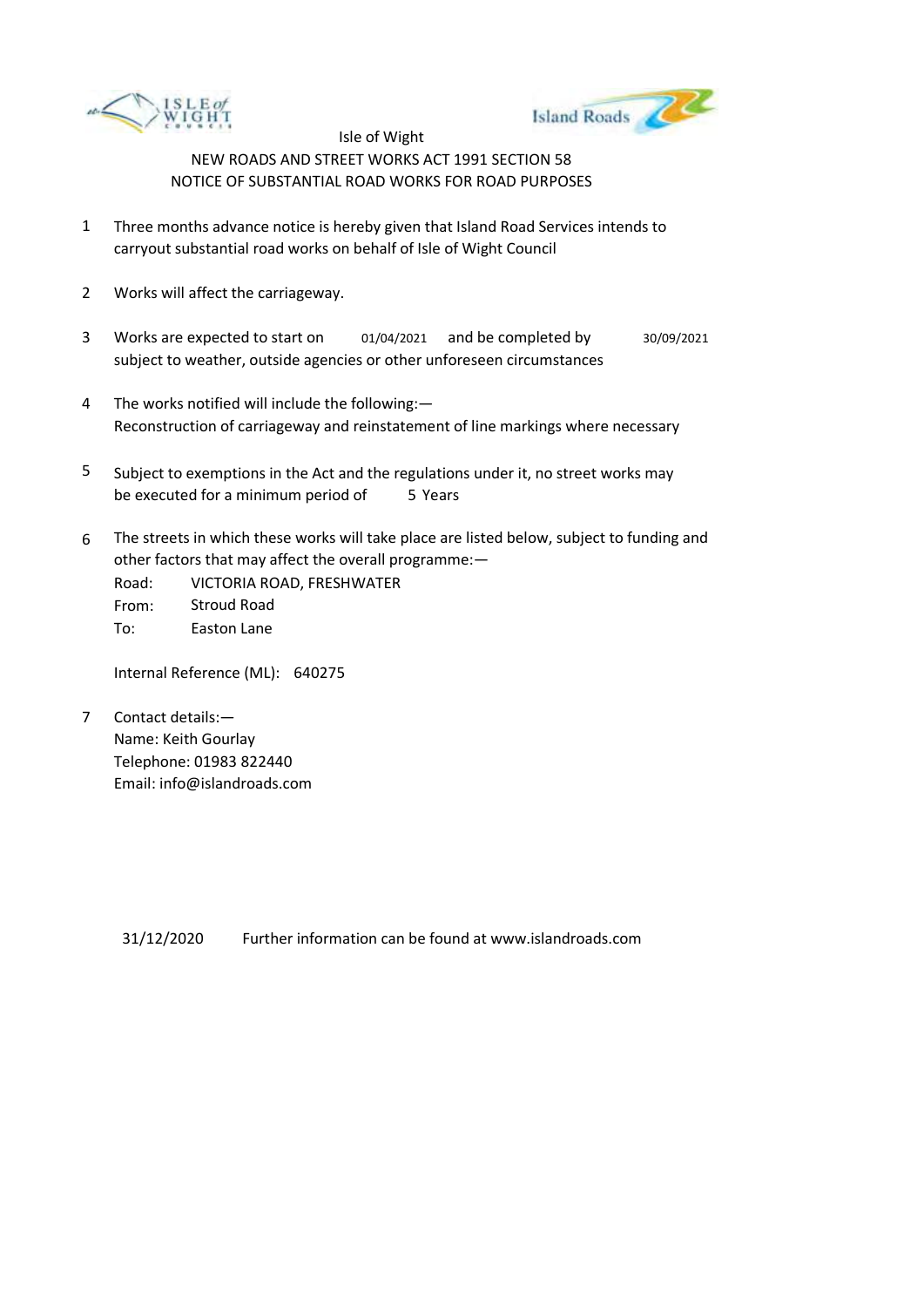



- 1 Three months advance notice is hereby given that Island Road Services intends to carryout substantial road works on behalf of Isle of Wight Council
- 2 Works will affect the carriageway.
- 3 Works are expected to start on subject to weather, outside agencies or other unforeseen circumstances 01/04/2021 and be completed by 30/09/2021
- 4 The works notified will include the following:— Reconstruction of carriageway and reinstatement of line markings where necessary
- 5 be executed for a minimum period of 5 Years Subject to exemptions in the Act and the regulations under it, no street works may
- 6 The streets in which these works will take place are listed below, subject to funding and other factors that may affect the overall programme:—

Road: From: To: MADEIRA ROAD, TOTLAND Cliff Road Esplanade

Internal Reference (ML): 640322

7 Contact details:— Name: Keith Gourlay Telephone: 01983 822440 Email: info@islandroads.com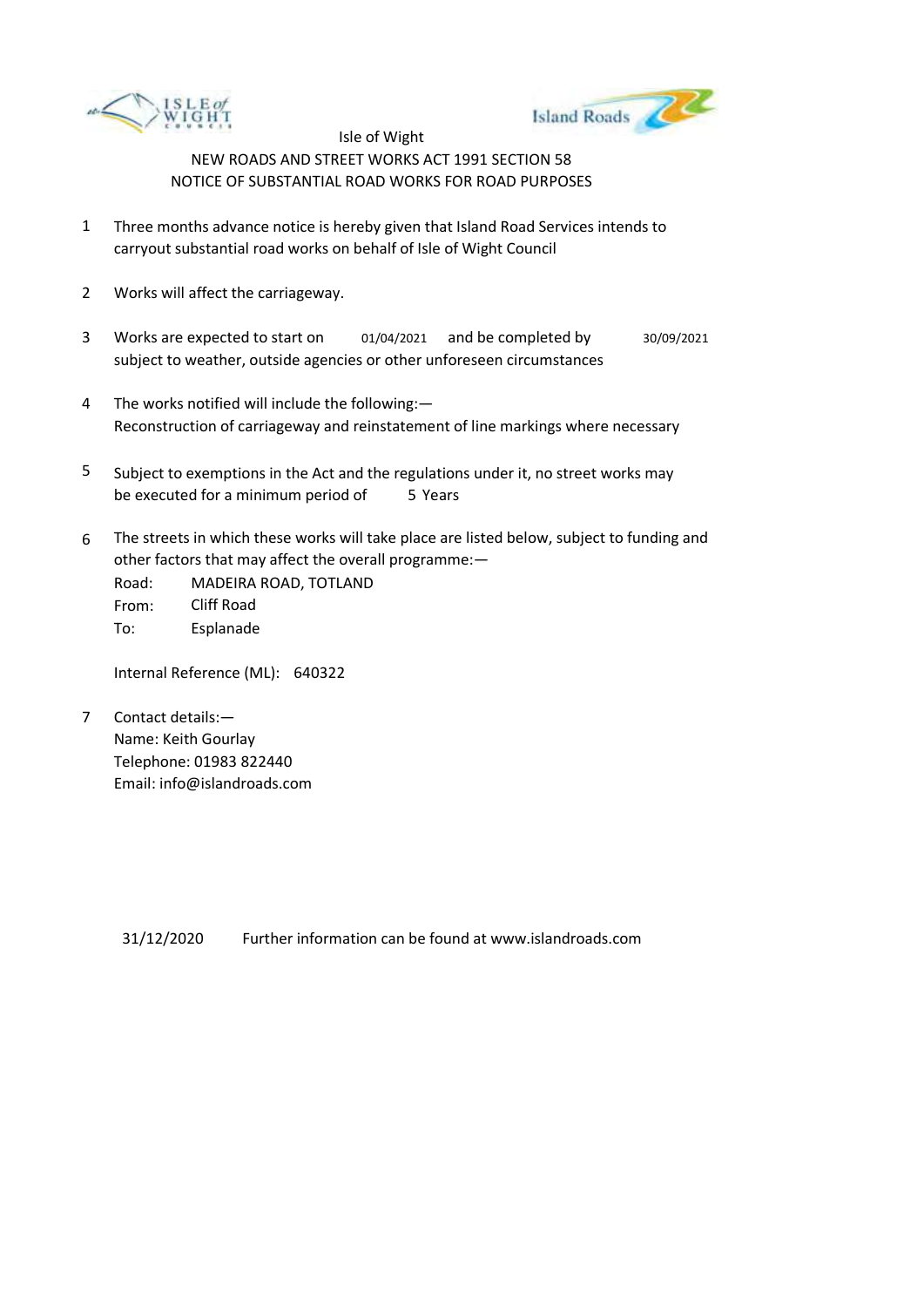



- 1 Three months advance notice is hereby given that Island Road Services intends to carryout substantial road works on behalf of Isle of Wight Council
- 2 Works will affect the carriageway.
- 3 Works are expected to start on subject to weather, outside agencies or other unforeseen circumstances 01/04/2021 and be completed by 30/09/2021
- 4 The works notified will include the following:— Reconstruction of carriageway and reinstatement of line markings where necessary
- 5 be executed for a minimum period of 5 Years Subject to exemptions in the Act and the regulations under it, no street works may
- 6 The streets in which these works will take place are listed below, subject to funding and other factors that may affect the overall programme:—
	- Road: From: BROOKSIDE ROAD, FRESHWATER School Green Road
	- To: for its entire length

Internal Reference (ML): 640340

7 Contact details:— Name: Keith Gourlay Telephone: 01983 822440 Email: info@islandroads.com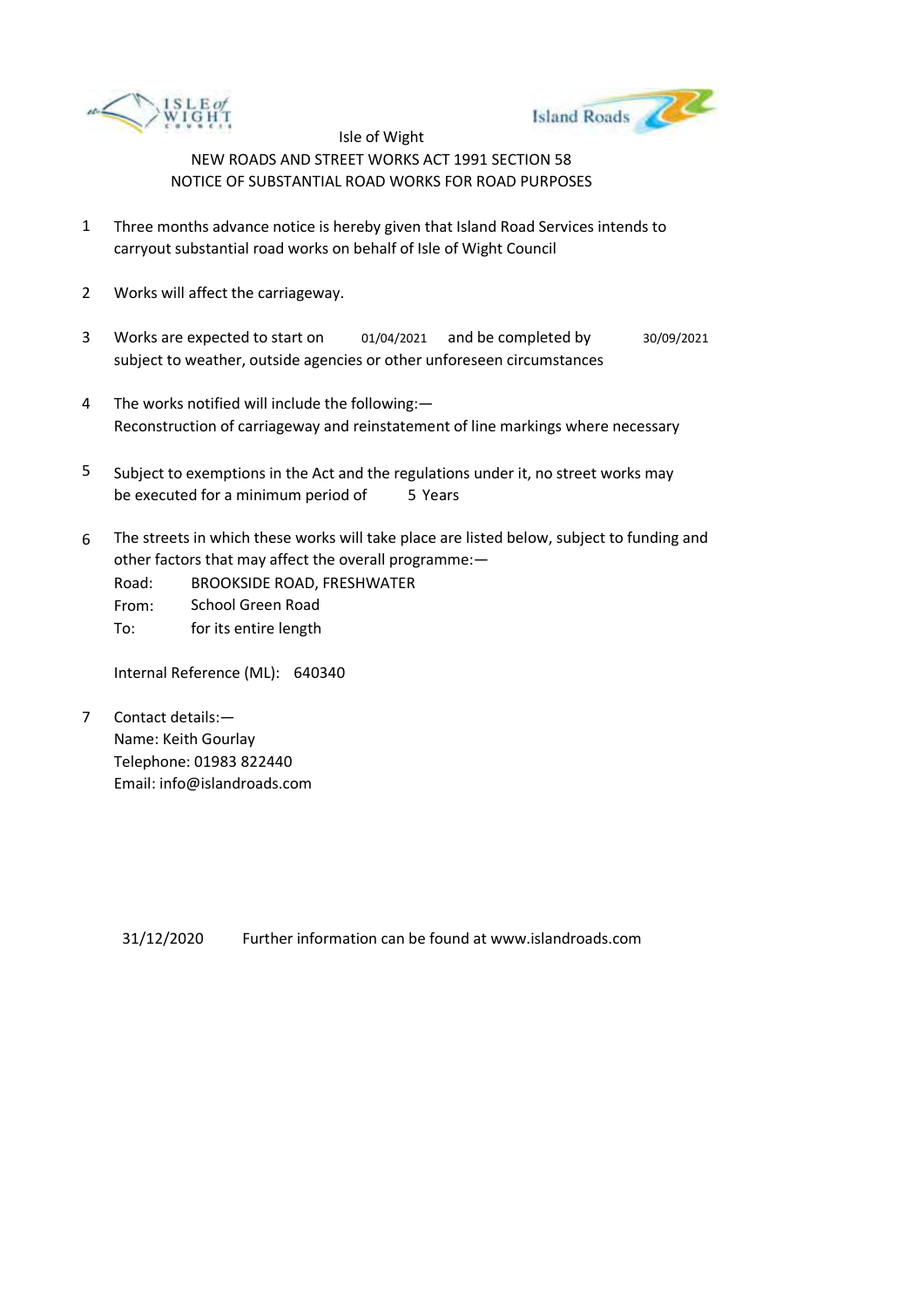



- 1 Three months advance notice is hereby given that Island Road Services intends to carryout substantial road works on behalf of Isle of Wight Council
- 2 Works will affect the carriageway.
- 3 Works are expected to start on subject to weather, outside agencies or other unforeseen circumstances 01/04/2021 and be completed by 30/09/2021
- 4 The works notified will include the following:— Reconstruction of carriageway and reinstatement of line markings where necessary
- 5 be executed for a minimum period of 5 Years Subject to exemptions in the Act and the regulations under it, no street works may
- 6 The streets in which these works will take place are listed below, subject to funding and other factors that may affect the overall programme:—

Road: From: To: COLWELL CHINE ROAD, TOTLAND Colwell Road Coles Close

Internal Reference (ML): 640351

7 Contact details:— Name: Keith Gourlay Telephone: 01983 822440 Email: info@islandroads.com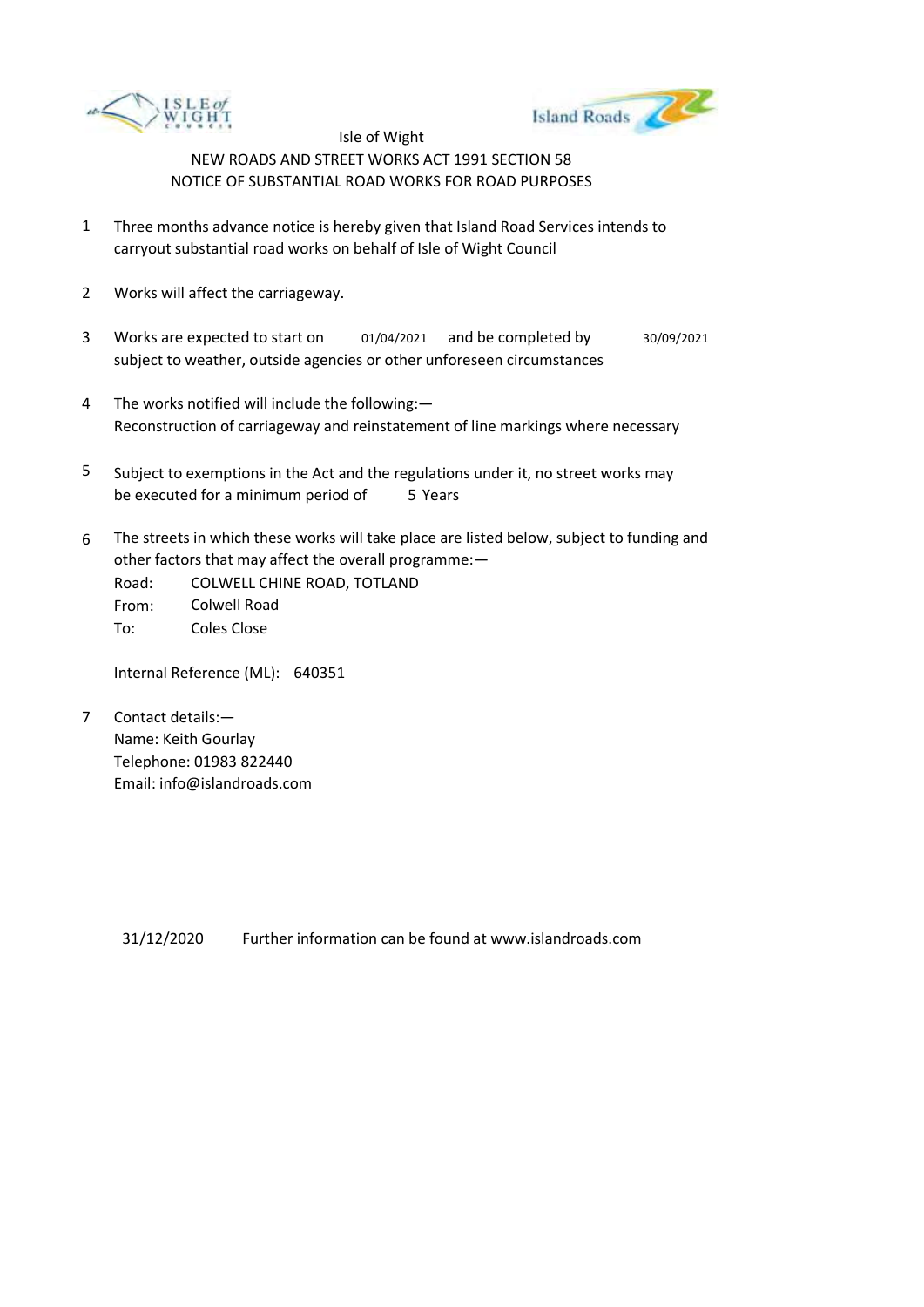



- 1 Three months advance notice is hereby given that Island Road Services intends to carryout substantial road works on behalf of Isle of Wight Council
- 2 Works will affect the carriageway.
- 3 Works are expected to start on subject to weather, outside agencies or other unforeseen circumstances 01/04/2021 and be completed by 30/09/2021
- 4 The works notified will include the following:— Reconstruction of carriageway and reinstatement of line markings where necessary
- 5 be executed for a minimum period of 5 Years Subject to exemptions in the Act and the regulations under it, no street works may
- 6 The streets in which these works will take place are listed below, subject to funding and other factors that may affect the overall programme:—

Road: From: To: COLWELL CHINE ROAD, TOTLAND Coles Close end of highway

Internal Reference (ML): 640352

7 Contact details:— Name: Keith Gourlay Telephone: 01983 822440 Email: info@islandroads.com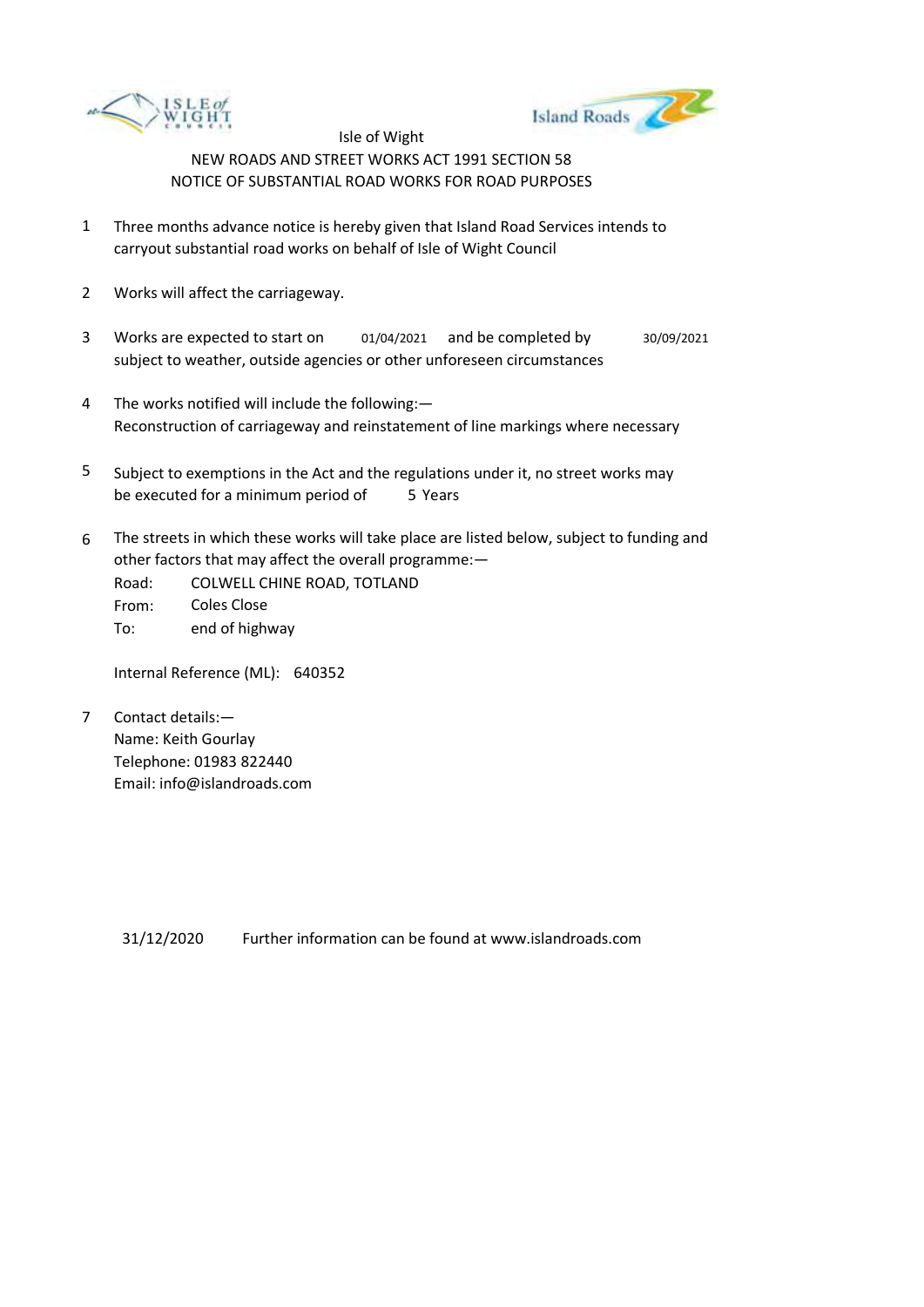



- 1 Three months advance notice is hereby given that Island Road Services intends to carryout substantial road works on behalf of Isle of Wight Council
- 2 Works will affect the carriageway.
- 3 Works are expected to start on subject to weather, outside agencies or other unforeseen circumstances 01/04/2021 and be completed by 30/09/2021
- 4 The works notified will include the following:— Reconstruction of carriageway and reinstatement of line markings where necessary
- 5 be executed for a minimum period of 5 Years Subject to exemptions in the Act and the regulations under it, no street works may
- 6 The streets in which these works will take place are listed below, subject to funding and other factors that may affect the overall programme:—

Road: From: To: COLWELL LANE, TOTLAND Colwell Road Solent Gardens

Internal Reference (ML): 640353/1

7 Contact details:— Name: Keith Gourlay Telephone: 01983 822440 Email: info@islandroads.com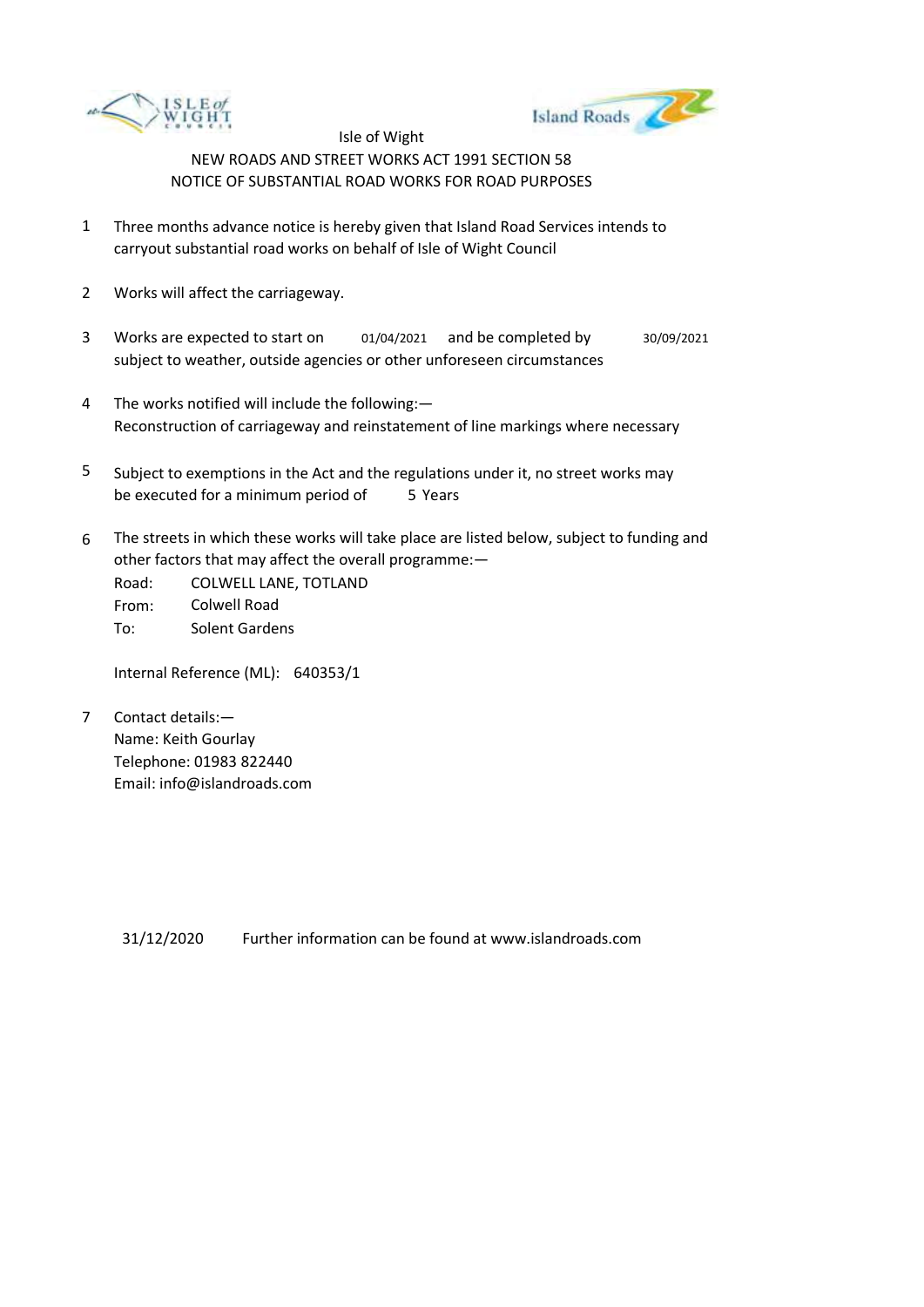



- 1 Three months advance notice is hereby given that Island Road Services intends to carryout substantial road works on behalf of Isle of Wight Council
- 2 Works will affect the carriageway.
- 3 Works are expected to start on subject to weather, outside agencies or other unforeseen circumstances 01/04/2021 and be completed by 30/09/2021
- 4 The works notified will include the following:— Reconstruction of carriageway and reinstatement of line markings where necessary
- 5 be executed for a minimum period of 5 Years Subject to exemptions in the Act and the regulations under it, no street works may
- 6 The streets in which these works will take place are listed below, subject to funding and other factors that may affect the overall programme:—

Road: From: To: EDEN ROAD, TOTLAND Church Hill Cliff Road

Internal Reference (ML): 640361/1

7 Contact details:— Name: Keith Gourlay Telephone: 01983 822440 Email: info@islandroads.com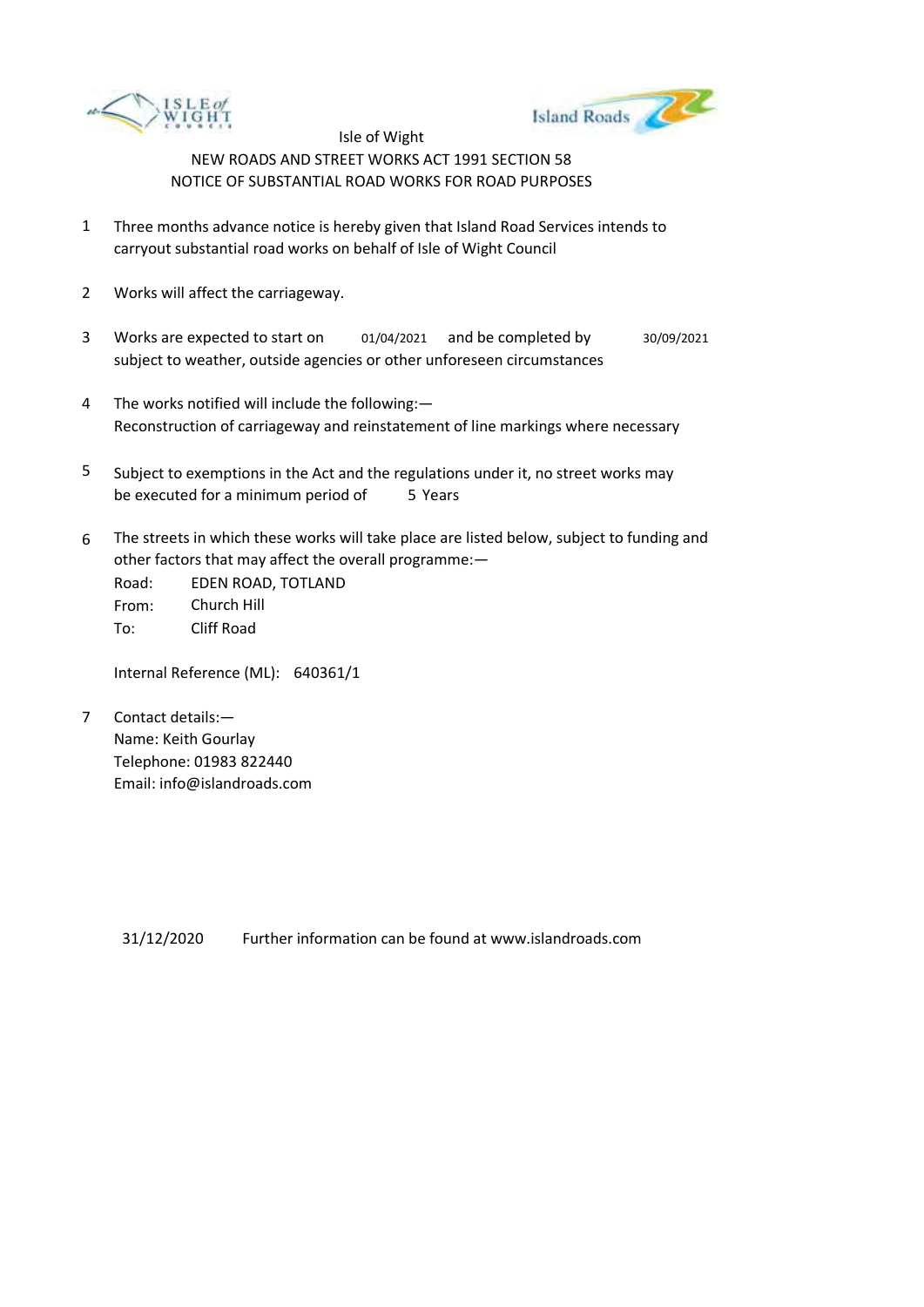



- 1 Three months advance notice is hereby given that Island Road Services intends to carryout substantial road works on behalf of Isle of Wight Council
- 2 Works will affect the carriageway.
- 3 Works are expected to start on subject to weather, outside agencies or other unforeseen circumstances 01/04/2021 and be completed by 30/09/2021
- 4 The works notified will include the following:— Reconstruction of carriageway and reinstatement of line markings where necessary
- 5 be executed for a minimum period of 5 Years Subject to exemptions in the Act and the regulations under it, no street works may
- 6 The streets in which these works will take place are listed below, subject to funding and other factors that may affect the overall programme:—

Road: From: To: FINE LANE, SHORWELL Russell Road for its entire length

Internal Reference (ML): 640441

7 Contact details:— Name: Keith Gourlay Telephone: 01983 822440 Email: info@islandroads.com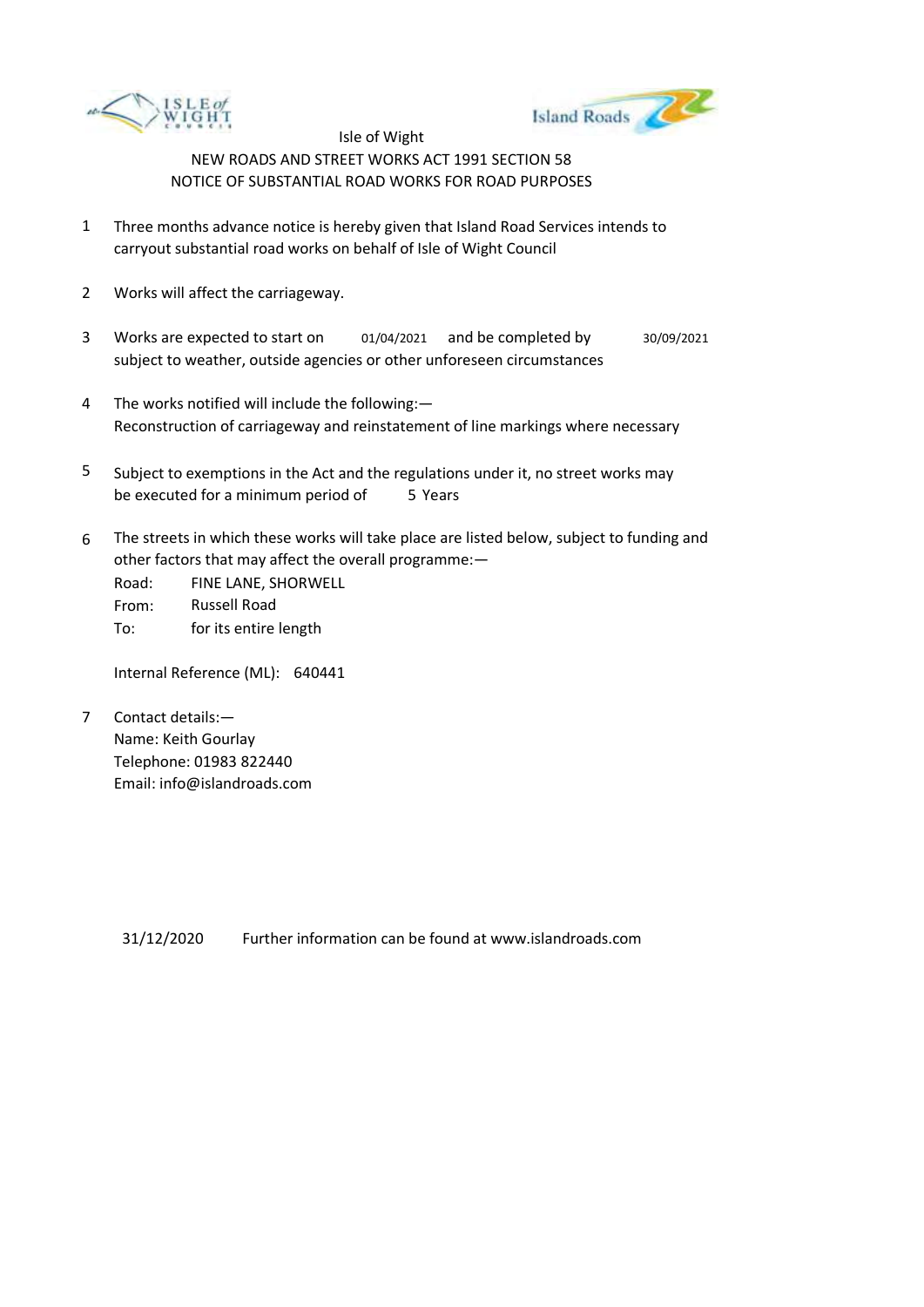



- 1 Three months advance notice is hereby given that Island Road Services intends to carryout substantial road works on behalf of Isle of Wight Council
- 2 Works will affect the carriageway.
- 3 Works are expected to start on subject to weather, outside agencies or other unforeseen circumstances 01/04/2021 and be completed by 30/09/2021
- 4 The works notified will include the following:— Reconstruction of carriageway and reinstatement of line markings where necessary
- 5 be executed for a minimum period of 5 Years Subject to exemptions in the Act and the regulations under it, no street works may
- 6 The streets in which these works will take place are listed below, subject to funding and other factors that may affect the overall programme:—

| Road: | RUSSELL ROAD, SHORWELL |
|-------|------------------------|
| From: | Fine Lane              |
| To:   | for its entire length  |

Internal Reference (ML): 640447

7 Contact details:— Name: Keith Gourlay Telephone: 01983 822440 Email: info@islandroads.com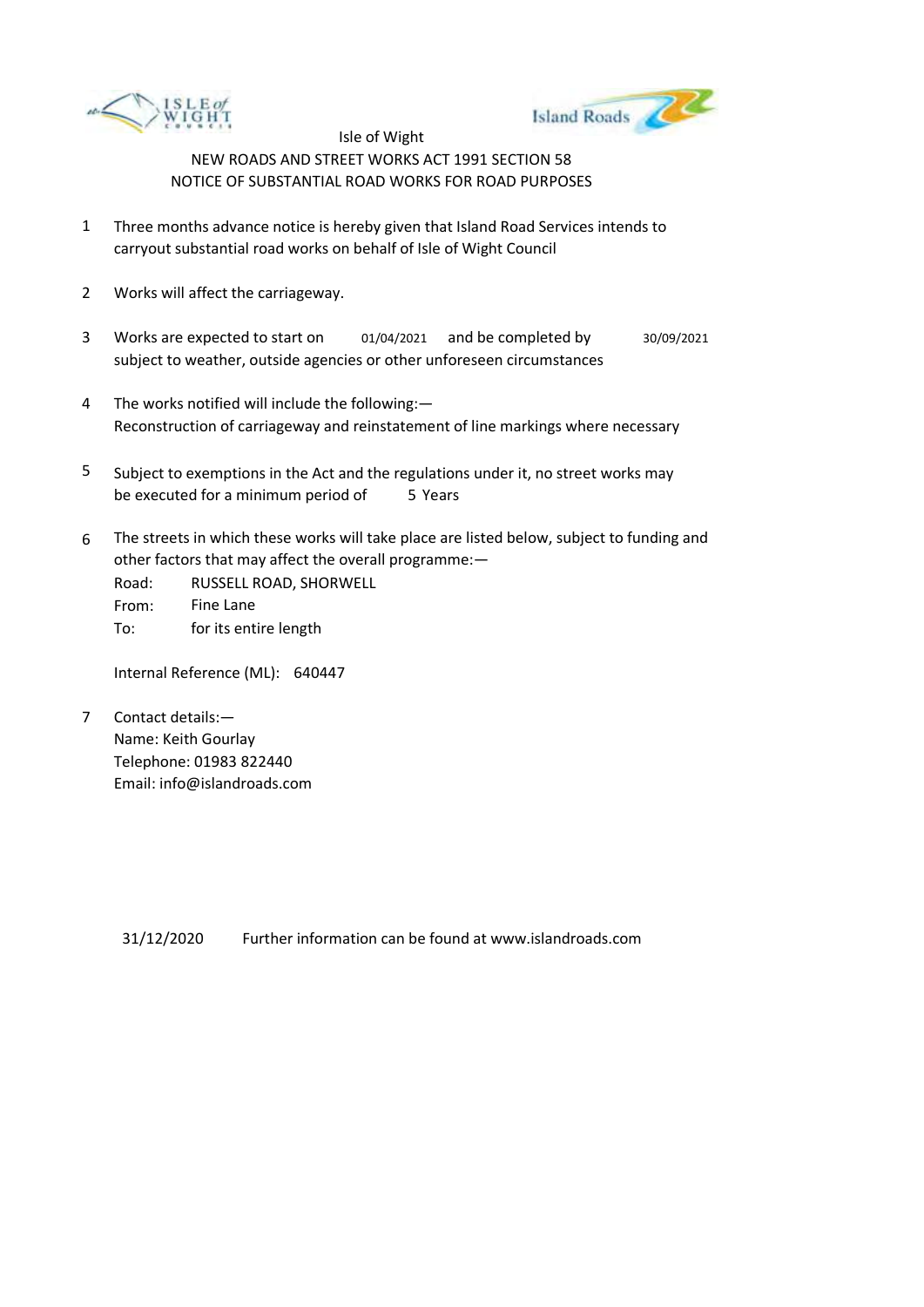



- 1 Three months advance notice is hereby given that Island Road Services intends to carryout substantial road works on behalf of Isle of Wight Council
- 2 Works will affect the carriageway.
- 3 Works are expected to start on subject to weather, outside agencies or other unforeseen circumstances 01/04/2021 and be completed by 30/09/2021
- 4 The works notified will include the following:— Reconstruction of carriageway and reinstatement of line markings where necessary
- 5 be executed for a minimum period of 5 Years Subject to exemptions in the Act and the regulations under it, no street works may
- 6 The streets in which these works will take place are listed below, subject to funding and other factors that may affect the overall programme:—

Road: From: To: VICTORIA ROAD, YARMOUTH Tennyson Road for its entire length

Internal Reference (ML): 640450

7 Contact details:— Name: Keith Gourlay Telephone: 01983 822440 Email: info@islandroads.com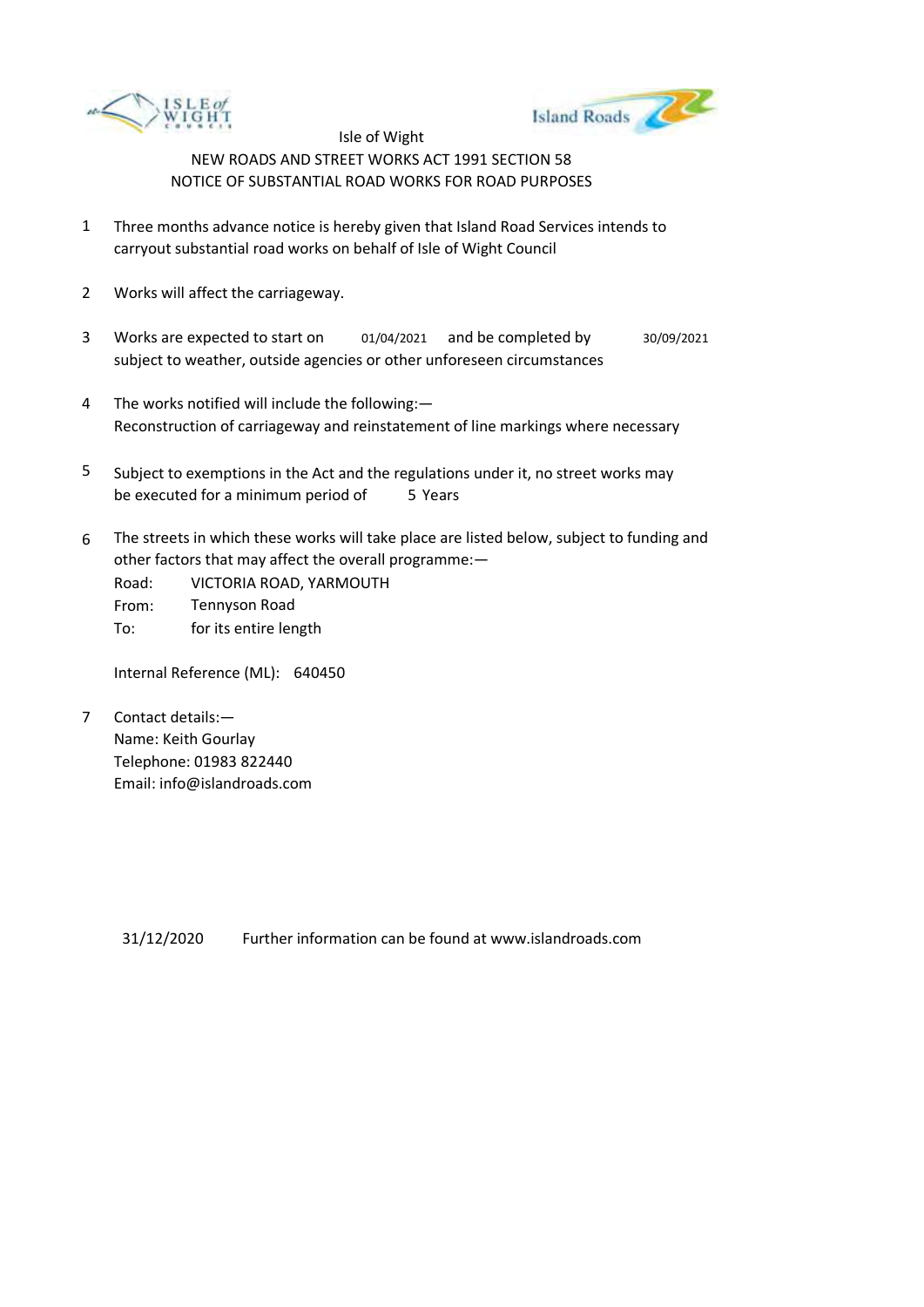



- 1 Three months advance notice is hereby given that Island Road Services intends to carryout substantial road works on behalf of Isle of Wight Council
- 2 Works will affect the carriageway.
- 3 Works are expected to start on subject to weather, outside agencies or other unforeseen circumstances 01/04/2021 and be completed by 30/09/2021
- 4 The works notified will include the following:— Reconstruction of carriageway and reinstatement of line markings where necessary
- 5 be executed for a minimum period of 5 Years Subject to exemptions in the Act and the regulations under it, no street works may
- 6 The streets in which these works will take place are listed below, subject to funding and other factors that may affect the overall programme:—

Road: From: To: CHURCH LANE, SHALFLEET Main Road for its entire length

Internal Reference (ML): 640498

7 Contact details:— Name: Keith Gourlay Telephone: 01983 822440 Email: info@islandroads.com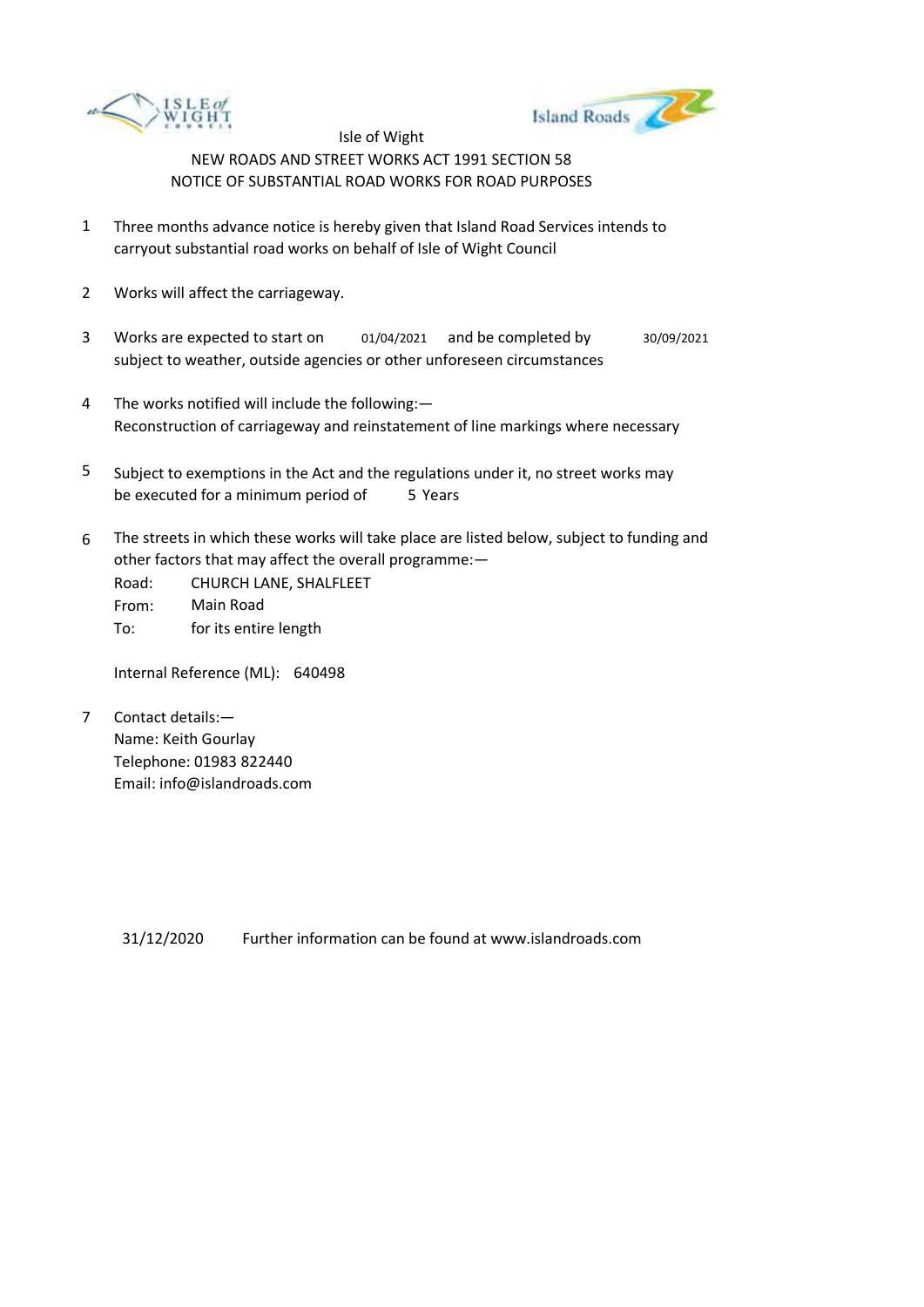



- 1 Three months advance notice is hereby given that Island Road Services intends to carryout substantial road works on behalf of Isle of Wight Council
- 2 Works will affect the carriageway.
- 3 Works are expected to start on subject to weather, outside agencies or other unforeseen circumstances 01/04/2021 and be completed by 30/09/2021
- 4 The works notified will include the following:— Reconstruction of carriageway and reinstatement of line markings where necessary
- 5 be executed for a minimum period of 5 Years Subject to exemptions in the Act and the regulations under it, no street works may
- 6 The streets in which these works will take place are listed below, subject to funding and other factors that may affect the overall programme:—

Road: From: To: MILL ROAD, SHALFLEET Main Road, Ningwood 312 metres north

Internal Reference (ML): 640499

7 Contact details:— Name: Keith Gourlay Telephone: 01983 822440 Email: info@islandroads.com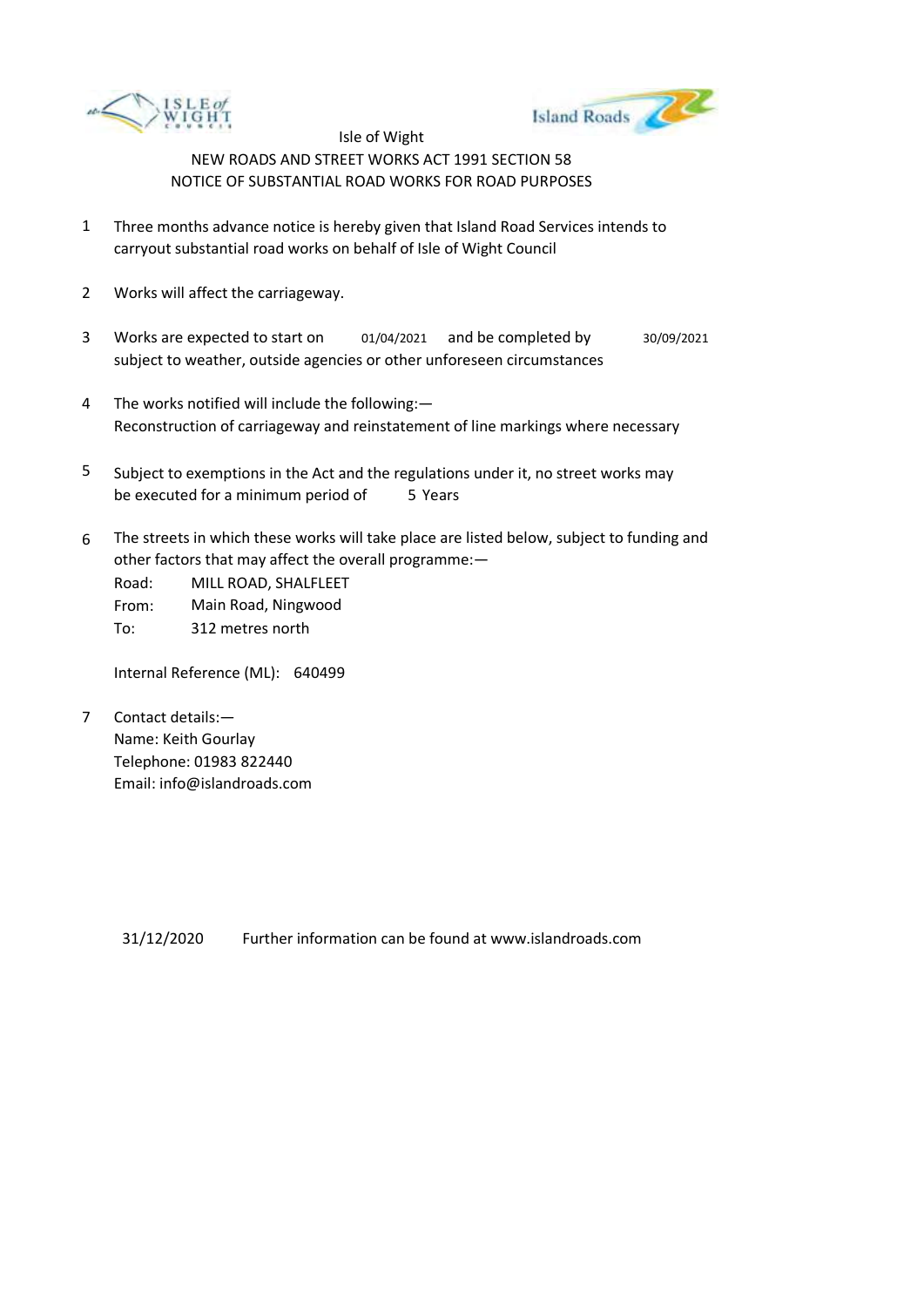



- 1 Three months advance notice is hereby given that Island Road Services intends to carryout substantial road works on behalf of Isle of Wight Council
- 2 Works will affect the carriageway.
- 3 Works are expected to start on subject to weather, outside agencies or other unforeseen circumstances 01/04/2021 and be completed by 30/09/2021
- 4 The works notified will include the following:— Reconstruction of carriageway and reinstatement of line markings where necessary
- 5 be executed for a minimum period of 5 Years Subject to exemptions in the Act and the regulations under it, no street works may
- 6 The streets in which these works will take place are listed below, subject to funding and other factors that may affect the overall programme:—
	- Road: LOWER LIMERSTONE LANE, BRIGHSTONE
	- From: Limerstone Road
	- To: for its entire length

Internal Reference (ML): 640512/1

7 Contact details:— Name: Keith Gourlay Telephone: 01983 822440 Email: info@islandroads.com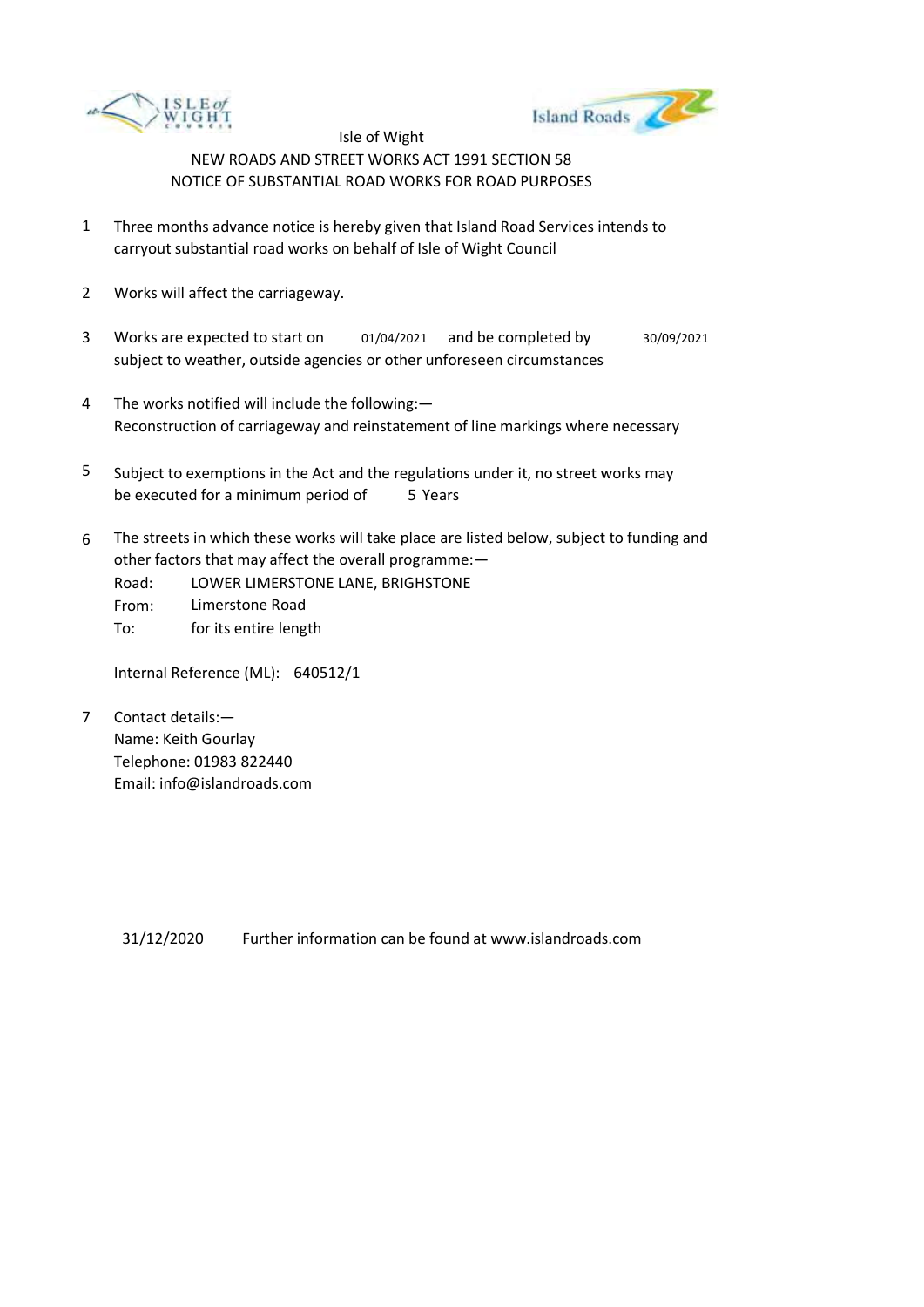



- 1 Three months advance notice is hereby given that Island Road Services intends to carryout substantial road works on behalf of Isle of Wight Council
- 2 Works will affect the carriageway.
- 3 Works are expected to start on subject to weather, outside agencies or other unforeseen circumstances 01/04/2021 and be completed by 30/09/2021
- 4 The works notified will include the following:— Reconstruction of carriageway and reinstatement of line markings where necessary
- 5 be executed for a minimum period of 5 Years Subject to exemptions in the Act and the regulations under it, no street works may
- 6 The streets in which these works will take place are listed below, subject to funding and other factors that may affect the overall programme:—

Road: From: To: WESTON LANE, TOTLAND Alum Bay Old Road Weston Manor Drive

Internal Reference (ML): 640525/1

7 Contact details:— Name: Keith Gourlay Telephone: 01983 822440 Email: info@islandroads.com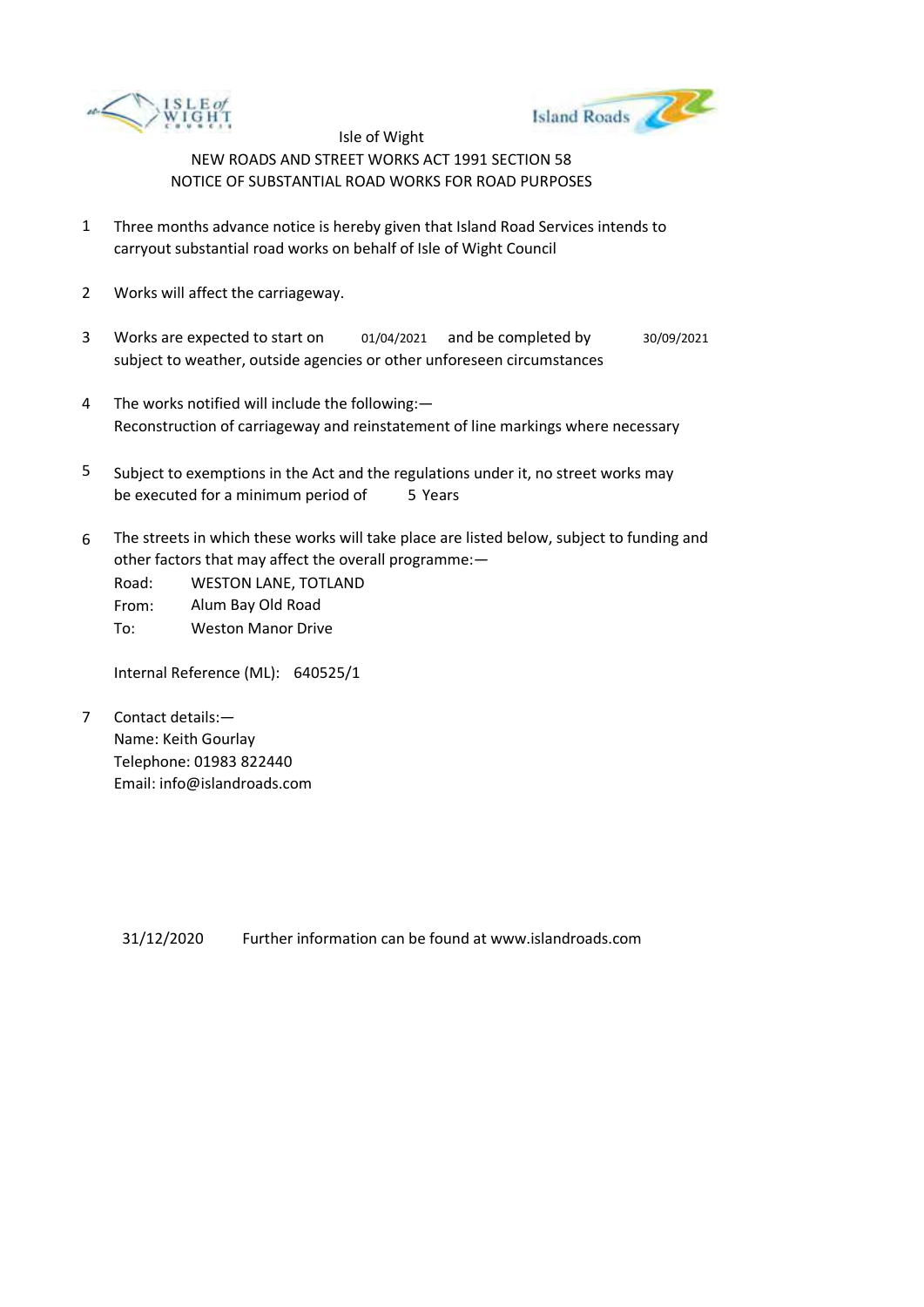



- 1 Three months advance notice is hereby given that Island Road Services intends to carryout substantial road works on behalf of Isle of Wight Council
- 2 Works will affect the carriageway.
- 3 Works are expected to start on subject to weather, outside agencies or other unforeseen circumstances 01/04/2021 and be completed by 30/09/2021
- 4 The works notified will include the following:— Reconstruction of carriageway and reinstatement of line markings where necessary
- 5 be executed for a minimum period of 5 Years Subject to exemptions in the Act and the regulations under it, no street works may
- 6 The streets in which these works will take place are listed below, subject to funding and other factors that may affect the overall programme:—

Road: From: To: COLWELL LANE, TOTLAND Solent Gardens Arnham Road

Internal Reference (ML): 640564/1

7 Contact details:— Name: Keith Gourlay Telephone: 01983 822440 Email: info@islandroads.com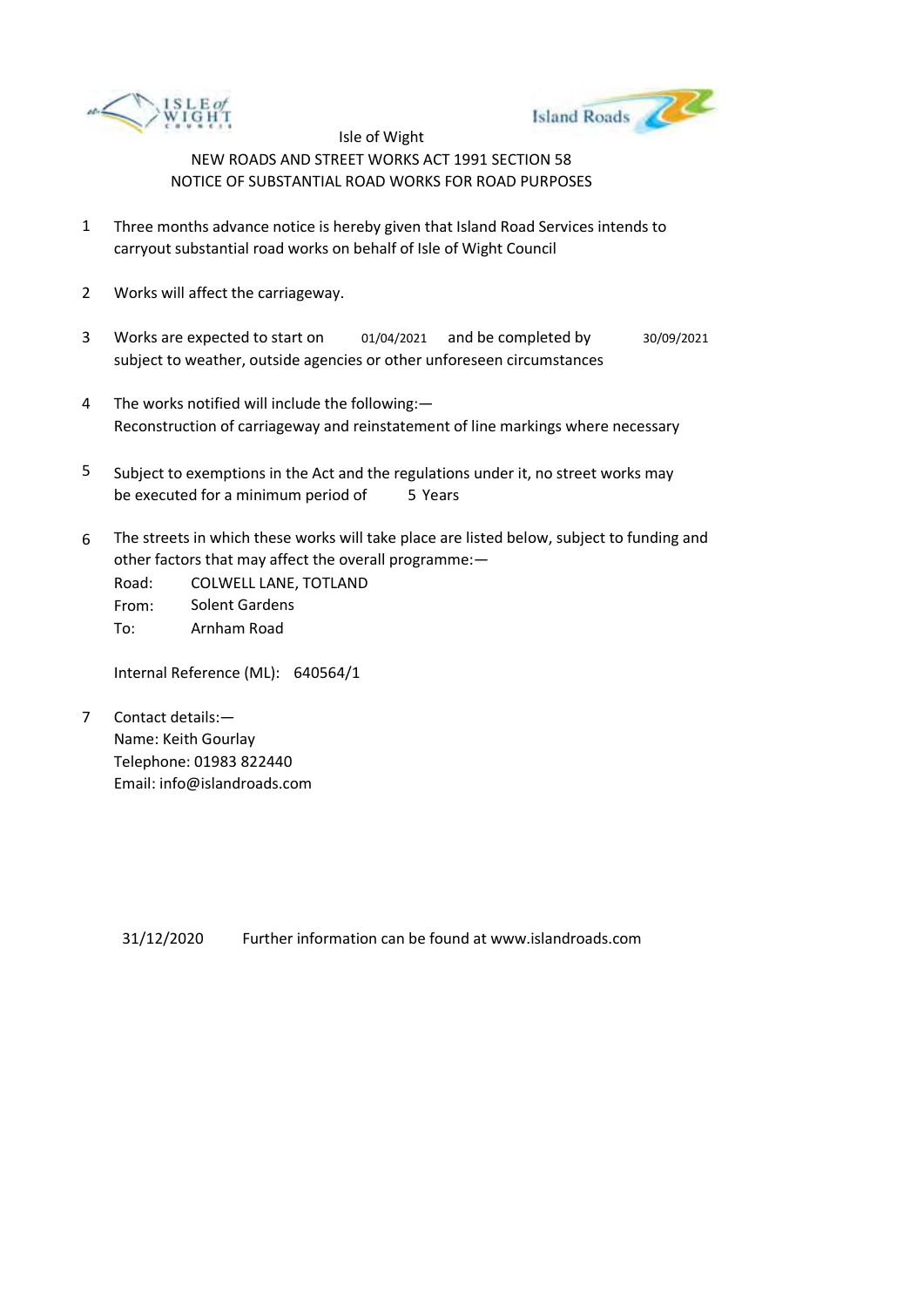



- 1 Three months advance notice is hereby given that Island Road Services intends to carryout substantial road works on behalf of Isle of Wight Council
- 2 Works will affect the carriageway.
- 3 Works are expected to start on subject to weather, outside agencies or other unforeseen circumstances 01/04/2021 and be completed by 30/09/2021
- 4 The works notified will include the following:— Reconstruction of carriageway and reinstatement of line markings where necessary
- 5 be executed for a minimum period of 5 Years Subject to exemptions in the Act and the regulations under it, no street works may
- 6 The streets in which these works will take place are listed below, subject to funding and other factors that may affect the overall programme:—

Road: From: To: SILCOMBE LANE, TOTLAND Arnham Road Heathfield Road

Internal Reference (ML): 640564a

7 Contact details:— Name: Keith Gourlay Telephone: 01983 822440 Email: info@islandroads.com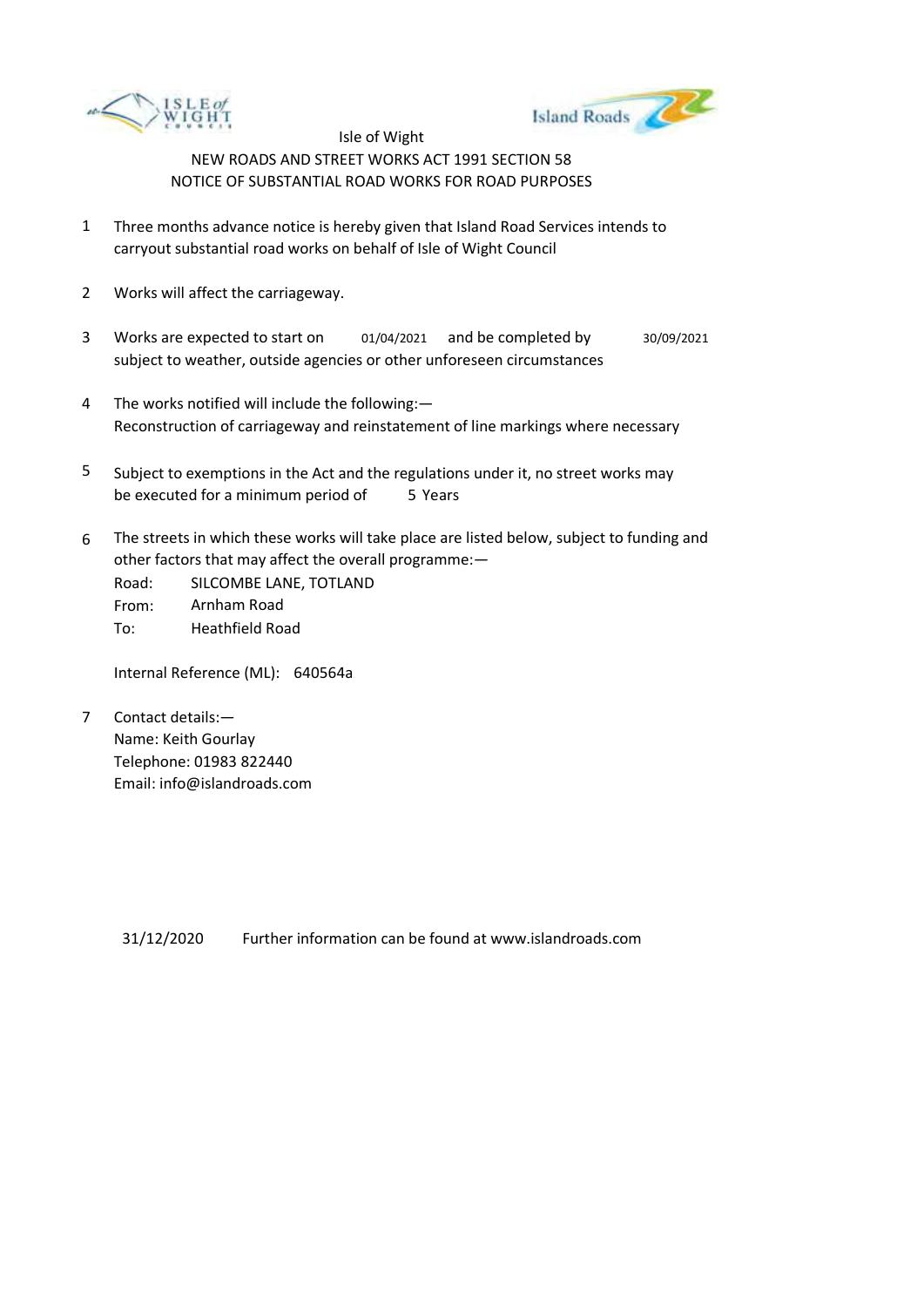



- 1 Three months advance notice is hereby given that Island Road Services intends to carryout substantial road works on behalf of Isle of Wight Council
- 2 Works will affect the carriageway.
- 3 Works are expected to start on subject to weather, outside agencies or other unforeseen circumstances 01/04/2021 and be completed by 30/09/2021
- 4 The works notified will include the following:— Reconstruction of carriageway and reinstatement of line markings where necessary
- 5 be executed for a minimum period of 5 Years Subject to exemptions in the Act and the regulations under it, no street works may
- 6 The streets in which these works will take place are listed below, subject to funding and other factors that may affect the overall programme:—
	- Road: From: To: ST SAVIOURS ROAD, TOTLAND Summers Lane for its entire length

Internal Reference (ML): 640567

7 Contact details:— Name: Keith Gourlay Telephone: 01983 822440 Email: info@islandroads.com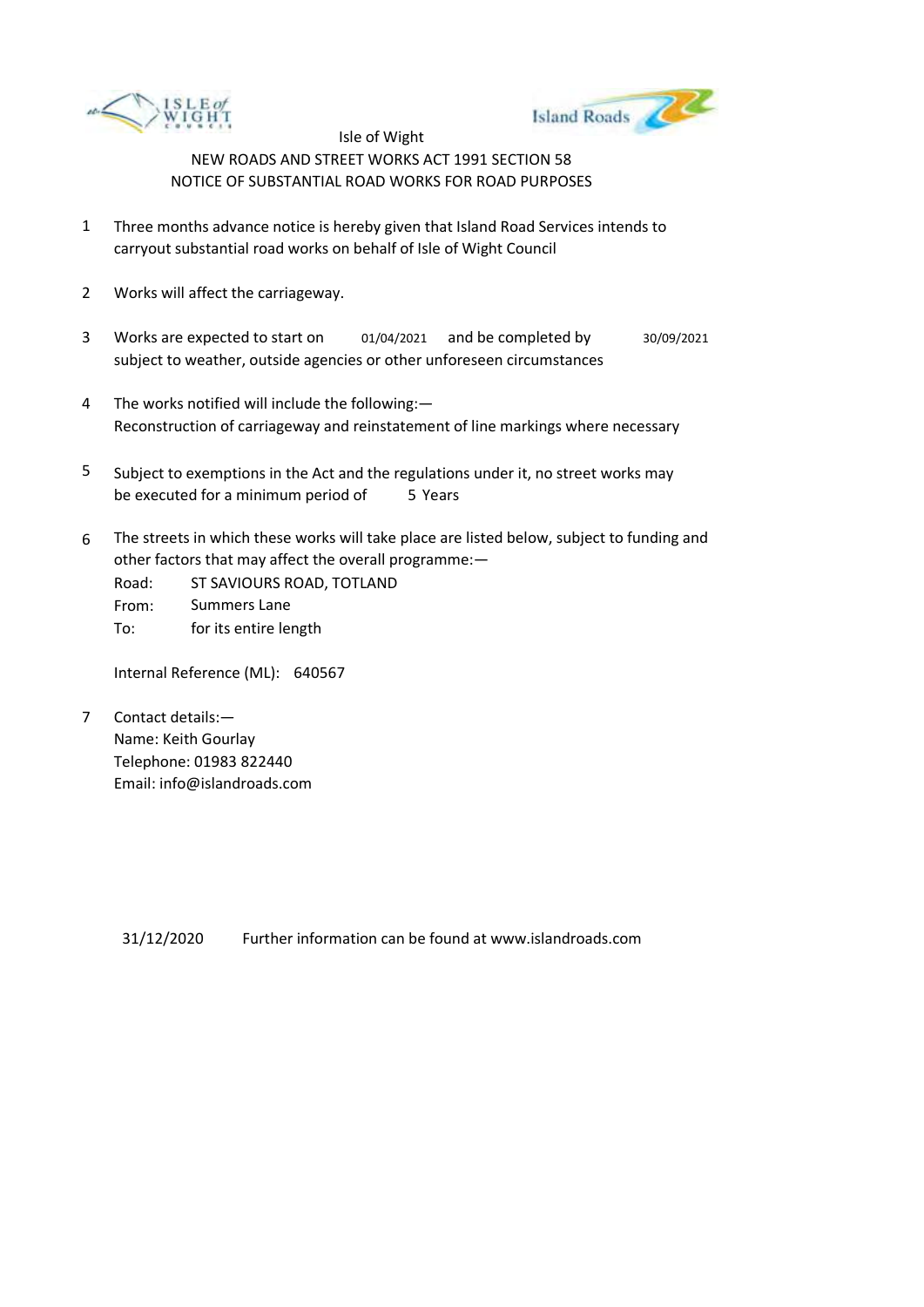



- 1 Three months advance notice is hereby given that Island Road Services intends to carryout substantial road works on behalf of Isle of Wight Council
- 2 Works will affect the carriageway.
- 3 Works are expected to start on subject to weather, outside agencies or other unforeseen circumstances 01/04/2021 and be completed by 30/09/2021
- 4 The works notified will include the following:— Reconstruction of carriageway and reinstatement of line markings where necessary
- 5 be executed for a minimum period of 5 Years Subject to exemptions in the Act and the regulations under it, no street works may
- 6 The streets in which these works will take place are listed below, subject to funding and other factors that may affect the overall programme:—
	- Road: From: To: ORCHARD CLOSE, FRESHWATER Hooke Hill for its entire length

Internal Reference (ML): 641583/2

7 Contact details:— Name: Keith Gourlay Telephone: 01983 822440 Email: info@islandroads.com